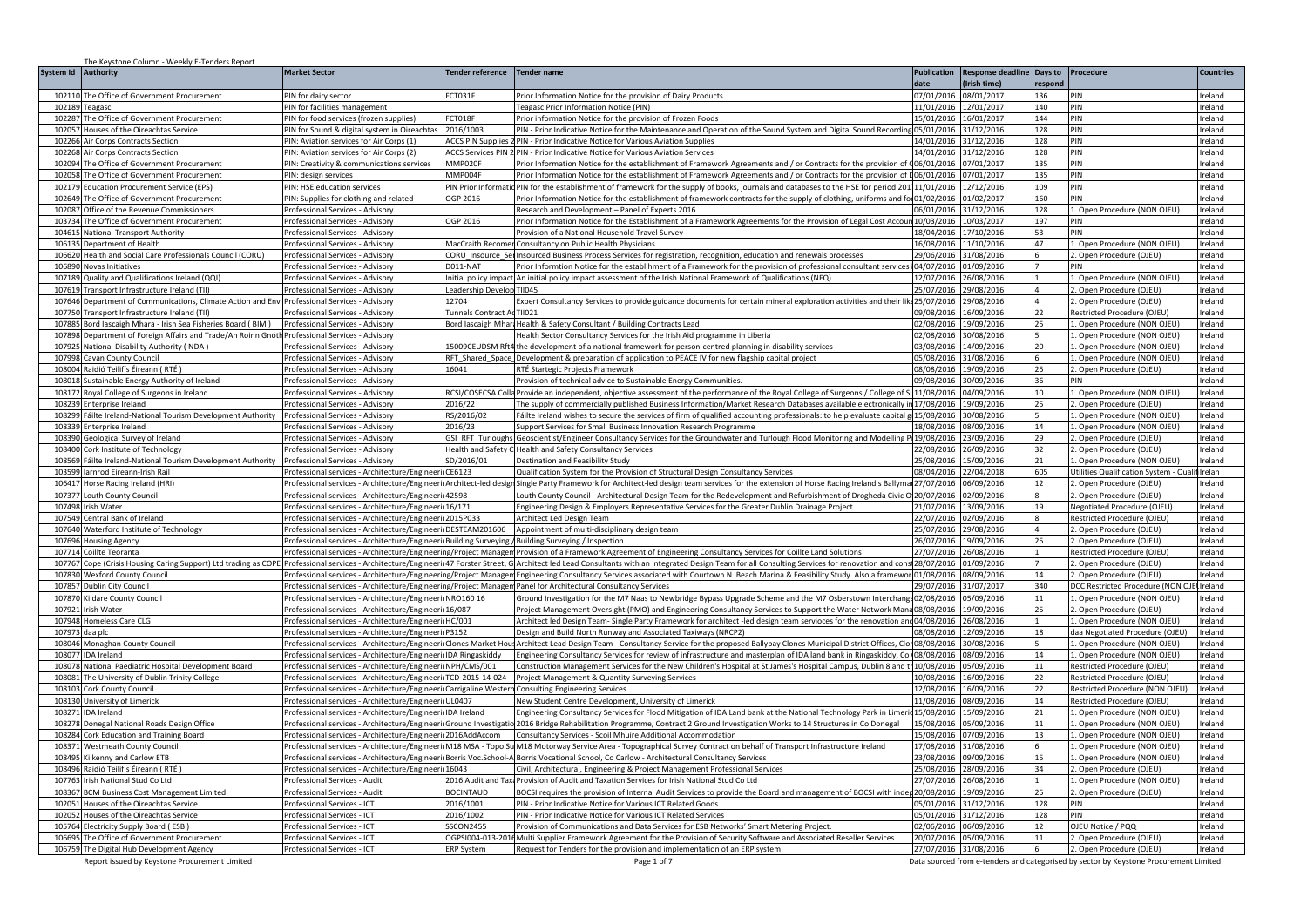| System Id Authority<br><b>Market Sector</b><br>Tender reference<br><b>Tender name</b><br><b>Publication</b><br><b>Response deadline</b><br>Days to<br>Procedure<br><b>Countries</b><br>date<br>Irish time)<br>respond<br>107078<br>Ordnance Survey Ireland<br>Professional Services - ICT<br>Commerce Replacement, Integration & Supply Platforms<br>11/07/2016<br>29/08/2016<br>2. Open Procedure (OJEU)<br>Ireland<br>18/08/2016<br>08/10/2016<br>107347<br>Department of Social Protection<br>Professional Services - ICT<br>Production Support & Consultancy for PARP & Oracle Financials & Business Objects<br>44<br>2. Open Procedure (OJEU)<br>Ireland<br>107539<br>NT 1605<br>20/07/2016<br>31/08/2016<br>. Open Procedure (NON OJEU)<br>Road Safety Authority (RSA)<br>rofessional Services - ICT<br>Environmental Health and Safety Management Software System<br>Ireland<br>107566<br>Department of Jobs, Enterprise and Innovation<br>Professional Services - ICT<br>RFT for Patent & SPC application e-filing development<br>22/07/2016<br>01/09/2016<br>2. Open Procedure (OJEU)<br>reland<br>28/07/2016<br>107567<br>ublin West Education Centre (DWEC)<br>rofessional Services - ICT<br><b>PDST Digital Refere</b><br>The Provision of Online Digital Reference Content for Schools<br>5/09/2016<br>21<br>2. Open Procedure (OJEU)<br>eland<br>107610<br>HEA Websites 2016 Redesign of the Higher Education Authority Suite of Websites<br>2/07/2016<br>29/08/2016<br>1. Open Procedure (NON OJEU)<br><b>Higher Education Authority</b><br>Professional Services - ICT<br>reland<br>DAFM IMT 11/2016 Department of Agriculture, Food and the Marine ICT Teams of External Resources 2016<br>01/08/2016<br>107630<br>Department of Agriculture, Food and the Marine<br>Professional Services - ICT<br>0/09/2016<br>36<br>PIN<br>Ireland<br>107639<br>25/08/2016<br>04/10/2016<br>40<br>The Office of Government Procurement<br>Professional Services - ICT<br><b>TC002F</b><br>Multi Supplier Framework agreement for the provision of Network Equipment and Associated Services<br>2. Open Procedure (OJEU)<br>Ireland<br>107731<br>Central Bank of Ireland<br>Professional Services - ICT<br>2016P059<br>THE PROVISION OF MARKETS SECURITIES DATABASE FOR THE CENTRAL BANK OF IRELAND<br>10/08/2016<br>08/09/2016<br>14<br>2. Open Procedure (OJEU)<br>Ireland<br>10777<br>Department of Education and Skills<br>rofessional Services - ICT<br>Provision of DBA Su RFT for Provision of DBA Support Services<br>01/08/2016<br>09/09/2016<br>15<br>2. Open Procedure (OJEU)<br>reland<br>!9/07/2016<br>09/09/2016<br>107794<br>rofessional Services - ICT<br>DPS for Road Marki Dynamic Purchasing System for Road Marking Supplies & Services for Local Authorities<br>15<br>Restricted Procedure (OJEU)<br>reland<br>Kerry County Council<br>107839<br>NAI2016/06<br>29/07/2016<br>28/08/2016<br>1. Open Procedure (NON OJEU)<br>Ireland<br>National Archives<br>Professional Services - ICT<br>Procurement of Electronic Records Risk Management Services<br>10785<br><b>HEAnet Limited</b><br>Professional Services - ICT<br>HEAnet Circuits 201 HEAnet Dark Fibre and Managed Circuits 201607<br>02/08/2016<br>29/08/2016<br>2. Open Procedure (OJEU)<br>reland<br>02/08/2016<br>30/08/2016<br>eland<br>107863<br>he University of Dublin Trinity College<br>Professional Services - ICT<br>TCD-16-30<br>IT Solution for Management of Pharmacy Experiential Learning<br>PIN<br>107917<br>National Council for Curriculum and Assessment<br>Professional Services - ICT<br>0365<br>Maintenance and management of Office 365 tenancy and Azure<br>02/08/2016<br>26/08/2016<br>1. Open Procedure (NON OJEU)<br>reland<br>08/08/2016<br>107958<br>Bord Bia (Irish Food Board)<br>Mk/SSDBBQAS/08/<br>ITT for Software Support and Development for Bord Bia QAS<br>31/08/2016<br>Open Procedure (OJEU) post PIN<br>reland<br>Professional Services - ICT<br>107966<br>UCC/2015/40<br>05/09/2016<br>Jniversity College Cork (UCC<br>Appointment to a Multi-Party Framework Agreement for Website Support and Hosting Services<br>08/08/2016<br>2. Open Procedure (OJEU)<br>reland<br>Professional Services - ICT<br>11<br>10799<br>Department of the Taoiseach<br>Professional Services - ICT<br>DOT DOMINO EXPE Support for IBM Domino Administration and IBM Notes Development<br>16/08/2016<br>06/09/2016<br>12<br>1. Open Procedure (NON OJEU)<br>Ireland<br>10800<br>Department of Communications, Climate Action and Envi Professional Services - ICT<br><b>TT for Business System Analyst</b><br>11/08/2016<br>02/09/2016<br>$\mathbf{g}$<br>1. Open Procedure (NON OJEU)<br>Ireland<br>108029<br>RVEEH-ICT-1601<br>Supply of an on-site 1st level ICT helpdesk presence for Royal Victoria Eye & Ear Hospital, Dublin<br>05/08/2016<br>1/08/2016<br>1. Open Procedure (NON OJEU)<br>Roval Victoria Eve & Far<br>rofessional Services - ICT<br>Ireland<br>108050<br>Royal Irish Academy of Music<br>RIAM ITT MIS<br>05/08/2016<br>0/09/2016<br>26<br>1. Open Procedure (NON OJEU)<br>rofessional Services - ICT<br>Integrated Management Information System<br>reland<br>11<br>10805<br>Office of the Revenue Commissioners<br>rofessional Services - ICT<br>The Provision of a Suite of UCC Compliant Customs Services<br>09/08/2016<br>15/09/2016<br>Competitive Dialogue (OJEU)<br>reland<br>10805<br>09/08/2016<br>0/09/2016<br>36<br>ustainable Energy Authority of Ireland<br>rofessional Services - ICT<br><b>Web Services</b><br>PIN<br>eland<br>10807<br>entral Bank of Ireland<br>rofessional Services - ICT<br>2016P049 - Mimos<br>THE PROVISION OF A MIMOSA NEARPOINT LEGACY EMAIL DATA MIGRATION SOLUTION<br>0/08/2016<br>8/09/2016<br>2. Open Procedure (OJEU)<br>eland<br>14<br>108091<br>FCC/101/16<br>09/08/2016<br>19/09/2016<br>reland<br>ingal County Council<br>rofessional Services - ICT<br>CAD Services for Fingal County Council<br>15<br>1. Open Procedure (NON OJEU)<br>TT16-033<br>108110<br>09/08/2016<br>31/08/2016<br>1. Open Procedure (NON OJEU)<br>reland<br>Marine Institute<br>rofessional Services - ICT<br>Travel and Subsistence System<br>108124<br>Department of Social Protection<br>Provision of INGRES Application Support to the Social Welfare Appeals Office<br>19/08/2016<br>23/09/2016<br>29<br>1. Open Procedure (NON OJEU)<br>reland<br>Professional Services - ICT<br>108144<br>12/08/2016<br>14/09/2016<br>Ireland<br>An Post<br>Professional Services - ICT<br>1626<br>Provision of Document/Image management systems<br>20<br>2 Step Negotiated Procedure (OJE<br>10816<br><b>DA</b> Ireland<br>Security and Incider Security and Incident Event Monitoring for IDAs network<br>11/08/2016<br>26/08/2016<br>Open Procedure (NON OJEU)<br>eland<br>rofessional Services - ICT<br>2/08/2016<br>12/09/2016<br>18<br>10817<br>niversity College Cork (UCC)<br>rofessional Services - ICT<br>JCC/2016/28<br>High Speed Advanced Modulation Coherent Communication Testbed: 4 Lots<br>. Open Procedure (OJEU)<br>reland<br>108225<br>National University of Ireland, Galway (NUI Galway)<br>12/08/2016<br>02/09/2016<br>1. Open Procedure (NON OJEU)<br>Professional Services - ICT<br>NUIG/CON392/201 Single Party Framework Agreement for Clinical Data Management Systems<br>Ireland<br>10825<br>lealth Service Executive (HSE)<br>18/08/2016<br>23/09/2016<br>29<br>2. Open Procedure (OJEU)<br>eland<br>Professional Services - ICT<br><b>HSE 6171</b><br>A National Behavioural Support Management System for the Health Service Executive<br>108252<br><b>Residential Tenancies Board</b><br>Professional Services - ICT<br>Single Party Framework Agreement for Cloud Transformation and Managed Service<br>7/08/2016<br>12/09/2016<br>18<br>Competitive Dialogue (OJEU)<br>eland<br>108256<br>6/08/2016<br>16/09/2016<br>22<br>reland<br>Shannon Group plc<br>Professional Services - ICT<br>Request for Tender for the provision of IT Help Desk Services to Shannon Group plc.<br>2. Open Procedure (OJEU)<br>108273<br>18/08/2016<br>19/09/2016<br>25<br>2. Open Procedure (OJEU)<br>Ireland<br>Ordnance Survey Ireland<br>professional Services - ICT<br>RFT Active GNSS Network Upgrade<br>10828<br>ocal Government Management Agency<br>TD 44<br>15/08/2016<br>06/09/2016<br>12<br>1. Open Procedure (NON OJEU)<br>Ireland<br>Professional Services - ICT<br>Tender for the Supply of a .Net Developer<br>108286<br><b>Education Procurement Service (EPS)</b><br>BDB002F<br>BDB002F- Multi Supplier Framework Agreement for the Provision of Health and Social Care Databases for HSE Libr 18/08/2016<br>15/09/2016<br>orofessional Services - ICT<br>21<br>2. Open Procedure (OJEU)<br>Ireland<br>108289<br>duCampus Services Ltd<br><b>FMS</b><br>MIS Refresh Project - Financial Management System<br>7/08/2016<br>4/09/2016<br>20<br>Ireland<br>rofessional Services - ICT<br>Competitive Dialogue (OJEU)<br>ET1606<br>108307<br>load Safety Authority (RSA)<br>8/08/2016<br>6/09/2016<br>32<br>2. Open Procedure (OJEU)<br>Ireland<br>orofessional Services - ICT<br>Supply of a Modular Data Centre<br>42583<br>108318<br>16/08/2016<br>05/09/2016<br>11<br>1. Open Procedure (NON OJEU)<br>nstitute of Technology Tralee<br>Professional Services - ICT<br>Expressions of Interest in the provision of a Digital Out of Home Solution<br>Ireland<br>108362<br><b>Schools Filtering</b><br>18/08/2016<br>2/09/2016<br>18<br>HEAnet EU Level Open Procedure P<br><b>HFAnet Limited</b><br>rofessional Services - ICT<br>Content Filtering Systems for schools<br>reland<br>10837<br>ectricity Supply Board (ESB)<br>rofessional Services - ICT<br><b>SSCON2658</b><br>Provision of I-SEM Market Communications Platform and implementation services.<br>22/08/2016<br>3/09/2016<br>29<br>OJEU Notice / PQQ<br>eland<br>108414<br>Dublin Institute for Advanced Studies<br>DIAS Broadband OB DIAS Broadband OBS Systems 2016<br>23/08/2016<br>17/10/2016<br>53<br>2. Open Procedure (OJEU)<br>reland<br>Professional Services - ICT<br>19/08/2016<br>02/09/2016<br>108445<br>TPA-NSE-2016<br>1. Open Procedure (NON OJEU)<br>reland<br>The Pensions Authority<br>Professional Services - ICT<br>RFT for supply of Network Security Equipment<br>108447<br>Department of Defence<br>Professional Services - ICT<br>CON/061/2016<br>Design, Development, Maintenance & Implementation of Department of Defence Websites and Content Manager<br>19/08/2016<br>22/09/2016<br>28<br>1. Open Procedure (NON OJEU)<br>reland<br>Department of Environment, Community and Local Gove Professional Services - ICT<br>APH ITT 01<br>Hosting, maintenance and further development services for www.rebuildingireland.ie, to include the creation of y22/08/2016<br>10847<br>05/09/2016<br>11<br>Open Procedure (NON OJEU)<br>reland<br>108480<br>Ordnance Survey Ireland<br>rofessional Services - ICT<br>Web Application Firewall Solution<br>22/08/2016<br>12/09/2016<br>18<br>. Open Procedure (NON OJEU)<br>reland<br>10849<br>Request for Tenders for the Provision of software to access financial markets data & business, financial and world<br>22/08/2016<br>6/09/2016<br>22<br>1. Open Procedure (NON OJEU)<br>reland<br><b>Department of Finance</b><br>rofessional Services - ICT<br>128<br>BusEx2016<br>08/01/2016<br>31/12/2016<br>1. Open Procedure (NON OJEU)<br>10213<br>he Irish Centre for Business Excellence<br>rofessional Services - Training<br>RFT for provision of Training Services to Business Excellence Skillnet<br>reland<br>169<br>102900<br>he Office of Government Procurement<br>Professional Services - Training<br>THRO22F<br>Prior Information Notice for the provision of Contracted Training Services to SOLAS/Education and Training Board:<br>10/02/2016<br>10/02/2017<br>PIN<br>reland<br>RFT-FPT2016<br>128<br>10379<br>rst Polymer Training Skillnet<br>rofessional Services - Training<br>Request for Tenders for provision of Training and Education Programmes to First Polymer Training Skillnet 2016<br>21/03/2016<br>31/12/2016<br>1. Open Procedure (NON OJEU)<br>eland<br>13/05/2016<br>260<br>105214<br>Offaly Local Development Company Ltd<br>Request for Tender for Inclusion on the Training & Mentoring Panel for the provision of all programmes as deliver<br>12/05/2017<br>1. Open Procedure (NON OJEU)<br>reland<br>Professional Services - Training<br>288<br>106099<br>Role Skillnet<br>Request for Tender (RFT) for Inclusion on Panel for the Provision of Training Services - ROLE SKILLNET<br>08/06/2016<br>09/06/2017<br>1. Open Procedure (NON OJEU)<br>reland<br>Professional Services - Training<br>106754<br>Health Service Executive (HSE)<br>Professional Services - Training<br><b>HSE 7329</b><br>Practice Development Programme to Develop Cultures of Person-centredness within the HSE<br>02/08/2016<br>01/09/2016<br>1. Open Procedure (NON OJEU)<br>Ireland<br>2016WetTrade<br>06/07/2016<br>09/09/2016<br>107060<br>Cork Education and Training Board<br>Professional Services - Training<br>New Wet Trades Facility at CTC - Design & Works<br>15<br>1. Open Procedure (NON OJEU)<br>Ireland<br>10711<br>BEC - on behalf of the FDII Skillnet<br>rofessional Services - Training<br>Food and Drink Regulatory Affairs - Education Programme<br>07/07/2016<br>26/08/2016<br>Open Procedure (NON OJEU)<br>Ireland<br>107600<br>PAS072F<br>Multi Supplier Framework Agreement for the provision of coaching services to school principals in Primary and Po<br>25/07/2016<br>6/08/2016<br>2. Open Procedure (OJEU)<br>Ireland<br>he Office of Government Procurement<br>rofessional Services - Training<br>10766<br>THROO5F<br>Single Supplier Framework for the Provision of National Health and Safety Training, Consultancy and Advisory Serv<br>11/08/2016<br>09/09/2016<br>15<br>. Open Procedure (OJEU)<br>reland<br>he Office of Government Procurement<br>rofessional Services - Training<br>107700<br>The Office of Government Procurement<br>Professional Services - Training<br>THR015C<br>RFT for the Provision of A Postgraduate NFQ Level 9 Aspiring Leadership Programme to The Centre for School Lea 28/07/2016<br>15/09/2016<br>11<br>2. Open Procedure (OJEU)<br>Ireland<br>10776<br>undalk Institute of Technology<br>rofessional Services - Training<br>New Frontiers DkIT Training Provision for New Frontiers Programme DkIT Phase 1 2016-2018<br>!7/07/2016<br>2/09/2016<br>Open Procedure (NON OJEU)<br>eland<br>10793<br>Provision of Courseware and Resources to support the delivery of Online Training<br>08/08/2016<br>0/12/2016<br>127<br>eland<br>rofessional Services - Training<br>Solas<br>PIN<br>108022<br>Development Programme for middle management grades within the Department of Jobs, Enterprise & Innovation<br>05/08/2016<br>02/09/2016<br>1. Open Procedure (NON OJEU)<br>Department of Jobs, Enterprise and Innovation<br>Professional Services - Training<br>HEO/AO Developm<br>reland<br>108027<br>Institute of Technology Carlow<br>Professional Services - Training<br>Mgt & Bus training<br>Management and Business Development Training<br>05/08/2016<br>02/09/2016<br>1. Open Procedure (NON OJEU)<br>reland<br>108048<br>Fáilte Ireland-National Tourism Development Authority<br>HR//2016/02<br>Development of Bespoke Leadershop Programme<br>09/08/2016<br>13/09/2016<br>reland<br>Professional Services - Training<br>19<br>2. Open Procedure (OJEU)<br>10813<br>ngal County Council<br>FCC/20/16<br>THE PROVISION, DESIGN and DELIVERY OF DIGITAL, ONLINE and SOCIAL MEDIA TRAINING<br>10/08/2016<br>17/09/2016<br>13<br>1. Open Procedure (NON OJEU)<br>reland<br>rofessional Services - Training<br>ID RI 448189<br>RI 448189 - InterTrade Ireland - Training Provider for Post Graduation Diploma - FUSION Phase V<br>1/08/2016<br>6/09/2016<br>22<br>PIN<br>10813<br>entral Procurement Directorate<br>Professional Services - Training<br>reland<br>108141<br><b>LITNF2016</b><br>LIT New Frontiers 2016/2017<br>15/08/2016 05/09/2016<br>11<br>1. Open Procedure (NON OJEU)<br>Limerick Institute of Technology<br>Professional Services - Training<br>Ireland<br>Report issued by Keystone Procurement Limited<br>Page 2 of 7<br>Data sourced from e-tenders and categorised by sector by Keystone Procurement Limited | The Keystone Column - Weekly E-Tenders Report |  |  |  |  |
|-------------------------------------------------------------------------------------------------------------------------------------------------------------------------------------------------------------------------------------------------------------------------------------------------------------------------------------------------------------------------------------------------------------------------------------------------------------------------------------------------------------------------------------------------------------------------------------------------------------------------------------------------------------------------------------------------------------------------------------------------------------------------------------------------------------------------------------------------------------------------------------------------------------------------------------------------------------------------------------------------------------------------------------------------------------------------------------------------------------------------------------------------------------------------------------------------------------------------------------------------------------------------------------------------------------------------------------------------------------------------------------------------------------------------------------------------------------------------------------------------------------------------------------------------------------------------------------------------------------------------------------------------------------------------------------------------------------------------------------------------------------------------------------------------------------------------------------------------------------------------------------------------------------------------------------------------------------------------------------------------------------------------------------------------------------------------------------------------------------------------------------------------------------------------------------------------------------------------------------------------------------------------------------------------------------------------------------------------------------------------------------------------------------------------------------------------------------------------------------------------------------------------------------------------------------------------------------------------------------------------------------------------------------------------------------------------------------------------------------------------------------------------------------------------------------------------------------------------------------------------------------------------------------------------------------------------------------------------------------------------------------------------------------------------------------------------------------------------------------------------------------------------------------------------------------------------------------------------------------------------------------------------------------------------------------------------------------------------------------------------------------------------------------------------------------------------------------------------------------------------------------------------------------------------------------------------------------------------------------------------------------------------------------------------------------------------------------------------------------------------------------------------------------------------------------------------------------------------------------------------------------------------------------------------------------------------------------------------------------------------------------------------------------------------------------------------------------------------------------------------------------------------------------------------------------------------------------------------------------------------------------------------------------------------------------------------------------------------------------------------------------------------------------------------------------------------------------------------------------------------------------------------------------------------------------------------------------------------------------------------------------------------------------------------------------------------------------------------------------------------------------------------------------------------------------------------------------------------------------------------------------------------------------------------------------------------------------------------------------------------------------------------------------------------------------------------------------------------------------------------------------------------------------------------------------------------------------------------------------------------------------------------------------------------------------------------------------------------------------------------------------------------------------------------------------------------------------------------------------------------------------------------------------------------------------------------------------------------------------------------------------------------------------------------------------------------------------------------------------------------------------------------------------------------------------------------------------------------------------------------------------------------------------------------------------------------------------------------------------------------------------------------------------------------------------------------------------------------------------------------------------------------------------------------------------------------------------------------------------------------------------------------------------------------------------------------------------------------------------------------------------------------------------------------------------------------------------------------------------------------------------------------------------------------------------------------------------------------------------------------------------------------------------------------------------------------------------------------------------------------------------------------------------------------------------------------------------------------------------------------------------------------------------------------------------------------------------------------------------------------------------------------------------------------------------------------------------------------------------------------------------------------------------------------------------------------------------------------------------------------------------------------------------------------------------------------------------------------------------------------------------------------------------------------------------------------------------------------------------------------------------------------------------------------------------------------------------------------------------------------------------------------------------------------------------------------------------------------------------------------------------------------------------------------------------------------------------------------------------------------------------------------------------------------------------------------------------------------------------------------------------------------------------------------------------------------------------------------------------------------------------------------------------------------------------------------------------------------------------------------------------------------------------------------------------------------------------------------------------------------------------------------------------------------------------------------------------------------------------------------------------------------------------------------------------------------------------------------------------------------------------------------------------------------------------------------------------------------------------------------------------------------------------------------------------------------------------------------------------------------------------------------------------------------------------------------------------------------------------------------------------------------------------------------------------------------------------------------------------------------------------------------------------------------------------------------------------------------------------------------------------------------------------------------------------------------------------------------------------------------------------------------------------------------------------------------------------------------------------------------------------------------------------------------------------------------------------------------------------------------------------------------------------------------------------------------------------------------------------------------------------------------------------------------------------------------------------------------------------------------------------------------------------------------------------------------------------------------------------------------------------------------------------------------------------------------------------------------------------------------------------------------------------------------------------------------------------------------------------------------------------------------------------------------------------------------------------------------------------------------------------------------------------------------------------------------------------------------------------------------------------------------------------------------------------------------------------------------------------------------------------------------------------------------------------------------------------------------------------------------------------------------------------------------------------------------------------------------------------------------------------------------------------------------------------------------------------------------------------------------------------------------------------------------------------------------------------------------------------------------------------------------------------------------------------------------------------------------------------------------------------------------------------------------------------------------------------------------------------------------------------------------------------------------------------------------------------------------------------------------------------------------------------------------------------------------------------------------------------------------------------------------------------------------------------------------------------------------------------------------------------------------------------------------------------------------------------------------------------------------------------------------------------------------------------------------------------------------------------------------------------------------------------------------------------------------------------------------------------------------------------------------------------------------------------------------------------------------------------------------------------------------------------------------------------------------------------------------------------------------------------------------------------------------------------------------------------------------------------------------------------------------------------------------------------------------------------------------------------------------------------------------------------------------------------------------------------------------------------------------------------------------------------------------------------------------------------------------------------------------------------------------------------------------------------------------------------------------------------------------------------------------------------------------------------------------------------------------------------------------------------------------------------------------------------------------------------------------------------------------------------------------------------------------------------------------------------------------------------------------------------------------------------------------------------------------------------------------------------------------------------------------------------------------------------------------------------------------------------------------------------------------------------------------------------------------------------------------------------------------------------------------------------------------------------------------------------------------------------------------------------------------------------------------------------------------------------------------------------------------------------------------------------------------------------------------------------------------------------------------------------------------------------------------------------------------------------------------------------------------------------------------------------------------------------------------------------------------------------------------------------------------------------------------------------------------------------------------------------------------------------------------------------------------------------------------------------------------------------------------------------------------------------------------------------------------------------------------------------------------------------------------------------------------------------------------------------------------------------------------------------------------------------------------------------------------------------------------------------------------------------------------------------------------------------------------------------------------------------------------------------------------------------------------------------------------------------------------------------------------------------------------------------------------------------------------------------------------------------------------------------------------------------------------------------------------------------------------------------------------------------------------------------------------------------------------------------------------------------------------------------------------------------------------------------------------------------------------------------------------------------------------------------------------------------------------------------------------------------------------------------------------------------------------------------------------------------------------------------------------------------------------------------------------------------------------------------------------------------------------------------------------------------------------------------------------------------------------------------------------------------------------------------------------------------------------------------------------------------------------------------------------------------------------------------------------------------|-----------------------------------------------|--|--|--|--|
|                                                                                                                                                                                                                                                                                                                                                                                                                                                                                                                                                                                                                                                                                                                                                                                                                                                                                                                                                                                                                                                                                                                                                                                                                                                                                                                                                                                                                                                                                                                                                                                                                                                                                                                                                                                                                                                                                                                                                                                                                                                                                                                                                                                                                                                                                                                                                                                                                                                                                                                                                                                                                                                                                                                                                                                                                                                                                                                                                                                                                                                                                                                                                                                                                                                                                                                                                                                                                                                                                                                                                                                                                                                                                                                                                                                                                                                                                                                                                                                                                                                                                                                                                                                                                                                                                                                                                                                                                                                                                                                                                                                                                                                                                                                                                                                                                                                                                                                                                                                                                                                                                                                                                                                                                                                                                                                                                                                                                                                                                                                                                                                                                                                                                                                                                                                                                                                                                                                                                                                                                                                                                                                                                                                                                                                                                                                                                                                                                                                                                                                                                                                                                                                                                                                                                                                                                                                                                                                                                                                                                                                                                                                                                                                                                                                                                                                                                                                                                                                                                                                                                                                                                                                                                                                                                                                                                                                                                                                                                                                                                                                                                                                                                                                                                                                                                                                                                                                                                                                                                                                                                                                                                                                                                                                                                                                                                                                                                                                                                                                                                                                                                                                                                                                                                                                                                                                                                                                                                                                                                                                                                                                                                                                                                                                                                                                                                                                                                                                                                                                                                                                                                                                                                                                                                                                                                                                                                                                                                                                                                                                                                                                                                                                                                                                                                                                                                                                                                                                                                                                                                                                                                                                                                                                                                                                                                                                                                                                                                                                                                                                                                                                                                                                                                                                                                                                                                                                                                                                                                                                                                                                                                                                                                                                                                                                                                                                                                                                                                                                                                                                                                                                                                                                                                                                                                                                                                                                                                                                                                                                                                                                                                                                                                                                                                                                                                                                                                                                                                                                                                                                                                                                                                                                                                                                                                                                                                                                                                                                                                                                                                                                                                                                                                                                                                                                                                                                                                                                                                                                                                                                                                                                                                                                                                                                                                                                                                                                                                                                                                                                                                                                                                                                                                                                                                                                                                                                                                                                                                                                                                                                                                                                                                                                                                                                                                                                                                                                                                                                                                                                                                                                                                                                                                                                                                                                                                                                                                                                                                                                             |                                               |  |  |  |  |
|                                                                                                                                                                                                                                                                                                                                                                                                                                                                                                                                                                                                                                                                                                                                                                                                                                                                                                                                                                                                                                                                                                                                                                                                                                                                                                                                                                                                                                                                                                                                                                                                                                                                                                                                                                                                                                                                                                                                                                                                                                                                                                                                                                                                                                                                                                                                                                                                                                                                                                                                                                                                                                                                                                                                                                                                                                                                                                                                                                                                                                                                                                                                                                                                                                                                                                                                                                                                                                                                                                                                                                                                                                                                                                                                                                                                                                                                                                                                                                                                                                                                                                                                                                                                                                                                                                                                                                                                                                                                                                                                                                                                                                                                                                                                                                                                                                                                                                                                                                                                                                                                                                                                                                                                                                                                                                                                                                                                                                                                                                                                                                                                                                                                                                                                                                                                                                                                                                                                                                                                                                                                                                                                                                                                                                                                                                                                                                                                                                                                                                                                                                                                                                                                                                                                                                                                                                                                                                                                                                                                                                                                                                                                                                                                                                                                                                                                                                                                                                                                                                                                                                                                                                                                                                                                                                                                                                                                                                                                                                                                                                                                                                                                                                                                                                                                                                                                                                                                                                                                                                                                                                                                                                                                                                                                                                                                                                                                                                                                                                                                                                                                                                                                                                                                                                                                                                                                                                                                                                                                                                                                                                                                                                                                                                                                                                                                                                                                                                                                                                                                                                                                                                                                                                                                                                                                                                                                                                                                                                                                                                                                                                                                                                                                                                                                                                                                                                                                                                                                                                                                                                                                                                                                                                                                                                                                                                                                                                                                                                                                                                                                                                                                                                                                                                                                                                                                                                                                                                                                                                                                                                                                                                                                                                                                                                                                                                                                                                                                                                                                                                                                                                                                                                                                                                                                                                                                                                                                                                                                                                                                                                                                                                                                                                                                                                                                                                                                                                                                                                                                                                                                                                                                                                                                                                                                                                                                                                                                                                                                                                                                                                                                                                                                                                                                                                                                                                                                                                                                                                                                                                                                                                                                                                                                                                                                                                                                                                                                                                                                                                                                                                                                                                                                                                                                                                                                                                                                                                                                                                                                                                                                                                                                                                                                                                                                                                                                                                                                                                                                                                                                                                                                                                                                                                                                                                                                                                                                                                                                                                                             |                                               |  |  |  |  |
|                                                                                                                                                                                                                                                                                                                                                                                                                                                                                                                                                                                                                                                                                                                                                                                                                                                                                                                                                                                                                                                                                                                                                                                                                                                                                                                                                                                                                                                                                                                                                                                                                                                                                                                                                                                                                                                                                                                                                                                                                                                                                                                                                                                                                                                                                                                                                                                                                                                                                                                                                                                                                                                                                                                                                                                                                                                                                                                                                                                                                                                                                                                                                                                                                                                                                                                                                                                                                                                                                                                                                                                                                                                                                                                                                                                                                                                                                                                                                                                                                                                                                                                                                                                                                                                                                                                                                                                                                                                                                                                                                                                                                                                                                                                                                                                                                                                                                                                                                                                                                                                                                                                                                                                                                                                                                                                                                                                                                                                                                                                                                                                                                                                                                                                                                                                                                                                                                                                                                                                                                                                                                                                                                                                                                                                                                                                                                                                                                                                                                                                                                                                                                                                                                                                                                                                                                                                                                                                                                                                                                                                                                                                                                                                                                                                                                                                                                                                                                                                                                                                                                                                                                                                                                                                                                                                                                                                                                                                                                                                                                                                                                                                                                                                                                                                                                                                                                                                                                                                                                                                                                                                                                                                                                                                                                                                                                                                                                                                                                                                                                                                                                                                                                                                                                                                                                                                                                                                                                                                                                                                                                                                                                                                                                                                                                                                                                                                                                                                                                                                                                                                                                                                                                                                                                                                                                                                                                                                                                                                                                                                                                                                                                                                                                                                                                                                                                                                                                                                                                                                                                                                                                                                                                                                                                                                                                                                                                                                                                                                                                                                                                                                                                                                                                                                                                                                                                                                                                                                                                                                                                                                                                                                                                                                                                                                                                                                                                                                                                                                                                                                                                                                                                                                                                                                                                                                                                                                                                                                                                                                                                                                                                                                                                                                                                                                                                                                                                                                                                                                                                                                                                                                                                                                                                                                                                                                                                                                                                                                                                                                                                                                                                                                                                                                                                                                                                                                                                                                                                                                                                                                                                                                                                                                                                                                                                                                                                                                                                                                                                                                                                                                                                                                                                                                                                                                                                                                                                                                                                                                                                                                                                                                                                                                                                                                                                                                                                                                                                                                                                                                                                                                                                                                                                                                                                                                                                                                                                                                                                                                             |                                               |  |  |  |  |
|                                                                                                                                                                                                                                                                                                                                                                                                                                                                                                                                                                                                                                                                                                                                                                                                                                                                                                                                                                                                                                                                                                                                                                                                                                                                                                                                                                                                                                                                                                                                                                                                                                                                                                                                                                                                                                                                                                                                                                                                                                                                                                                                                                                                                                                                                                                                                                                                                                                                                                                                                                                                                                                                                                                                                                                                                                                                                                                                                                                                                                                                                                                                                                                                                                                                                                                                                                                                                                                                                                                                                                                                                                                                                                                                                                                                                                                                                                                                                                                                                                                                                                                                                                                                                                                                                                                                                                                                                                                                                                                                                                                                                                                                                                                                                                                                                                                                                                                                                                                                                                                                                                                                                                                                                                                                                                                                                                                                                                                                                                                                                                                                                                                                                                                                                                                                                                                                                                                                                                                                                                                                                                                                                                                                                                                                                                                                                                                                                                                                                                                                                                                                                                                                                                                                                                                                                                                                                                                                                                                                                                                                                                                                                                                                                                                                                                                                                                                                                                                                                                                                                                                                                                                                                                                                                                                                                                                                                                                                                                                                                                                                                                                                                                                                                                                                                                                                                                                                                                                                                                                                                                                                                                                                                                                                                                                                                                                                                                                                                                                                                                                                                                                                                                                                                                                                                                                                                                                                                                                                                                                                                                                                                                                                                                                                                                                                                                                                                                                                                                                                                                                                                                                                                                                                                                                                                                                                                                                                                                                                                                                                                                                                                                                                                                                                                                                                                                                                                                                                                                                                                                                                                                                                                                                                                                                                                                                                                                                                                                                                                                                                                                                                                                                                                                                                                                                                                                                                                                                                                                                                                                                                                                                                                                                                                                                                                                                                                                                                                                                                                                                                                                                                                                                                                                                                                                                                                                                                                                                                                                                                                                                                                                                                                                                                                                                                                                                                                                                                                                                                                                                                                                                                                                                                                                                                                                                                                                                                                                                                                                                                                                                                                                                                                                                                                                                                                                                                                                                                                                                                                                                                                                                                                                                                                                                                                                                                                                                                                                                                                                                                                                                                                                                                                                                                                                                                                                                                                                                                                                                                                                                                                                                                                                                                                                                                                                                                                                                                                                                                                                                                                                                                                                                                                                                                                                                                                                                                                                                                                                                             |                                               |  |  |  |  |
|                                                                                                                                                                                                                                                                                                                                                                                                                                                                                                                                                                                                                                                                                                                                                                                                                                                                                                                                                                                                                                                                                                                                                                                                                                                                                                                                                                                                                                                                                                                                                                                                                                                                                                                                                                                                                                                                                                                                                                                                                                                                                                                                                                                                                                                                                                                                                                                                                                                                                                                                                                                                                                                                                                                                                                                                                                                                                                                                                                                                                                                                                                                                                                                                                                                                                                                                                                                                                                                                                                                                                                                                                                                                                                                                                                                                                                                                                                                                                                                                                                                                                                                                                                                                                                                                                                                                                                                                                                                                                                                                                                                                                                                                                                                                                                                                                                                                                                                                                                                                                                                                                                                                                                                                                                                                                                                                                                                                                                                                                                                                                                                                                                                                                                                                                                                                                                                                                                                                                                                                                                                                                                                                                                                                                                                                                                                                                                                                                                                                                                                                                                                                                                                                                                                                                                                                                                                                                                                                                                                                                                                                                                                                                                                                                                                                                                                                                                                                                                                                                                                                                                                                                                                                                                                                                                                                                                                                                                                                                                                                                                                                                                                                                                                                                                                                                                                                                                                                                                                                                                                                                                                                                                                                                                                                                                                                                                                                                                                                                                                                                                                                                                                                                                                                                                                                                                                                                                                                                                                                                                                                                                                                                                                                                                                                                                                                                                                                                                                                                                                                                                                                                                                                                                                                                                                                                                                                                                                                                                                                                                                                                                                                                                                                                                                                                                                                                                                                                                                                                                                                                                                                                                                                                                                                                                                                                                                                                                                                                                                                                                                                                                                                                                                                                                                                                                                                                                                                                                                                                                                                                                                                                                                                                                                                                                                                                                                                                                                                                                                                                                                                                                                                                                                                                                                                                                                                                                                                                                                                                                                                                                                                                                                                                                                                                                                                                                                                                                                                                                                                                                                                                                                                                                                                                                                                                                                                                                                                                                                                                                                                                                                                                                                                                                                                                                                                                                                                                                                                                                                                                                                                                                                                                                                                                                                                                                                                                                                                                                                                                                                                                                                                                                                                                                                                                                                                                                                                                                                                                                                                                                                                                                                                                                                                                                                                                                                                                                                                                                                                                                                                                                                                                                                                                                                                                                                                                                                                                                                                                                                             |                                               |  |  |  |  |
|                                                                                                                                                                                                                                                                                                                                                                                                                                                                                                                                                                                                                                                                                                                                                                                                                                                                                                                                                                                                                                                                                                                                                                                                                                                                                                                                                                                                                                                                                                                                                                                                                                                                                                                                                                                                                                                                                                                                                                                                                                                                                                                                                                                                                                                                                                                                                                                                                                                                                                                                                                                                                                                                                                                                                                                                                                                                                                                                                                                                                                                                                                                                                                                                                                                                                                                                                                                                                                                                                                                                                                                                                                                                                                                                                                                                                                                                                                                                                                                                                                                                                                                                                                                                                                                                                                                                                                                                                                                                                                                                                                                                                                                                                                                                                                                                                                                                                                                                                                                                                                                                                                                                                                                                                                                                                                                                                                                                                                                                                                                                                                                                                                                                                                                                                                                                                                                                                                                                                                                                                                                                                                                                                                                                                                                                                                                                                                                                                                                                                                                                                                                                                                                                                                                                                                                                                                                                                                                                                                                                                                                                                                                                                                                                                                                                                                                                                                                                                                                                                                                                                                                                                                                                                                                                                                                                                                                                                                                                                                                                                                                                                                                                                                                                                                                                                                                                                                                                                                                                                                                                                                                                                                                                                                                                                                                                                                                                                                                                                                                                                                                                                                                                                                                                                                                                                                                                                                                                                                                                                                                                                                                                                                                                                                                                                                                                                                                                                                                                                                                                                                                                                                                                                                                                                                                                                                                                                                                                                                                                                                                                                                                                                                                                                                                                                                                                                                                                                                                                                                                                                                                                                                                                                                                                                                                                                                                                                                                                                                                                                                                                                                                                                                                                                                                                                                                                                                                                                                                                                                                                                                                                                                                                                                                                                                                                                                                                                                                                                                                                                                                                                                                                                                                                                                                                                                                                                                                                                                                                                                                                                                                                                                                                                                                                                                                                                                                                                                                                                                                                                                                                                                                                                                                                                                                                                                                                                                                                                                                                                                                                                                                                                                                                                                                                                                                                                                                                                                                                                                                                                                                                                                                                                                                                                                                                                                                                                                                                                                                                                                                                                                                                                                                                                                                                                                                                                                                                                                                                                                                                                                                                                                                                                                                                                                                                                                                                                                                                                                                                                                                                                                                                                                                                                                                                                                                                                                                                                                                                                                                             |                                               |  |  |  |  |
|                                                                                                                                                                                                                                                                                                                                                                                                                                                                                                                                                                                                                                                                                                                                                                                                                                                                                                                                                                                                                                                                                                                                                                                                                                                                                                                                                                                                                                                                                                                                                                                                                                                                                                                                                                                                                                                                                                                                                                                                                                                                                                                                                                                                                                                                                                                                                                                                                                                                                                                                                                                                                                                                                                                                                                                                                                                                                                                                                                                                                                                                                                                                                                                                                                                                                                                                                                                                                                                                                                                                                                                                                                                                                                                                                                                                                                                                                                                                                                                                                                                                                                                                                                                                                                                                                                                                                                                                                                                                                                                                                                                                                                                                                                                                                                                                                                                                                                                                                                                                                                                                                                                                                                                                                                                                                                                                                                                                                                                                                                                                                                                                                                                                                                                                                                                                                                                                                                                                                                                                                                                                                                                                                                                                                                                                                                                                                                                                                                                                                                                                                                                                                                                                                                                                                                                                                                                                                                                                                                                                                                                                                                                                                                                                                                                                                                                                                                                                                                                                                                                                                                                                                                                                                                                                                                                                                                                                                                                                                                                                                                                                                                                                                                                                                                                                                                                                                                                                                                                                                                                                                                                                                                                                                                                                                                                                                                                                                                                                                                                                                                                                                                                                                                                                                                                                                                                                                                                                                                                                                                                                                                                                                                                                                                                                                                                                                                                                                                                                                                                                                                                                                                                                                                                                                                                                                                                                                                                                                                                                                                                                                                                                                                                                                                                                                                                                                                                                                                                                                                                                                                                                                                                                                                                                                                                                                                                                                                                                                                                                                                                                                                                                                                                                                                                                                                                                                                                                                                                                                                                                                                                                                                                                                                                                                                                                                                                                                                                                                                                                                                                                                                                                                                                                                                                                                                                                                                                                                                                                                                                                                                                                                                                                                                                                                                                                                                                                                                                                                                                                                                                                                                                                                                                                                                                                                                                                                                                                                                                                                                                                                                                                                                                                                                                                                                                                                                                                                                                                                                                                                                                                                                                                                                                                                                                                                                                                                                                                                                                                                                                                                                                                                                                                                                                                                                                                                                                                                                                                                                                                                                                                                                                                                                                                                                                                                                                                                                                                                                                                                                                                                                                                                                                                                                                                                                                                                                                                                                                                                                                             |                                               |  |  |  |  |
|                                                                                                                                                                                                                                                                                                                                                                                                                                                                                                                                                                                                                                                                                                                                                                                                                                                                                                                                                                                                                                                                                                                                                                                                                                                                                                                                                                                                                                                                                                                                                                                                                                                                                                                                                                                                                                                                                                                                                                                                                                                                                                                                                                                                                                                                                                                                                                                                                                                                                                                                                                                                                                                                                                                                                                                                                                                                                                                                                                                                                                                                                                                                                                                                                                                                                                                                                                                                                                                                                                                                                                                                                                                                                                                                                                                                                                                                                                                                                                                                                                                                                                                                                                                                                                                                                                                                                                                                                                                                                                                                                                                                                                                                                                                                                                                                                                                                                                                                                                                                                                                                                                                                                                                                                                                                                                                                                                                                                                                                                                                                                                                                                                                                                                                                                                                                                                                                                                                                                                                                                                                                                                                                                                                                                                                                                                                                                                                                                                                                                                                                                                                                                                                                                                                                                                                                                                                                                                                                                                                                                                                                                                                                                                                                                                                                                                                                                                                                                                                                                                                                                                                                                                                                                                                                                                                                                                                                                                                                                                                                                                                                                                                                                                                                                                                                                                                                                                                                                                                                                                                                                                                                                                                                                                                                                                                                                                                                                                                                                                                                                                                                                                                                                                                                                                                                                                                                                                                                                                                                                                                                                                                                                                                                                                                                                                                                                                                                                                                                                                                                                                                                                                                                                                                                                                                                                                                                                                                                                                                                                                                                                                                                                                                                                                                                                                                                                                                                                                                                                                                                                                                                                                                                                                                                                                                                                                                                                                                                                                                                                                                                                                                                                                                                                                                                                                                                                                                                                                                                                                                                                                                                                                                                                                                                                                                                                                                                                                                                                                                                                                                                                                                                                                                                                                                                                                                                                                                                                                                                                                                                                                                                                                                                                                                                                                                                                                                                                                                                                                                                                                                                                                                                                                                                                                                                                                                                                                                                                                                                                                                                                                                                                                                                                                                                                                                                                                                                                                                                                                                                                                                                                                                                                                                                                                                                                                                                                                                                                                                                                                                                                                                                                                                                                                                                                                                                                                                                                                                                                                                                                                                                                                                                                                                                                                                                                                                                                                                                                                                                                                                                                                                                                                                                                                                                                                                                                                                                                                                                                                                             |                                               |  |  |  |  |
|                                                                                                                                                                                                                                                                                                                                                                                                                                                                                                                                                                                                                                                                                                                                                                                                                                                                                                                                                                                                                                                                                                                                                                                                                                                                                                                                                                                                                                                                                                                                                                                                                                                                                                                                                                                                                                                                                                                                                                                                                                                                                                                                                                                                                                                                                                                                                                                                                                                                                                                                                                                                                                                                                                                                                                                                                                                                                                                                                                                                                                                                                                                                                                                                                                                                                                                                                                                                                                                                                                                                                                                                                                                                                                                                                                                                                                                                                                                                                                                                                                                                                                                                                                                                                                                                                                                                                                                                                                                                                                                                                                                                                                                                                                                                                                                                                                                                                                                                                                                                                                                                                                                                                                                                                                                                                                                                                                                                                                                                                                                                                                                                                                                                                                                                                                                                                                                                                                                                                                                                                                                                                                                                                                                                                                                                                                                                                                                                                                                                                                                                                                                                                                                                                                                                                                                                                                                                                                                                                                                                                                                                                                                                                                                                                                                                                                                                                                                                                                                                                                                                                                                                                                                                                                                                                                                                                                                                                                                                                                                                                                                                                                                                                                                                                                                                                                                                                                                                                                                                                                                                                                                                                                                                                                                                                                                                                                                                                                                                                                                                                                                                                                                                                                                                                                                                                                                                                                                                                                                                                                                                                                                                                                                                                                                                                                                                                                                                                                                                                                                                                                                                                                                                                                                                                                                                                                                                                                                                                                                                                                                                                                                                                                                                                                                                                                                                                                                                                                                                                                                                                                                                                                                                                                                                                                                                                                                                                                                                                                                                                                                                                                                                                                                                                                                                                                                                                                                                                                                                                                                                                                                                                                                                                                                                                                                                                                                                                                                                                                                                                                                                                                                                                                                                                                                                                                                                                                                                                                                                                                                                                                                                                                                                                                                                                                                                                                                                                                                                                                                                                                                                                                                                                                                                                                                                                                                                                                                                                                                                                                                                                                                                                                                                                                                                                                                                                                                                                                                                                                                                                                                                                                                                                                                                                                                                                                                                                                                                                                                                                                                                                                                                                                                                                                                                                                                                                                                                                                                                                                                                                                                                                                                                                                                                                                                                                                                                                                                                                                                                                                                                                                                                                                                                                                                                                                                                                                                                                                                                                                                             |                                               |  |  |  |  |
|                                                                                                                                                                                                                                                                                                                                                                                                                                                                                                                                                                                                                                                                                                                                                                                                                                                                                                                                                                                                                                                                                                                                                                                                                                                                                                                                                                                                                                                                                                                                                                                                                                                                                                                                                                                                                                                                                                                                                                                                                                                                                                                                                                                                                                                                                                                                                                                                                                                                                                                                                                                                                                                                                                                                                                                                                                                                                                                                                                                                                                                                                                                                                                                                                                                                                                                                                                                                                                                                                                                                                                                                                                                                                                                                                                                                                                                                                                                                                                                                                                                                                                                                                                                                                                                                                                                                                                                                                                                                                                                                                                                                                                                                                                                                                                                                                                                                                                                                                                                                                                                                                                                                                                                                                                                                                                                                                                                                                                                                                                                                                                                                                                                                                                                                                                                                                                                                                                                                                                                                                                                                                                                                                                                                                                                                                                                                                                                                                                                                                                                                                                                                                                                                                                                                                                                                                                                                                                                                                                                                                                                                                                                                                                                                                                                                                                                                                                                                                                                                                                                                                                                                                                                                                                                                                                                                                                                                                                                                                                                                                                                                                                                                                                                                                                                                                                                                                                                                                                                                                                                                                                                                                                                                                                                                                                                                                                                                                                                                                                                                                                                                                                                                                                                                                                                                                                                                                                                                                                                                                                                                                                                                                                                                                                                                                                                                                                                                                                                                                                                                                                                                                                                                                                                                                                                                                                                                                                                                                                                                                                                                                                                                                                                                                                                                                                                                                                                                                                                                                                                                                                                                                                                                                                                                                                                                                                                                                                                                                                                                                                                                                                                                                                                                                                                                                                                                                                                                                                                                                                                                                                                                                                                                                                                                                                                                                                                                                                                                                                                                                                                                                                                                                                                                                                                                                                                                                                                                                                                                                                                                                                                                                                                                                                                                                                                                                                                                                                                                                                                                                                                                                                                                                                                                                                                                                                                                                                                                                                                                                                                                                                                                                                                                                                                                                                                                                                                                                                                                                                                                                                                                                                                                                                                                                                                                                                                                                                                                                                                                                                                                                                                                                                                                                                                                                                                                                                                                                                                                                                                                                                                                                                                                                                                                                                                                                                                                                                                                                                                                                                                                                                                                                                                                                                                                                                                                                                                                                                                                                                                             |                                               |  |  |  |  |
|                                                                                                                                                                                                                                                                                                                                                                                                                                                                                                                                                                                                                                                                                                                                                                                                                                                                                                                                                                                                                                                                                                                                                                                                                                                                                                                                                                                                                                                                                                                                                                                                                                                                                                                                                                                                                                                                                                                                                                                                                                                                                                                                                                                                                                                                                                                                                                                                                                                                                                                                                                                                                                                                                                                                                                                                                                                                                                                                                                                                                                                                                                                                                                                                                                                                                                                                                                                                                                                                                                                                                                                                                                                                                                                                                                                                                                                                                                                                                                                                                                                                                                                                                                                                                                                                                                                                                                                                                                                                                                                                                                                                                                                                                                                                                                                                                                                                                                                                                                                                                                                                                                                                                                                                                                                                                                                                                                                                                                                                                                                                                                                                                                                                                                                                                                                                                                                                                                                                                                                                                                                                                                                                                                                                                                                                                                                                                                                                                                                                                                                                                                                                                                                                                                                                                                                                                                                                                                                                                                                                                                                                                                                                                                                                                                                                                                                                                                                                                                                                                                                                                                                                                                                                                                                                                                                                                                                                                                                                                                                                                                                                                                                                                                                                                                                                                                                                                                                                                                                                                                                                                                                                                                                                                                                                                                                                                                                                                                                                                                                                                                                                                                                                                                                                                                                                                                                                                                                                                                                                                                                                                                                                                                                                                                                                                                                                                                                                                                                                                                                                                                                                                                                                                                                                                                                                                                                                                                                                                                                                                                                                                                                                                                                                                                                                                                                                                                                                                                                                                                                                                                                                                                                                                                                                                                                                                                                                                                                                                                                                                                                                                                                                                                                                                                                                                                                                                                                                                                                                                                                                                                                                                                                                                                                                                                                                                                                                                                                                                                                                                                                                                                                                                                                                                                                                                                                                                                                                                                                                                                                                                                                                                                                                                                                                                                                                                                                                                                                                                                                                                                                                                                                                                                                                                                                                                                                                                                                                                                                                                                                                                                                                                                                                                                                                                                                                                                                                                                                                                                                                                                                                                                                                                                                                                                                                                                                                                                                                                                                                                                                                                                                                                                                                                                                                                                                                                                                                                                                                                                                                                                                                                                                                                                                                                                                                                                                                                                                                                                                                                                                                                                                                                                                                                                                                                                                                                                                                                                                                                                                             |                                               |  |  |  |  |
|                                                                                                                                                                                                                                                                                                                                                                                                                                                                                                                                                                                                                                                                                                                                                                                                                                                                                                                                                                                                                                                                                                                                                                                                                                                                                                                                                                                                                                                                                                                                                                                                                                                                                                                                                                                                                                                                                                                                                                                                                                                                                                                                                                                                                                                                                                                                                                                                                                                                                                                                                                                                                                                                                                                                                                                                                                                                                                                                                                                                                                                                                                                                                                                                                                                                                                                                                                                                                                                                                                                                                                                                                                                                                                                                                                                                                                                                                                                                                                                                                                                                                                                                                                                                                                                                                                                                                                                                                                                                                                                                                                                                                                                                                                                                                                                                                                                                                                                                                                                                                                                                                                                                                                                                                                                                                                                                                                                                                                                                                                                                                                                                                                                                                                                                                                                                                                                                                                                                                                                                                                                                                                                                                                                                                                                                                                                                                                                                                                                                                                                                                                                                                                                                                                                                                                                                                                                                                                                                                                                                                                                                                                                                                                                                                                                                                                                                                                                                                                                                                                                                                                                                                                                                                                                                                                                                                                                                                                                                                                                                                                                                                                                                                                                                                                                                                                                                                                                                                                                                                                                                                                                                                                                                                                                                                                                                                                                                                                                                                                                                                                                                                                                                                                                                                                                                                                                                                                                                                                                                                                                                                                                                                                                                                                                                                                                                                                                                                                                                                                                                                                                                                                                                                                                                                                                                                                                                                                                                                                                                                                                                                                                                                                                                                                                                                                                                                                                                                                                                                                                                                                                                                                                                                                                                                                                                                                                                                                                                                                                                                                                                                                                                                                                                                                                                                                                                                                                                                                                                                                                                                                                                                                                                                                                                                                                                                                                                                                                                                                                                                                                                                                                                                                                                                                                                                                                                                                                                                                                                                                                                                                                                                                                                                                                                                                                                                                                                                                                                                                                                                                                                                                                                                                                                                                                                                                                                                                                                                                                                                                                                                                                                                                                                                                                                                                                                                                                                                                                                                                                                                                                                                                                                                                                                                                                                                                                                                                                                                                                                                                                                                                                                                                                                                                                                                                                                                                                                                                                                                                                                                                                                                                                                                                                                                                                                                                                                                                                                                                                                                                                                                                                                                                                                                                                                                                                                                                                                                                                                                                                             |                                               |  |  |  |  |
|                                                                                                                                                                                                                                                                                                                                                                                                                                                                                                                                                                                                                                                                                                                                                                                                                                                                                                                                                                                                                                                                                                                                                                                                                                                                                                                                                                                                                                                                                                                                                                                                                                                                                                                                                                                                                                                                                                                                                                                                                                                                                                                                                                                                                                                                                                                                                                                                                                                                                                                                                                                                                                                                                                                                                                                                                                                                                                                                                                                                                                                                                                                                                                                                                                                                                                                                                                                                                                                                                                                                                                                                                                                                                                                                                                                                                                                                                                                                                                                                                                                                                                                                                                                                                                                                                                                                                                                                                                                                                                                                                                                                                                                                                                                                                                                                                                                                                                                                                                                                                                                                                                                                                                                                                                                                                                                                                                                                                                                                                                                                                                                                                                                                                                                                                                                                                                                                                                                                                                                                                                                                                                                                                                                                                                                                                                                                                                                                                                                                                                                                                                                                                                                                                                                                                                                                                                                                                                                                                                                                                                                                                                                                                                                                                                                                                                                                                                                                                                                                                                                                                                                                                                                                                                                                                                                                                                                                                                                                                                                                                                                                                                                                                                                                                                                                                                                                                                                                                                                                                                                                                                                                                                                                                                                                                                                                                                                                                                                                                                                                                                                                                                                                                                                                                                                                                                                                                                                                                                                                                                                                                                                                                                                                                                                                                                                                                                                                                                                                                                                                                                                                                                                                                                                                                                                                                                                                                                                                                                                                                                                                                                                                                                                                                                                                                                                                                                                                                                                                                                                                                                                                                                                                                                                                                                                                                                                                                                                                                                                                                                                                                                                                                                                                                                                                                                                                                                                                                                                                                                                                                                                                                                                                                                                                                                                                                                                                                                                                                                                                                                                                                                                                                                                                                                                                                                                                                                                                                                                                                                                                                                                                                                                                                                                                                                                                                                                                                                                                                                                                                                                                                                                                                                                                                                                                                                                                                                                                                                                                                                                                                                                                                                                                                                                                                                                                                                                                                                                                                                                                                                                                                                                                                                                                                                                                                                                                                                                                                                                                                                                                                                                                                                                                                                                                                                                                                                                                                                                                                                                                                                                                                                                                                                                                                                                                                                                                                                                                                                                                                                                                                                                                                                                                                                                                                                                                                                                                                                                                                                                             |                                               |  |  |  |  |
|                                                                                                                                                                                                                                                                                                                                                                                                                                                                                                                                                                                                                                                                                                                                                                                                                                                                                                                                                                                                                                                                                                                                                                                                                                                                                                                                                                                                                                                                                                                                                                                                                                                                                                                                                                                                                                                                                                                                                                                                                                                                                                                                                                                                                                                                                                                                                                                                                                                                                                                                                                                                                                                                                                                                                                                                                                                                                                                                                                                                                                                                                                                                                                                                                                                                                                                                                                                                                                                                                                                                                                                                                                                                                                                                                                                                                                                                                                                                                                                                                                                                                                                                                                                                                                                                                                                                                                                                                                                                                                                                                                                                                                                                                                                                                                                                                                                                                                                                                                                                                                                                                                                                                                                                                                                                                                                                                                                                                                                                                                                                                                                                                                                                                                                                                                                                                                                                                                                                                                                                                                                                                                                                                                                                                                                                                                                                                                                                                                                                                                                                                                                                                                                                                                                                                                                                                                                                                                                                                                                                                                                                                                                                                                                                                                                                                                                                                                                                                                                                                                                                                                                                                                                                                                                                                                                                                                                                                                                                                                                                                                                                                                                                                                                                                                                                                                                                                                                                                                                                                                                                                                                                                                                                                                                                                                                                                                                                                                                                                                                                                                                                                                                                                                                                                                                                                                                                                                                                                                                                                                                                                                                                                                                                                                                                                                                                                                                                                                                                                                                                                                                                                                                                                                                                                                                                                                                                                                                                                                                                                                                                                                                                                                                                                                                                                                                                                                                                                                                                                                                                                                                                                                                                                                                                                                                                                                                                                                                                                                                                                                                                                                                                                                                                                                                                                                                                                                                                                                                                                                                                                                                                                                                                                                                                                                                                                                                                                                                                                                                                                                                                                                                                                                                                                                                                                                                                                                                                                                                                                                                                                                                                                                                                                                                                                                                                                                                                                                                                                                                                                                                                                                                                                                                                                                                                                                                                                                                                                                                                                                                                                                                                                                                                                                                                                                                                                                                                                                                                                                                                                                                                                                                                                                                                                                                                                                                                                                                                                                                                                                                                                                                                                                                                                                                                                                                                                                                                                                                                                                                                                                                                                                                                                                                                                                                                                                                                                                                                                                                                                                                                                                                                                                                                                                                                                                                                                                                                                                                                                                                             |                                               |  |  |  |  |
|                                                                                                                                                                                                                                                                                                                                                                                                                                                                                                                                                                                                                                                                                                                                                                                                                                                                                                                                                                                                                                                                                                                                                                                                                                                                                                                                                                                                                                                                                                                                                                                                                                                                                                                                                                                                                                                                                                                                                                                                                                                                                                                                                                                                                                                                                                                                                                                                                                                                                                                                                                                                                                                                                                                                                                                                                                                                                                                                                                                                                                                                                                                                                                                                                                                                                                                                                                                                                                                                                                                                                                                                                                                                                                                                                                                                                                                                                                                                                                                                                                                                                                                                                                                                                                                                                                                                                                                                                                                                                                                                                                                                                                                                                                                                                                                                                                                                                                                                                                                                                                                                                                                                                                                                                                                                                                                                                                                                                                                                                                                                                                                                                                                                                                                                                                                                                                                                                                                                                                                                                                                                                                                                                                                                                                                                                                                                                                                                                                                                                                                                                                                                                                                                                                                                                                                                                                                                                                                                                                                                                                                                                                                                                                                                                                                                                                                                                                                                                                                                                                                                                                                                                                                                                                                                                                                                                                                                                                                                                                                                                                                                                                                                                                                                                                                                                                                                                                                                                                                                                                                                                                                                                                                                                                                                                                                                                                                                                                                                                                                                                                                                                                                                                                                                                                                                                                                                                                                                                                                                                                                                                                                                                                                                                                                                                                                                                                                                                                                                                                                                                                                                                                                                                                                                                                                                                                                                                                                                                                                                                                                                                                                                                                                                                                                                                                                                                                                                                                                                                                                                                                                                                                                                                                                                                                                                                                                                                                                                                                                                                                                                                                                                                                                                                                                                                                                                                                                                                                                                                                                                                                                                                                                                                                                                                                                                                                                                                                                                                                                                                                                                                                                                                                                                                                                                                                                                                                                                                                                                                                                                                                                                                                                                                                                                                                                                                                                                                                                                                                                                                                                                                                                                                                                                                                                                                                                                                                                                                                                                                                                                                                                                                                                                                                                                                                                                                                                                                                                                                                                                                                                                                                                                                                                                                                                                                                                                                                                                                                                                                                                                                                                                                                                                                                                                                                                                                                                                                                                                                                                                                                                                                                                                                                                                                                                                                                                                                                                                                                                                                                                                                                                                                                                                                                                                                                                                                                                                                                                                                                                             |                                               |  |  |  |  |
|                                                                                                                                                                                                                                                                                                                                                                                                                                                                                                                                                                                                                                                                                                                                                                                                                                                                                                                                                                                                                                                                                                                                                                                                                                                                                                                                                                                                                                                                                                                                                                                                                                                                                                                                                                                                                                                                                                                                                                                                                                                                                                                                                                                                                                                                                                                                                                                                                                                                                                                                                                                                                                                                                                                                                                                                                                                                                                                                                                                                                                                                                                                                                                                                                                                                                                                                                                                                                                                                                                                                                                                                                                                                                                                                                                                                                                                                                                                                                                                                                                                                                                                                                                                                                                                                                                                                                                                                                                                                                                                                                                                                                                                                                                                                                                                                                                                                                                                                                                                                                                                                                                                                                                                                                                                                                                                                                                                                                                                                                                                                                                                                                                                                                                                                                                                                                                                                                                                                                                                                                                                                                                                                                                                                                                                                                                                                                                                                                                                                                                                                                                                                                                                                                                                                                                                                                                                                                                                                                                                                                                                                                                                                                                                                                                                                                                                                                                                                                                                                                                                                                                                                                                                                                                                                                                                                                                                                                                                                                                                                                                                                                                                                                                                                                                                                                                                                                                                                                                                                                                                                                                                                                                                                                                                                                                                                                                                                                                                                                                                                                                                                                                                                                                                                                                                                                                                                                                                                                                                                                                                                                                                                                                                                                                                                                                                                                                                                                                                                                                                                                                                                                                                                                                                                                                                                                                                                                                                                                                                                                                                                                                                                                                                                                                                                                                                                                                                                                                                                                                                                                                                                                                                                                                                                                                                                                                                                                                                                                                                                                                                                                                                                                                                                                                                                                                                                                                                                                                                                                                                                                                                                                                                                                                                                                                                                                                                                                                                                                                                                                                                                                                                                                                                                                                                                                                                                                                                                                                                                                                                                                                                                                                                                                                                                                                                                                                                                                                                                                                                                                                                                                                                                                                                                                                                                                                                                                                                                                                                                                                                                                                                                                                                                                                                                                                                                                                                                                                                                                                                                                                                                                                                                                                                                                                                                                                                                                                                                                                                                                                                                                                                                                                                                                                                                                                                                                                                                                                                                                                                                                                                                                                                                                                                                                                                                                                                                                                                                                                                                                                                                                                                                                                                                                                                                                                                                                                                                                                                                                                                             |                                               |  |  |  |  |
|                                                                                                                                                                                                                                                                                                                                                                                                                                                                                                                                                                                                                                                                                                                                                                                                                                                                                                                                                                                                                                                                                                                                                                                                                                                                                                                                                                                                                                                                                                                                                                                                                                                                                                                                                                                                                                                                                                                                                                                                                                                                                                                                                                                                                                                                                                                                                                                                                                                                                                                                                                                                                                                                                                                                                                                                                                                                                                                                                                                                                                                                                                                                                                                                                                                                                                                                                                                                                                                                                                                                                                                                                                                                                                                                                                                                                                                                                                                                                                                                                                                                                                                                                                                                                                                                                                                                                                                                                                                                                                                                                                                                                                                                                                                                                                                                                                                                                                                                                                                                                                                                                                                                                                                                                                                                                                                                                                                                                                                                                                                                                                                                                                                                                                                                                                                                                                                                                                                                                                                                                                                                                                                                                                                                                                                                                                                                                                                                                                                                                                                                                                                                                                                                                                                                                                                                                                                                                                                                                                                                                                                                                                                                                                                                                                                                                                                                                                                                                                                                                                                                                                                                                                                                                                                                                                                                                                                                                                                                                                                                                                                                                                                                                                                                                                                                                                                                                                                                                                                                                                                                                                                                                                                                                                                                                                                                                                                                                                                                                                                                                                                                                                                                                                                                                                                                                                                                                                                                                                                                                                                                                                                                                                                                                                                                                                                                                                                                                                                                                                                                                                                                                                                                                                                                                                                                                                                                                                                                                                                                                                                                                                                                                                                                                                                                                                                                                                                                                                                                                                                                                                                                                                                                                                                                                                                                                                                                                                                                                                                                                                                                                                                                                                                                                                                                                                                                                                                                                                                                                                                                                                                                                                                                                                                                                                                                                                                                                                                                                                                                                                                                                                                                                                                                                                                                                                                                                                                                                                                                                                                                                                                                                                                                                                                                                                                                                                                                                                                                                                                                                                                                                                                                                                                                                                                                                                                                                                                                                                                                                                                                                                                                                                                                                                                                                                                                                                                                                                                                                                                                                                                                                                                                                                                                                                                                                                                                                                                                                                                                                                                                                                                                                                                                                                                                                                                                                                                                                                                                                                                                                                                                                                                                                                                                                                                                                                                                                                                                                                                                                                                                                                                                                                                                                                                                                                                                                                                                                                                                                                                             |                                               |  |  |  |  |
|                                                                                                                                                                                                                                                                                                                                                                                                                                                                                                                                                                                                                                                                                                                                                                                                                                                                                                                                                                                                                                                                                                                                                                                                                                                                                                                                                                                                                                                                                                                                                                                                                                                                                                                                                                                                                                                                                                                                                                                                                                                                                                                                                                                                                                                                                                                                                                                                                                                                                                                                                                                                                                                                                                                                                                                                                                                                                                                                                                                                                                                                                                                                                                                                                                                                                                                                                                                                                                                                                                                                                                                                                                                                                                                                                                                                                                                                                                                                                                                                                                                                                                                                                                                                                                                                                                                                                                                                                                                                                                                                                                                                                                                                                                                                                                                                                                                                                                                                                                                                                                                                                                                                                                                                                                                                                                                                                                                                                                                                                                                                                                                                                                                                                                                                                                                                                                                                                                                                                                                                                                                                                                                                                                                                                                                                                                                                                                                                                                                                                                                                                                                                                                                                                                                                                                                                                                                                                                                                                                                                                                                                                                                                                                                                                                                                                                                                                                                                                                                                                                                                                                                                                                                                                                                                                                                                                                                                                                                                                                                                                                                                                                                                                                                                                                                                                                                                                                                                                                                                                                                                                                                                                                                                                                                                                                                                                                                                                                                                                                                                                                                                                                                                                                                                                                                                                                                                                                                                                                                                                                                                                                                                                                                                                                                                                                                                                                                                                                                                                                                                                                                                                                                                                                                                                                                                                                                                                                                                                                                                                                                                                                                                                                                                                                                                                                                                                                                                                                                                                                                                                                                                                                                                                                                                                                                                                                                                                                                                                                                                                                                                                                                                                                                                                                                                                                                                                                                                                                                                                                                                                                                                                                                                                                                                                                                                                                                                                                                                                                                                                                                                                                                                                                                                                                                                                                                                                                                                                                                                                                                                                                                                                                                                                                                                                                                                                                                                                                                                                                                                                                                                                                                                                                                                                                                                                                                                                                                                                                                                                                                                                                                                                                                                                                                                                                                                                                                                                                                                                                                                                                                                                                                                                                                                                                                                                                                                                                                                                                                                                                                                                                                                                                                                                                                                                                                                                                                                                                                                                                                                                                                                                                                                                                                                                                                                                                                                                                                                                                                                                                                                                                                                                                                                                                                                                                                                                                                                                                                                                                                             |                                               |  |  |  |  |
|                                                                                                                                                                                                                                                                                                                                                                                                                                                                                                                                                                                                                                                                                                                                                                                                                                                                                                                                                                                                                                                                                                                                                                                                                                                                                                                                                                                                                                                                                                                                                                                                                                                                                                                                                                                                                                                                                                                                                                                                                                                                                                                                                                                                                                                                                                                                                                                                                                                                                                                                                                                                                                                                                                                                                                                                                                                                                                                                                                                                                                                                                                                                                                                                                                                                                                                                                                                                                                                                                                                                                                                                                                                                                                                                                                                                                                                                                                                                                                                                                                                                                                                                                                                                                                                                                                                                                                                                                                                                                                                                                                                                                                                                                                                                                                                                                                                                                                                                                                                                                                                                                                                                                                                                                                                                                                                                                                                                                                                                                                                                                                                                                                                                                                                                                                                                                                                                                                                                                                                                                                                                                                                                                                                                                                                                                                                                                                                                                                                                                                                                                                                                                                                                                                                                                                                                                                                                                                                                                                                                                                                                                                                                                                                                                                                                                                                                                                                                                                                                                                                                                                                                                                                                                                                                                                                                                                                                                                                                                                                                                                                                                                                                                                                                                                                                                                                                                                                                                                                                                                                                                                                                                                                                                                                                                                                                                                                                                                                                                                                                                                                                                                                                                                                                                                                                                                                                                                                                                                                                                                                                                                                                                                                                                                                                                                                                                                                                                                                                                                                                                                                                                                                                                                                                                                                                                                                                                                                                                                                                                                                                                                                                                                                                                                                                                                                                                                                                                                                                                                                                                                                                                                                                                                                                                                                                                                                                                                                                                                                                                                                                                                                                                                                                                                                                                                                                                                                                                                                                                                                                                                                                                                                                                                                                                                                                                                                                                                                                                                                                                                                                                                                                                                                                                                                                                                                                                                                                                                                                                                                                                                                                                                                                                                                                                                                                                                                                                                                                                                                                                                                                                                                                                                                                                                                                                                                                                                                                                                                                                                                                                                                                                                                                                                                                                                                                                                                                                                                                                                                                                                                                                                                                                                                                                                                                                                                                                                                                                                                                                                                                                                                                                                                                                                                                                                                                                                                                                                                                                                                                                                                                                                                                                                                                                                                                                                                                                                                                                                                                                                                                                                                                                                                                                                                                                                                                                                                                                                                                                                                             |                                               |  |  |  |  |
|                                                                                                                                                                                                                                                                                                                                                                                                                                                                                                                                                                                                                                                                                                                                                                                                                                                                                                                                                                                                                                                                                                                                                                                                                                                                                                                                                                                                                                                                                                                                                                                                                                                                                                                                                                                                                                                                                                                                                                                                                                                                                                                                                                                                                                                                                                                                                                                                                                                                                                                                                                                                                                                                                                                                                                                                                                                                                                                                                                                                                                                                                                                                                                                                                                                                                                                                                                                                                                                                                                                                                                                                                                                                                                                                                                                                                                                                                                                                                                                                                                                                                                                                                                                                                                                                                                                                                                                                                                                                                                                                                                                                                                                                                                                                                                                                                                                                                                                                                                                                                                                                                                                                                                                                                                                                                                                                                                                                                                                                                                                                                                                                                                                                                                                                                                                                                                                                                                                                                                                                                                                                                                                                                                                                                                                                                                                                                                                                                                                                                                                                                                                                                                                                                                                                                                                                                                                                                                                                                                                                                                                                                                                                                                                                                                                                                                                                                                                                                                                                                                                                                                                                                                                                                                                                                                                                                                                                                                                                                                                                                                                                                                                                                                                                                                                                                                                                                                                                                                                                                                                                                                                                                                                                                                                                                                                                                                                                                                                                                                                                                                                                                                                                                                                                                                                                                                                                                                                                                                                                                                                                                                                                                                                                                                                                                                                                                                                                                                                                                                                                                                                                                                                                                                                                                                                                                                                                                                                                                                                                                                                                                                                                                                                                                                                                                                                                                                                                                                                                                                                                                                                                                                                                                                                                                                                                                                                                                                                                                                                                                                                                                                                                                                                                                                                                                                                                                                                                                                                                                                                                                                                                                                                                                                                                                                                                                                                                                                                                                                                                                                                                                                                                                                                                                                                                                                                                                                                                                                                                                                                                                                                                                                                                                                                                                                                                                                                                                                                                                                                                                                                                                                                                                                                                                                                                                                                                                                                                                                                                                                                                                                                                                                                                                                                                                                                                                                                                                                                                                                                                                                                                                                                                                                                                                                                                                                                                                                                                                                                                                                                                                                                                                                                                                                                                                                                                                                                                                                                                                                                                                                                                                                                                                                                                                                                                                                                                                                                                                                                                                                                                                                                                                                                                                                                                                                                                                                                                                                                                                                                             |                                               |  |  |  |  |
|                                                                                                                                                                                                                                                                                                                                                                                                                                                                                                                                                                                                                                                                                                                                                                                                                                                                                                                                                                                                                                                                                                                                                                                                                                                                                                                                                                                                                                                                                                                                                                                                                                                                                                                                                                                                                                                                                                                                                                                                                                                                                                                                                                                                                                                                                                                                                                                                                                                                                                                                                                                                                                                                                                                                                                                                                                                                                                                                                                                                                                                                                                                                                                                                                                                                                                                                                                                                                                                                                                                                                                                                                                                                                                                                                                                                                                                                                                                                                                                                                                                                                                                                                                                                                                                                                                                                                                                                                                                                                                                                                                                                                                                                                                                                                                                                                                                                                                                                                                                                                                                                                                                                                                                                                                                                                                                                                                                                                                                                                                                                                                                                                                                                                                                                                                                                                                                                                                                                                                                                                                                                                                                                                                                                                                                                                                                                                                                                                                                                                                                                                                                                                                                                                                                                                                                                                                                                                                                                                                                                                                                                                                                                                                                                                                                                                                                                                                                                                                                                                                                                                                                                                                                                                                                                                                                                                                                                                                                                                                                                                                                                                                                                                                                                                                                                                                                                                                                                                                                                                                                                                                                                                                                                                                                                                                                                                                                                                                                                                                                                                                                                                                                                                                                                                                                                                                                                                                                                                                                                                                                                                                                                                                                                                                                                                                                                                                                                                                                                                                                                                                                                                                                                                                                                                                                                                                                                                                                                                                                                                                                                                                                                                                                                                                                                                                                                                                                                                                                                                                                                                                                                                                                                                                                                                                                                                                                                                                                                                                                                                                                                                                                                                                                                                                                                                                                                                                                                                                                                                                                                                                                                                                                                                                                                                                                                                                                                                                                                                                                                                                                                                                                                                                                                                                                                                                                                                                                                                                                                                                                                                                                                                                                                                                                                                                                                                                                                                                                                                                                                                                                                                                                                                                                                                                                                                                                                                                                                                                                                                                                                                                                                                                                                                                                                                                                                                                                                                                                                                                                                                                                                                                                                                                                                                                                                                                                                                                                                                                                                                                                                                                                                                                                                                                                                                                                                                                                                                                                                                                                                                                                                                                                                                                                                                                                                                                                                                                                                                                                                                                                                                                                                                                                                                                                                                                                                                                                                                                                                                                                             |                                               |  |  |  |  |
|                                                                                                                                                                                                                                                                                                                                                                                                                                                                                                                                                                                                                                                                                                                                                                                                                                                                                                                                                                                                                                                                                                                                                                                                                                                                                                                                                                                                                                                                                                                                                                                                                                                                                                                                                                                                                                                                                                                                                                                                                                                                                                                                                                                                                                                                                                                                                                                                                                                                                                                                                                                                                                                                                                                                                                                                                                                                                                                                                                                                                                                                                                                                                                                                                                                                                                                                                                                                                                                                                                                                                                                                                                                                                                                                                                                                                                                                                                                                                                                                                                                                                                                                                                                                                                                                                                                                                                                                                                                                                                                                                                                                                                                                                                                                                                                                                                                                                                                                                                                                                                                                                                                                                                                                                                                                                                                                                                                                                                                                                                                                                                                                                                                                                                                                                                                                                                                                                                                                                                                                                                                                                                                                                                                                                                                                                                                                                                                                                                                                                                                                                                                                                                                                                                                                                                                                                                                                                                                                                                                                                                                                                                                                                                                                                                                                                                                                                                                                                                                                                                                                                                                                                                                                                                                                                                                                                                                                                                                                                                                                                                                                                                                                                                                                                                                                                                                                                                                                                                                                                                                                                                                                                                                                                                                                                                                                                                                                                                                                                                                                                                                                                                                                                                                                                                                                                                                                                                                                                                                                                                                                                                                                                                                                                                                                                                                                                                                                                                                                                                                                                                                                                                                                                                                                                                                                                                                                                                                                                                                                                                                                                                                                                                                                                                                                                                                                                                                                                                                                                                                                                                                                                                                                                                                                                                                                                                                                                                                                                                                                                                                                                                                                                                                                                                                                                                                                                                                                                                                                                                                                                                                                                                                                                                                                                                                                                                                                                                                                                                                                                                                                                                                                                                                                                                                                                                                                                                                                                                                                                                                                                                                                                                                                                                                                                                                                                                                                                                                                                                                                                                                                                                                                                                                                                                                                                                                                                                                                                                                                                                                                                                                                                                                                                                                                                                                                                                                                                                                                                                                                                                                                                                                                                                                                                                                                                                                                                                                                                                                                                                                                                                                                                                                                                                                                                                                                                                                                                                                                                                                                                                                                                                                                                                                                                                                                                                                                                                                                                                                                                                                                                                                                                                                                                                                                                                                                                                                                                                                                                                                             |                                               |  |  |  |  |
|                                                                                                                                                                                                                                                                                                                                                                                                                                                                                                                                                                                                                                                                                                                                                                                                                                                                                                                                                                                                                                                                                                                                                                                                                                                                                                                                                                                                                                                                                                                                                                                                                                                                                                                                                                                                                                                                                                                                                                                                                                                                                                                                                                                                                                                                                                                                                                                                                                                                                                                                                                                                                                                                                                                                                                                                                                                                                                                                                                                                                                                                                                                                                                                                                                                                                                                                                                                                                                                                                                                                                                                                                                                                                                                                                                                                                                                                                                                                                                                                                                                                                                                                                                                                                                                                                                                                                                                                                                                                                                                                                                                                                                                                                                                                                                                                                                                                                                                                                                                                                                                                                                                                                                                                                                                                                                                                                                                                                                                                                                                                                                                                                                                                                                                                                                                                                                                                                                                                                                                                                                                                                                                                                                                                                                                                                                                                                                                                                                                                                                                                                                                                                                                                                                                                                                                                                                                                                                                                                                                                                                                                                                                                                                                                                                                                                                                                                                                                                                                                                                                                                                                                                                                                                                                                                                                                                                                                                                                                                                                                                                                                                                                                                                                                                                                                                                                                                                                                                                                                                                                                                                                                                                                                                                                                                                                                                                                                                                                                                                                                                                                                                                                                                                                                                                                                                                                                                                                                                                                                                                                                                                                                                                                                                                                                                                                                                                                                                                                                                                                                                                                                                                                                                                                                                                                                                                                                                                                                                                                                                                                                                                                                                                                                                                                                                                                                                                                                                                                                                                                                                                                                                                                                                                                                                                                                                                                                                                                                                                                                                                                                                                                                                                                                                                                                                                                                                                                                                                                                                                                                                                                                                                                                                                                                                                                                                                                                                                                                                                                                                                                                                                                                                                                                                                                                                                                                                                                                                                                                                                                                                                                                                                                                                                                                                                                                                                                                                                                                                                                                                                                                                                                                                                                                                                                                                                                                                                                                                                                                                                                                                                                                                                                                                                                                                                                                                                                                                                                                                                                                                                                                                                                                                                                                                                                                                                                                                                                                                                                                                                                                                                                                                                                                                                                                                                                                                                                                                                                                                                                                                                                                                                                                                                                                                                                                                                                                                                                                                                                                                                                                                                                                                                                                                                                                                                                                                                                                                                                                                                                             |                                               |  |  |  |  |
|                                                                                                                                                                                                                                                                                                                                                                                                                                                                                                                                                                                                                                                                                                                                                                                                                                                                                                                                                                                                                                                                                                                                                                                                                                                                                                                                                                                                                                                                                                                                                                                                                                                                                                                                                                                                                                                                                                                                                                                                                                                                                                                                                                                                                                                                                                                                                                                                                                                                                                                                                                                                                                                                                                                                                                                                                                                                                                                                                                                                                                                                                                                                                                                                                                                                                                                                                                                                                                                                                                                                                                                                                                                                                                                                                                                                                                                                                                                                                                                                                                                                                                                                                                                                                                                                                                                                                                                                                                                                                                                                                                                                                                                                                                                                                                                                                                                                                                                                                                                                                                                                                                                                                                                                                                                                                                                                                                                                                                                                                                                                                                                                                                                                                                                                                                                                                                                                                                                                                                                                                                                                                                                                                                                                                                                                                                                                                                                                                                                                                                                                                                                                                                                                                                                                                                                                                                                                                                                                                                                                                                                                                                                                                                                                                                                                                                                                                                                                                                                                                                                                                                                                                                                                                                                                                                                                                                                                                                                                                                                                                                                                                                                                                                                                                                                                                                                                                                                                                                                                                                                                                                                                                                                                                                                                                                                                                                                                                                                                                                                                                                                                                                                                                                                                                                                                                                                                                                                                                                                                                                                                                                                                                                                                                                                                                                                                                                                                                                                                                                                                                                                                                                                                                                                                                                                                                                                                                                                                                                                                                                                                                                                                                                                                                                                                                                                                                                                                                                                                                                                                                                                                                                                                                                                                                                                                                                                                                                                                                                                                                                                                                                                                                                                                                                                                                                                                                                                                                                                                                                                                                                                                                                                                                                                                                                                                                                                                                                                                                                                                                                                                                                                                                                                                                                                                                                                                                                                                                                                                                                                                                                                                                                                                                                                                                                                                                                                                                                                                                                                                                                                                                                                                                                                                                                                                                                                                                                                                                                                                                                                                                                                                                                                                                                                                                                                                                                                                                                                                                                                                                                                                                                                                                                                                                                                                                                                                                                                                                                                                                                                                                                                                                                                                                                                                                                                                                                                                                                                                                                                                                                                                                                                                                                                                                                                                                                                                                                                                                                                                                                                                                                                                                                                                                                                                                                                                                                                                                                                                                                                             |                                               |  |  |  |  |
|                                                                                                                                                                                                                                                                                                                                                                                                                                                                                                                                                                                                                                                                                                                                                                                                                                                                                                                                                                                                                                                                                                                                                                                                                                                                                                                                                                                                                                                                                                                                                                                                                                                                                                                                                                                                                                                                                                                                                                                                                                                                                                                                                                                                                                                                                                                                                                                                                                                                                                                                                                                                                                                                                                                                                                                                                                                                                                                                                                                                                                                                                                                                                                                                                                                                                                                                                                                                                                                                                                                                                                                                                                                                                                                                                                                                                                                                                                                                                                                                                                                                                                                                                                                                                                                                                                                                                                                                                                                                                                                                                                                                                                                                                                                                                                                                                                                                                                                                                                                                                                                                                                                                                                                                                                                                                                                                                                                                                                                                                                                                                                                                                                                                                                                                                                                                                                                                                                                                                                                                                                                                                                                                                                                                                                                                                                                                                                                                                                                                                                                                                                                                                                                                                                                                                                                                                                                                                                                                                                                                                                                                                                                                                                                                                                                                                                                                                                                                                                                                                                                                                                                                                                                                                                                                                                                                                                                                                                                                                                                                                                                                                                                                                                                                                                                                                                                                                                                                                                                                                                                                                                                                                                                                                                                                                                                                                                                                                                                                                                                                                                                                                                                                                                                                                                                                                                                                                                                                                                                                                                                                                                                                                                                                                                                                                                                                                                                                                                                                                                                                                                                                                                                                                                                                                                                                                                                                                                                                                                                                                                                                                                                                                                                                                                                                                                                                                                                                                                                                                                                                                                                                                                                                                                                                                                                                                                                                                                                                                                                                                                                                                                                                                                                                                                                                                                                                                                                                                                                                                                                                                                                                                                                                                                                                                                                                                                                                                                                                                                                                                                                                                                                                                                                                                                                                                                                                                                                                                                                                                                                                                                                                                                                                                                                                                                                                                                                                                                                                                                                                                                                                                                                                                                                                                                                                                                                                                                                                                                                                                                                                                                                                                                                                                                                                                                                                                                                                                                                                                                                                                                                                                                                                                                                                                                                                                                                                                                                                                                                                                                                                                                                                                                                                                                                                                                                                                                                                                                                                                                                                                                                                                                                                                                                                                                                                                                                                                                                                                                                                                                                                                                                                                                                                                                                                                                                                                                                                                                                                                                                             |                                               |  |  |  |  |
|                                                                                                                                                                                                                                                                                                                                                                                                                                                                                                                                                                                                                                                                                                                                                                                                                                                                                                                                                                                                                                                                                                                                                                                                                                                                                                                                                                                                                                                                                                                                                                                                                                                                                                                                                                                                                                                                                                                                                                                                                                                                                                                                                                                                                                                                                                                                                                                                                                                                                                                                                                                                                                                                                                                                                                                                                                                                                                                                                                                                                                                                                                                                                                                                                                                                                                                                                                                                                                                                                                                                                                                                                                                                                                                                                                                                                                                                                                                                                                                                                                                                                                                                                                                                                                                                                                                                                                                                                                                                                                                                                                                                                                                                                                                                                                                                                                                                                                                                                                                                                                                                                                                                                                                                                                                                                                                                                                                                                                                                                                                                                                                                                                                                                                                                                                                                                                                                                                                                                                                                                                                                                                                                                                                                                                                                                                                                                                                                                                                                                                                                                                                                                                                                                                                                                                                                                                                                                                                                                                                                                                                                                                                                                                                                                                                                                                                                                                                                                                                                                                                                                                                                                                                                                                                                                                                                                                                                                                                                                                                                                                                                                                                                                                                                                                                                                                                                                                                                                                                                                                                                                                                                                                                                                                                                                                                                                                                                                                                                                                                                                                                                                                                                                                                                                                                                                                                                                                                                                                                                                                                                                                                                                                                                                                                                                                                                                                                                                                                                                                                                                                                                                                                                                                                                                                                                                                                                                                                                                                                                                                                                                                                                                                                                                                                                                                                                                                                                                                                                                                                                                                                                                                                                                                                                                                                                                                                                                                                                                                                                                                                                                                                                                                                                                                                                                                                                                                                                                                                                                                                                                                                                                                                                                                                                                                                                                                                                                                                                                                                                                                                                                                                                                                                                                                                                                                                                                                                                                                                                                                                                                                                                                                                                                                                                                                                                                                                                                                                                                                                                                                                                                                                                                                                                                                                                                                                                                                                                                                                                                                                                                                                                                                                                                                                                                                                                                                                                                                                                                                                                                                                                                                                                                                                                                                                                                                                                                                                                                                                                                                                                                                                                                                                                                                                                                                                                                                                                                                                                                                                                                                                                                                                                                                                                                                                                                                                                                                                                                                                                                                                                                                                                                                                                                                                                                                                                                                                                                                                                                                                             |                                               |  |  |  |  |
|                                                                                                                                                                                                                                                                                                                                                                                                                                                                                                                                                                                                                                                                                                                                                                                                                                                                                                                                                                                                                                                                                                                                                                                                                                                                                                                                                                                                                                                                                                                                                                                                                                                                                                                                                                                                                                                                                                                                                                                                                                                                                                                                                                                                                                                                                                                                                                                                                                                                                                                                                                                                                                                                                                                                                                                                                                                                                                                                                                                                                                                                                                                                                                                                                                                                                                                                                                                                                                                                                                                                                                                                                                                                                                                                                                                                                                                                                                                                                                                                                                                                                                                                                                                                                                                                                                                                                                                                                                                                                                                                                                                                                                                                                                                                                                                                                                                                                                                                                                                                                                                                                                                                                                                                                                                                                                                                                                                                                                                                                                                                                                                                                                                                                                                                                                                                                                                                                                                                                                                                                                                                                                                                                                                                                                                                                                                                                                                                                                                                                                                                                                                                                                                                                                                                                                                                                                                                                                                                                                                                                                                                                                                                                                                                                                                                                                                                                                                                                                                                                                                                                                                                                                                                                                                                                                                                                                                                                                                                                                                                                                                                                                                                                                                                                                                                                                                                                                                                                                                                                                                                                                                                                                                                                                                                                                                                                                                                                                                                                                                                                                                                                                                                                                                                                                                                                                                                                                                                                                                                                                                                                                                                                                                                                                                                                                                                                                                                                                                                                                                                                                                                                                                                                                                                                                                                                                                                                                                                                                                                                                                                                                                                                                                                                                                                                                                                                                                                                                                                                                                                                                                                                                                                                                                                                                                                                                                                                                                                                                                                                                                                                                                                                                                                                                                                                                                                                                                                                                                                                                                                                                                                                                                                                                                                                                                                                                                                                                                                                                                                                                                                                                                                                                                                                                                                                                                                                                                                                                                                                                                                                                                                                                                                                                                                                                                                                                                                                                                                                                                                                                                                                                                                                                                                                                                                                                                                                                                                                                                                                                                                                                                                                                                                                                                                                                                                                                                                                                                                                                                                                                                                                                                                                                                                                                                                                                                                                                                                                                                                                                                                                                                                                                                                                                                                                                                                                                                                                                                                                                                                                                                                                                                                                                                                                                                                                                                                                                                                                                                                                                                                                                                                                                                                                                                                                                                                                                                                                                                                                                                             |                                               |  |  |  |  |
|                                                                                                                                                                                                                                                                                                                                                                                                                                                                                                                                                                                                                                                                                                                                                                                                                                                                                                                                                                                                                                                                                                                                                                                                                                                                                                                                                                                                                                                                                                                                                                                                                                                                                                                                                                                                                                                                                                                                                                                                                                                                                                                                                                                                                                                                                                                                                                                                                                                                                                                                                                                                                                                                                                                                                                                                                                                                                                                                                                                                                                                                                                                                                                                                                                                                                                                                                                                                                                                                                                                                                                                                                                                                                                                                                                                                                                                                                                                                                                                                                                                                                                                                                                                                                                                                                                                                                                                                                                                                                                                                                                                                                                                                                                                                                                                                                                                                                                                                                                                                                                                                                                                                                                                                                                                                                                                                                                                                                                                                                                                                                                                                                                                                                                                                                                                                                                                                                                                                                                                                                                                                                                                                                                                                                                                                                                                                                                                                                                                                                                                                                                                                                                                                                                                                                                                                                                                                                                                                                                                                                                                                                                                                                                                                                                                                                                                                                                                                                                                                                                                                                                                                                                                                                                                                                                                                                                                                                                                                                                                                                                                                                                                                                                                                                                                                                                                                                                                                                                                                                                                                                                                                                                                                                                                                                                                                                                                                                                                                                                                                                                                                                                                                                                                                                                                                                                                                                                                                                                                                                                                                                                                                                                                                                                                                                                                                                                                                                                                                                                                                                                                                                                                                                                                                                                                                                                                                                                                                                                                                                                                                                                                                                                                                                                                                                                                                                                                                                                                                                                                                                                                                                                                                                                                                                                                                                                                                                                                                                                                                                                                                                                                                                                                                                                                                                                                                                                                                                                                                                                                                                                                                                                                                                                                                                                                                                                                                                                                                                                                                                                                                                                                                                                                                                                                                                                                                                                                                                                                                                                                                                                                                                                                                                                                                                                                                                                                                                                                                                                                                                                                                                                                                                                                                                                                                                                                                                                                                                                                                                                                                                                                                                                                                                                                                                                                                                                                                                                                                                                                                                                                                                                                                                                                                                                                                                                                                                                                                                                                                                                                                                                                                                                                                                                                                                                                                                                                                                                                                                                                                                                                                                                                                                                                                                                                                                                                                                                                                                                                                                                                                                                                                                                                                                                                                                                                                                                                                                                                                                                                             |                                               |  |  |  |  |
|                                                                                                                                                                                                                                                                                                                                                                                                                                                                                                                                                                                                                                                                                                                                                                                                                                                                                                                                                                                                                                                                                                                                                                                                                                                                                                                                                                                                                                                                                                                                                                                                                                                                                                                                                                                                                                                                                                                                                                                                                                                                                                                                                                                                                                                                                                                                                                                                                                                                                                                                                                                                                                                                                                                                                                                                                                                                                                                                                                                                                                                                                                                                                                                                                                                                                                                                                                                                                                                                                                                                                                                                                                                                                                                                                                                                                                                                                                                                                                                                                                                                                                                                                                                                                                                                                                                                                                                                                                                                                                                                                                                                                                                                                                                                                                                                                                                                                                                                                                                                                                                                                                                                                                                                                                                                                                                                                                                                                                                                                                                                                                                                                                                                                                                                                                                                                                                                                                                                                                                                                                                                                                                                                                                                                                                                                                                                                                                                                                                                                                                                                                                                                                                                                                                                                                                                                                                                                                                                                                                                                                                                                                                                                                                                                                                                                                                                                                                                                                                                                                                                                                                                                                                                                                                                                                                                                                                                                                                                                                                                                                                                                                                                                                                                                                                                                                                                                                                                                                                                                                                                                                                                                                                                                                                                                                                                                                                                                                                                                                                                                                                                                                                                                                                                                                                                                                                                                                                                                                                                                                                                                                                                                                                                                                                                                                                                                                                                                                                                                                                                                                                                                                                                                                                                                                                                                                                                                                                                                                                                                                                                                                                                                                                                                                                                                                                                                                                                                                                                                                                                                                                                                                                                                                                                                                                                                                                                                                                                                                                                                                                                                                                                                                                                                                                                                                                                                                                                                                                                                                                                                                                                                                                                                                                                                                                                                                                                                                                                                                                                                                                                                                                                                                                                                                                                                                                                                                                                                                                                                                                                                                                                                                                                                                                                                                                                                                                                                                                                                                                                                                                                                                                                                                                                                                                                                                                                                                                                                                                                                                                                                                                                                                                                                                                                                                                                                                                                                                                                                                                                                                                                                                                                                                                                                                                                                                                                                                                                                                                                                                                                                                                                                                                                                                                                                                                                                                                                                                                                                                                                                                                                                                                                                                                                                                                                                                                                                                                                                                                                                                                                                                                                                                                                                                                                                                                                                                                                                                                                                                                             |                                               |  |  |  |  |
|                                                                                                                                                                                                                                                                                                                                                                                                                                                                                                                                                                                                                                                                                                                                                                                                                                                                                                                                                                                                                                                                                                                                                                                                                                                                                                                                                                                                                                                                                                                                                                                                                                                                                                                                                                                                                                                                                                                                                                                                                                                                                                                                                                                                                                                                                                                                                                                                                                                                                                                                                                                                                                                                                                                                                                                                                                                                                                                                                                                                                                                                                                                                                                                                                                                                                                                                                                                                                                                                                                                                                                                                                                                                                                                                                                                                                                                                                                                                                                                                                                                                                                                                                                                                                                                                                                                                                                                                                                                                                                                                                                                                                                                                                                                                                                                                                                                                                                                                                                                                                                                                                                                                                                                                                                                                                                                                                                                                                                                                                                                                                                                                                                                                                                                                                                                                                                                                                                                                                                                                                                                                                                                                                                                                                                                                                                                                                                                                                                                                                                                                                                                                                                                                                                                                                                                                                                                                                                                                                                                                                                                                                                                                                                                                                                                                                                                                                                                                                                                                                                                                                                                                                                                                                                                                                                                                                                                                                                                                                                                                                                                                                                                                                                                                                                                                                                                                                                                                                                                                                                                                                                                                                                                                                                                                                                                                                                                                                                                                                                                                                                                                                                                                                                                                                                                                                                                                                                                                                                                                                                                                                                                                                                                                                                                                                                                                                                                                                                                                                                                                                                                                                                                                                                                                                                                                                                                                                                                                                                                                                                                                                                                                                                                                                                                                                                                                                                                                                                                                                                                                                                                                                                                                                                                                                                                                                                                                                                                                                                                                                                                                                                                                                                                                                                                                                                                                                                                                                                                                                                                                                                                                                                                                                                                                                                                                                                                                                                                                                                                                                                                                                                                                                                                                                                                                                                                                                                                                                                                                                                                                                                                                                                                                                                                                                                                                                                                                                                                                                                                                                                                                                                                                                                                                                                                                                                                                                                                                                                                                                                                                                                                                                                                                                                                                                                                                                                                                                                                                                                                                                                                                                                                                                                                                                                                                                                                                                                                                                                                                                                                                                                                                                                                                                                                                                                                                                                                                                                                                                                                                                                                                                                                                                                                                                                                                                                                                                                                                                                                                                                                                                                                                                                                                                                                                                                                                                                                                                                                                                                                             |                                               |  |  |  |  |
|                                                                                                                                                                                                                                                                                                                                                                                                                                                                                                                                                                                                                                                                                                                                                                                                                                                                                                                                                                                                                                                                                                                                                                                                                                                                                                                                                                                                                                                                                                                                                                                                                                                                                                                                                                                                                                                                                                                                                                                                                                                                                                                                                                                                                                                                                                                                                                                                                                                                                                                                                                                                                                                                                                                                                                                                                                                                                                                                                                                                                                                                                                                                                                                                                                                                                                                                                                                                                                                                                                                                                                                                                                                                                                                                                                                                                                                                                                                                                                                                                                                                                                                                                                                                                                                                                                                                                                                                                                                                                                                                                                                                                                                                                                                                                                                                                                                                                                                                                                                                                                                                                                                                                                                                                                                                                                                                                                                                                                                                                                                                                                                                                                                                                                                                                                                                                                                                                                                                                                                                                                                                                                                                                                                                                                                                                                                                                                                                                                                                                                                                                                                                                                                                                                                                                                                                                                                                                                                                                                                                                                                                                                                                                                                                                                                                                                                                                                                                                                                                                                                                                                                                                                                                                                                                                                                                                                                                                                                                                                                                                                                                                                                                                                                                                                                                                                                                                                                                                                                                                                                                                                                                                                                                                                                                                                                                                                                                                                                                                                                                                                                                                                                                                                                                                                                                                                                                                                                                                                                                                                                                                                                                                                                                                                                                                                                                                                                                                                                                                                                                                                                                                                                                                                                                                                                                                                                                                                                                                                                                                                                                                                                                                                                                                                                                                                                                                                                                                                                                                                                                                                                                                                                                                                                                                                                                                                                                                                                                                                                                                                                                                                                                                                                                                                                                                                                                                                                                                                                                                                                                                                                                                                                                                                                                                                                                                                                                                                                                                                                                                                                                                                                                                                                                                                                                                                                                                                                                                                                                                                                                                                                                                                                                                                                                                                                                                                                                                                                                                                                                                                                                                                                                                                                                                                                                                                                                                                                                                                                                                                                                                                                                                                                                                                                                                                                                                                                                                                                                                                                                                                                                                                                                                                                                                                                                                                                                                                                                                                                                                                                                                                                                                                                                                                                                                                                                                                                                                                                                                                                                                                                                                                                                                                                                                                                                                                                                                                                                                                                                                                                                                                                                                                                                                                                                                                                                                                                                                                                                                                                             |                                               |  |  |  |  |
|                                                                                                                                                                                                                                                                                                                                                                                                                                                                                                                                                                                                                                                                                                                                                                                                                                                                                                                                                                                                                                                                                                                                                                                                                                                                                                                                                                                                                                                                                                                                                                                                                                                                                                                                                                                                                                                                                                                                                                                                                                                                                                                                                                                                                                                                                                                                                                                                                                                                                                                                                                                                                                                                                                                                                                                                                                                                                                                                                                                                                                                                                                                                                                                                                                                                                                                                                                                                                                                                                                                                                                                                                                                                                                                                                                                                                                                                                                                                                                                                                                                                                                                                                                                                                                                                                                                                                                                                                                                                                                                                                                                                                                                                                                                                                                                                                                                                                                                                                                                                                                                                                                                                                                                                                                                                                                                                                                                                                                                                                                                                                                                                                                                                                                                                                                                                                                                                                                                                                                                                                                                                                                                                                                                                                                                                                                                                                                                                                                                                                                                                                                                                                                                                                                                                                                                                                                                                                                                                                                                                                                                                                                                                                                                                                                                                                                                                                                                                                                                                                                                                                                                                                                                                                                                                                                                                                                                                                                                                                                                                                                                                                                                                                                                                                                                                                                                                                                                                                                                                                                                                                                                                                                                                                                                                                                                                                                                                                                                                                                                                                                                                                                                                                                                                                                                                                                                                                                                                                                                                                                                                                                                                                                                                                                                                                                                                                                                                                                                                                                                                                                                                                                                                                                                                                                                                                                                                                                                                                                                                                                                                                                                                                                                                                                                                                                                                                                                                                                                                                                                                                                                                                                                                                                                                                                                                                                                                                                                                                                                                                                                                                                                                                                                                                                                                                                                                                                                                                                                                                                                                                                                                                                                                                                                                                                                                                                                                                                                                                                                                                                                                                                                                                                                                                                                                                                                                                                                                                                                                                                                                                                                                                                                                                                                                                                                                                                                                                                                                                                                                                                                                                                                                                                                                                                                                                                                                                                                                                                                                                                                                                                                                                                                                                                                                                                                                                                                                                                                                                                                                                                                                                                                                                                                                                                                                                                                                                                                                                                                                                                                                                                                                                                                                                                                                                                                                                                                                                                                                                                                                                                                                                                                                                                                                                                                                                                                                                                                                                                                                                                                                                                                                                                                                                                                                                                                                                                                                                                                                                                                             |                                               |  |  |  |  |
|                                                                                                                                                                                                                                                                                                                                                                                                                                                                                                                                                                                                                                                                                                                                                                                                                                                                                                                                                                                                                                                                                                                                                                                                                                                                                                                                                                                                                                                                                                                                                                                                                                                                                                                                                                                                                                                                                                                                                                                                                                                                                                                                                                                                                                                                                                                                                                                                                                                                                                                                                                                                                                                                                                                                                                                                                                                                                                                                                                                                                                                                                                                                                                                                                                                                                                                                                                                                                                                                                                                                                                                                                                                                                                                                                                                                                                                                                                                                                                                                                                                                                                                                                                                                                                                                                                                                                                                                                                                                                                                                                                                                                                                                                                                                                                                                                                                                                                                                                                                                                                                                                                                                                                                                                                                                                                                                                                                                                                                                                                                                                                                                                                                                                                                                                                                                                                                                                                                                                                                                                                                                                                                                                                                                                                                                                                                                                                                                                                                                                                                                                                                                                                                                                                                                                                                                                                                                                                                                                                                                                                                                                                                                                                                                                                                                                                                                                                                                                                                                                                                                                                                                                                                                                                                                                                                                                                                                                                                                                                                                                                                                                                                                                                                                                                                                                                                                                                                                                                                                                                                                                                                                                                                                                                                                                                                                                                                                                                                                                                                                                                                                                                                                                                                                                                                                                                                                                                                                                                                                                                                                                                                                                                                                                                                                                                                                                                                                                                                                                                                                                                                                                                                                                                                                                                                                                                                                                                                                                                                                                                                                                                                                                                                                                                                                                                                                                                                                                                                                                                                                                                                                                                                                                                                                                                                                                                                                                                                                                                                                                                                                                                                                                                                                                                                                                                                                                                                                                                                                                                                                                                                                                                                                                                                                                                                                                                                                                                                                                                                                                                                                                                                                                                                                                                                                                                                                                                                                                                                                                                                                                                                                                                                                                                                                                                                                                                                                                                                                                                                                                                                                                                                                                                                                                                                                                                                                                                                                                                                                                                                                                                                                                                                                                                                                                                                                                                                                                                                                                                                                                                                                                                                                                                                                                                                                                                                                                                                                                                                                                                                                                                                                                                                                                                                                                                                                                                                                                                                                                                                                                                                                                                                                                                                                                                                                                                                                                                                                                                                                                                                                                                                                                                                                                                                                                                                                                                                                                                                                                                                             |                                               |  |  |  |  |
|                                                                                                                                                                                                                                                                                                                                                                                                                                                                                                                                                                                                                                                                                                                                                                                                                                                                                                                                                                                                                                                                                                                                                                                                                                                                                                                                                                                                                                                                                                                                                                                                                                                                                                                                                                                                                                                                                                                                                                                                                                                                                                                                                                                                                                                                                                                                                                                                                                                                                                                                                                                                                                                                                                                                                                                                                                                                                                                                                                                                                                                                                                                                                                                                                                                                                                                                                                                                                                                                                                                                                                                                                                                                                                                                                                                                                                                                                                                                                                                                                                                                                                                                                                                                                                                                                                                                                                                                                                                                                                                                                                                                                                                                                                                                                                                                                                                                                                                                                                                                                                                                                                                                                                                                                                                                                                                                                                                                                                                                                                                                                                                                                                                                                                                                                                                                                                                                                                                                                                                                                                                                                                                                                                                                                                                                                                                                                                                                                                                                                                                                                                                                                                                                                                                                                                                                                                                                                                                                                                                                                                                                                                                                                                                                                                                                                                                                                                                                                                                                                                                                                                                                                                                                                                                                                                                                                                                                                                                                                                                                                                                                                                                                                                                                                                                                                                                                                                                                                                                                                                                                                                                                                                                                                                                                                                                                                                                                                                                                                                                                                                                                                                                                                                                                                                                                                                                                                                                                                                                                                                                                                                                                                                                                                                                                                                                                                                                                                                                                                                                                                                                                                                                                                                                                                                                                                                                                                                                                                                                                                                                                                                                                                                                                                                                                                                                                                                                                                                                                                                                                                                                                                                                                                                                                                                                                                                                                                                                                                                                                                                                                                                                                                                                                                                                                                                                                                                                                                                                                                                                                                                                                                                                                                                                                                                                                                                                                                                                                                                                                                                                                                                                                                                                                                                                                                                                                                                                                                                                                                                                                                                                                                                                                                                                                                                                                                                                                                                                                                                                                                                                                                                                                                                                                                                                                                                                                                                                                                                                                                                                                                                                                                                                                                                                                                                                                                                                                                                                                                                                                                                                                                                                                                                                                                                                                                                                                                                                                                                                                                                                                                                                                                                                                                                                                                                                                                                                                                                                                                                                                                                                                                                                                                                                                                                                                                                                                                                                                                                                                                                                                                                                                                                                                                                                                                                                                                                                                                                                                                                                             |                                               |  |  |  |  |
|                                                                                                                                                                                                                                                                                                                                                                                                                                                                                                                                                                                                                                                                                                                                                                                                                                                                                                                                                                                                                                                                                                                                                                                                                                                                                                                                                                                                                                                                                                                                                                                                                                                                                                                                                                                                                                                                                                                                                                                                                                                                                                                                                                                                                                                                                                                                                                                                                                                                                                                                                                                                                                                                                                                                                                                                                                                                                                                                                                                                                                                                                                                                                                                                                                                                                                                                                                                                                                                                                                                                                                                                                                                                                                                                                                                                                                                                                                                                                                                                                                                                                                                                                                                                                                                                                                                                                                                                                                                                                                                                                                                                                                                                                                                                                                                                                                                                                                                                                                                                                                                                                                                                                                                                                                                                                                                                                                                                                                                                                                                                                                                                                                                                                                                                                                                                                                                                                                                                                                                                                                                                                                                                                                                                                                                                                                                                                                                                                                                                                                                                                                                                                                                                                                                                                                                                                                                                                                                                                                                                                                                                                                                                                                                                                                                                                                                                                                                                                                                                                                                                                                                                                                                                                                                                                                                                                                                                                                                                                                                                                                                                                                                                                                                                                                                                                                                                                                                                                                                                                                                                                                                                                                                                                                                                                                                                                                                                                                                                                                                                                                                                                                                                                                                                                                                                                                                                                                                                                                                                                                                                                                                                                                                                                                                                                                                                                                                                                                                                                                                                                                                                                                                                                                                                                                                                                                                                                                                                                                                                                                                                                                                                                                                                                                                                                                                                                                                                                                                                                                                                                                                                                                                                                                                                                                                                                                                                                                                                                                                                                                                                                                                                                                                                                                                                                                                                                                                                                                                                                                                                                                                                                                                                                                                                                                                                                                                                                                                                                                                                                                                                                                                                                                                                                                                                                                                                                                                                                                                                                                                                                                                                                                                                                                                                                                                                                                                                                                                                                                                                                                                                                                                                                                                                                                                                                                                                                                                                                                                                                                                                                                                                                                                                                                                                                                                                                                                                                                                                                                                                                                                                                                                                                                                                                                                                                                                                                                                                                                                                                                                                                                                                                                                                                                                                                                                                                                                                                                                                                                                                                                                                                                                                                                                                                                                                                                                                                                                                                                                                                                                                                                                                                                                                                                                                                                                                                                                                                                                                                                                             |                                               |  |  |  |  |
|                                                                                                                                                                                                                                                                                                                                                                                                                                                                                                                                                                                                                                                                                                                                                                                                                                                                                                                                                                                                                                                                                                                                                                                                                                                                                                                                                                                                                                                                                                                                                                                                                                                                                                                                                                                                                                                                                                                                                                                                                                                                                                                                                                                                                                                                                                                                                                                                                                                                                                                                                                                                                                                                                                                                                                                                                                                                                                                                                                                                                                                                                                                                                                                                                                                                                                                                                                                                                                                                                                                                                                                                                                                                                                                                                                                                                                                                                                                                                                                                                                                                                                                                                                                                                                                                                                                                                                                                                                                                                                                                                                                                                                                                                                                                                                                                                                                                                                                                                                                                                                                                                                                                                                                                                                                                                                                                                                                                                                                                                                                                                                                                                                                                                                                                                                                                                                                                                                                                                                                                                                                                                                                                                                                                                                                                                                                                                                                                                                                                                                                                                                                                                                                                                                                                                                                                                                                                                                                                                                                                                                                                                                                                                                                                                                                                                                                                                                                                                                                                                                                                                                                                                                                                                                                                                                                                                                                                                                                                                                                                                                                                                                                                                                                                                                                                                                                                                                                                                                                                                                                                                                                                                                                                                                                                                                                                                                                                                                                                                                                                                                                                                                                                                                                                                                                                                                                                                                                                                                                                                                                                                                                                                                                                                                                                                                                                                                                                                                                                                                                                                                                                                                                                                                                                                                                                                                                                                                                                                                                                                                                                                                                                                                                                                                                                                                                                                                                                                                                                                                                                                                                                                                                                                                                                                                                                                                                                                                                                                                                                                                                                                                                                                                                                                                                                                                                                                                                                                                                                                                                                                                                                                                                                                                                                                                                                                                                                                                                                                                                                                                                                                                                                                                                                                                                                                                                                                                                                                                                                                                                                                                                                                                                                                                                                                                                                                                                                                                                                                                                                                                                                                                                                                                                                                                                                                                                                                                                                                                                                                                                                                                                                                                                                                                                                                                                                                                                                                                                                                                                                                                                                                                                                                                                                                                                                                                                                                                                                                                                                                                                                                                                                                                                                                                                                                                                                                                                                                                                                                                                                                                                                                                                                                                                                                                                                                                                                                                                                                                                                                                                                                                                                                                                                                                                                                                                                                                                                                                                                                                                             |                                               |  |  |  |  |
|                                                                                                                                                                                                                                                                                                                                                                                                                                                                                                                                                                                                                                                                                                                                                                                                                                                                                                                                                                                                                                                                                                                                                                                                                                                                                                                                                                                                                                                                                                                                                                                                                                                                                                                                                                                                                                                                                                                                                                                                                                                                                                                                                                                                                                                                                                                                                                                                                                                                                                                                                                                                                                                                                                                                                                                                                                                                                                                                                                                                                                                                                                                                                                                                                                                                                                                                                                                                                                                                                                                                                                                                                                                                                                                                                                                                                                                                                                                                                                                                                                                                                                                                                                                                                                                                                                                                                                                                                                                                                                                                                                                                                                                                                                                                                                                                                                                                                                                                                                                                                                                                                                                                                                                                                                                                                                                                                                                                                                                                                                                                                                                                                                                                                                                                                                                                                                                                                                                                                                                                                                                                                                                                                                                                                                                                                                                                                                                                                                                                                                                                                                                                                                                                                                                                                                                                                                                                                                                                                                                                                                                                                                                                                                                                                                                                                                                                                                                                                                                                                                                                                                                                                                                                                                                                                                                                                                                                                                                                                                                                                                                                                                                                                                                                                                                                                                                                                                                                                                                                                                                                                                                                                                                                                                                                                                                                                                                                                                                                                                                                                                                                                                                                                                                                                                                                                                                                                                                                                                                                                                                                                                                                                                                                                                                                                                                                                                                                                                                                                                                                                                                                                                                                                                                                                                                                                                                                                                                                                                                                                                                                                                                                                                                                                                                                                                                                                                                                                                                                                                                                                                                                                                                                                                                                                                                                                                                                                                                                                                                                                                                                                                                                                                                                                                                                                                                                                                                                                                                                                                                                                                                                                                                                                                                                                                                                                                                                                                                                                                                                                                                                                                                                                                                                                                                                                                                                                                                                                                                                                                                                                                                                                                                                                                                                                                                                                                                                                                                                                                                                                                                                                                                                                                                                                                                                                                                                                                                                                                                                                                                                                                                                                                                                                                                                                                                                                                                                                                                                                                                                                                                                                                                                                                                                                                                                                                                                                                                                                                                                                                                                                                                                                                                                                                                                                                                                                                                                                                                                                                                                                                                                                                                                                                                                                                                                                                                                                                                                                                                                                                                                                                                                                                                                                                                                                                                                                                                                                                                                                                                             |                                               |  |  |  |  |
|                                                                                                                                                                                                                                                                                                                                                                                                                                                                                                                                                                                                                                                                                                                                                                                                                                                                                                                                                                                                                                                                                                                                                                                                                                                                                                                                                                                                                                                                                                                                                                                                                                                                                                                                                                                                                                                                                                                                                                                                                                                                                                                                                                                                                                                                                                                                                                                                                                                                                                                                                                                                                                                                                                                                                                                                                                                                                                                                                                                                                                                                                                                                                                                                                                                                                                                                                                                                                                                                                                                                                                                                                                                                                                                                                                                                                                                                                                                                                                                                                                                                                                                                                                                                                                                                                                                                                                                                                                                                                                                                                                                                                                                                                                                                                                                                                                                                                                                                                                                                                                                                                                                                                                                                                                                                                                                                                                                                                                                                                                                                                                                                                                                                                                                                                                                                                                                                                                                                                                                                                                                                                                                                                                                                                                                                                                                                                                                                                                                                                                                                                                                                                                                                                                                                                                                                                                                                                                                                                                                                                                                                                                                                                                                                                                                                                                                                                                                                                                                                                                                                                                                                                                                                                                                                                                                                                                                                                                                                                                                                                                                                                                                                                                                                                                                                                                                                                                                                                                                                                                                                                                                                                                                                                                                                                                                                                                                                                                                                                                                                                                                                                                                                                                                                                                                                                                                                                                                                                                                                                                                                                                                                                                                                                                                                                                                                                                                                                                                                                                                                                                                                                                                                                                                                                                                                                                                                                                                                                                                                                                                                                                                                                                                                                                                                                                                                                                                                                                                                                                                                                                                                                                                                                                                                                                                                                                                                                                                                                                                                                                                                                                                                                                                                                                                                                                                                                                                                                                                                                                                                                                                                                                                                                                                                                                                                                                                                                                                                                                                                                                                                                                                                                                                                                                                                                                                                                                                                                                                                                                                                                                                                                                                                                                                                                                                                                                                                                                                                                                                                                                                                                                                                                                                                                                                                                                                                                                                                                                                                                                                                                                                                                                                                                                                                                                                                                                                                                                                                                                                                                                                                                                                                                                                                                                                                                                                                                                                                                                                                                                                                                                                                                                                                                                                                                                                                                                                                                                                                                                                                                                                                                                                                                                                                                                                                                                                                                                                                                                                                                                                                                                                                                                                                                                                                                                                                                                                                                                                                                                                             |                                               |  |  |  |  |
|                                                                                                                                                                                                                                                                                                                                                                                                                                                                                                                                                                                                                                                                                                                                                                                                                                                                                                                                                                                                                                                                                                                                                                                                                                                                                                                                                                                                                                                                                                                                                                                                                                                                                                                                                                                                                                                                                                                                                                                                                                                                                                                                                                                                                                                                                                                                                                                                                                                                                                                                                                                                                                                                                                                                                                                                                                                                                                                                                                                                                                                                                                                                                                                                                                                                                                                                                                                                                                                                                                                                                                                                                                                                                                                                                                                                                                                                                                                                                                                                                                                                                                                                                                                                                                                                                                                                                                                                                                                                                                                                                                                                                                                                                                                                                                                                                                                                                                                                                                                                                                                                                                                                                                                                                                                                                                                                                                                                                                                                                                                                                                                                                                                                                                                                                                                                                                                                                                                                                                                                                                                                                                                                                                                                                                                                                                                                                                                                                                                                                                                                                                                                                                                                                                                                                                                                                                                                                                                                                                                                                                                                                                                                                                                                                                                                                                                                                                                                                                                                                                                                                                                                                                                                                                                                                                                                                                                                                                                                                                                                                                                                                                                                                                                                                                                                                                                                                                                                                                                                                                                                                                                                                                                                                                                                                                                                                                                                                                                                                                                                                                                                                                                                                                                                                                                                                                                                                                                                                                                                                                                                                                                                                                                                                                                                                                                                                                                                                                                                                                                                                                                                                                                                                                                                                                                                                                                                                                                                                                                                                                                                                                                                                                                                                                                                                                                                                                                                                                                                                                                                                                                                                                                                                                                                                                                                                                                                                                                                                                                                                                                                                                                                                                                                                                                                                                                                                                                                                                                                                                                                                                                                                                                                                                                                                                                                                                                                                                                                                                                                                                                                                                                                                                                                                                                                                                                                                                                                                                                                                                                                                                                                                                                                                                                                                                                                                                                                                                                                                                                                                                                                                                                                                                                                                                                                                                                                                                                                                                                                                                                                                                                                                                                                                                                                                                                                                                                                                                                                                                                                                                                                                                                                                                                                                                                                                                                                                                                                                                                                                                                                                                                                                                                                                                                                                                                                                                                                                                                                                                                                                                                                                                                                                                                                                                                                                                                                                                                                                                                                                                                                                                                                                                                                                                                                                                                                                                                                                                                                                                                             |                                               |  |  |  |  |
|                                                                                                                                                                                                                                                                                                                                                                                                                                                                                                                                                                                                                                                                                                                                                                                                                                                                                                                                                                                                                                                                                                                                                                                                                                                                                                                                                                                                                                                                                                                                                                                                                                                                                                                                                                                                                                                                                                                                                                                                                                                                                                                                                                                                                                                                                                                                                                                                                                                                                                                                                                                                                                                                                                                                                                                                                                                                                                                                                                                                                                                                                                                                                                                                                                                                                                                                                                                                                                                                                                                                                                                                                                                                                                                                                                                                                                                                                                                                                                                                                                                                                                                                                                                                                                                                                                                                                                                                                                                                                                                                                                                                                                                                                                                                                                                                                                                                                                                                                                                                                                                                                                                                                                                                                                                                                                                                                                                                                                                                                                                                                                                                                                                                                                                                                                                                                                                                                                                                                                                                                                                                                                                                                                                                                                                                                                                                                                                                                                                                                                                                                                                                                                                                                                                                                                                                                                                                                                                                                                                                                                                                                                                                                                                                                                                                                                                                                                                                                                                                                                                                                                                                                                                                                                                                                                                                                                                                                                                                                                                                                                                                                                                                                                                                                                                                                                                                                                                                                                                                                                                                                                                                                                                                                                                                                                                                                                                                                                                                                                                                                                                                                                                                                                                                                                                                                                                                                                                                                                                                                                                                                                                                                                                                                                                                                                                                                                                                                                                                                                                                                                                                                                                                                                                                                                                                                                                                                                                                                                                                                                                                                                                                                                                                                                                                                                                                                                                                                                                                                                                                                                                                                                                                                                                                                                                                                                                                                                                                                                                                                                                                                                                                                                                                                                                                                                                                                                                                                                                                                                                                                                                                                                                                                                                                                                                                                                                                                                                                                                                                                                                                                                                                                                                                                                                                                                                                                                                                                                                                                                                                                                                                                                                                                                                                                                                                                                                                                                                                                                                                                                                                                                                                                                                                                                                                                                                                                                                                                                                                                                                                                                                                                                                                                                                                                                                                                                                                                                                                                                                                                                                                                                                                                                                                                                                                                                                                                                                                                                                                                                                                                                                                                                                                                                                                                                                                                                                                                                                                                                                                                                                                                                                                                                                                                                                                                                                                                                                                                                                                                                                                                                                                                                                                                                                                                                                                                                                                                                                                                                                             |                                               |  |  |  |  |
|                                                                                                                                                                                                                                                                                                                                                                                                                                                                                                                                                                                                                                                                                                                                                                                                                                                                                                                                                                                                                                                                                                                                                                                                                                                                                                                                                                                                                                                                                                                                                                                                                                                                                                                                                                                                                                                                                                                                                                                                                                                                                                                                                                                                                                                                                                                                                                                                                                                                                                                                                                                                                                                                                                                                                                                                                                                                                                                                                                                                                                                                                                                                                                                                                                                                                                                                                                                                                                                                                                                                                                                                                                                                                                                                                                                                                                                                                                                                                                                                                                                                                                                                                                                                                                                                                                                                                                                                                                                                                                                                                                                                                                                                                                                                                                                                                                                                                                                                                                                                                                                                                                                                                                                                                                                                                                                                                                                                                                                                                                                                                                                                                                                                                                                                                                                                                                                                                                                                                                                                                                                                                                                                                                                                                                                                                                                                                                                                                                                                                                                                                                                                                                                                                                                                                                                                                                                                                                                                                                                                                                                                                                                                                                                                                                                                                                                                                                                                                                                                                                                                                                                                                                                                                                                                                                                                                                                                                                                                                                                                                                                                                                                                                                                                                                                                                                                                                                                                                                                                                                                                                                                                                                                                                                                                                                                                                                                                                                                                                                                                                                                                                                                                                                                                                                                                                                                                                                                                                                                                                                                                                                                                                                                                                                                                                                                                                                                                                                                                                                                                                                                                                                                                                                                                                                                                                                                                                                                                                                                                                                                                                                                                                                                                                                                                                                                                                                                                                                                                                                                                                                                                                                                                                                                                                                                                                                                                                                                                                                                                                                                                                                                                                                                                                                                                                                                                                                                                                                                                                                                                                                                                                                                                                                                                                                                                                                                                                                                                                                                                                                                                                                                                                                                                                                                                                                                                                                                                                                                                                                                                                                                                                                                                                                                                                                                                                                                                                                                                                                                                                                                                                                                                                                                                                                                                                                                                                                                                                                                                                                                                                                                                                                                                                                                                                                                                                                                                                                                                                                                                                                                                                                                                                                                                                                                                                                                                                                                                                                                                                                                                                                                                                                                                                                                                                                                                                                                                                                                                                                                                                                                                                                                                                                                                                                                                                                                                                                                                                                                                                                                                                                                                                                                                                                                                                                                                                                                                                                                                                                                             |                                               |  |  |  |  |
|                                                                                                                                                                                                                                                                                                                                                                                                                                                                                                                                                                                                                                                                                                                                                                                                                                                                                                                                                                                                                                                                                                                                                                                                                                                                                                                                                                                                                                                                                                                                                                                                                                                                                                                                                                                                                                                                                                                                                                                                                                                                                                                                                                                                                                                                                                                                                                                                                                                                                                                                                                                                                                                                                                                                                                                                                                                                                                                                                                                                                                                                                                                                                                                                                                                                                                                                                                                                                                                                                                                                                                                                                                                                                                                                                                                                                                                                                                                                                                                                                                                                                                                                                                                                                                                                                                                                                                                                                                                                                                                                                                                                                                                                                                                                                                                                                                                                                                                                                                                                                                                                                                                                                                                                                                                                                                                                                                                                                                                                                                                                                                                                                                                                                                                                                                                                                                                                                                                                                                                                                                                                                                                                                                                                                                                                                                                                                                                                                                                                                                                                                                                                                                                                                                                                                                                                                                                                                                                                                                                                                                                                                                                                                                                                                                                                                                                                                                                                                                                                                                                                                                                                                                                                                                                                                                                                                                                                                                                                                                                                                                                                                                                                                                                                                                                                                                                                                                                                                                                                                                                                                                                                                                                                                                                                                                                                                                                                                                                                                                                                                                                                                                                                                                                                                                                                                                                                                                                                                                                                                                                                                                                                                                                                                                                                                                                                                                                                                                                                                                                                                                                                                                                                                                                                                                                                                                                                                                                                                                                                                                                                                                                                                                                                                                                                                                                                                                                                                                                                                                                                                                                                                                                                                                                                                                                                                                                                                                                                                                                                                                                                                                                                                                                                                                                                                                                                                                                                                                                                                                                                                                                                                                                                                                                                                                                                                                                                                                                                                                                                                                                                                                                                                                                                                                                                                                                                                                                                                                                                                                                                                                                                                                                                                                                                                                                                                                                                                                                                                                                                                                                                                                                                                                                                                                                                                                                                                                                                                                                                                                                                                                                                                                                                                                                                                                                                                                                                                                                                                                                                                                                                                                                                                                                                                                                                                                                                                                                                                                                                                                                                                                                                                                                                                                                                                                                                                                                                                                                                                                                                                                                                                                                                                                                                                                                                                                                                                                                                                                                                                                                                                                                                                                                                                                                                                                                                                                                                                                                                                                                             |                                               |  |  |  |  |
|                                                                                                                                                                                                                                                                                                                                                                                                                                                                                                                                                                                                                                                                                                                                                                                                                                                                                                                                                                                                                                                                                                                                                                                                                                                                                                                                                                                                                                                                                                                                                                                                                                                                                                                                                                                                                                                                                                                                                                                                                                                                                                                                                                                                                                                                                                                                                                                                                                                                                                                                                                                                                                                                                                                                                                                                                                                                                                                                                                                                                                                                                                                                                                                                                                                                                                                                                                                                                                                                                                                                                                                                                                                                                                                                                                                                                                                                                                                                                                                                                                                                                                                                                                                                                                                                                                                                                                                                                                                                                                                                                                                                                                                                                                                                                                                                                                                                                                                                                                                                                                                                                                                                                                                                                                                                                                                                                                                                                                                                                                                                                                                                                                                                                                                                                                                                                                                                                                                                                                                                                                                                                                                                                                                                                                                                                                                                                                                                                                                                                                                                                                                                                                                                                                                                                                                                                                                                                                                                                                                                                                                                                                                                                                                                                                                                                                                                                                                                                                                                                                                                                                                                                                                                                                                                                                                                                                                                                                                                                                                                                                                                                                                                                                                                                                                                                                                                                                                                                                                                                                                                                                                                                                                                                                                                                                                                                                                                                                                                                                                                                                                                                                                                                                                                                                                                                                                                                                                                                                                                                                                                                                                                                                                                                                                                                                                                                                                                                                                                                                                                                                                                                                                                                                                                                                                                                                                                                                                                                                                                                                                                                                                                                                                                                                                                                                                                                                                                                                                                                                                                                                                                                                                                                                                                                                                                                                                                                                                                                                                                                                                                                                                                                                                                                                                                                                                                                                                                                                                                                                                                                                                                                                                                                                                                                                                                                                                                                                                                                                                                                                                                                                                                                                                                                                                                                                                                                                                                                                                                                                                                                                                                                                                                                                                                                                                                                                                                                                                                                                                                                                                                                                                                                                                                                                                                                                                                                                                                                                                                                                                                                                                                                                                                                                                                                                                                                                                                                                                                                                                                                                                                                                                                                                                                                                                                                                                                                                                                                                                                                                                                                                                                                                                                                                                                                                                                                                                                                                                                                                                                                                                                                                                                                                                                                                                                                                                                                                                                                                                                                                                                                                                                                                                                                                                                                                                                                                                                                                                                                                                             |                                               |  |  |  |  |
|                                                                                                                                                                                                                                                                                                                                                                                                                                                                                                                                                                                                                                                                                                                                                                                                                                                                                                                                                                                                                                                                                                                                                                                                                                                                                                                                                                                                                                                                                                                                                                                                                                                                                                                                                                                                                                                                                                                                                                                                                                                                                                                                                                                                                                                                                                                                                                                                                                                                                                                                                                                                                                                                                                                                                                                                                                                                                                                                                                                                                                                                                                                                                                                                                                                                                                                                                                                                                                                                                                                                                                                                                                                                                                                                                                                                                                                                                                                                                                                                                                                                                                                                                                                                                                                                                                                                                                                                                                                                                                                                                                                                                                                                                                                                                                                                                                                                                                                                                                                                                                                                                                                                                                                                                                                                                                                                                                                                                                                                                                                                                                                                                                                                                                                                                                                                                                                                                                                                                                                                                                                                                                                                                                                                                                                                                                                                                                                                                                                                                                                                                                                                                                                                                                                                                                                                                                                                                                                                                                                                                                                                                                                                                                                                                                                                                                                                                                                                                                                                                                                                                                                                                                                                                                                                                                                                                                                                                                                                                                                                                                                                                                                                                                                                                                                                                                                                                                                                                                                                                                                                                                                                                                                                                                                                                                                                                                                                                                                                                                                                                                                                                                                                                                                                                                                                                                                                                                                                                                                                                                                                                                                                                                                                                                                                                                                                                                                                                                                                                                                                                                                                                                                                                                                                                                                                                                                                                                                                                                                                                                                                                                                                                                                                                                                                                                                                                                                                                                                                                                                                                                                                                                                                                                                                                                                                                                                                                                                                                                                                                                                                                                                                                                                                                                                                                                                                                                                                                                                                                                                                                                                                                                                                                                                                                                                                                                                                                                                                                                                                                                                                                                                                                                                                                                                                                                                                                                                                                                                                                                                                                                                                                                                                                                                                                                                                                                                                                                                                                                                                                                                                                                                                                                                                                                                                                                                                                                                                                                                                                                                                                                                                                                                                                                                                                                                                                                                                                                                                                                                                                                                                                                                                                                                                                                                                                                                                                                                                                                                                                                                                                                                                                                                                                                                                                                                                                                                                                                                                                                                                                                                                                                                                                                                                                                                                                                                                                                                                                                                                                                                                                                                                                                                                                                                                                                                                                                                                                                                                                                                             |                                               |  |  |  |  |
|                                                                                                                                                                                                                                                                                                                                                                                                                                                                                                                                                                                                                                                                                                                                                                                                                                                                                                                                                                                                                                                                                                                                                                                                                                                                                                                                                                                                                                                                                                                                                                                                                                                                                                                                                                                                                                                                                                                                                                                                                                                                                                                                                                                                                                                                                                                                                                                                                                                                                                                                                                                                                                                                                                                                                                                                                                                                                                                                                                                                                                                                                                                                                                                                                                                                                                                                                                                                                                                                                                                                                                                                                                                                                                                                                                                                                                                                                                                                                                                                                                                                                                                                                                                                                                                                                                                                                                                                                                                                                                                                                                                                                                                                                                                                                                                                                                                                                                                                                                                                                                                                                                                                                                                                                                                                                                                                                                                                                                                                                                                                                                                                                                                                                                                                                                                                                                                                                                                                                                                                                                                                                                                                                                                                                                                                                                                                                                                                                                                                                                                                                                                                                                                                                                                                                                                                                                                                                                                                                                                                                                                                                                                                                                                                                                                                                                                                                                                                                                                                                                                                                                                                                                                                                                                                                                                                                                                                                                                                                                                                                                                                                                                                                                                                                                                                                                                                                                                                                                                                                                                                                                                                                                                                                                                                                                                                                                                                                                                                                                                                                                                                                                                                                                                                                                                                                                                                                                                                                                                                                                                                                                                                                                                                                                                                                                                                                                                                                                                                                                                                                                                                                                                                                                                                                                                                                                                                                                                                                                                                                                                                                                                                                                                                                                                                                                                                                                                                                                                                                                                                                                                                                                                                                                                                                                                                                                                                                                                                                                                                                                                                                                                                                                                                                                                                                                                                                                                                                                                                                                                                                                                                                                                                                                                                                                                                                                                                                                                                                                                                                                                                                                                                                                                                                                                                                                                                                                                                                                                                                                                                                                                                                                                                                                                                                                                                                                                                                                                                                                                                                                                                                                                                                                                                                                                                                                                                                                                                                                                                                                                                                                                                                                                                                                                                                                                                                                                                                                                                                                                                                                                                                                                                                                                                                                                                                                                                                                                                                                                                                                                                                                                                                                                                                                                                                                                                                                                                                                                                                                                                                                                                                                                                                                                                                                                                                                                                                                                                                                                                                                                                                                                                                                                                                                                                                                                                                                                                                                                                                                                             |                                               |  |  |  |  |
|                                                                                                                                                                                                                                                                                                                                                                                                                                                                                                                                                                                                                                                                                                                                                                                                                                                                                                                                                                                                                                                                                                                                                                                                                                                                                                                                                                                                                                                                                                                                                                                                                                                                                                                                                                                                                                                                                                                                                                                                                                                                                                                                                                                                                                                                                                                                                                                                                                                                                                                                                                                                                                                                                                                                                                                                                                                                                                                                                                                                                                                                                                                                                                                                                                                                                                                                                                                                                                                                                                                                                                                                                                                                                                                                                                                                                                                                                                                                                                                                                                                                                                                                                                                                                                                                                                                                                                                                                                                                                                                                                                                                                                                                                                                                                                                                                                                                                                                                                                                                                                                                                                                                                                                                                                                                                                                                                                                                                                                                                                                                                                                                                                                                                                                                                                                                                                                                                                                                                                                                                                                                                                                                                                                                                                                                                                                                                                                                                                                                                                                                                                                                                                                                                                                                                                                                                                                                                                                                                                                                                                                                                                                                                                                                                                                                                                                                                                                                                                                                                                                                                                                                                                                                                                                                                                                                                                                                                                                                                                                                                                                                                                                                                                                                                                                                                                                                                                                                                                                                                                                                                                                                                                                                                                                                                                                                                                                                                                                                                                                                                                                                                                                                                                                                                                                                                                                                                                                                                                                                                                                                                                                                                                                                                                                                                                                                                                                                                                                                                                                                                                                                                                                                                                                                                                                                                                                                                                                                                                                                                                                                                                                                                                                                                                                                                                                                                                                                                                                                                                                                                                                                                                                                                                                                                                                                                                                                                                                                                                                                                                                                                                                                                                                                                                                                                                                                                                                                                                                                                                                                                                                                                                                                                                                                                                                                                                                                                                                                                                                                                                                                                                                                                                                                                                                                                                                                                                                                                                                                                                                                                                                                                                                                                                                                                                                                                                                                                                                                                                                                                                                                                                                                                                                                                                                                                                                                                                                                                                                                                                                                                                                                                                                                                                                                                                                                                                                                                                                                                                                                                                                                                                                                                                                                                                                                                                                                                                                                                                                                                                                                                                                                                                                                                                                                                                                                                                                                                                                                                                                                                                                                                                                                                                                                                                                                                                                                                                                                                                                                                                                                                                                                                                                                                                                                                                                                                                                                                                                                                                                             |                                               |  |  |  |  |
|                                                                                                                                                                                                                                                                                                                                                                                                                                                                                                                                                                                                                                                                                                                                                                                                                                                                                                                                                                                                                                                                                                                                                                                                                                                                                                                                                                                                                                                                                                                                                                                                                                                                                                                                                                                                                                                                                                                                                                                                                                                                                                                                                                                                                                                                                                                                                                                                                                                                                                                                                                                                                                                                                                                                                                                                                                                                                                                                                                                                                                                                                                                                                                                                                                                                                                                                                                                                                                                                                                                                                                                                                                                                                                                                                                                                                                                                                                                                                                                                                                                                                                                                                                                                                                                                                                                                                                                                                                                                                                                                                                                                                                                                                                                                                                                                                                                                                                                                                                                                                                                                                                                                                                                                                                                                                                                                                                                                                                                                                                                                                                                                                                                                                                                                                                                                                                                                                                                                                                                                                                                                                                                                                                                                                                                                                                                                                                                                                                                                                                                                                                                                                                                                                                                                                                                                                                                                                                                                                                                                                                                                                                                                                                                                                                                                                                                                                                                                                                                                                                                                                                                                                                                                                                                                                                                                                                                                                                                                                                                                                                                                                                                                                                                                                                                                                                                                                                                                                                                                                                                                                                                                                                                                                                                                                                                                                                                                                                                                                                                                                                                                                                                                                                                                                                                                                                                                                                                                                                                                                                                                                                                                                                                                                                                                                                                                                                                                                                                                                                                                                                                                                                                                                                                                                                                                                                                                                                                                                                                                                                                                                                                                                                                                                                                                                                                                                                                                                                                                                                                                                                                                                                                                                                                                                                                                                                                                                                                                                                                                                                                                                                                                                                                                                                                                                                                                                                                                                                                                                                                                                                                                                                                                                                                                                                                                                                                                                                                                                                                                                                                                                                                                                                                                                                                                                                                                                                                                                                                                                                                                                                                                                                                                                                                                                                                                                                                                                                                                                                                                                                                                                                                                                                                                                                                                                                                                                                                                                                                                                                                                                                                                                                                                                                                                                                                                                                                                                                                                                                                                                                                                                                                                                                                                                                                                                                                                                                                                                                                                                                                                                                                                                                                                                                                                                                                                                                                                                                                                                                                                                                                                                                                                                                                                                                                                                                                                                                                                                                                                                                                                                                                                                                                                                                                                                                                                                                                                                                                                                                                             |                                               |  |  |  |  |
|                                                                                                                                                                                                                                                                                                                                                                                                                                                                                                                                                                                                                                                                                                                                                                                                                                                                                                                                                                                                                                                                                                                                                                                                                                                                                                                                                                                                                                                                                                                                                                                                                                                                                                                                                                                                                                                                                                                                                                                                                                                                                                                                                                                                                                                                                                                                                                                                                                                                                                                                                                                                                                                                                                                                                                                                                                                                                                                                                                                                                                                                                                                                                                                                                                                                                                                                                                                                                                                                                                                                                                                                                                                                                                                                                                                                                                                                                                                                                                                                                                                                                                                                                                                                                                                                                                                                                                                                                                                                                                                                                                                                                                                                                                                                                                                                                                                                                                                                                                                                                                                                                                                                                                                                                                                                                                                                                                                                                                                                                                                                                                                                                                                                                                                                                                                                                                                                                                                                                                                                                                                                                                                                                                                                                                                                                                                                                                                                                                                                                                                                                                                                                                                                                                                                                                                                                                                                                                                                                                                                                                                                                                                                                                                                                                                                                                                                                                                                                                                                                                                                                                                                                                                                                                                                                                                                                                                                                                                                                                                                                                                                                                                                                                                                                                                                                                                                                                                                                                                                                                                                                                                                                                                                                                                                                                                                                                                                                                                                                                                                                                                                                                                                                                                                                                                                                                                                                                                                                                                                                                                                                                                                                                                                                                                                                                                                                                                                                                                                                                                                                                                                                                                                                                                                                                                                                                                                                                                                                                                                                                                                                                                                                                                                                                                                                                                                                                                                                                                                                                                                                                                                                                                                                                                                                                                                                                                                                                                                                                                                                                                                                                                                                                                                                                                                                                                                                                                                                                                                                                                                                                                                                                                                                                                                                                                                                                                                                                                                                                                                                                                                                                                                                                                                                                                                                                                                                                                                                                                                                                                                                                                                                                                                                                                                                                                                                                                                                                                                                                                                                                                                                                                                                                                                                                                                                                                                                                                                                                                                                                                                                                                                                                                                                                                                                                                                                                                                                                                                                                                                                                                                                                                                                                                                                                                                                                                                                                                                                                                                                                                                                                                                                                                                                                                                                                                                                                                                                                                                                                                                                                                                                                                                                                                                                                                                                                                                                                                                                                                                                                                                                                                                                                                                                                                                                                                                                                                                                                                                                                                             |                                               |  |  |  |  |
|                                                                                                                                                                                                                                                                                                                                                                                                                                                                                                                                                                                                                                                                                                                                                                                                                                                                                                                                                                                                                                                                                                                                                                                                                                                                                                                                                                                                                                                                                                                                                                                                                                                                                                                                                                                                                                                                                                                                                                                                                                                                                                                                                                                                                                                                                                                                                                                                                                                                                                                                                                                                                                                                                                                                                                                                                                                                                                                                                                                                                                                                                                                                                                                                                                                                                                                                                                                                                                                                                                                                                                                                                                                                                                                                                                                                                                                                                                                                                                                                                                                                                                                                                                                                                                                                                                                                                                                                                                                                                                                                                                                                                                                                                                                                                                                                                                                                                                                                                                                                                                                                                                                                                                                                                                                                                                                                                                                                                                                                                                                                                                                                                                                                                                                                                                                                                                                                                                                                                                                                                                                                                                                                                                                                                                                                                                                                                                                                                                                                                                                                                                                                                                                                                                                                                                                                                                                                                                                                                                                                                                                                                                                                                                                                                                                                                                                                                                                                                                                                                                                                                                                                                                                                                                                                                                                                                                                                                                                                                                                                                                                                                                                                                                                                                                                                                                                                                                                                                                                                                                                                                                                                                                                                                                                                                                                                                                                                                                                                                                                                                                                                                                                                                                                                                                                                                                                                                                                                                                                                                                                                                                                                                                                                                                                                                                                                                                                                                                                                                                                                                                                                                                                                                                                                                                                                                                                                                                                                                                                                                                                                                                                                                                                                                                                                                                                                                                                                                                                                                                                                                                                                                                                                                                                                                                                                                                                                                                                                                                                                                                                                                                                                                                                                                                                                                                                                                                                                                                                                                                                                                                                                                                                                                                                                                                                                                                                                                                                                                                                                                                                                                                                                                                                                                                                                                                                                                                                                                                                                                                                                                                                                                                                                                                                                                                                                                                                                                                                                                                                                                                                                                                                                                                                                                                                                                                                                                                                                                                                                                                                                                                                                                                                                                                                                                                                                                                                                                                                                                                                                                                                                                                                                                                                                                                                                                                                                                                                                                                                                                                                                                                                                                                                                                                                                                                                                                                                                                                                                                                                                                                                                                                                                                                                                                                                                                                                                                                                                                                                                                                                                                                                                                                                                                                                                                                                                                                                                                                                                                                                             |                                               |  |  |  |  |
|                                                                                                                                                                                                                                                                                                                                                                                                                                                                                                                                                                                                                                                                                                                                                                                                                                                                                                                                                                                                                                                                                                                                                                                                                                                                                                                                                                                                                                                                                                                                                                                                                                                                                                                                                                                                                                                                                                                                                                                                                                                                                                                                                                                                                                                                                                                                                                                                                                                                                                                                                                                                                                                                                                                                                                                                                                                                                                                                                                                                                                                                                                                                                                                                                                                                                                                                                                                                                                                                                                                                                                                                                                                                                                                                                                                                                                                                                                                                                                                                                                                                                                                                                                                                                                                                                                                                                                                                                                                                                                                                                                                                                                                                                                                                                                                                                                                                                                                                                                                                                                                                                                                                                                                                                                                                                                                                                                                                                                                                                                                                                                                                                                                                                                                                                                                                                                                                                                                                                                                                                                                                                                                                                                                                                                                                                                                                                                                                                                                                                                                                                                                                                                                                                                                                                                                                                                                                                                                                                                                                                                                                                                                                                                                                                                                                                                                                                                                                                                                                                                                                                                                                                                                                                                                                                                                                                                                                                                                                                                                                                                                                                                                                                                                                                                                                                                                                                                                                                                                                                                                                                                                                                                                                                                                                                                                                                                                                                                                                                                                                                                                                                                                                                                                                                                                                                                                                                                                                                                                                                                                                                                                                                                                                                                                                                                                                                                                                                                                                                                                                                                                                                                                                                                                                                                                                                                                                                                                                                                                                                                                                                                                                                                                                                                                                                                                                                                                                                                                                                                                                                                                                                                                                                                                                                                                                                                                                                                                                                                                                                                                                                                                                                                                                                                                                                                                                                                                                                                                                                                                                                                                                                                                                                                                                                                                                                                                                                                                                                                                                                                                                                                                                                                                                                                                                                                                                                                                                                                                                                                                                                                                                                                                                                                                                                                                                                                                                                                                                                                                                                                                                                                                                                                                                                                                                                                                                                                                                                                                                                                                                                                                                                                                                                                                                                                                                                                                                                                                                                                                                                                                                                                                                                                                                                                                                                                                                                                                                                                                                                                                                                                                                                                                                                                                                                                                                                                                                                                                                                                                                                                                                                                                                                                                                                                                                                                                                                                                                                                                                                                                                                                                                                                                                                                                                                                                                                                                                                                                                                                                             |                                               |  |  |  |  |
|                                                                                                                                                                                                                                                                                                                                                                                                                                                                                                                                                                                                                                                                                                                                                                                                                                                                                                                                                                                                                                                                                                                                                                                                                                                                                                                                                                                                                                                                                                                                                                                                                                                                                                                                                                                                                                                                                                                                                                                                                                                                                                                                                                                                                                                                                                                                                                                                                                                                                                                                                                                                                                                                                                                                                                                                                                                                                                                                                                                                                                                                                                                                                                                                                                                                                                                                                                                                                                                                                                                                                                                                                                                                                                                                                                                                                                                                                                                                                                                                                                                                                                                                                                                                                                                                                                                                                                                                                                                                                                                                                                                                                                                                                                                                                                                                                                                                                                                                                                                                                                                                                                                                                                                                                                                                                                                                                                                                                                                                                                                                                                                                                                                                                                                                                                                                                                                                                                                                                                                                                                                                                                                                                                                                                                                                                                                                                                                                                                                                                                                                                                                                                                                                                                                                                                                                                                                                                                                                                                                                                                                                                                                                                                                                                                                                                                                                                                                                                                                                                                                                                                                                                                                                                                                                                                                                                                                                                                                                                                                                                                                                                                                                                                                                                                                                                                                                                                                                                                                                                                                                                                                                                                                                                                                                                                                                                                                                                                                                                                                                                                                                                                                                                                                                                                                                                                                                                                                                                                                                                                                                                                                                                                                                                                                                                                                                                                                                                                                                                                                                                                                                                                                                                                                                                                                                                                                                                                                                                                                                                                                                                                                                                                                                                                                                                                                                                                                                                                                                                                                                                                                                                                                                                                                                                                                                                                                                                                                                                                                                                                                                                                                                                                                                                                                                                                                                                                                                                                                                                                                                                                                                                                                                                                                                                                                                                                                                                                                                                                                                                                                                                                                                                                                                                                                                                                                                                                                                                                                                                                                                                                                                                                                                                                                                                                                                                                                                                                                                                                                                                                                                                                                                                                                                                                                                                                                                                                                                                                                                                                                                                                                                                                                                                                                                                                                                                                                                                                                                                                                                                                                                                                                                                                                                                                                                                                                                                                                                                                                                                                                                                                                                                                                                                                                                                                                                                                                                                                                                                                                                                                                                                                                                                                                                                                                                                                                                                                                                                                                                                                                                                                                                                                                                                                                                                                                                                                                                                                                                                                                             |                                               |  |  |  |  |
|                                                                                                                                                                                                                                                                                                                                                                                                                                                                                                                                                                                                                                                                                                                                                                                                                                                                                                                                                                                                                                                                                                                                                                                                                                                                                                                                                                                                                                                                                                                                                                                                                                                                                                                                                                                                                                                                                                                                                                                                                                                                                                                                                                                                                                                                                                                                                                                                                                                                                                                                                                                                                                                                                                                                                                                                                                                                                                                                                                                                                                                                                                                                                                                                                                                                                                                                                                                                                                                                                                                                                                                                                                                                                                                                                                                                                                                                                                                                                                                                                                                                                                                                                                                                                                                                                                                                                                                                                                                                                                                                                                                                                                                                                                                                                                                                                                                                                                                                                                                                                                                                                                                                                                                                                                                                                                                                                                                                                                                                                                                                                                                                                                                                                                                                                                                                                                                                                                                                                                                                                                                                                                                                                                                                                                                                                                                                                                                                                                                                                                                                                                                                                                                                                                                                                                                                                                                                                                                                                                                                                                                                                                                                                                                                                                                                                                                                                                                                                                                                                                                                                                                                                                                                                                                                                                                                                                                                                                                                                                                                                                                                                                                                                                                                                                                                                                                                                                                                                                                                                                                                                                                                                                                                                                                                                                                                                                                                                                                                                                                                                                                                                                                                                                                                                                                                                                                                                                                                                                                                                                                                                                                                                                                                                                                                                                                                                                                                                                                                                                                                                                                                                                                                                                                                                                                                                                                                                                                                                                                                                                                                                                                                                                                                                                                                                                                                                                                                                                                                                                                                                                                                                                                                                                                                                                                                                                                                                                                                                                                                                                                                                                                                                                                                                                                                                                                                                                                                                                                                                                                                                                                                                                                                                                                                                                                                                                                                                                                                                                                                                                                                                                                                                                                                                                                                                                                                                                                                                                                                                                                                                                                                                                                                                                                                                                                                                                                                                                                                                                                                                                                                                                                                                                                                                                                                                                                                                                                                                                                                                                                                                                                                                                                                                                                                                                                                                                                                                                                                                                                                                                                                                                                                                                                                                                                                                                                                                                                                                                                                                                                                                                                                                                                                                                                                                                                                                                                                                                                                                                                                                                                                                                                                                                                                                                                                                                                                                                                                                                                                                                                                                                                                                                                                                                                                                                                                                                                                                                                                                                                             |                                               |  |  |  |  |
|                                                                                                                                                                                                                                                                                                                                                                                                                                                                                                                                                                                                                                                                                                                                                                                                                                                                                                                                                                                                                                                                                                                                                                                                                                                                                                                                                                                                                                                                                                                                                                                                                                                                                                                                                                                                                                                                                                                                                                                                                                                                                                                                                                                                                                                                                                                                                                                                                                                                                                                                                                                                                                                                                                                                                                                                                                                                                                                                                                                                                                                                                                                                                                                                                                                                                                                                                                                                                                                                                                                                                                                                                                                                                                                                                                                                                                                                                                                                                                                                                                                                                                                                                                                                                                                                                                                                                                                                                                                                                                                                                                                                                                                                                                                                                                                                                                                                                                                                                                                                                                                                                                                                                                                                                                                                                                                                                                                                                                                                                                                                                                                                                                                                                                                                                                                                                                                                                                                                                                                                                                                                                                                                                                                                                                                                                                                                                                                                                                                                                                                                                                                                                                                                                                                                                                                                                                                                                                                                                                                                                                                                                                                                                                                                                                                                                                                                                                                                                                                                                                                                                                                                                                                                                                                                                                                                                                                                                                                                                                                                                                                                                                                                                                                                                                                                                                                                                                                                                                                                                                                                                                                                                                                                                                                                                                                                                                                                                                                                                                                                                                                                                                                                                                                                                                                                                                                                                                                                                                                                                                                                                                                                                                                                                                                                                                                                                                                                                                                                                                                                                                                                                                                                                                                                                                                                                                                                                                                                                                                                                                                                                                                                                                                                                                                                                                                                                                                                                                                                                                                                                                                                                                                                                                                                                                                                                                                                                                                                                                                                                                                                                                                                                                                                                                                                                                                                                                                                                                                                                                                                                                                                                                                                                                                                                                                                                                                                                                                                                                                                                                                                                                                                                                                                                                                                                                                                                                                                                                                                                                                                                                                                                                                                                                                                                                                                                                                                                                                                                                                                                                                                                                                                                                                                                                                                                                                                                                                                                                                                                                                                                                                                                                                                                                                                                                                                                                                                                                                                                                                                                                                                                                                                                                                                                                                                                                                                                                                                                                                                                                                                                                                                                                                                                                                                                                                                                                                                                                                                                                                                                                                                                                                                                                                                                                                                                                                                                                                                                                                                                                                                                                                                                                                                                                                                                                                                                                                                                                                                                                                             |                                               |  |  |  |  |
|                                                                                                                                                                                                                                                                                                                                                                                                                                                                                                                                                                                                                                                                                                                                                                                                                                                                                                                                                                                                                                                                                                                                                                                                                                                                                                                                                                                                                                                                                                                                                                                                                                                                                                                                                                                                                                                                                                                                                                                                                                                                                                                                                                                                                                                                                                                                                                                                                                                                                                                                                                                                                                                                                                                                                                                                                                                                                                                                                                                                                                                                                                                                                                                                                                                                                                                                                                                                                                                                                                                                                                                                                                                                                                                                                                                                                                                                                                                                                                                                                                                                                                                                                                                                                                                                                                                                                                                                                                                                                                                                                                                                                                                                                                                                                                                                                                                                                                                                                                                                                                                                                                                                                                                                                                                                                                                                                                                                                                                                                                                                                                                                                                                                                                                                                                                                                                                                                                                                                                                                                                                                                                                                                                                                                                                                                                                                                                                                                                                                                                                                                                                                                                                                                                                                                                                                                                                                                                                                                                                                                                                                                                                                                                                                                                                                                                                                                                                                                                                                                                                                                                                                                                                                                                                                                                                                                                                                                                                                                                                                                                                                                                                                                                                                                                                                                                                                                                                                                                                                                                                                                                                                                                                                                                                                                                                                                                                                                                                                                                                                                                                                                                                                                                                                                                                                                                                                                                                                                                                                                                                                                                                                                                                                                                                                                                                                                                                                                                                                                                                                                                                                                                                                                                                                                                                                                                                                                                                                                                                                                                                                                                                                                                                                                                                                                                                                                                                                                                                                                                                                                                                                                                                                                                                                                                                                                                                                                                                                                                                                                                                                                                                                                                                                                                                                                                                                                                                                                                                                                                                                                                                                                                                                                                                                                                                                                                                                                                                                                                                                                                                                                                                                                                                                                                                                                                                                                                                                                                                                                                                                                                                                                                                                                                                                                                                                                                                                                                                                                                                                                                                                                                                                                                                                                                                                                                                                                                                                                                                                                                                                                                                                                                                                                                                                                                                                                                                                                                                                                                                                                                                                                                                                                                                                                                                                                                                                                                                                                                                                                                                                                                                                                                                                                                                                                                                                                                                                                                                                                                                                                                                                                                                                                                                                                                                                                                                                                                                                                                                                                                                                                                                                                                                                                                                                                                                                                                                                                                                                                                                             |                                               |  |  |  |  |
|                                                                                                                                                                                                                                                                                                                                                                                                                                                                                                                                                                                                                                                                                                                                                                                                                                                                                                                                                                                                                                                                                                                                                                                                                                                                                                                                                                                                                                                                                                                                                                                                                                                                                                                                                                                                                                                                                                                                                                                                                                                                                                                                                                                                                                                                                                                                                                                                                                                                                                                                                                                                                                                                                                                                                                                                                                                                                                                                                                                                                                                                                                                                                                                                                                                                                                                                                                                                                                                                                                                                                                                                                                                                                                                                                                                                                                                                                                                                                                                                                                                                                                                                                                                                                                                                                                                                                                                                                                                                                                                                                                                                                                                                                                                                                                                                                                                                                                                                                                                                                                                                                                                                                                                                                                                                                                                                                                                                                                                                                                                                                                                                                                                                                                                                                                                                                                                                                                                                                                                                                                                                                                                                                                                                                                                                                                                                                                                                                                                                                                                                                                                                                                                                                                                                                                                                                                                                                                                                                                                                                                                                                                                                                                                                                                                                                                                                                                                                                                                                                                                                                                                                                                                                                                                                                                                                                                                                                                                                                                                                                                                                                                                                                                                                                                                                                                                                                                                                                                                                                                                                                                                                                                                                                                                                                                                                                                                                                                                                                                                                                                                                                                                                                                                                                                                                                                                                                                                                                                                                                                                                                                                                                                                                                                                                                                                                                                                                                                                                                                                                                                                                                                                                                                                                                                                                                                                                                                                                                                                                                                                                                                                                                                                                                                                                                                                                                                                                                                                                                                                                                                                                                                                                                                                                                                                                                                                                                                                                                                                                                                                                                                                                                                                                                                                                                                                                                                                                                                                                                                                                                                                                                                                                                                                                                                                                                                                                                                                                                                                                                                                                                                                                                                                                                                                                                                                                                                                                                                                                                                                                                                                                                                                                                                                                                                                                                                                                                                                                                                                                                                                                                                                                                                                                                                                                                                                                                                                                                                                                                                                                                                                                                                                                                                                                                                                                                                                                                                                                                                                                                                                                                                                                                                                                                                                                                                                                                                                                                                                                                                                                                                                                                                                                                                                                                                                                                                                                                                                                                                                                                                                                                                                                                                                                                                                                                                                                                                                                                                                                                                                                                                                                                                                                                                                                                                                                                                                                                                                                                                                             |                                               |  |  |  |  |
|                                                                                                                                                                                                                                                                                                                                                                                                                                                                                                                                                                                                                                                                                                                                                                                                                                                                                                                                                                                                                                                                                                                                                                                                                                                                                                                                                                                                                                                                                                                                                                                                                                                                                                                                                                                                                                                                                                                                                                                                                                                                                                                                                                                                                                                                                                                                                                                                                                                                                                                                                                                                                                                                                                                                                                                                                                                                                                                                                                                                                                                                                                                                                                                                                                                                                                                                                                                                                                                                                                                                                                                                                                                                                                                                                                                                                                                                                                                                                                                                                                                                                                                                                                                                                                                                                                                                                                                                                                                                                                                                                                                                                                                                                                                                                                                                                                                                                                                                                                                                                                                                                                                                                                                                                                                                                                                                                                                                                                                                                                                                                                                                                                                                                                                                                                                                                                                                                                                                                                                                                                                                                                                                                                                                                                                                                                                                                                                                                                                                                                                                                                                                                                                                                                                                                                                                                                                                                                                                                                                                                                                                                                                                                                                                                                                                                                                                                                                                                                                                                                                                                                                                                                                                                                                                                                                                                                                                                                                                                                                                                                                                                                                                                                                                                                                                                                                                                                                                                                                                                                                                                                                                                                                                                                                                                                                                                                                                                                                                                                                                                                                                                                                                                                                                                                                                                                                                                                                                                                                                                                                                                                                                                                                                                                                                                                                                                                                                                                                                                                                                                                                                                                                                                                                                                                                                                                                                                                                                                                                                                                                                                                                                                                                                                                                                                                                                                                                                                                                                                                                                                                                                                                                                                                                                                                                                                                                                                                                                                                                                                                                                                                                                                                                                                                                                                                                                                                                                                                                                                                                                                                                                                                                                                                                                                                                                                                                                                                                                                                                                                                                                                                                                                                                                                                                                                                                                                                                                                                                                                                                                                                                                                                                                                                                                                                                                                                                                                                                                                                                                                                                                                                                                                                                                                                                                                                                                                                                                                                                                                                                                                                                                                                                                                                                                                                                                                                                                                                                                                                                                                                                                                                                                                                                                                                                                                                                                                                                                                                                                                                                                                                                                                                                                                                                                                                                                                                                                                                                                                                                                                                                                                                                                                                                                                                                                                                                                                                                                                                                                                                                                                                                                                                                                                                                                                                                                                                                                                                                                                                                             |                                               |  |  |  |  |
|                                                                                                                                                                                                                                                                                                                                                                                                                                                                                                                                                                                                                                                                                                                                                                                                                                                                                                                                                                                                                                                                                                                                                                                                                                                                                                                                                                                                                                                                                                                                                                                                                                                                                                                                                                                                                                                                                                                                                                                                                                                                                                                                                                                                                                                                                                                                                                                                                                                                                                                                                                                                                                                                                                                                                                                                                                                                                                                                                                                                                                                                                                                                                                                                                                                                                                                                                                                                                                                                                                                                                                                                                                                                                                                                                                                                                                                                                                                                                                                                                                                                                                                                                                                                                                                                                                                                                                                                                                                                                                                                                                                                                                                                                                                                                                                                                                                                                                                                                                                                                                                                                                                                                                                                                                                                                                                                                                                                                                                                                                                                                                                                                                                                                                                                                                                                                                                                                                                                                                                                                                                                                                                                                                                                                                                                                                                                                                                                                                                                                                                                                                                                                                                                                                                                                                                                                                                                                                                                                                                                                                                                                                                                                                                                                                                                                                                                                                                                                                                                                                                                                                                                                                                                                                                                                                                                                                                                                                                                                                                                                                                                                                                                                                                                                                                                                                                                                                                                                                                                                                                                                                                                                                                                                                                                                                                                                                                                                                                                                                                                                                                                                                                                                                                                                                                                                                                                                                                                                                                                                                                                                                                                                                                                                                                                                                                                                                                                                                                                                                                                                                                                                                                                                                                                                                                                                                                                                                                                                                                                                                                                                                                                                                                                                                                                                                                                                                                                                                                                                                                                                                                                                                                                                                                                                                                                                                                                                                                                                                                                                                                                                                                                                                                                                                                                                                                                                                                                                                                                                                                                                                                                                                                                                                                                                                                                                                                                                                                                                                                                                                                                                                                                                                                                                                                                                                                                                                                                                                                                                                                                                                                                                                                                                                                                                                                                                                                                                                                                                                                                                                                                                                                                                                                                                                                                                                                                                                                                                                                                                                                                                                                                                                                                                                                                                                                                                                                                                                                                                                                                                                                                                                                                                                                                                                                                                                                                                                                                                                                                                                                                                                                                                                                                                                                                                                                                                                                                                                                                                                                                                                                                                                                                                                                                                                                                                                                                                                                                                                                                                                                                                                                                                                                                                                                                                                                                                                                                                                                                                                                             |                                               |  |  |  |  |
|                                                                                                                                                                                                                                                                                                                                                                                                                                                                                                                                                                                                                                                                                                                                                                                                                                                                                                                                                                                                                                                                                                                                                                                                                                                                                                                                                                                                                                                                                                                                                                                                                                                                                                                                                                                                                                                                                                                                                                                                                                                                                                                                                                                                                                                                                                                                                                                                                                                                                                                                                                                                                                                                                                                                                                                                                                                                                                                                                                                                                                                                                                                                                                                                                                                                                                                                                                                                                                                                                                                                                                                                                                                                                                                                                                                                                                                                                                                                                                                                                                                                                                                                                                                                                                                                                                                                                                                                                                                                                                                                                                                                                                                                                                                                                                                                                                                                                                                                                                                                                                                                                                                                                                                                                                                                                                                                                                                                                                                                                                                                                                                                                                                                                                                                                                                                                                                                                                                                                                                                                                                                                                                                                                                                                                                                                                                                                                                                                                                                                                                                                                                                                                                                                                                                                                                                                                                                                                                                                                                                                                                                                                                                                                                                                                                                                                                                                                                                                                                                                                                                                                                                                                                                                                                                                                                                                                                                                                                                                                                                                                                                                                                                                                                                                                                                                                                                                                                                                                                                                                                                                                                                                                                                                                                                                                                                                                                                                                                                                                                                                                                                                                                                                                                                                                                                                                                                                                                                                                                                                                                                                                                                                                                                                                                                                                                                                                                                                                                                                                                                                                                                                                                                                                                                                                                                                                                                                                                                                                                                                                                                                                                                                                                                                                                                                                                                                                                                                                                                                                                                                                                                                                                                                                                                                                                                                                                                                                                                                                                                                                                                                                                                                                                                                                                                                                                                                                                                                                                                                                                                                                                                                                                                                                                                                                                                                                                                                                                                                                                                                                                                                                                                                                                                                                                                                                                                                                                                                                                                                                                                                                                                                                                                                                                                                                                                                                                                                                                                                                                                                                                                                                                                                                                                                                                                                                                                                                                                                                                                                                                                                                                                                                                                                                                                                                                                                                                                                                                                                                                                                                                                                                                                                                                                                                                                                                                                                                                                                                                                                                                                                                                                                                                                                                                                                                                                                                                                                                                                                                                                                                                                                                                                                                                                                                                                                                                                                                                                                                                                                                                                                                                                                                                                                                                                                                                                                                                                                                                                                                                             |                                               |  |  |  |  |
|                                                                                                                                                                                                                                                                                                                                                                                                                                                                                                                                                                                                                                                                                                                                                                                                                                                                                                                                                                                                                                                                                                                                                                                                                                                                                                                                                                                                                                                                                                                                                                                                                                                                                                                                                                                                                                                                                                                                                                                                                                                                                                                                                                                                                                                                                                                                                                                                                                                                                                                                                                                                                                                                                                                                                                                                                                                                                                                                                                                                                                                                                                                                                                                                                                                                                                                                                                                                                                                                                                                                                                                                                                                                                                                                                                                                                                                                                                                                                                                                                                                                                                                                                                                                                                                                                                                                                                                                                                                                                                                                                                                                                                                                                                                                                                                                                                                                                                                                                                                                                                                                                                                                                                                                                                                                                                                                                                                                                                                                                                                                                                                                                                                                                                                                                                                                                                                                                                                                                                                                                                                                                                                                                                                                                                                                                                                                                                                                                                                                                                                                                                                                                                                                                                                                                                                                                                                                                                                                                                                                                                                                                                                                                                                                                                                                                                                                                                                                                                                                                                                                                                                                                                                                                                                                                                                                                                                                                                                                                                                                                                                                                                                                                                                                                                                                                                                                                                                                                                                                                                                                                                                                                                                                                                                                                                                                                                                                                                                                                                                                                                                                                                                                                                                                                                                                                                                                                                                                                                                                                                                                                                                                                                                                                                                                                                                                                                                                                                                                                                                                                                                                                                                                                                                                                                                                                                                                                                                                                                                                                                                                                                                                                                                                                                                                                                                                                                                                                                                                                                                                                                                                                                                                                                                                                                                                                                                                                                                                                                                                                                                                                                                                                                                                                                                                                                                                                                                                                                                                                                                                                                                                                                                                                                                                                                                                                                                                                                                                                                                                                                                                                                                                                                                                                                                                                                                                                                                                                                                                                                                                                                                                                                                                                                                                                                                                                                                                                                                                                                                                                                                                                                                                                                                                                                                                                                                                                                                                                                                                                                                                                                                                                                                                                                                                                                                                                                                                                                                                                                                                                                                                                                                                                                                                                                                                                                                                                                                                                                                                                                                                                                                                                                                                                                                                                                                                                                                                                                                                                                                                                                                                                                                                                                                                                                                                                                                                                                                                                                                                                                                                                                                                                                                                                                                                                                                                                                                                                                                                                                                             |                                               |  |  |  |  |
|                                                                                                                                                                                                                                                                                                                                                                                                                                                                                                                                                                                                                                                                                                                                                                                                                                                                                                                                                                                                                                                                                                                                                                                                                                                                                                                                                                                                                                                                                                                                                                                                                                                                                                                                                                                                                                                                                                                                                                                                                                                                                                                                                                                                                                                                                                                                                                                                                                                                                                                                                                                                                                                                                                                                                                                                                                                                                                                                                                                                                                                                                                                                                                                                                                                                                                                                                                                                                                                                                                                                                                                                                                                                                                                                                                                                                                                                                                                                                                                                                                                                                                                                                                                                                                                                                                                                                                                                                                                                                                                                                                                                                                                                                                                                                                                                                                                                                                                                                                                                                                                                                                                                                                                                                                                                                                                                                                                                                                                                                                                                                                                                                                                                                                                                                                                                                                                                                                                                                                                                                                                                                                                                                                                                                                                                                                                                                                                                                                                                                                                                                                                                                                                                                                                                                                                                                                                                                                                                                                                                                                                                                                                                                                                                                                                                                                                                                                                                                                                                                                                                                                                                                                                                                                                                                                                                                                                                                                                                                                                                                                                                                                                                                                                                                                                                                                                                                                                                                                                                                                                                                                                                                                                                                                                                                                                                                                                                                                                                                                                                                                                                                                                                                                                                                                                                                                                                                                                                                                                                                                                                                                                                                                                                                                                                                                                                                                                                                                                                                                                                                                                                                                                                                                                                                                                                                                                                                                                                                                                                                                                                                                                                                                                                                                                                                                                                                                                                                                                                                                                                                                                                                                                                                                                                                                                                                                                                                                                                                                                                                                                                                                                                                                                                                                                                                                                                                                                                                                                                                                                                                                                                                                                                                                                                                                                                                                                                                                                                                                                                                                                                                                                                                                                                                                                                                                                                                                                                                                                                                                                                                                                                                                                                                                                                                                                                                                                                                                                                                                                                                                                                                                                                                                                                                                                                                                                                                                                                                                                                                                                                                                                                                                                                                                                                                                                                                                                                                                                                                                                                                                                                                                                                                                                                                                                                                                                                                                                                                                                                                                                                                                                                                                                                                                                                                                                                                                                                                                                                                                                                                                                                                                                                                                                                                                                                                                                                                                                                                                                                                                                                                                                                                                                                                                                                                                                                                                                                                                                                                                                             |                                               |  |  |  |  |
|                                                                                                                                                                                                                                                                                                                                                                                                                                                                                                                                                                                                                                                                                                                                                                                                                                                                                                                                                                                                                                                                                                                                                                                                                                                                                                                                                                                                                                                                                                                                                                                                                                                                                                                                                                                                                                                                                                                                                                                                                                                                                                                                                                                                                                                                                                                                                                                                                                                                                                                                                                                                                                                                                                                                                                                                                                                                                                                                                                                                                                                                                                                                                                                                                                                                                                                                                                                                                                                                                                                                                                                                                                                                                                                                                                                                                                                                                                                                                                                                                                                                                                                                                                                                                                                                                                                                                                                                                                                                                                                                                                                                                                                                                                                                                                                                                                                                                                                                                                                                                                                                                                                                                                                                                                                                                                                                                                                                                                                                                                                                                                                                                                                                                                                                                                                                                                                                                                                                                                                                                                                                                                                                                                                                                                                                                                                                                                                                                                                                                                                                                                                                                                                                                                                                                                                                                                                                                                                                                                                                                                                                                                                                                                                                                                                                                                                                                                                                                                                                                                                                                                                                                                                                                                                                                                                                                                                                                                                                                                                                                                                                                                                                                                                                                                                                                                                                                                                                                                                                                                                                                                                                                                                                                                                                                                                                                                                                                                                                                                                                                                                                                                                                                                                                                                                                                                                                                                                                                                                                                                                                                                                                                                                                                                                                                                                                                                                                                                                                                                                                                                                                                                                                                                                                                                                                                                                                                                                                                                                                                                                                                                                                                                                                                                                                                                                                                                                                                                                                                                                                                                                                                                                                                                                                                                                                                                                                                                                                                                                                                                                                                                                                                                                                                                                                                                                                                                                                                                                                                                                                                                                                                                                                                                                                                                                                                                                                                                                                                                                                                                                                                                                                                                                                                                                                                                                                                                                                                                                                                                                                                                                                                                                                                                                                                                                                                                                                                                                                                                                                                                                                                                                                                                                                                                                                                                                                                                                                                                                                                                                                                                                                                                                                                                                                                                                                                                                                                                                                                                                                                                                                                                                                                                                                                                                                                                                                                                                                                                                                                                                                                                                                                                                                                                                                                                                                                                                                                                                                                                                                                                                                                                                                                                                                                                                                                                                                                                                                                                                                                                                                                                                                                                                                                                                                                                                                                                                                                                                                                                                             |                                               |  |  |  |  |
|                                                                                                                                                                                                                                                                                                                                                                                                                                                                                                                                                                                                                                                                                                                                                                                                                                                                                                                                                                                                                                                                                                                                                                                                                                                                                                                                                                                                                                                                                                                                                                                                                                                                                                                                                                                                                                                                                                                                                                                                                                                                                                                                                                                                                                                                                                                                                                                                                                                                                                                                                                                                                                                                                                                                                                                                                                                                                                                                                                                                                                                                                                                                                                                                                                                                                                                                                                                                                                                                                                                                                                                                                                                                                                                                                                                                                                                                                                                                                                                                                                                                                                                                                                                                                                                                                                                                                                                                                                                                                                                                                                                                                                                                                                                                                                                                                                                                                                                                                                                                                                                                                                                                                                                                                                                                                                                                                                                                                                                                                                                                                                                                                                                                                                                                                                                                                                                                                                                                                                                                                                                                                                                                                                                                                                                                                                                                                                                                                                                                                                                                                                                                                                                                                                                                                                                                                                                                                                                                                                                                                                                                                                                                                                                                                                                                                                                                                                                                                                                                                                                                                                                                                                                                                                                                                                                                                                                                                                                                                                                                                                                                                                                                                                                                                                                                                                                                                                                                                                                                                                                                                                                                                                                                                                                                                                                                                                                                                                                                                                                                                                                                                                                                                                                                                                                                                                                                                                                                                                                                                                                                                                                                                                                                                                                                                                                                                                                                                                                                                                                                                                                                                                                                                                                                                                                                                                                                                                                                                                                                                                                                                                                                                                                                                                                                                                                                                                                                                                                                                                                                                                                                                                                                                                                                                                                                                                                                                                                                                                                                                                                                                                                                                                                                                                                                                                                                                                                                                                                                                                                                                                                                                                                                                                                                                                                                                                                                                                                                                                                                                                                                                                                                                                                                                                                                                                                                                                                                                                                                                                                                                                                                                                                                                                                                                                                                                                                                                                                                                                                                                                                                                                                                                                                                                                                                                                                                                                                                                                                                                                                                                                                                                                                                                                                                                                                                                                                                                                                                                                                                                                                                                                                                                                                                                                                                                                                                                                                                                                                                                                                                                                                                                                                                                                                                                                                                                                                                                                                                                                                                                                                                                                                                                                                                                                                                                                                                                                                                                                                                                                                                                                                                                                                                                                                                                                                                                                                                                                                                                                                             |                                               |  |  |  |  |
|                                                                                                                                                                                                                                                                                                                                                                                                                                                                                                                                                                                                                                                                                                                                                                                                                                                                                                                                                                                                                                                                                                                                                                                                                                                                                                                                                                                                                                                                                                                                                                                                                                                                                                                                                                                                                                                                                                                                                                                                                                                                                                                                                                                                                                                                                                                                                                                                                                                                                                                                                                                                                                                                                                                                                                                                                                                                                                                                                                                                                                                                                                                                                                                                                                                                                                                                                                                                                                                                                                                                                                                                                                                                                                                                                                                                                                                                                                                                                                                                                                                                                                                                                                                                                                                                                                                                                                                                                                                                                                                                                                                                                                                                                                                                                                                                                                                                                                                                                                                                                                                                                                                                                                                                                                                                                                                                                                                                                                                                                                                                                                                                                                                                                                                                                                                                                                                                                                                                                                                                                                                                                                                                                                                                                                                                                                                                                                                                                                                                                                                                                                                                                                                                                                                                                                                                                                                                                                                                                                                                                                                                                                                                                                                                                                                                                                                                                                                                                                                                                                                                                                                                                                                                                                                                                                                                                                                                                                                                                                                                                                                                                                                                                                                                                                                                                                                                                                                                                                                                                                                                                                                                                                                                                                                                                                                                                                                                                                                                                                                                                                                                                                                                                                                                                                                                                                                                                                                                                                                                                                                                                                                                                                                                                                                                                                                                                                                                                                                                                                                                                                                                                                                                                                                                                                                                                                                                                                                                                                                                                                                                                                                                                                                                                                                                                                                                                                                                                                                                                                                                                                                                                                                                                                                                                                                                                                                                                                                                                                                                                                                                                                                                                                                                                                                                                                                                                                                                                                                                                                                                                                                                                                                                                                                                                                                                                                                                                                                                                                                                                                                                                                                                                                                                                                                                                                                                                                                                                                                                                                                                                                                                                                                                                                                                                                                                                                                                                                                                                                                                                                                                                                                                                                                                                                                                                                                                                                                                                                                                                                                                                                                                                                                                                                                                                                                                                                                                                                                                                                                                                                                                                                                                                                                                                                                                                                                                                                                                                                                                                                                                                                                                                                                                                                                                                                                                                                                                                                                                                                                                                                                                                                                                                                                                                                                                                                                                                                                                                                                                                                                                                                                                                                                                                                                                                                                                                                                                                                                                                                                             |                                               |  |  |  |  |
|                                                                                                                                                                                                                                                                                                                                                                                                                                                                                                                                                                                                                                                                                                                                                                                                                                                                                                                                                                                                                                                                                                                                                                                                                                                                                                                                                                                                                                                                                                                                                                                                                                                                                                                                                                                                                                                                                                                                                                                                                                                                                                                                                                                                                                                                                                                                                                                                                                                                                                                                                                                                                                                                                                                                                                                                                                                                                                                                                                                                                                                                                                                                                                                                                                                                                                                                                                                                                                                                                                                                                                                                                                                                                                                                                                                                                                                                                                                                                                                                                                                                                                                                                                                                                                                                                                                                                                                                                                                                                                                                                                                                                                                                                                                                                                                                                                                                                                                                                                                                                                                                                                                                                                                                                                                                                                                                                                                                                                                                                                                                                                                                                                                                                                                                                                                                                                                                                                                                                                                                                                                                                                                                                                                                                                                                                                                                                                                                                                                                                                                                                                                                                                                                                                                                                                                                                                                                                                                                                                                                                                                                                                                                                                                                                                                                                                                                                                                                                                                                                                                                                                                                                                                                                                                                                                                                                                                                                                                                                                                                                                                                                                                                                                                                                                                                                                                                                                                                                                                                                                                                                                                                                                                                                                                                                                                                                                                                                                                                                                                                                                                                                                                                                                                                                                                                                                                                                                                                                                                                                                                                                                                                                                                                                                                                                                                                                                                                                                                                                                                                                                                                                                                                                                                                                                                                                                                                                                                                                                                                                                                                                                                                                                                                                                                                                                                                                                                                                                                                                                                                                                                                                                                                                                                                                                                                                                                                                                                                                                                                                                                                                                                                                                                                                                                                                                                                                                                                                                                                                                                                                                                                                                                                                                                                                                                                                                                                                                                                                                                                                                                                                                                                                                                                                                                                                                                                                                                                                                                                                                                                                                                                                                                                                                                                                                                                                                                                                                                                                                                                                                                                                                                                                                                                                                                                                                                                                                                                                                                                                                                                                                                                                                                                                                                                                                                                                                                                                                                                                                                                                                                                                                                                                                                                                                                                                                                                                                                                                                                                                                                                                                                                                                                                                                                                                                                                                                                                                                                                                                                                                                                                                                                                                                                                                                                                                                                                                                                                                                                                                                                                                                                                                                                                                                                                                                                                                                                                                                                                                                                             |                                               |  |  |  |  |
|                                                                                                                                                                                                                                                                                                                                                                                                                                                                                                                                                                                                                                                                                                                                                                                                                                                                                                                                                                                                                                                                                                                                                                                                                                                                                                                                                                                                                                                                                                                                                                                                                                                                                                                                                                                                                                                                                                                                                                                                                                                                                                                                                                                                                                                                                                                                                                                                                                                                                                                                                                                                                                                                                                                                                                                                                                                                                                                                                                                                                                                                                                                                                                                                                                                                                                                                                                                                                                                                                                                                                                                                                                                                                                                                                                                                                                                                                                                                                                                                                                                                                                                                                                                                                                                                                                                                                                                                                                                                                                                                                                                                                                                                                                                                                                                                                                                                                                                                                                                                                                                                                                                                                                                                                                                                                                                                                                                                                                                                                                                                                                                                                                                                                                                                                                                                                                                                                                                                                                                                                                                                                                                                                                                                                                                                                                                                                                                                                                                                                                                                                                                                                                                                                                                                                                                                                                                                                                                                                                                                                                                                                                                                                                                                                                                                                                                                                                                                                                                                                                                                                                                                                                                                                                                                                                                                                                                                                                                                                                                                                                                                                                                                                                                                                                                                                                                                                                                                                                                                                                                                                                                                                                                                                                                                                                                                                                                                                                                                                                                                                                                                                                                                                                                                                                                                                                                                                                                                                                                                                                                                                                                                                                                                                                                                                                                                                                                                                                                                                                                                                                                                                                                                                                                                                                                                                                                                                                                                                                                                                                                                                                                                                                                                                                                                                                                                                                                                                                                                                                                                                                                                                                                                                                                                                                                                                                                                                                                                                                                                                                                                                                                                                                                                                                                                                                                                                                                                                                                                                                                                                                                                                                                                                                                                                                                                                                                                                                                                                                                                                                                                                                                                                                                                                                                                                                                                                                                                                                                                                                                                                                                                                                                                                                                                                                                                                                                                                                                                                                                                                                                                                                                                                                                                                                                                                                                                                                                                                                                                                                                                                                                                                                                                                                                                                                                                                                                                                                                                                                                                                                                                                                                                                                                                                                                                                                                                                                                                                                                                                                                                                                                                                                                                                                                                                                                                                                                                                                                                                                                                                                                                                                                                                                                                                                                                                                                                                                                                                                                                                                                                                                                                                                                                                                                                                                                                                                                                                                                                                                                             |                                               |  |  |  |  |
|                                                                                                                                                                                                                                                                                                                                                                                                                                                                                                                                                                                                                                                                                                                                                                                                                                                                                                                                                                                                                                                                                                                                                                                                                                                                                                                                                                                                                                                                                                                                                                                                                                                                                                                                                                                                                                                                                                                                                                                                                                                                                                                                                                                                                                                                                                                                                                                                                                                                                                                                                                                                                                                                                                                                                                                                                                                                                                                                                                                                                                                                                                                                                                                                                                                                                                                                                                                                                                                                                                                                                                                                                                                                                                                                                                                                                                                                                                                                                                                                                                                                                                                                                                                                                                                                                                                                                                                                                                                                                                                                                                                                                                                                                                                                                                                                                                                                                                                                                                                                                                                                                                                                                                                                                                                                                                                                                                                                                                                                                                                                                                                                                                                                                                                                                                                                                                                                                                                                                                                                                                                                                                                                                                                                                                                                                                                                                                                                                                                                                                                                                                                                                                                                                                                                                                                                                                                                                                                                                                                                                                                                                                                                                                                                                                                                                                                                                                                                                                                                                                                                                                                                                                                                                                                                                                                                                                                                                                                                                                                                                                                                                                                                                                                                                                                                                                                                                                                                                                                                                                                                                                                                                                                                                                                                                                                                                                                                                                                                                                                                                                                                                                                                                                                                                                                                                                                                                                                                                                                                                                                                                                                                                                                                                                                                                                                                                                                                                                                                                                                                                                                                                                                                                                                                                                                                                                                                                                                                                                                                                                                                                                                                                                                                                                                                                                                                                                                                                                                                                                                                                                                                                                                                                                                                                                                                                                                                                                                                                                                                                                                                                                                                                                                                                                                                                                                                                                                                                                                                                                                                                                                                                                                                                                                                                                                                                                                                                                                                                                                                                                                                                                                                                                                                                                                                                                                                                                                                                                                                                                                                                                                                                                                                                                                                                                                                                                                                                                                                                                                                                                                                                                                                                                                                                                                                                                                                                                                                                                                                                                                                                                                                                                                                                                                                                                                                                                                                                                                                                                                                                                                                                                                                                                                                                                                                                                                                                                                                                                                                                                                                                                                                                                                                                                                                                                                                                                                                                                                                                                                                                                                                                                                                                                                                                                                                                                                                                                                                                                                                                                                                                                                                                                                                                                                                                                                                                                                                                                                                                                                             |                                               |  |  |  |  |
|                                                                                                                                                                                                                                                                                                                                                                                                                                                                                                                                                                                                                                                                                                                                                                                                                                                                                                                                                                                                                                                                                                                                                                                                                                                                                                                                                                                                                                                                                                                                                                                                                                                                                                                                                                                                                                                                                                                                                                                                                                                                                                                                                                                                                                                                                                                                                                                                                                                                                                                                                                                                                                                                                                                                                                                                                                                                                                                                                                                                                                                                                                                                                                                                                                                                                                                                                                                                                                                                                                                                                                                                                                                                                                                                                                                                                                                                                                                                                                                                                                                                                                                                                                                                                                                                                                                                                                                                                                                                                                                                                                                                                                                                                                                                                                                                                                                                                                                                                                                                                                                                                                                                                                                                                                                                                                                                                                                                                                                                                                                                                                                                                                                                                                                                                                                                                                                                                                                                                                                                                                                                                                                                                                                                                                                                                                                                                                                                                                                                                                                                                                                                                                                                                                                                                                                                                                                                                                                                                                                                                                                                                                                                                                                                                                                                                                                                                                                                                                                                                                                                                                                                                                                                                                                                                                                                                                                                                                                                                                                                                                                                                                                                                                                                                                                                                                                                                                                                                                                                                                                                                                                                                                                                                                                                                                                                                                                                                                                                                                                                                                                                                                                                                                                                                                                                                                                                                                                                                                                                                                                                                                                                                                                                                                                                                                                                                                                                                                                                                                                                                                                                                                                                                                                                                                                                                                                                                                                                                                                                                                                                                                                                                                                                                                                                                                                                                                                                                                                                                                                                                                                                                                                                                                                                                                                                                                                                                                                                                                                                                                                                                                                                                                                                                                                                                                                                                                                                                                                                                                                                                                                                                                                                                                                                                                                                                                                                                                                                                                                                                                                                                                                                                                                                                                                                                                                                                                                                                                                                                                                                                                                                                                                                                                                                                                                                                                                                                                                                                                                                                                                                                                                                                                                                                                                                                                                                                                                                                                                                                                                                                                                                                                                                                                                                                                                                                                                                                                                                                                                                                                                                                                                                                                                                                                                                                                                                                                                                                                                                                                                                                                                                                                                                                                                                                                                                                                                                                                                                                                                                                                                                                                                                                                                                                                                                                                                                                                                                                                                                                                                                                                                                                                                                                                                                                                                                                                                                                                                                                                                             |                                               |  |  |  |  |
|                                                                                                                                                                                                                                                                                                                                                                                                                                                                                                                                                                                                                                                                                                                                                                                                                                                                                                                                                                                                                                                                                                                                                                                                                                                                                                                                                                                                                                                                                                                                                                                                                                                                                                                                                                                                                                                                                                                                                                                                                                                                                                                                                                                                                                                                                                                                                                                                                                                                                                                                                                                                                                                                                                                                                                                                                                                                                                                                                                                                                                                                                                                                                                                                                                                                                                                                                                                                                                                                                                                                                                                                                                                                                                                                                                                                                                                                                                                                                                                                                                                                                                                                                                                                                                                                                                                                                                                                                                                                                                                                                                                                                                                                                                                                                                                                                                                                                                                                                                                                                                                                                                                                                                                                                                                                                                                                                                                                                                                                                                                                                                                                                                                                                                                                                                                                                                                                                                                                                                                                                                                                                                                                                                                                                                                                                                                                                                                                                                                                                                                                                                                                                                                                                                                                                                                                                                                                                                                                                                                                                                                                                                                                                                                                                                                                                                                                                                                                                                                                                                                                                                                                                                                                                                                                                                                                                                                                                                                                                                                                                                                                                                                                                                                                                                                                                                                                                                                                                                                                                                                                                                                                                                                                                                                                                                                                                                                                                                                                                                                                                                                                                                                                                                                                                                                                                                                                                                                                                                                                                                                                                                                                                                                                                                                                                                                                                                                                                                                                                                                                                                                                                                                                                                                                                                                                                                                                                                                                                                                                                                                                                                                                                                                                                                                                                                                                                                                                                                                                                                                                                                                                                                                                                                                                                                                                                                                                                                                                                                                                                                                                                                                                                                                                                                                                                                                                                                                                                                                                                                                                                                                                                                                                                                                                                                                                                                                                                                                                                                                                                                                                                                                                                                                                                                                                                                                                                                                                                                                                                                                                                                                                                                                                                                                                                                                                                                                                                                                                                                                                                                                                                                                                                                                                                                                                                                                                                                                                                                                                                                                                                                                                                                                                                                                                                                                                                                                                                                                                                                                                                                                                                                                                                                                                                                                                                                                                                                                                                                                                                                                                                                                                                                                                                                                                                                                                                                                                                                                                                                                                                                                                                                                                                                                                                                                                                                                                                                                                                                                                                                                                                                                                                                                                                                                                                                                                                                                                                                                                                                                             |                                               |  |  |  |  |
|                                                                                                                                                                                                                                                                                                                                                                                                                                                                                                                                                                                                                                                                                                                                                                                                                                                                                                                                                                                                                                                                                                                                                                                                                                                                                                                                                                                                                                                                                                                                                                                                                                                                                                                                                                                                                                                                                                                                                                                                                                                                                                                                                                                                                                                                                                                                                                                                                                                                                                                                                                                                                                                                                                                                                                                                                                                                                                                                                                                                                                                                                                                                                                                                                                                                                                                                                                                                                                                                                                                                                                                                                                                                                                                                                                                                                                                                                                                                                                                                                                                                                                                                                                                                                                                                                                                                                                                                                                                                                                                                                                                                                                                                                                                                                                                                                                                                                                                                                                                                                                                                                                                                                                                                                                                                                                                                                                                                                                                                                                                                                                                                                                                                                                                                                                                                                                                                                                                                                                                                                                                                                                                                                                                                                                                                                                                                                                                                                                                                                                                                                                                                                                                                                                                                                                                                                                                                                                                                                                                                                                                                                                                                                                                                                                                                                                                                                                                                                                                                                                                                                                                                                                                                                                                                                                                                                                                                                                                                                                                                                                                                                                                                                                                                                                                                                                                                                                                                                                                                                                                                                                                                                                                                                                                                                                                                                                                                                                                                                                                                                                                                                                                                                                                                                                                                                                                                                                                                                                                                                                                                                                                                                                                                                                                                                                                                                                                                                                                                                                                                                                                                                                                                                                                                                                                                                                                                                                                                                                                                                                                                                                                                                                                                                                                                                                                                                                                                                                                                                                                                                                                                                                                                                                                                                                                                                                                                                                                                                                                                                                                                                                                                                                                                                                                                                                                                                                                                                                                                                                                                                                                                                                                                                                                                                                                                                                                                                                                                                                                                                                                                                                                                                                                                                                                                                                                                                                                                                                                                                                                                                                                                                                                                                                                                                                                                                                                                                                                                                                                                                                                                                                                                                                                                                                                                                                                                                                                                                                                                                                                                                                                                                                                                                                                                                                                                                                                                                                                                                                                                                                                                                                                                                                                                                                                                                                                                                                                                                                                                                                                                                                                                                                                                                                                                                                                                                                                                                                                                                                                                                                                                                                                                                                                                                                                                                                                                                                                                                                                                                                                                                                                                                                                                                                                                                                                                                                                                                                                                                                                             |                                               |  |  |  |  |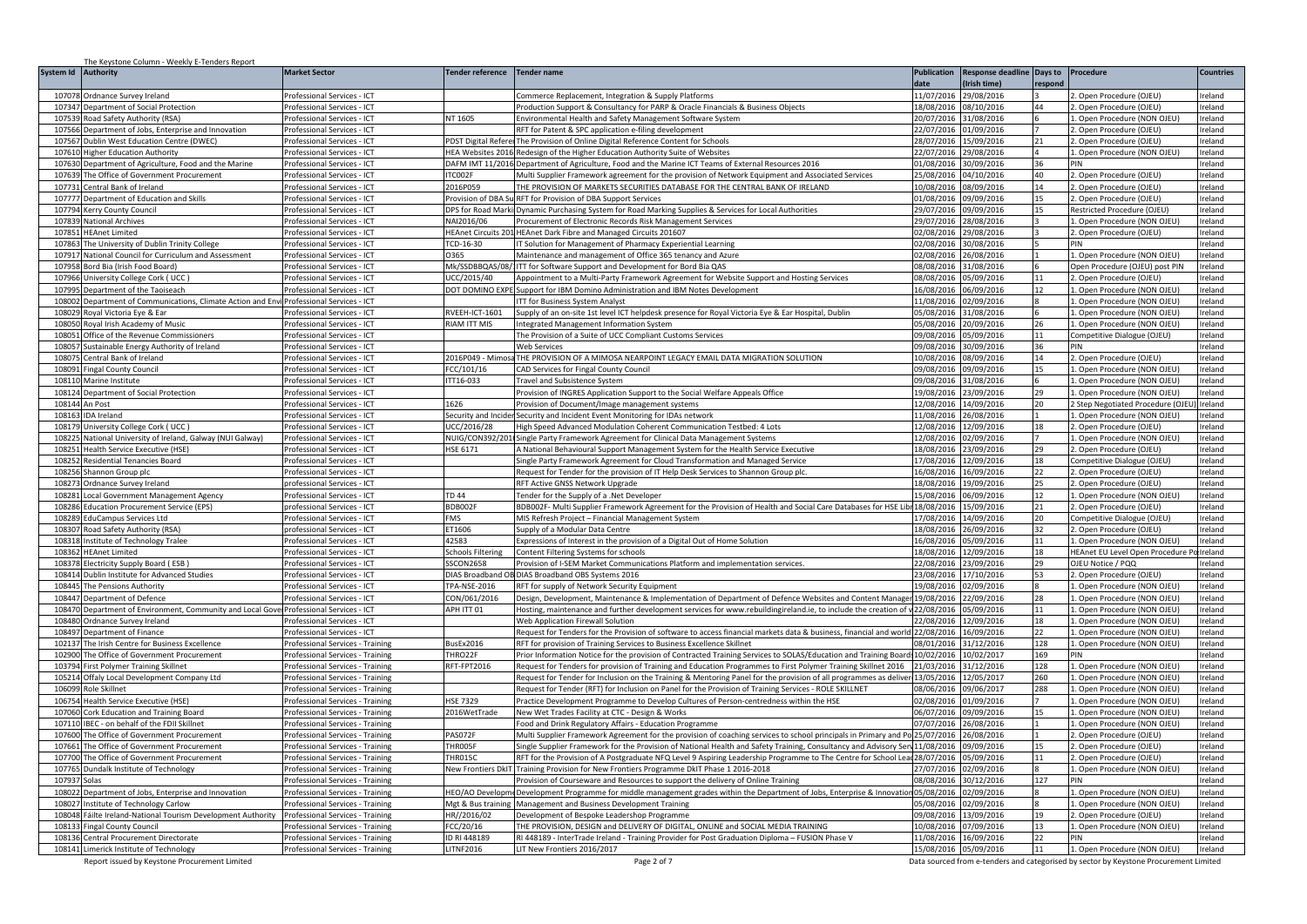|                     | The Keystone Column - Weekly E-Tenders Report                                            |                                                                      |                             |                                                                                                                                        |                       |                           |         |                                                                                       |                  |
|---------------------|------------------------------------------------------------------------------------------|----------------------------------------------------------------------|-----------------------------|----------------------------------------------------------------------------------------------------------------------------------------|-----------------------|---------------------------|---------|---------------------------------------------------------------------------------------|------------------|
| System Id Authority |                                                                                          | <b>Market Sector</b>                                                 | <b>Tender reference</b>     | <b>Tender name</b>                                                                                                                     | <b>Publication</b>    | Response deadline Days to |         | Procedure                                                                             | <b>Countries</b> |
|                     |                                                                                          |                                                                      |                             |                                                                                                                                        | atch                  | (Irish time)              | respond |                                                                                       |                  |
| 10817               | University College Dublin ( UCD )                                                        | Professional Services - Training                                     | UCDOPP654                   | Pre-University Foundation Studies Programme                                                                                            | 12/08/2016            | 12/09/2016                |         | Negotiated Procedure (OJEU)                                                           | Ireland          |
|                     | 108264 BiznetCork Skillnet                                                               | Professional Services - Trainin                                      | Graphic Design Trai         | InDesign & Photoshop Training                                                                                                          | 15/08/2016            | 30/09/2016                | 36      | 1. Open Procedure (NON OJEU)                                                          | Ireland          |
| 108265              | <b>BiznetCork Skillnet</b>                                                               | Professional Services - Training                                     | <b>IT Vendor Managen</b>    | IT Vendor Management & Purchasing & Procurement                                                                                        | 16/08/2016            | 30/09/2016                | 36      | 1. Open Procedure (NON OJEU)                                                          | reland           |
| 108283              | Fingal County Council                                                                    | Professional Services - Training                                     | FCC/104/16                  | HE DEVELOPMENT, OPERATION AND DELIVERY OF A PROFESSIONAL QUALIFICATION IN DIGITAL MARKETING                                            | 5/08/2016             | 08/09/2016                | 14      | 1. Open Procedure (NON OJEU)                                                          | reland           |
| 108295              | Cork Institute of Technology                                                             | Professional Services - Training                                     | <b>Fraining Delivery an</b> | Training Delivery and Mentoring Service                                                                                                |                       | 5/08/2016 05/09/2016      | 11      | 1. Open Procedure (NON OJEU)                                                          | Ireland          |
|                     | 108331 Fáilte Ireland-National Tourism Development Authority                             | Professional Services - Training                                     | HR/2016/03                  | Multi-Party Framework for the provision of Training Services                                                                           |                       | 7/08/2016 19/09/2016      | 25      | 2. Open Procedure (OJEU)                                                              | Ireland          |
| 108356              | Irish Franchising Skillnet                                                               | Professional Services - Training                                     | Retail Managemen            | Certificate in Retail Management                                                                                                       |                       | 17/08/2016 01/09/2016     |         | 1. Open Procedure (NON OJEU)                                                          | Ireland          |
| 108380              | Local Enterprise Office Cork North & West                                                | Professional Services - Training                                     | LEOCorkIBYEBootca           | Local Enterprise Offices Cork Invitation to Tender for Ireland's Best Young Entrepreneurs Bootcamp 2016                                | 17/08/2016            | 31/08/2016                |         | 1. Open Procedure (NON OJEU)                                                          | Ireland          |
| 108422              | <b>Enterprise Ireland</b>                                                                | Professional Services - Training                                     | El Ref: 2016/24             | Design & Delivery of 'Customer Value Proposition' Workshops for Enterprise Ireland Clients                                             | 9/08/2016             | 30/09/2016                | 36      | 1. Open Procedure (NON OJEU)                                                          | Ireland          |
| 108464              | South and East Cork Area Development Partnership Ltd.                                    | Professional Services - Training                                     | SECAD 2016 Mento            | Provision of mentoring services to SECAD's individual business & community clients                                                     | 4/08/2016             | 12/09/2016                | 18      | . Open Procedure (NON OJEU)                                                           | Ireland          |
| 108474              | Sligo Chamber Skillnet                                                                   | rofessional Services - Training                                      |                             | lequest for Tender (RFT) for Inclusion on Panel for the Provision of Training Services to Sligo Chamber Skillnet                       | 22/08/2016            | 31/12/2016                | 128     | 1. Open Procedure (NON OJEU)                                                          | reland           |
|                     | 108478 Dublin & Dun Laoghaire Education and Training Board                               | Professional Services - Training                                     |                             | Heavy Goods Vehicle Driving Courses in Baldoyle Training Centre                                                                        | 25/08/2016 03/10/2016 |                           | 39      | 2. Open Procedure (OJEU)                                                              | Ireland          |
| 108488              | Air Corps Contracts Section                                                              | Professional Services - Training                                     | ACC20160978                 | <b>NVG Training</b>                                                                                                                    |                       | 25/08/2016 26/09/2016     | 32      | 2. Open Procedure (OJEU)                                                              | reland           |
| 108502              | South Dublin County Council                                                              | Professional Services - Training                                     | 1209                        | Multi-supplier Framework Agreement for the Provision of the "Accelerate - Driving your Business Forward" Progra 23/08/2016 20/09/2016  |                       |                           | 26      | 1. Open Procedure (NON OJEU)                                                          | reland           |
| 108510              | Skillnets Ltd                                                                            | Professional Services - Training                                     | T1604                       | Request for Tenders (RFT) for Consultancy Services in Corporate Communications for Skillnets                                           |                       | 3/08/2016 16/09/2016      | 22      | 1. Open Procedure (NON OJEU)                                                          | Ireland          |
| 108511              | <b>ITSLIGO</b>                                                                           | Professional Services - Training                                     |                             | Provision of services to deliver training for New Frontiers Northwest for Phase 2 (2016/17)                                            | 23/08/2016            | 06/09/2016                | 12      | 1. Open Procedure (NON OJEU)                                                          | Ireland          |
| 108570              | Department of Transport, Tourism & Sport                                                 | Professional Services - Training                                     | <b>IRCG TRAINING</b>        | RCG ATV TRAINING & ASSESSMENT TENDER                                                                                                   | 25/08/2016            | 28/09/2016                | 34      | 1. Open Procedure (NON OJEU)                                                          | Ireland          |
| 10789               | <b>Electricity Supply Board (ESB)</b>                                                    | Services: agricultural/horticultural and relatedD20/CON/822          |                             | Multi-Contractor Framework Agreement for Timber Cutting and Associated Works at or near Overhead Lines in                              | 09/08/2016            | 09/09/2016                | 15      | OJEU Notice / PQQ                                                                     | Ireland          |
| 107994              | Jepartment of Arts, Heritage & Gaeltacht                                                 | Services: agricultural/horticultural and related Burren National Par |                             | Control of scrub in Burren National Park                                                                                               | 5/08/2016             | 6/09/2016                 | 12      | 1. Open Procedure (NON OJEU)                                                          | Ireland          |
| 108259              | Fingal County Council                                                                    | Services: agricultural/horticultural and related FCC/16              |                             | Multi Party Framework for Supply and Planting of Bulbs for Fingal County Council                                                       | 6/08/2016             | 1/08/2016                 |         | Open Procedure (OJEU) URGENT                                                          | <b>Treland</b>   |
| 108315              | Dublin Bus / Bus Atha Cliath                                                             | Services: assurance & inspection                                     | RFT 08.2016                 | Auditing of Vehicles and Vehicle Maintenance Systems                                                                                   | 16/08/2016            | 15/09/2016                | 21      | Negotiated Procedure (NON OJEU                                                        | Ireland          |
| 108274              | Department of the Taoiseach                                                              | Services: Audio Visual                                               | Citizens' Assembly          | Request for tenders for filming/broadcasting/streaming of the Citizens' Assembly's meetings and associated foll                        | 15/08/2016            | 02/09/2016                |         | 1. Open Procedure (NON OJEU)                                                          | reland           |
| 108337              | Raidió Teilifís Éireann ( RTÉ )                                                          | Services: Audio Visual                                               | 16045                       | mages & Footage                                                                                                                        | 7/08/2016             | 16/09/2016                | 22      | Competitive Dialogue (OJEU)                                                           | reland           |
| 107443              | <b>Fingal County Council</b>                                                             | Services: automotive                                                 | FCC/71/16                   | Fender for Mobile Library Vehicles                                                                                                     |                       | 0/07/2016 02/09/2016      |         | 2. Open Procedure (OJEU)                                                              | reland           |
|                     | 108099 Bus Eireann/Irish Bus                                                             | Services: automotive                                                 | BE/SE/9/8/2016              | Bus and Coach Driver Seat Refurbishment Services                                                                                       |                       | 09/08/2016 05/09/2016     | 11      | Negotiated Procedure (NON OJEU)                                                       | Ireland          |
| 108154              | Commission for Communications Regulation (ComReg),                                       | Services: automotive                                                 | ComRee                      | <b>Truck Body Construction</b>                                                                                                         |                       | 11/08/2016 02/09/2016     |         | 1. Open Procedure (NON OJEU)                                                          | Ireland          |
| 108481              | <b>Clare County Council</b>                                                              | Services: automotive                                                 | <b>CCC16 - MY1</b>          | Roller Brake Tester                                                                                                                    | 23/08/2016            | 05/09/2016                | 11      | 1. Open Procedure (NON OJEU)                                                          | Ireland          |
|                     | 107942 Irish Aviation Authority                                                          | Services: aviation                                                   | <b>Test Foujoment Ca</b>    | Test & Measurement Equipment Calibration & Repair Service                                                                              | 08/08/2016            | 13/09/2016                | 19      | 2. Open Procedure (OJEU)                                                              | Ireland          |
| 107951              | Met Eireann                                                                              | Services: aviation                                                   | AMAP MDP RFT                | AVIATION WEATHER OBSERVING and MET DATA PROCESSING SYSTEM                                                                              | 08/08/2016            | 30/09/2016                | 36      | 2. Open Procedure (OJEU)                                                              | Ireland          |
| 107988              | Met Eireann                                                                              | Services: aviation                                                   | ightning Detection          | For the supply of Lightning Detection Systems for aviation use.                                                                        | 08/08/2016            | 26/09/2016                | 32      | 2. Open Procedure (OJEU)                                                              | reland           |
| 103140              | The Office of Government Procurement                                                     | Services: catering                                                   | OGP 2016                    | rior Information Notice for the establishment of competitive multi-supplier national frameworks for the supply o 18/02/2016 17/02/2017 |                       |                           | 176     | PIN                                                                                   | reland           |
| 107627              | outh Dublin County Council                                                               | Services: catering                                                   | 1168                        | Café/Restaurant Concession Tender                                                                                                      | 22/07/2016            | 26/08/2016                |         | 1. Open Procedure (NON OJEU)                                                          | reland           |
| 107908              | Shannon Airport Authority Ltd.                                                           | Services: catering                                                   |                             | year Landside Catering Concession at Shannon Airport                                                                                   |                       | 02/08/2016 26/08/2016     |         | 1. Open Procedure (NON OJEU)                                                          | reland           |
| 107953              | Shannon Airport Authority Ltd.                                                           | Services: catering                                                   |                             | imestone Restaurant Concession Opportunity.                                                                                            | 03/08/2016 26/08/2016 |                           |         | 1. Open Procedure (NON OJEU)                                                          | Ireland          |
| 108345              | Galway Mayo Institute of Technology                                                      | Services: catering                                                   | GM1635                      | <b>CCAM Campus Contract for Catering Service</b>                                                                                       | 18/08/2016 16/09/2016 |                           | 22      | Negotiated Procedure (OJEU)                                                           | Ireland          |
| 108487              | Galway Roscommon Education & Training Board                                              | services: catering                                                   | <b>School Meals</b>         | Provision of School Meals to the students of 3 Schools under the remit of Galway & Roscommon Education & Tra                           | 24/08/2016            | 24/09/2016                | 30      | 1. Open Procedure (NON OJEU)                                                          | Ireland          |
| 107191              | Gildare County Council                                                                   | Services: civic amenities                                            | <b>KCC Civic Amenity</b>    | Service concession for the Operation and Management of Civic Amenity Sites in County Kildare                                           | 18/08/2016            | 1/09/2016                 | 27      | Restricted Procedure (OJEU)                                                           | Ireland          |
| 10770               | wo Mile Borris Community Development Group Ltd                                           | Services: civic amenities                                            | Sensory Play Garde          | RFT for Design, construction & installation (including supply of equipment, fencing, ancillary items, site develop                     | 5/07/2016             | 3/09/2016                 | 19      | 1. Open Procedure (NON OJEU)                                                          | Ireland          |
| 107993              | Laois County Council                                                                     | Services: civic amenities                                            | Playground Equipm           | Design, supply & installation of innovative playunit(s) in playground at Portlaoise Leisure Centre, Co Laois                           | 06/08/2016            | 05/09/2016                | 11      | 1. Open Procedure (NON OJEU)                                                          | Ireland          |
| 108237              | úath Housing Association Ltd                                                             | ervices: civic amenities                                             | RALEIGH SQUARE              | Proposed Apartment Development at Raleigh Square, Crumlin, Dublin 12 for Tuath Housing Association                                     | 12/08/2016            | 02/09/2016                |         | 1. Open Procedure (NON OJEU)                                                          | Ireland          |
| 108245              | Department of Arts, Heritage & Gaeltacht                                                 | ervices: civic amenities                                             |                             | /isitor and Trafic Management Plan for the Burren National Park                                                                        | 3/08/2016             | 09/09/2016                | 15      | 1. Open Procedure (NON OJEU)                                                          | reland           |
| 108536              | Sproai Sa Choilll c/o Clonbur Community Council                                          | Services: civic amenities                                            | SSC 001                     | Design and construct a new playground facility on the site provided for in Clonbur Woods, Co. Galway.                                  | 5/08/2016             | 23/09/2016                | 29      | 1. Open Procedure (NON OJEU)                                                          | Ireland          |
| 106254              | he Office of Government Procurement                                                      | Services: cleaning / pest control                                    | FCL017F                     | Prior Information Notice for the establishment of a framework for the provision of Commercial Cleaning Services                        | 14/06/2016            | 14/06/2017                | 293     | PIN                                                                                   | Ireland          |
| 107280              | The Office of Government Procurement                                                     | Services: cleaning / pest control / sanitation                       | 11317                       | Prior Information Notice for the establishment of a number of single supplier framework agreements for the supp 18/07/2016             |                       | 13/07/2017                | 322     | PIN                                                                                   | Ireland          |
| 107605              | <b>Courts Service</b>                                                                    | Services: cleaning / pest control / sanitation                       | Cleaning and Careta         | Provision of cleaning, caretaking and related services in court offices and courthouses throughout Ireland.                            | 26/07/2016            | 26/08/2016                |         | Restricted Procedure (OJEU)                                                           | Ireland          |
| 107620              | Royal Irish Academy                                                                      | Services: cleaning / pest control / sanitation                       | <b>RIA Cleaning</b>         | Cleaning/housekeeping services in Royal Irish Academy                                                                                  | 5/08/2016             | 31/08/2016                |         | 1. Open Procedure (NON OJEU)                                                          | Ireland          |
| 108123              | <b>Irish Water</b>                                                                       | Services: cleaning / pest control / sanitation                       | 16/128                      | Multi-Supplier Frameworks for the Provision of Supply & Delivery of Water and Wastewater Treatment Chemical                            | 12/08/2016            | 21/09/2016                | 27      | 2. Open Procedure (OJEU)                                                              | Ireland          |
| 108146              | <b>Beaumont Hospital</b>                                                                 | Services: cleaning / pest control / sanitation                       | 2566                        | ingle party framework agreement for the Supply of Disinfectant and Detergent for USE IN ENDO111/08/2016                                |                       | 16/09/2016                | 22      | 2. Open Procedure (OJEU)                                                              | Ireland          |
| 108189              | Marine Institute                                                                         | Services: cleaning / pest control / sanitation                       | TT16-029                    | Window Cleaning                                                                                                                        |                       | 12/08/2016 02/09/2016     |         | 1. Open Procedure (NON OJEU)                                                          | reland           |
| 108247              | Stewarts Care Ltd                                                                        | Services: cleaning / pest control / sanitation                       | Water Treatment F           | Water Treatment, Cleansing and monitoring contract 2016                                                                                | 19/08/2016            | 30/09/2016                | 36      | 1. Open Procedure (NON OJEU)                                                          | reland           |
| 108297              | Jepartment of Transport, Tourism & Sport                                                 | Services: cleaning / pest control / sanitation                       | RCG 2016 Valentia           | Maintenance, Janitorial and Cleaning Services for the IRCG Valentia MRSC                                                               | 5/08/2016             | 05/09/2016                | 11      | 1. Open Procedure (NON OJEU)                                                          | reland           |
| 108314              | Dublin Institute for Advanced Studies                                                    | Services: cleaning / pest control / sanitation                       | <b>DIAS Cleaning Servic</b> | The DIAS is out-sourcing a section of its cleaning service requirements. The nature of the required service is to me                   | 16/08/2016 06/09/2016 |                           | 12      | 1. Open Procedure (NON OJEU)                                                          | reland           |
| 108433              | St John of God Hospitaller Ministries                                                    | Services: cleaning / pest control / sanitation                       |                             | SJOGDSE Cleaning 2 Cleaning services in Saint John of God buildings in Dublin South East                                               |                       | 9/08/2016 19/09/2016      | 25      | 1. Open Procedure (NON OJEU)                                                          | Ireland          |
| 108499              | South Dublin County Council                                                              | Services: cleaning / pest control / sanitation                       | 1210                        | Provision of Environmental Services for Road Sweeping and Associated Cleansing Services                                                | 25/08/2016            | 22/09/2016                | 28      | Restricted Procedure (OJEU)                                                           | Ireland          |
| 107923              | Sustainable Energy Authority of Ireland                                                  | Services: compliance                                                 |                             | Compliance promotion, monitoring, verification and enforcement services relating to the EU Ecodesign and Ene                           | 04/08/2016            | 26/08/2016                |         | 1. Open Procedure (NON OJEU)                                                          | Ireland          |
| 107936              | Dublin City Council                                                                      | Services: conservation                                               | Parks Mountjoy Squ          | Conservation & Restoration of Mountjoy Square Railings (Phase 1R                                                                       | 5/08/2016             | 05/09/2016                | 11      | DCC Open Procedure (NON OJEU)                                                         | Ireland          |
| 108063              | lealth Service Executive (HSE)                                                           | Services: conservatior                                               |                             | onservation Management Plan for St. Lomans Cemetery, St. Lomans Hospital, Mullingar, Co. Westmeath                                     | 08/08/2016            | 30/08/2016                |         | L. Open Procedure (NON OJEU)                                                          | Ireland          |
| 108280              | Comharchumann Dhúiche Sheoigheach Teoranta (C.D.S                                        | Services: conservation                                               | CDSTEO                      | Consultant Geologist required for Joyce Country Area                                                                                   | 16/08/2016            | 26/08/2016                |         | 1. Open Procedure (NON OJEU)                                                          | Ireland          |
| 10780               | Bord Altranais agus Cnáimhseachais na hÉireann/Nursing                                   | Services: customer care                                              | CCCPS16                     | rovision of Customer Call Centre and Processing Services                                                                               | 01/08/2016            | 30/08/2016                |         | 2. Open Procedure (OJEU                                                               | Ireland          |
| 107992              | Commission for Energy Regulation                                                         | Services: customer care                                              | 011-03-348                  | Customer Contact Management Services                                                                                                   | 8/08/2016             | 09/09/2016                | 15      | 2. Open Procedure (OJEU)                                                              | reland           |
| 107612              | <b>National Transport Authority</b>                                                      | Services: design & related                                           |                             | rovision of Visualisation Services                                                                                                     | 2/08/2016             | 26/08/2016                |         | 1. Open Procedure (NON OJEU)                                                          | reland           |
|                     | 107679 National University of Ireland, Maynooth (NUI Maynooth Services: design & related |                                                                      | MU/PROC/Graphic             | Provision of Graphic Design Services - Maynooth University                                                                             |                       | 6/07/2016 05/09/2016      | 10      | 2. Open Procedure (OJEU)                                                              | Ireland          |
|                     | 107924 Dun Laoghaire Rathdown County Council                                             | Services: design & related                                           | Arts Office                 | Design, Supply and Installation of Sculpture to Commemorate Roger Casement for Dun Laoghaire- Rathdown Cour 03/08/2016   07/10/2016    |                       |                           | 43      | 1. Open Procedure (NON OJEU)                                                          | Ireland          |
|                     | 105846 COPE Foundation                                                                   | Services: electrical & related                                       | COPE 16-01                  | Cope Foundation - Electrical Maintenance Services (Single Participant Framework)                                                       | 01/06/2016            | 15/09/2016                | 21      | 2. Open Procedure (OJEU)                                                              | Ireland          |
| 107054              | t Joseph's Secondary School (Spanish Point)                                              | Services: electrical & related                                       | 6828-3 St. Joseph'          | Upgrade of the electrical installation in the original building - SWS 2016                                                             | 2/08/2016             | 30/08/2016                |         | 1. Open Procedure (NON OJEU)                                                          | Ireland          |
| 107691              | Meath County Counci                                                                      | Services: electrical & related                                       | MH PL-02-2016               | Upgrade of Public Lighting Infrastructure                                                                                              | 5/07/2016             | 26/08/2016                |         | L. Open Procedure (NON OJEU)                                                          | reland           |
|                     | 108000 Department of Agriculture, Food and the Marine                                    | Services: electrical & related                                       |                             | Howth FHC Electrica Howth Fishery Harbour Centre, Co. Dublin Electrical Upgrade Works Phase 4                                          | 04/08/2016 26/08/2016 |                           |         | 1. Open Procedure (NON OJEU)                                                          | Ireland          |
|                     | Report issued by Keystone Procurement Limited                                            |                                                                      |                             | Page 3 of 7                                                                                                                            |                       |                           |         | Data sourced from e-tenders and categorised by sector by Keystone Procurement Limited |                  |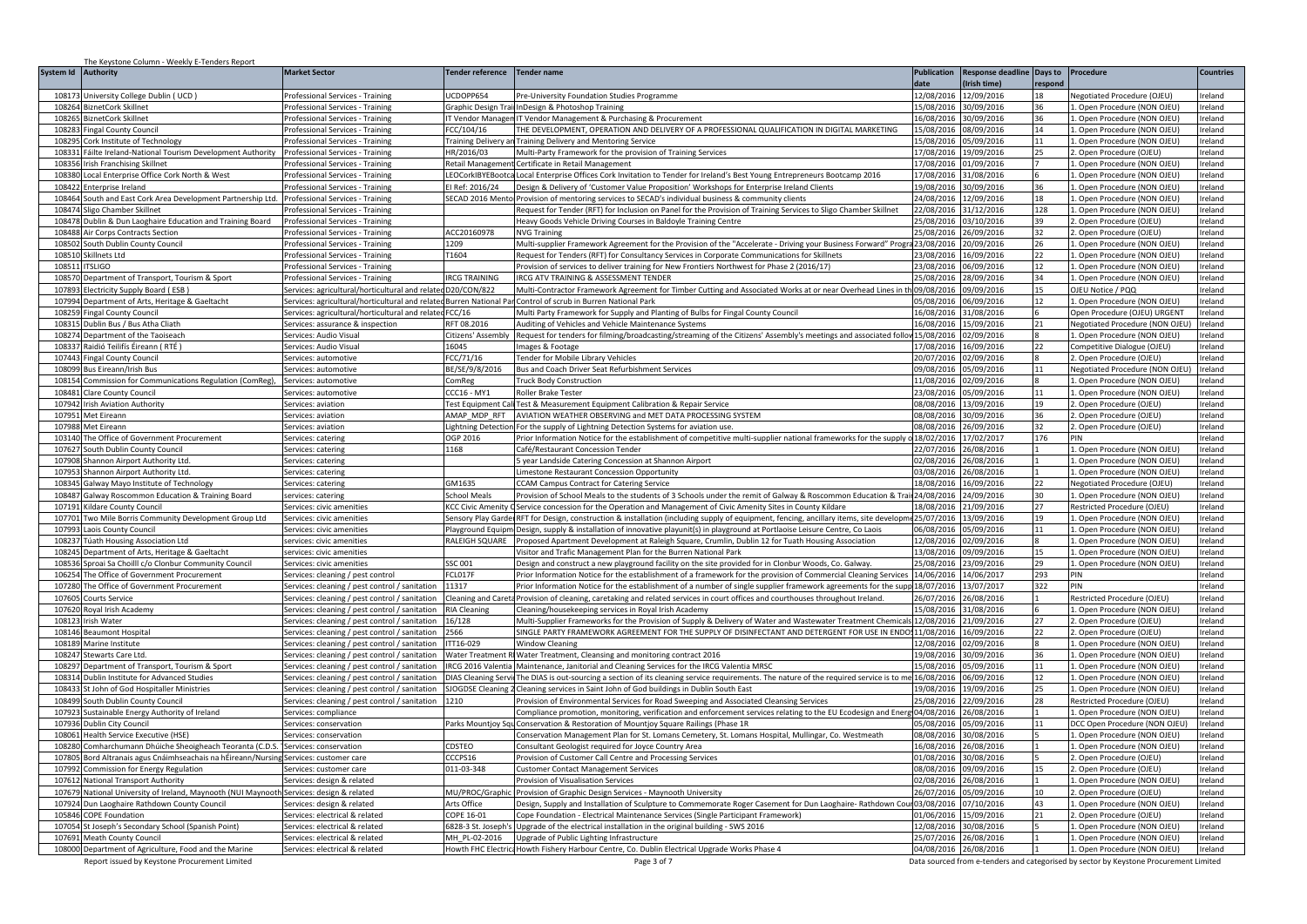|                     | The Keystone Column - Weekly E-Tenders Report                                              |                                                                            |                                            |                                                                                                                                       |                          |                                     |           |                                                                                       |                    |
|---------------------|--------------------------------------------------------------------------------------------|----------------------------------------------------------------------------|--------------------------------------------|---------------------------------------------------------------------------------------------------------------------------------------|--------------------------|-------------------------------------|-----------|---------------------------------------------------------------------------------------|--------------------|
| System Id Authority |                                                                                            | <b>Market Sector</b>                                                       | <b>Tender reference</b>                    | <b>Tender name</b>                                                                                                                    | <b>Publication</b>       | Response deadline Days to Procedure |           |                                                                                       | <b>Countries</b>   |
|                     |                                                                                            |                                                                            |                                            |                                                                                                                                       | at c                     | Irish time)                         | respone   |                                                                                       |                    |
| 108030              | Dublin City Council                                                                        | Services: electrical & related                                             |                                            | Supply and Installation of Energy Efficient Lighting and Controls for Irishtown Stadium                                               | 05/08/2016               | 6/08/2016                           |           | DCC Open Procedure (NON OJEU                                                          | Ireland            |
| 108040              | Scoil Naomh Mhuire Boher (Greenore)                                                        | Services: electrical & related                                             | <b>Boher National Sch</b>                  | SWS2016/17 Electrical Upgrade                                                                                                         | 05/08/2016               | 26/08/2016                          |           | 1. Open Procedure (NON OJEU)                                                          | Ireland            |
| 108220              | Stewarts Care Ltd.<br>108420 Mary Immaculate College                                       | Services: electrical & related<br>services: electrical & related           | ire Alarms Contrac<br>states Maint. - Elec | Fire Alarms, Emergency Lighting & Extinguishers Maintenance Contract 2016<br>MIC Estates - Electrical Systems Maintenance Framework   | 19/08/2016<br>9/08/2016  | 30/09/2016<br>5/09/2016             | 36<br>11  | 1. Open Procedure (NON OJEU)<br>1. Open Procedure (NON OJEU)                          | Ireland<br>Ireland |
|                     | 108458 Monaghan County Council                                                             | Services: electrical & related                                             | hristmas Lighting                          | Supply and repair of Christmas Lighting for Monaghan Town                                                                             | 9/08/2016                | 09/09/2016                          | 15        | 1. Open Procedure (NON OJEU)                                                          | Ireland            |
| 108460              | Catherine McAuley Special School (Limerick)                                                | Services: electrical & related                                             |                                            | Upgrade of Emergency Lighting and Fire Alarm                                                                                          | 9/08/2016                | 26/08/2016                          |           | 1. Open Procedure (NON OJEU)                                                          | Ireland            |
|                     | 108485 EirGrid plc                                                                         | Services: electrical & related                                             | ENQEIR545                                  | JPS Upgrade Project, SONI                                                                                                             |                          | 23/08/2016 22/09/2016               | 28        | EirGrid Negotiated Procedure (No                                                      | Ireland            |
| 106561              | Frvia                                                                                      | services: energy                                                           | 15/062                                     | 5/062 - Biomethane Injection Facilities                                                                                               | 4/06/2016                | 25/06/2019                          | 1034      | Utilities Qualification System - Qualif Ireland                                       |                    |
| 107161              | <b>Environmental Protection Agency</b>                                                     | Services: environmental monitoring                                         |                                            | <b>Naste Characterisation study</b>                                                                                                   | 3/07/2016                | 1/11/2016                           | 78        | PIN                                                                                   | Ireland            |
| 107713              | <b>Health Service Executive (HSE</b>                                                       | Services: environmental monitoring                                         | <b>HSE6334</b>                             | Open Tender competition for Appointment to a Multi Supplier Framework Agreement for the Provision of Water                            | 7/07/2016                | 1/09/2016                           |           | 2. Open Procedure (OJEU)                                                              | Ireland            |
| 108190              | ducation Procurement Service (EPS)                                                         | iervices: environmental monitorin                                          | <b>LSS122F</b>                             | equest for Tenders for the Provision of Tellus Geochemical Soil Sample Loss-on-Ignition Analyses for the Geologi                      | 12/08/2016               | 12/09/2016                          | 18        | 2. Open Procedure (OJEU)                                                              | Ireland            |
| 102162              | ectricity Supply Board (ESB                                                                | Services: ESB Notification of services being so 2016                       |                                            | upply-Line Qualification System: Services - 2016                                                                                      |                          | 08/01/2016 31/12/2016               | 128       | Utilities Qualification System - Qua                                                  | Ireland            |
| 10799               | ork Institute of Technology                                                                | ervices: event management                                                  | vents Installation                         | vents Installation Work, Hire & Event Management Rates                                                                                | 04/08/2016               | 8/08/2016                           |           | 1. Open Procedure (NON OJEU)                                                          | Ireland            |
| 108083              | Fáilte Ireland-National Tourism Development Authority                                      | Services: event management                                                 | CS/2016/05                                 | tand Requirements for National and International Events                                                                               | 0/08/2016                | 15/09/2016                          | 21        | Restricted Procedure (OJEU)                                                           | Ireland            |
| 108374              | Dublin City Council                                                                        | Services: event management                                                 |                                            | Programme Director - International Literature Festival Dublin 2017                                                                    | 3/08/2016                | 16/09/2016                          | 22        | DCC Open Procedure (NON OJEU)                                                         | Ireland            |
| 108526              | Department of the Taoiseach                                                                | Services: event management                                                 | Citizens' Assembly                         | Facilitation and Note-taking Services for the Citizens' Assembly                                                                      | 24/08/2016               | 16/09/2016                          | 22        | 1. Open Procedure (NON OJEU)                                                          | Ireland            |
| 104085              | eagasc                                                                                     | Services: facilities management                                            |                                            | Prior Information Notice - Facilities Management                                                                                      | 24/03/2016               | !5/03/2017                          | 212       | PIN                                                                                   | Ireland            |
| 10421               | The Office of Government Procurement                                                       | Services: facilities management                                            | EMS005F                                    | equest for Tender for Multi-Supplier Framework Agreement for the Provision of Managed Car Parking Services                            | 24/06/2016               | 1/08/2016                           |           | 2. Open Procedure (OJEU)                                                              | Ireland            |
| 106833              | National Standards Authority of Ireland (NSAI)                                             | Services: facilities management                                            |                                            | VSAI - Full Facilities Management, Services and Maintenace fo HQ and Regional Centres                                                 | 1/07/2016                | 1/08/2016                           | 18        | 2. Open Procedure (OJEU)                                                              | Ireland            |
| 108019              | Horse Racing Ireland (HRI)                                                                 | Services: facilities management                                            | HRI AUG 16/1FD                             | Car Parking Services to HRI Racecourses                                                                                               | 09/08/2016               | 2/09/2016                           |           | 2. Open Procedure (OJEU)<br>PIN                                                       | Ireland            |
| 107430<br>108417    | Office of Public Works (OPW)<br>Quality and Qualifications Ireland (QQI)                   | Services: flooring<br>services: flooring                                   | Prior Information N                        | <b>Prior Information Notice</b><br>upply and Installation of Carpet Tile at QQI office premises                                       | 21/07/2016<br>18/08/2016 | 9/07/2017<br>8/09/2016              | 328<br>14 | 1. Open Procedure (NON OJEU)                                                          | Ireland<br>Ireland |
| 108554              | Mary Immaculate College                                                                    | services: flooring                                                         |                                            | MIC B&E 2016 - Flor MIC Estates Maintenance - Flooring Works Framework                                                                | 5/08/2016                | 8/09/2016                           | 14        | 1. Open Procedure (NON OJEU)                                                          | Ireland            |
| 107855              | Department of Agriculture, Food and the Marine                                             | services: guidance and counselling                                         |                                            | ervices to Develop a Group Certification Template for Private Forest Owners - a pilot project                                         | 9/07/2016                | 16/09/2016                          | 22        | 1. Open Procedure (NON OJEU)                                                          | Ireland            |
|                     | 108351 Galway Mayo Institute of Technology                                                 | services: guidance and counselling                                         | GM1533                                     | Provision of Chaplaincy Services to GMIT                                                                                              | 7/08/2016                | 15/09/2016                          | 21        | 1. Open Procedure (NON OJEU)                                                          | Ireland            |
|                     | 107392 Health Service Executive (HSE)                                                      | Services: healthcare and related                                           | HSE6376                                    | Provision of a Community based Drug & Alcohol treatment support, harm reduction, rehabilitation and aftercare \$01/08/2016            |                          | 05/09/2016                          | 11        | 2. Open Procedure (OJEU)                                                              | Ireland            |
| 107502              | <b>Health Service Executive (HSE)</b>                                                      | Services: healthcare and related                                           | <b>HSE 7585</b>                            | Provision of a Community based Under 18 Drug & Alcohol Prevention & Treatment Service for individuals and fam 01/08/2016              |                          | 05/09/2016                          | 11        | 2. Open Procedure (OJEU)                                                              | Ireland            |
| 10788               | Institute of Technology Tallaght                                                           | Services: healthcare and related                                           | PP1600131                                  | Provision of General Practitioner Services                                                                                            | 2/08/2016                | 26/08/2016                          |           | 1. Open Procedure (NON OJEU)                                                          | Ireland            |
| 10803:              | lealth Service Executive (HSE)                                                             | services: healthcare and related                                           | HSE 7634/16                                | Open Tender for Sleep Testing Equipment                                                                                               | 0/08/2016                | 08/09/2016                          | 14        | . Open Procedure (OJEU)                                                               | Ireland            |
| 108079              | ealth Service Executive (HSE)                                                              | ervices: healthcare and related                                            | 6622                                       | Respiratory Therapy Products and Services                                                                                             | 0/08/2016                | 3/09/2016                           | 29        | Annex XIV                                                                             | Ireland            |
| 10832               | ealth Service Executive (HSE)                                                              | services: healthcare and related                                           | <b>HSE 7638</b>                            | Waiting List Initiative. The provision of Medical Ophthalmology service to eligible children from Kildare/West-Wic                    | 9/08/2016                | 9/09/2016                           | 15        | 1. Open Procedure (NON OJEU)                                                          | Ireland            |
| 108335              | ealth Service Executive (HSE)                                                              | services: healthcare and related                                           | <b>HSE 7620</b>                            | ISE Tender for the supply of Supplementary Wound Management Products for Ireland East, RCSI Hospitals and Du                          | 18/08/2016               | 5/09/2016                           | 21        | 2. Open Procedure (OJEU)                                                              | reland             |
| 108514              | Royal College of Surgeons in Ireland                                                       | services: healthcare and related                                           | RCSIPEDOCELLIMPA                           | Supply of Clinical Trial Investigational Medicinal Products to RCSI                                                                   | 3/08/2016                | 02/09/2016                          |           | 1. Open Procedure (NON OJEU)                                                          | Ireland            |
| 108546              | <b>Health Service Executive (HSE)</b>                                                      | services: healthcare and related                                           | <b>HSE 7183</b>                            | A Pre Tender Market Sounding Exercise for the Health Atlas Ireland system for the Health Service Executive                            | 24/08/2016               | 20/09/2016                          | 26        | Request For Information (NON OJEU Ireland                                             |                    |
| 107409              | Department of Agriculture, Food and the Marine                                             | Services: horticultural and related                                        |                                            | Provision of two (2) Initiatives in Support of Social Farming                                                                         | 18/07/2016 31/08/2016    |                                     |           | 2. Open Procedure (OJEU)                                                              | Ireland            |
| 104158              | Office of the Revenue Commissioners                                                        | Services: hr, recruitment & related                                        |                                            | <b>ICT External Resources</b>                                                                                                         | 31/03/2016               | 1/10/2016                           | 67        | PIN                                                                                   | Ireland            |
| 10767               | lectricity Supply Board (ESB)                                                              | Services: hr, recruitment & related                                        | <b>SSCON2529</b><br>2016P023               | ield Agent Services                                                                                                                   | 28/07/2016               | 0/08/2016                           |           | OJEU Notice / PQQ<br>PIN                                                              | Ireland            |
| 107829<br>107965    | entral Bank of Ireland                                                                     | Services: hr, recruitment & related                                        | Recruitment Servic                         | Career Framework Solution                                                                                                             | 1/08/2016<br>03/08/2016  | 6/08/2016                           |           | 1. Open Procedure (NON OJEU)                                                          | Ireland<br>Ireland |
| 108090              | Quality and Qualifications Ireland (QQI)<br>National Standards Authority of Ireland (NSAI) | Services: hr, recruitment & related<br>Services: hr. recruitment & related |                                            | Recruitment Services for establishing a Panel of Subject Matter Experts<br><b>ISAI - ESDM - Human Resources and Training function</b> | 10/08/2016               | 29/08/2016<br>0/09/2016             | 36        | 2. Open Procedure (OJEU)                                                              | Ireland            |
| 108373              | nstitute of Technology Tralee                                                              | Services: hr, recruitment & related                                        | 42583                                      | nvitation to Tender for Academic Personal Assistants to IT Tralee                                                                     | 7/08/2016                | 9/09/2016                           | 25        | 1. Open Procedure (NON OJEU)                                                          | Ireland            |
| 108462              | <b>Higher Education Authority</b>                                                          | services: hr. recruitment & related                                        | <b>IEA CEO Recruitme</b>                   | Executive Recruitment Agency - HEA CEO                                                                                                | 22/08/2016               | 09/09/2016                          | 15        | 1. Open Procedure (NON OJEU)                                                          | Ireland            |
| 108476              | Institute of Technology Tallaght                                                           | services: hr, recruitment & related                                        | PP1600159                                  | earning Support Officer                                                                                                               | 22/08/2016               | 05/09/2016                          | 11        | 1. Open Procedure (NON OJEU)                                                          | Ireland            |
|                     | 107184 Dublin City Council                                                                 | Services: landscaping                                                      |                                            | THE LANDSCAPE MAINTENANCE & GRASS MAINTENANCE OF VARIOUS SITES AND OPEN SPACES IN DUBLIN CITY C 01/08/2016                            |                          | 09/09/2016                          | 15        | DCC Open Procedure (OJEU)                                                             | Ireland            |
| 108044              | Horse Racing Ireland (HRI)                                                                 | Services: landscaping                                                      | HRI AUG 16/1RTC                            | Reconstruction and Re-Alignment of All Weather Canter Down Surface at Fairyhouse Racecourse                                           | 05/08/2016               | 26/08/2016                          |           | 1. Open Procedure (NON OJEU)                                                          | Ireland            |
| 10846               | ingal County Council                                                                       | Services: landscapine                                                      | TC/099/16                                  | upply, spread and brushing of topdressing sands suitable for pitches at various locations for Fingal County Coun                      | 9/08/2016                | 2/09/2016                           |           | 1. Open Procedure (NON OJEU)                                                          | Ireland            |
| 107108              | he Office of Government Procurement                                                        | services: legal and related                                                |                                            | OGPST0014-040-20 Prior Information Notice for the Provision of Third Party Services for Public Bodies related to the Protected Disclo | 1/07/2016                | 6/07/2017                           | 315       | PIN                                                                                   | Ireland            |
| 10831               | ducation Procurement Service (EPS)                                                         | ervices: library                                                           |                                            | MP002F-Multi Supplier Framework Agreement for the Provision of Electronic Journal Collections, Print and/or e-                        | 8/08/2016                | 5/09/2016                           | 21        | 2. Open Procedure (OJEU)                                                              | Ireland            |
| 105010              | ommissioners of Irish Lights                                                               | Services: marine & related                                                 |                                            | <b>GLA MOORINGS FRIGLA MOORINGS FRAMEWORK</b>                                                                                         | 0/05/2016                | 06/10/2016                          | 42        | PIN                                                                                   | Ireland            |
| 10745               | Vaterways Ireland                                                                          | Services: marine & related                                                 | AA324                                      | Design, Supply & Delivery of Floating Mooring Units for Lough Erne                                                                    | 0/07/2016                | 09/09/2016                          | 15        | 2. Open Procedure (OJEU)                                                              | Ireland            |
| 107768              | ish Naval Service                                                                          | Services: marine & related                                                 | N/927/2016                                 | eplacement of Air Handling Units on Irish Naval Vessels                                                                               | 08/08/2016               | 05/12/2016                          | 102       | 1. Open Procedure (NON OJEU)                                                          | Ireland            |
| 107832              | Bord lascaigh Mhara - Irish Sea Fisheries Board (BIM)                                      | Services: marine & related                                                 | Bord lascaigh Mhara                        | Ice Making Machines                                                                                                                   | 2/08/2016                | 02/09/2016                          |           | 2. Open Procedure (OJEU)                                                              | Ireland            |
| 108194              | <b>Irish Naval Service</b>                                                                 | Services: marine & related                                                 | N/990/2016                                 | Centre Feed Hose Reels For P50 Class                                                                                                  | 1/08/2016                | 19/09/2016                          | 25        | 1. Open Procedure (NON OJEU)                                                          | Ireland            |
| 108346<br>108358    | Marine Institute                                                                           | Services: marine & related                                                 | ITT16-035                                  | Benthic Fauna Identification and Sediment Particle size Analysis                                                                      | 17/08/2016               | 07/09/2016                          | 13        | 1. Open Procedure (NON OJEU)                                                          | Ireland            |
| 10837               | Marine Institute<br>Vaterways Ireland                                                      | Services: marine & related<br>Services: marine & related                   | ITT16-023<br>WIT2016/TS /AA36              | Master Fisherman Services<br>Floating Walkway/Mooring Units Acres Lake                                                                | 17/08/2016<br>7/08/2016  | 7/09/2016<br>4/09/2016              | 13<br>20  | 1. Open Procedure (NON OJEU)<br>1. Open Procedure (NON OJEU)                          | Ireland<br>Ireland |
| 108383              | Marine Institute                                                                           | iervices: marine & related                                                 | ITT16-036                                  | emperature Monitoring System (TMS)                                                                                                    | 7/08/2016                | 7/09/2016                           | 13        | 1. Open Procedure (NON OJEU)                                                          | Ireland            |
| 108384              | CF MARINE                                                                                  | services: marine & related                                                 | LCF 171015                                 | Refurbishment of work vessel                                                                                                          | 9/08/2016                | 2/09/2016                           |           | 1. Open Procedure (NON OJEU)                                                          | Ireland            |
| 108452              | Waterways Ireland                                                                          | services: marine & related                                                 |                                            | Design, supply and delivery of floating mooring units for Belleek Marina                                                              | 19/08/2016               | 9/09/2016                           | 15        | 1. Open Procedure (NON OJEU)                                                          | Ireland            |
| 108479              | Seamus Mac Ruaidhri                                                                        | services: marine & related                                                 | 42401                                      | upply of Passenger Boat with P5 Licence for 12 passengers and 2 crew.                                                                 | 2/08/2016                | 3/11/2016                           | 90        | 1. Open Procedure (NON OJEU)                                                          | Ireland            |
| 108550              | Marine Institute                                                                           | Services: marine & related                                                 | TT16-037                                   | eltic Sea herring scouting survey Charter                                                                                             | 4/08/2016                | 9/09/2016                           | 15        | 1. Open Procedure (NON OJEU)                                                          | Ireland            |
| 108059              | Dublin Bus / Bus Atha Cliath                                                               | Services: mechanical                                                       | RFT 17.2016                                | <b>Bus Wash Maintenance</b>                                                                                                           | 08/08/2016               | 09/09/2016                          | 15        | Negotiated Procedure (NON OJEU)                                                       | Ireland            |
| 108425              | <b>Health Service Executive (HSE)</b>                                                      | Services: mechanical                                                       | 61002381                                   | Replacement of M&E infrastructure in underground ducts at Letterkenny University Hospital                                             | 9/08/2016                | 23/09/2016                          | 29        | Restricted Procedure (NON OJEU)                                                       | Ireland            |
| 107993              | The Pensions Authority                                                                     | Services: painting & related                                               | In-house painting se                       | The Pensions Authority wishes to invite tenders for the provision of in-house painting services                                       | 04/08/2016               | 26/08/2016                          |           | 1. Open Procedure (NON OJEU)                                                          | Ireland            |
| 108348              | <b>National Transport Authority</b>                                                        | Services: painting & related                                               |                                            | rovision of Managed Print Services                                                                                                    | 9/08/2016                | 9/09/2016                           |           | 1. Open Procedure (NON OJEU)                                                          | Ireland            |
| 10855               | Mary Immaculate College                                                                    | Services: painting & related                                               |                                            | MIC B&E 2016 - Pail MIC Estates Maintenance - Painting Framework                                                                      | 5/08/2016                | 08/09/2016                          | 14        | 1. Open Procedure (NON OJEU)                                                          | Ireland            |
|                     | 102852 St Vincent's University Hospital                                                    | Services: PIN                                                              |                                            | SVUH/EU/PIN/1600 PRIOR INFORMATION NOTICE (PIN) SERVICES                                                                              |                          | 10/02/2016 31/01/2017               | 159       | PIN                                                                                   | Ireland            |
|                     | Report issued by Keystone Procurement Limited                                              |                                                                            |                                            | Page 4 of 7                                                                                                                           |                          |                                     |           | Data sourced from e-tenders and categorised by sector by Keystone Procurement Limited |                    |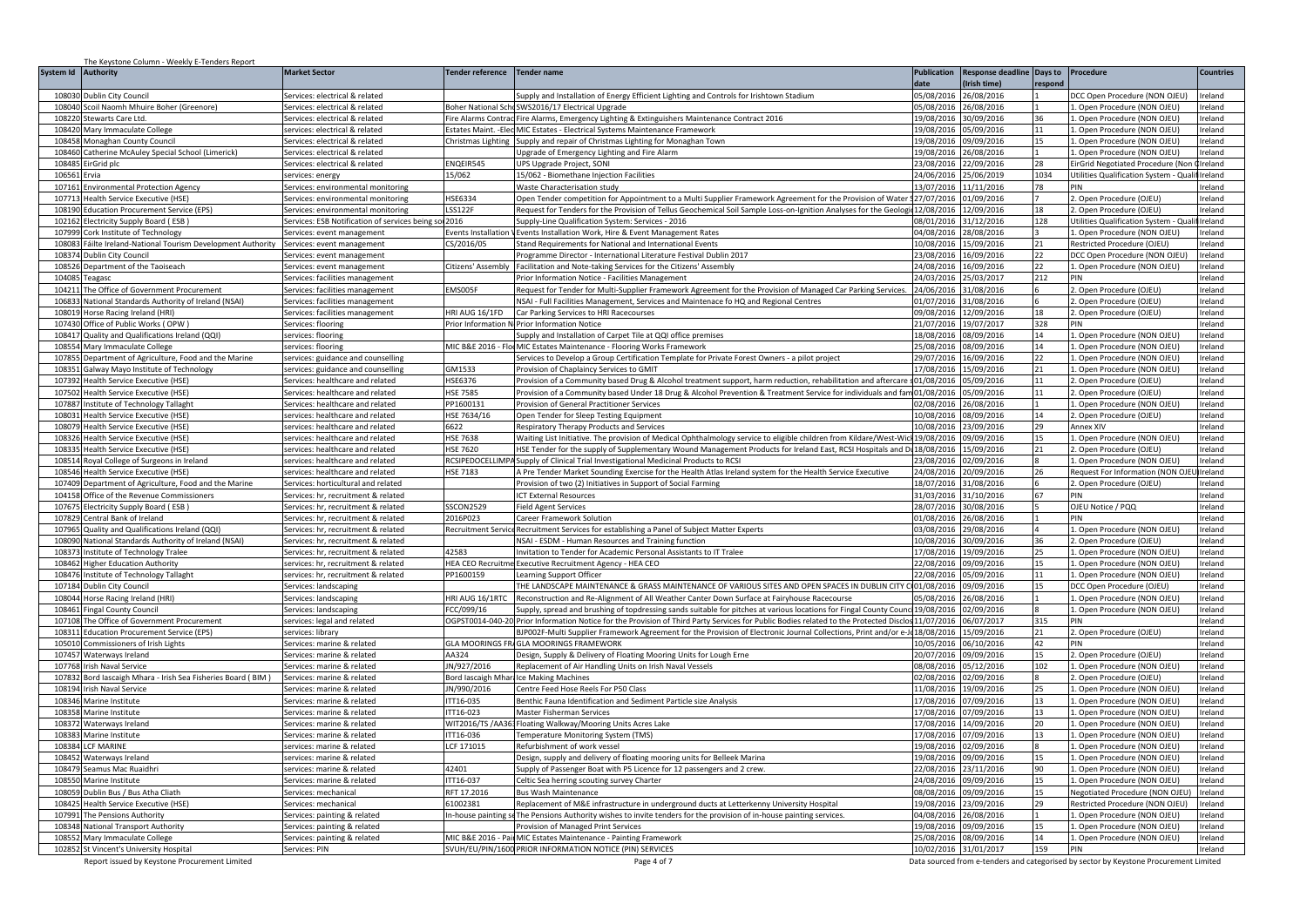|                  | The Keystone Column - Weekly E-Tenders Report                                  |                                                                |                                 |                                                                                                                                                                                                                                         |                          |                           |          |                                                                                       |                   |
|------------------|--------------------------------------------------------------------------------|----------------------------------------------------------------|---------------------------------|-----------------------------------------------------------------------------------------------------------------------------------------------------------------------------------------------------------------------------------------|--------------------------|---------------------------|----------|---------------------------------------------------------------------------------------|-------------------|
| System Id        | Authority                                                                      | <b>Market Sector</b>                                           | <b>Tender reference</b>         | <b>Tender name</b>                                                                                                                                                                                                                      | <b>Publication</b>       | Response deadline Days to |          | Procedure                                                                             | <b>Countries</b>  |
|                  |                                                                                |                                                                |                                 |                                                                                                                                                                                                                                         | date                     | Irish time)               | respond  |                                                                                       |                   |
| 108296           | Cork County Council                                                            | Services: plumbing, heating & related                          | <b>FFR HS</b>                   | Supply, installation and maintenance of energy-efficient and environmentally-friendly heating system at Fermoy                                                                                                                          | 15/08/2016               | 26/09/2016                |          | . Open Procedure (NON OJEU)                                                           | Ireland           |
| 108396           | Mayo County Council                                                            | Services: plumbing, heating & related                          | <b>Central Heating Ins</b>      | Central Heating Installations - Tender & Framework Participation                                                                                                                                                                        | 18/08/2016               | 15/09/2016                | 21       | 1. Open Procedure (NON OJEU)                                                          | reland            |
| 108419           | Mary Immaculate College                                                        | ervices: plumbing, heating & related                           |                                 | Estates Maint. - Hea MIC Estates - Heating & Plumbing Systems Maintenance Framework                                                                                                                                                     | 19/08/2016               | 05/09/2016                | 11       | . Open Procedure (NON OJEU)                                                           | eland             |
| 107100           | St James's Hospital                                                            | ervices: printing                                              | SJH 1/16                        | Provision of a Fully Managed Print Service to St James Hospital                                                                                                                                                                         | 08/07/2016               | 09/09/2016                | 15       | PIN                                                                                   | eland             |
| 107486           | Raidió Teilifís Éireann (RTÉ)                                                  | ervices: printing                                              | 15078                           | RTÉ Guide Print Production                                                                                                                                                                                                              | 7/07/2016                | 02/09/2016                |          | 2. Open Procedure (OJEU)                                                              | reland            |
| 107766           | Raidió Teilifís Éireann (RTÉ)                                                  | Services: printing                                             | 15079                           | RTÉ Guide Paper Supply                                                                                                                                                                                                                  | 02/08/2016               | 29/08/2016                |          | Competitive Dialogue (OJEU)                                                           | reland            |
|                  | 107874 Irish Cattle Breeding Federation                                        | Services: printine                                             |                                 | Printing, Packing & Printing, Packing and Posting of Agricultural Correspondence                                                                                                                                                        | 29/07/2016 02/09/2016    |                           |          | 1. Open Procedure (NON OJEU)                                                          | Ireland           |
| 108228<br>108359 | Department of Agriculture, Food and the Marine                                 | Services: printine                                             |                                 | Service for the printing and distribution of dispatch document books                                                                                                                                                                    | 16/08/2016               | 21/09/2016                | 27       | 2. Open Procedure (OJEU)                                                              | reland            |
| 108439           | Institute of Public Administration                                             | Services: printing                                             |                                 | Printing and Binding Ireland A Directory                                                                                                                                                                                                | 17/08/2016<br>22/08/2016 | 30/08/2016                | 11       | Competitive Dialogue (NON OJEU                                                        | Ireland<br>reland |
| 108455           | National Advisory Committee on Drugs and Alcohol NACI                          | Services: printing                                             |                                 | Provision of Design, layout and print services                                                                                                                                                                                          |                          | 05/09/2016                |          | 1. Open Procedure (NON OJEU)                                                          |                   |
|                  | Houses of the Oireachtas Service<br>108482 Office of the Revenue Commissioners | Services: printina<br>Services: printine                       | 2016/1009<br>DOS0001            | RFT for the Provision of Emergency breakdown cover & service/maintenance of Printing & Finishing equipment<br>The Provision of Emergency Breakdown Cover & Preventative Maintenance Servicing of Industrial Print Finishing E22/08/2016 | 23/08/2016               | 19/09/2016<br>12/09/2016  | 25<br>18 | . Open Procedure (OJEU)<br>1. Open Procedure (NON OJEU)                               | reland<br>reland  |
| 108543           | Mayo, Sligo and Leitrim ETB                                                    | ervices: printine                                              | rint Managed Solu               | Provide a Managed Print and Photopying Service to Mayo, Sligo & Leitrim ETB.                                                                                                                                                            | 24/08/2016               | 14/09/2016                | 20       | Competitive Dialogue (NON OJEU                                                        | eland             |
|                  | 108545 Meath County Council                                                    | ervices: printing                                              | MH-IS-16-01                     | Acquisition of 2 number large-format MFP devices for Meath County Council                                                                                                                                                               | 24/08/2016               | 14/09/2016                | 20       | 1. Open Procedure (NON OJEU)                                                          | reland            |
|                  | 108187 Marine Institute                                                        | ervices: project management                                    | ITT16-034                       | Project Management Services MDT                                                                                                                                                                                                         | 12/08/2016               | 12/09/2016                | 17       | 2. Open Procedure (OJEU)                                                              | reland            |
|                  | 108340 Bord Bia (Irish Food Board)                                             | services: project management                                   |                                 | MK/PMSIDB/08/16 ITT for Project Management Services for Insight and Brand Development                                                                                                                                                   | 16/08/2016               | 02/09/2016                |          | 1. Open Procedure (NON OJEU)                                                          | Ireland           |
| 108493           | Ordnance Survey Ireland                                                        | Services: project management                                   |                                 | Agile Project Coaching & Support                                                                                                                                                                                                        | 22/08/2016               | 07/09/2016                | 13       | 1. Open Procedure (NON OJEU)                                                          | Ireland           |
| 107286           | Institute of Technology Tralee                                                 | Services: property & related                                   | 42552                           | nvitation to Tender for the provision of Accommodation to International Students attending the Institute of Tech                                                                                                                        | 15/07/2016               | 05/09/2016                | 11       | 2. Open Procedure (OJEU)                                                              | reland            |
| 107738           | <b>Housing Agency</b>                                                          | ervices: property & related                                    | <b>Property Valuation</b>       | Procurement of Property Valuation Services                                                                                                                                                                                              | 28/07/2016               | 9/09/2016                 | 25       | 2. Open Procedure (OJEU)                                                              | reland            |
|                  | 108216 IDA Ireland                                                             | ervices: property & related                                    | IDA Estates Mgmt                | Estates / Property Management services for IDA Industrial parks thourghout Ireland, on a 4 year contract                                                                                                                                | 16/08/2016               | 16/09/2016                | 22       | 2. Open Procedure (OJEU)                                                              | Ireland           |
| 108560           | <b>IDA</b> Ireland                                                             | Services: property & related                                   | Belcamp - Land Lett             | Tenders are invited for Land Letting of c.31 hectares in IDA Belcamp                                                                                                                                                                    | 25/08/2016               | 16/09/2016                | 22       | 1. Open Procedure (NON OJEU)                                                          | reland            |
| 107193           | Department of Finance                                                          |                                                                |                                 | ervices: Public Relations, Marketing & related Research, Design an Request for Tenders for the provision of Research, Design and Media Buy Services (Public awareness and custome                                                       | 18/07/2016               | 26/08/2016                |          | . Open Procedure (OJEU)                                                               | eland             |
| 107302           | <b>Citizens Information Board</b>                                              | Services: Public Relations, Marketing & related Marketing      |                                 | To provide marketing services for the Citizens Information Board                                                                                                                                                                        | 18/07/2016               | 15/09/2016                | 11       | 2. Open Procedure (OJEU)                                                              | eland             |
| 107939           | Fáilte Ireland-National Tourism Development Authority                          | services: public Relations, Marketing & related DI/2016/04     |                                 | Contract for Services for Head of Marketing (Digital)                                                                                                                                                                                   | 08/08/2016               | 15/09/2016                | 11       | Restricted Procedure (OJEU)                                                           | reland            |
| 107981           | An Post                                                                        | services: public Relations, Marketing & related 1625           |                                 | Corporate and Consumer Public Relations and Sponsorship PR Support (mainly Sport)                                                                                                                                                       | 04/08/2016               | 06/09/2016                | 12       | 2 Step Negotiated Procedure (NON                                                      | Ireland           |
| 108088 An Post   |                                                                                | Services: Public Relations, Marketing & related 1623           |                                 | Retail Product Promotion and Customer Loyalty                                                                                                                                                                                           | 10/08/2016               | 09/09/2016                | 15       | 2 Step Negotiated Procedure (OJEU)                                                    | Ireland           |
| 108097           | ingal County Council                                                           | ervices: public Relations, Marketing & related FCC/103/16      |                                 | Marketing Promotion Opportunities in the Film and Television Production Services for the Portfolio of property a                                                                                                                        | 09/08/2016               | 29/08/2016                |          | Request For Information (NON OJEL                                                     | Ireland           |
| 108151           | Cork City Council                                                              | Services: Public Relations, Marketing & relate CCC/033/16      |                                 | Place Brand & Marketing Communications Services and Investment Promotion Services                                                                                                                                                       | 11/08/2016               | 23/09/2016                | 29       | 2. Open Procedure (OJEU)                                                              | reland            |
| 108412           | Bord Bia (Irish Food Board)                                                    | ervices: Public Relations, Marketing & related MK/PEUBLCJHK/08 |                                 | TT for Promotion of EU Beef and Lambin China, Japan and Hong Kong                                                                                                                                                                       | 2/08/2016                | 23/09/2016                | 29       | Open Procedure (OJEU) post PIN                                                        | reland            |
| 108483           | áilte Ireland-National Tourism Development Authority                           | Services: Public Relations, Marketing & related IA/2016/02     |                                 | Single Party Framework Agreement for The development of Interpretation Toolkits                                                                                                                                                         | 22/08/2016               | 06/09/2016                | 12       | 1. Open Procedure (NON OJEU)                                                          | eland             |
| 108492           | he University of Dublin Trinity College                                        | ervices: Public Relations, Marketing & related TCD-16-32       |                                 | Public Relations and Communications Services                                                                                                                                                                                            | 22/08/2016               | 15/09/2016                | 11       | Open Procedure (NON OJEU)                                                             | eland             |
| 104607           | arnrod Eireann-Irish Rail                                                      | ervices: Rail and related                                      | 5982                            | Rolling Stock Consultancy Services                                                                                                                                                                                                      | 23/05/2016               | 6/05/2019                 | 994      | Utilities Qualification System - Qual                                                 | eland             |
| 106552           | larnrod Eireann-Irish Rail                                                     | ervices: rail and related                                      | 6413                            | <b>Jnmanned Aerial System Services</b>                                                                                                                                                                                                  | 24/06/2016               | 15/07/2019                | 1054     | Utilities Qualification System - Qualif Ireland                                       |                   |
| 107634           | larnrod Eireann-Irish Rail                                                     | Services: rail and related                                     | 6437                            | Supply of Dampers for Rolling Stock                                                                                                                                                                                                     | 08/08/2016               | 07/09/2016                | 13       | Negotiated Procedure (OJEU)                                                           | reland            |
| 107715           | larnrod Eireann-Irish Rail                                                     | Services: rail and related                                     | 6481                            | Train Wash Tagging System                                                                                                                                                                                                               | 28/07/2016               | 01/09/2016                |          | Negotiated Procedure (NON OJEU)                                                       | Ireland           |
| 10782            | arnrod Eireann-Irish Rail                                                      | Services: rail and related                                     | 6504                            | Real Time Fuel, Condition and Positioning Monitoring for Diesel Railway Vehicles                                                                                                                                                        | 01/08/2016               | 01/09/2016                |          | Negotiated Procedure (OJEU)                                                           | Ireland           |
| 107904           | arnrod Eireann-Irish Rail                                                      | ervices: rail and related                                      | 6487                            | Supply of Brake Actuators for Rolling Stock                                                                                                                                                                                             | 08/08/2016               | 7/09/2016                 | 13       | Negotiated Procedure (OJEU)                                                           | reland            |
| 107580           | Companies Registration Office                                                  | ervices: record management                                     |                                 | Transfer of Filing Records to an Off-Site Storage Facility, plus Ongoing Storage and Retrieval                                                                                                                                          | 22/07/2016               | 7/09/2016                 | 13       | 2. Open Procedure (OJEU)                                                              | reland            |
| 107601           | Public Appointments Service                                                    | ervices: research                                              |                                 | Job Analysis: An Gar Job Analysis of the role of Garda                                                                                                                                                                                  | 22/07/2016               | 01/09/2016                |          | L. Open Procedure (NON OJEU)                                                          | Ireland           |
| 107638           | South Dublin County Council                                                    | ervices: research                                              | 1162                            | iffey Blueway feasibility assessment                                                                                                                                                                                                    | 22/07/2016               | 26/08/2016                |          | L. Open Procedure (NON OJEU)                                                          | reland            |
| 107688           | Department of Communications, Climate Action and Env                           | Services: research                                             |                                 | Review the impact of 'opt-out' advertising on the Irish broadcasting sector                                                                                                                                                             | 25/07/2016               | 02/09/2016                |          | Open Procedure (NON OJEU)                                                             | eland             |
|                  | 107746 Department of Health                                                    | Services: research                                             | A Vision for Change             | An external evidence review to inform the parameters of a revision of A Vision for Change mental health policy                                                                                                                          | 27/07/2016               | 31/08/2016                |          | L. Open Procedure (NON OJEU)                                                          | reland            |
|                  | 107836 Department of Arts, Heritage & Gaeltacht                                | ervices: research                                              | EconEvalAVSector                | Request for Proposals for an Economic Analysis Study of the Audiovisual Sector in the Republic of Ireland                                                                                                                               | 29/07/2016               | 26/08/2016                |          | 1. Open Procedure (NON OJEU)                                                          | Ireland           |
|                  | 107841 Mary Immaculate College                                                 | Services: research                                             | MICL/2016/04                    | Request for Tender for Services to conduct European Social Survey                                                                                                                                                                       | 02/08/2016               | 02/09/2016                |          | 2. Open Procedure (OJEU)                                                              | reland            |
| 107954           | Marine Institute                                                               | Services: research                                             | ITT16-031                       | Collection of Data for Tidal Resource Assessment Study                                                                                                                                                                                  | 03/08/2016               | 31/08/2016                |          | 1. Open Procedure (NON OJEU)                                                          | reland            |
| 10798<br>108069  | <b>National Disability Authority (NDA)</b><br>Department of Finance            | ervices: research<br>ervices: research                         | N <sub>G</sub> 4                | Research and the development of a quality framework for disability services                                                                                                                                                             | 04/08/2016<br>08/08/2016 | 16/09/2016                | 22<br>13 | Open Procedure (NON OJEU)                                                             | eland<br>reland   |
| 108175           | Marine Institute                                                               |                                                                | Credit Survey April<br>TT16-032 | Department of Finance SME Credit Demand Survey April 2016 to September 2016                                                                                                                                                             | 2/08/2016                | 07/09/2016<br>2/09/2016   | 17       | Open Procedure (NON OJEU)<br>. Open Procedure (OJEU)                                  | reland            |
| 108184           | Road Safety Authority (RSA)                                                    | ervices: research<br>ervices: research                         | NT1606                          | Surveillance of Residues in Seafood and Related Analytical Services<br>Analysis & Testing of Vulnerable Road User Detection Systems                                                                                                     | 12/08/2016               | 23/09/2016                | 29       | 1. Open Procedure (NON OJEU)                                                          | reland            |
| 108282           | laidió Teilifís Éireann ( RTÉ )                                                | ervices: research                                              | 16047                           | RTÉ Raidió na Gaeltachta. Audience Research                                                                                                                                                                                             | 15/08/2016               | 09/09/2016                | 15       | Open Procedure (NON OJEU)                                                             | eland             |
| 108309           | The Health Research Board                                                      | ervices: research                                              |                                 | HRB - NHIS DC 2016 A single supplier framework for the provision of data collection services for the Health Research Board                                                                                                              | 16/08/2016               | 02/09/2016                |          | . Open Procedure (NON OJEU)                                                           | eland             |
| 108440           | Health Service Executive (HSE)                                                 | ervices: research                                              | <b>HSE 7601</b>                 | National Clinical Leadership Needs Analysis for Nurses and Midwives in Ireland                                                                                                                                                          | 23/08/2016               | 23/09/2016                | 29       | L. Open Procedure (NON OJEU)                                                          | reland            |
| 108551           | Fáilte Ireland-National Tourism Development Authority                          | Services: research                                             | DI/2016/05                      | The Collection and Collation of Events                                                                                                                                                                                                  | 24/08/2016               | 07/09/2016                | 13       | 1. Open Procedure (NON OJEU)                                                          | reland            |
| 107982           | St Vincent's University Hospital                                               | Services: retail                                               | SVUH/EU/16004                   | Tender for Provision of Retail Services under Licence                                                                                                                                                                                   | 09/08/2016               | 21/09/2016                | 27       | 2. Open Procedure (OJEU)                                                              | Ireland           |
| 107505           | Kerry County Council                                                           | ervices: roads & related                                       | N72 Stagmount Ber               | N72 Stagmount Bends Vehicle Restraint System and Ancillary Works                                                                                                                                                                        | 05/08/2016               | 26/08/2016                |          | 1. Open Procedure (NON OJEU)                                                          | Ireland           |
| 107667           | Kerry County Council                                                           | ervices: roads & related                                       | N86 Tonavane Cros               | N86 Tonavane Cross Pavement Overlay, Junction & Verge Definition Works                                                                                                                                                                  | 12/08/2016               | 12/09/2016                |          | Open Procedure (NON OJEU)                                                             | reland            |
| 107756           | ingal County Council                                                           | ervices: roads & related                                       | FCC/97/16                       | raffic Signals Installation at various locations in Fingal 2016                                                                                                                                                                         | 28/07/2016               | 31/08/2016                |          | . Open Procedure (NON OJEU)                                                           | reland            |
| 107886           | Department of Arts, Heritage & Gaeltacht                                       | ervices: roads & related                                       | Poulnaknockaun 2                | Repair and re-surfacing of gravel forest road/trackway and installation of culverts.                                                                                                                                                    | 05/08/2016               | 30/08/2016                |          | Open Procedure (NON OJEU)                                                             | reland            |
| 108076           | ingal County Council                                                           | ervices: roads & related                                       | FCC/098/16                      | edestrian Linkage (Footpath) with Traffic Signal Co- Ordinated Shuttle System Hands Lane Lusk                                                                                                                                           | 08/08/2016               | 14/09/2016                | 20       | Open Procedure (NON OJEU)                                                             | eland             |
| 108165           | <b>Galway County Council</b>                                                   | ervices: roads & related                                       | GCCR&LRBR2016PH                 | Galway County Council Regional and Local Road Bridge Rehabilitations 2016 Phase 1                                                                                                                                                       | 10/08/2016               | 0/08/2016                 |          | Open Procedure (NON OJEU)                                                             | eland             |
| 108192           | <b>Clare County Council</b>                                                    | ervices: roads & related                                       |                                 | CC16 - Cappahard, R352 Cappahard/Oakleigh Wood Roundabout                                                                                                                                                                               | 11/08/2016               | 02/09/2016                |          | Open Procedure (NON OJEU)                                                             | eland             |
| 108231           | Transport Infrastructure Ireland (TII)                                         | ervices: roads & related                                       | <b>TII052</b>                   | 2016 DELINEATION PROGRAMME FRAMEWORK AGREEMENT                                                                                                                                                                                          | 16/08/2016               | 21/09/2016                | 27       | 2. Open Procedure (OJEU)                                                              | reland            |
|                  | 108248 Tipperary County Council                                                | ervices: roads & related                                       | <b>TCC0073T</b>                 | Detailed Topographical Survey Services                                                                                                                                                                                                  | 12/08/2016               | 01/09/2016                |          | 1. Open Procedure (NON OJEU)                                                          | reland            |
|                  | 108276 Galway County Council                                                   | ervices: roads & related                                       | N59 Bunakill to Go              | <b>Topographical Investigation Contract</b>                                                                                                                                                                                             | 15/08/2016               | 29/08/2016                |          | 1. Open Procedure (NON OJEU)                                                          | reland            |
| 108300           | <b>Clare County Council</b>                                                    | ervices: roads & related                                       | CCC16 - Active Trav             | Ennis Active Travel Town Route 2 Contract 1                                                                                                                                                                                             | 16/08/2016               | 02/09/2016                |          | . Open Procedure (NON OJEU)                                                           | reland            |
| 108338           | eitrim County Council                                                          | ervices: roads & related                                       | N4 Slope Remediati              | N4 Slope Remediation Carrick on Shannon                                                                                                                                                                                                 | 7/08/2016                | 31/08/2016                |          | . Open Procedure (NON OJEU)                                                           | reland            |
|                  | 108342 Tipperary County Council                                                | services: roads & related                                      | <b>TCC0078T</b>                 | R498 Road Realignment at Latteragh - Detailed Ground Investigation Contract                                                                                                                                                             | 16/08/2016 06/09/2016    |                           | 12       | 1. Open Procedure (NON OJEU)                                                          | Ireland           |
|                  | Report issued by Keystone Procurement Limited                                  |                                                                |                                 | Page 5 of 7                                                                                                                                                                                                                             |                          |                           |          | Data sourced from e-tenders and categorised by sector by Keystone Procurement Limited |                   |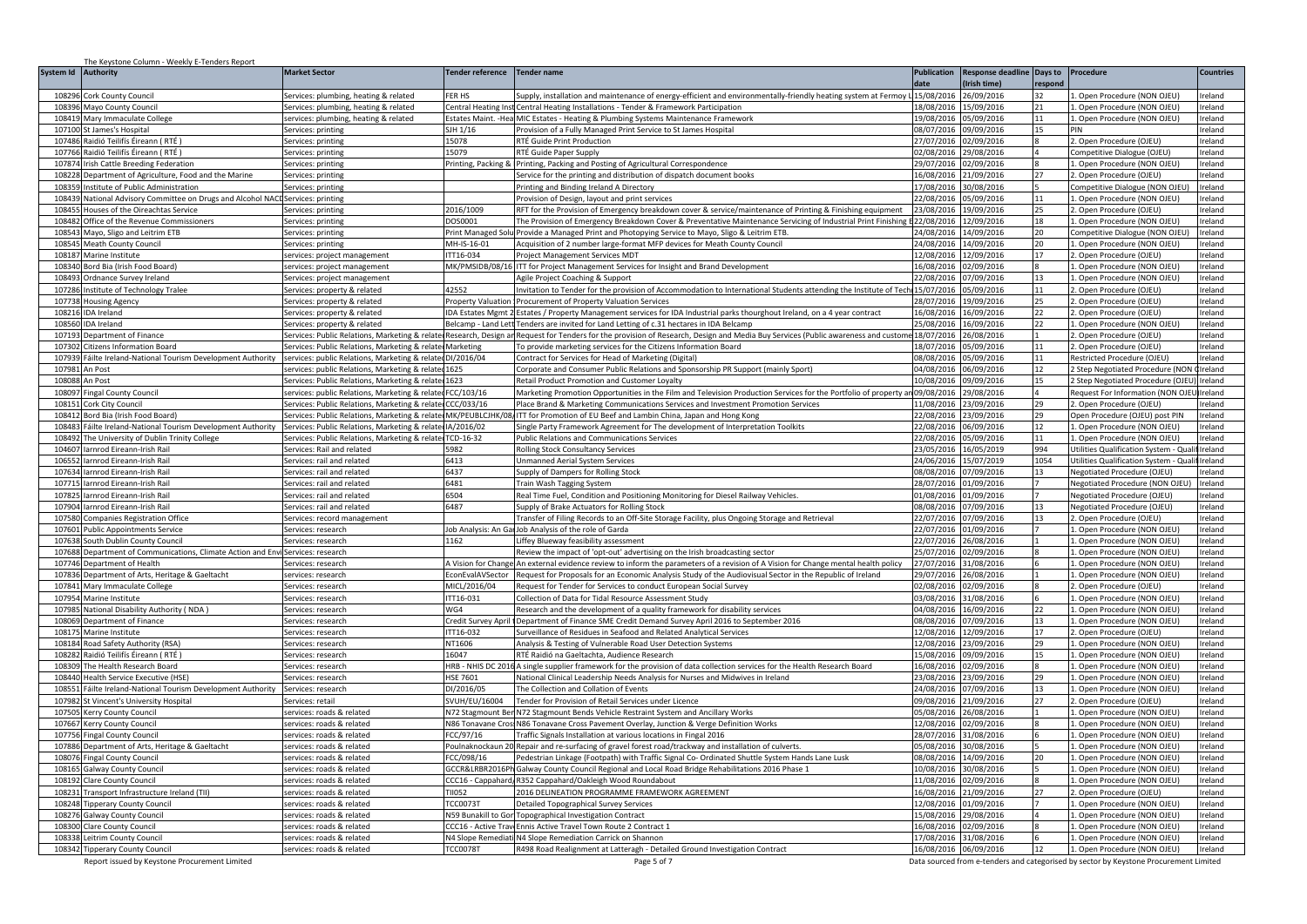| System Id Authority<br><b>Market Sector</b><br><b>Tender reference</b><br>Tender name<br><b>Publication</b><br><b>Response deadline</b><br><b>Countries</b><br>Days to<br>Procedure<br>date<br>Irish time)<br>respond<br>WCCC 16/297 Tallo WCCC 16/297 Tallow Link road. Construction of 388m of roadway with associated footpaths, cycleways and publid 19/08/2016<br>07/09/2016<br>. Open Procedure (NON OJEU)<br>108398<br><b>Waterford City and County Council</b><br>services: roads & related<br>Ireland<br>108431<br>Clare County Council<br>services: roads & related<br>CCC16 - Pavement<br>Pavement Overlay Schemes Clare 2016<br>19/08/2016<br>02/09/2016<br>1. Open Procedure (NON OJEU)<br>reland<br>19/08/2016<br>108442<br>Sligo County Council<br>services: roads & related<br><b>N59 Camcuill Road Investigation Contract</b><br>13/09/2016<br>19<br>Open Procedure (NON OJEU)<br>eland<br>108467<br><b>Waterford City and County Council</b><br>services: roads & related<br><b>NCCC 16/275</b><br><b>N25 Gortavickary Pavement Improvement Scheme</b><br>22/08/2016<br>13/09/2016<br>19<br>. Open Procedure (NON OJEU)<br>reland<br>6040<br>2UALIFICATION SYSTEM FOR THE PROVISION OF SAFETY ASSURANCE SUPPORT & INDEPENDENT SAFETY ASSESSO 04/02/2016<br>03/02/2018<br>527<br>102733<br>larnrod Eireann-Irish Rail<br>Negotiated Procedure (OJEU)<br>reland<br>Services: safety assurance & inspection<br>108114 St James's Hospital<br>SJH TSD<br>Expression of Interest for Provision for the Maintenance of Fire alarms, Emergency Lighting, Fire Smoke dampers 11/08/2016<br>08/09/2016<br>Restricted Procedure (OJEU)<br>Services: safety assurance & inspection<br>14<br>reland<br>108155 Donegal County Council<br>Services: safety assurance & inspection<br>P1566-pier assessm The safety inspection of 100 piers at various location in County Donegal and its islands.<br>11/08/2016<br>02/09/2016<br>1. Open Procedure (NON OJEU)<br>Ireland<br>16/179<br>108446 Irish Water<br>Services: safety assurance & inspection<br>Statutory Inspection of Lifting Equipment and Pressure Systems<br>23/08/2016<br>05/10/2016<br>41<br>2. Open Procedure (OJEU)<br>reland<br>107574<br>Security Services in the Four Courts and other Dublin Locations<br>25/07/2016<br>26/08/2016<br>Restricted Procedure (OJEU)<br>reland<br><b>Courts Service</b><br>services: securitv<br>107946<br>2016 Security Contr IDA Belcamp Security Contract, 2016-2018<br>03/08/2016<br>26/08/2016<br>Open Procedure (NON OJEU)<br>Ireland<br><b>IDA</b> Ireland<br>services: security<br>Department of Justice and Equality<br>ODPC<br>05/08/2016<br>26/08/2016<br>108032<br>services: security<br>Security and Facilities Management Service<br>. Open Procedure (NON OJEU)<br>reland<br>108503<br>services: security<br>Dangan Mobile Security<br>23/08/2016<br>26/09/2016<br>32<br>1. Open Procedure (NON OJEU)<br>reland<br><b>IDA</b> Ireland<br>108513<br><b>DA</b> Ireland<br>Mervue Mobile Security<br>23/08/2016<br>13/09/2016<br>19<br>. Open Procedure (NON OJEU)<br>eland<br>services: security<br>SWM4711<br>16/08/2016<br>09/09/2016<br>105862<br>Electricity Supply Board (ESB)<br>OJEU Notice / PQQ<br>reland<br>Services: survey, inspection etc<br><b>Drainage Inspection and Repair</b><br>15<br>05/09/2016<br>107297<br>Department of Transport, Tourism & Sport<br>Supply of PBX and Contact Centre Solution<br>15/07/2016<br>11<br>2. Open Procedure (OJEU)<br>reland<br>Services: telephony & related<br>107530 Department of Communications, Climate Action and Envi Services: telephony & related<br>Purchase of IP Phones for use with the Department's existing Cisco Unified Callmanager deployment.<br>20/07/2016 31/08/2016<br>1. Open Procedure (NON OJEU)<br>Ireland<br>108402<br>Department of the Taoiseach<br>Provision of Irish Language Services for the Citizens' Assembly's Meetings<br>18/08/2016<br>02/09/2016<br>1. Open Procedure (NON OJEU)<br>Ireland<br>services: translation<br>itizens' Assembly<br>108416<br>The Office of Government Procurement<br>MS003F<br>Multi Supplier Framework Agreement for the Provision of Irish Language Translation Services<br>23/08/2016<br>26/09/2016<br>2. Open Procedure (OJEU)<br>reland<br>Services: translation<br>102289<br>E/SV/08/01/2019<br>Provision of School Transport Services - Qualification Panels 2016 to 2021<br>15/01/2016<br>30/06/2021<br>1769<br>Utilities Qualification System - Qua<br>Bus Eireann/Irish Bus<br>Ireland<br>Services: Transport<br>20/04/2016<br>31/12/2020<br>1589<br>103001<br>Rural Transport Services Qualification System<br>Utilities Qualification System - Qualif Ireland<br>National Transport Authority<br>Services: Transport<br>104125<br>The Office of Government Procurement<br>PS024.005.002<br>Request for Tenders for the Provision of a Public Service Obligation Air Service to the Aran Islands<br>01/04/2016<br>02/09/2016<br>2. Open Procedure (OJEU<br>eland<br>services: transport<br>107518<br><b>National Transport Authority</b><br>rovision of Smarter Travel Services<br>22/07/2016<br>26/08/2016<br>. Open Procedure (OJEU)<br>eland<br>services: transport<br>107585<br>Road Safety Authority (RSA)<br>T 1607<br>leet Management Services<br>25/07/2016<br>31/08/2016<br>2. Open Procedure (OJEU)<br>eland<br>services: transport<br>Request for tender for the provision of Transport Management Services for Non-Emergency Transport in the Heal 02/08/2016<br>107790<br>The Office of Government Procurement<br>TT013F<br>30/09/2016<br>2. Open Procedure (OJEU)<br>reland<br>36<br>services: transport<br>42583<br>108377 Institute of Technology Tralee<br>17/08/2016 19/09/2016<br>Invitation to tender for Transport Services to IT Tralee<br>25<br>1. Open Procedure (NON OJEU)<br>reland<br>services: transport<br>108450 Shannon Airport Authority Ltd.<br>RFT for a Fleet Management Contract at Shannon Airport.<br>19/08/2016 16/09/2016<br>22<br>1. Open Procedure (NON OJEU)<br>Ireland<br>services: transport<br>108157<br>The Office of Government Procurement<br>OGP2016<br>Request for Information / Market Research 2016 - Provision of State Travel Management Services<br>10/08/2016<br>26/08/2016<br>Request For Information (NON OJI<br>Ireland<br>Services: travel management<br>102689<br>he Office of Government Procurement<br>OGP 2016<br>Prior Information Notice for the Establishment of Framework Agreements and/or Contracts for Banking Services<br>02/02/2016<br>02/02/2017<br>161<br>PIN<br>reland<br>Services: Underwriting / Financial Services<br>016/01<br>107565<br>conomic and Social Research Institute<br>Provision of a Pension Administration and Consultancy Service<br>25/07/2016<br>01/09/2016<br>2. Open Procedure (OJEU)<br>reland<br>Services: Underwriting / Financial Services<br>28/07/2016 01/09/2016<br>107721<br>Solas<br>Services: Underwriting / Financial Services<br>Pensions & Insurances Administration Service<br>2. Open Procedure (OJEU)<br>reland<br>Shannon Airport Authority Ltd.<br>inancial Services Concession Opportunity at Shannon Airport<br>02/09/2016<br>. Open Procedure (OJEU)<br>eland<br>107834<br>Services: Underwriting / Financial Services<br>02/08/2016<br>108107<br>ustainable Energy Authority of Ireland<br>Services: Underwriting / Financial Services<br>ension Management System and Payroll Processing Services<br>09/08/2016<br>31/08/2016<br>Open Procedure (NON OJEU)<br>eland<br>108288<br>LI078F<br>17/08/2016<br>19/09/2016<br>reland<br>he Office of Government Procurement<br>Services: Underwriting / Financial Services<br>ingle Supplier Framework for the Provision of Insurance Brokerage Services for University College Dublin<br>25<br>2. Open Procedure (OJEU)<br>108443<br>The Office of Government Procurement<br>Services: Underwriting / Financial Services<br>PBF0790<br>Request for Tenders for Lease of On-Campus Bank Branch and Banking Services for Cork Institute of Technology (Q23/08/2016<br>19/09/2016<br>Open Procedure (OJEU) post PIN<br>Ireland<br>25<br>108006 Department of the Taoiseach<br>Citizens' Assembly Request for tenders for accommodation and conference facilities for the Citizens' Assembly's meetings<br>08/08/2016 26/08/2016<br>1. Open Procedure (NON OJEU)<br>Ireland<br>Services: venues<br>107476<br>Kerry County Council<br>Services: waste management / disposal<br>The Collection & Processing of Glass Bottles, Steel and Aluminium Cans from Kerry County Council Bring Bank Net 20/07/2016<br>30/08/2016<br>2. Open Procedure (OJEU)<br>Ireland<br>10773<br><b>CC</b> - Recyclables<br>Collection of dry recyclables from Kerry County Council's 5 Civic Amenity Sites<br>27/07/2016<br>12/09/2016<br>L. Open Procedure (NON OJEU)<br>reland<br>Kerry County Council<br>Services: waste management / disposal<br>10/08/2016<br>10812<br>31/08/2016<br>. Open Procedure (NON OJEU)<br>services: waste management / disposal<br>roposed excavation and disposal of a spoil heap at Clonard Little, Wexford town to a licensed facility approved l'<br>reland<br>Nexford County Counci<br>Supplies: agricultural/horticultural and related AEE007<br>107928<br>19/08/2016<br>09/09/2016<br>15<br>L. Open Procedure (NON OJEU)<br>Ireland<br><b>Education Procurement Service (EPS)</b><br>AEE007 (GMIT Letterfrack Campus) RFT for the supply of Timber Drying Kiln and Optional Control room<br>107614<br>Defence Forces Ireland<br>RC/14/2016<br>Supply & Delivery of Automotive Vehicle Filters<br>25/07/2016<br>09/09/2016<br>15<br>2. Open Procedure (OJEU)<br>reland<br>Supplies: automotive<br>107920<br>Donegal County Council<br>Plant Purchase 2016 - Purchase of Tipper Vehicles 2016<br>03/08/2016<br>5/09/2016<br>21<br>2. Open Procedure (OJEU)<br>eland<br>Supplies: automotive<br>108129<br>Bus Eireann/Irish Bus<br>BE/SU/10/8/2016<br>Supply of Radiators for Buses and Coaches<br>10/08/2016<br>09/09/2016<br>Negotiated Procedure (NON OJEU)<br>reland<br>Supplies: automotive<br>15<br>108188 Defence Forces Ireland<br>FP/08/2016<br>Supply & Delivery of Automotive Vehicle Lifts<br>12/08/2016<br>12/09/2016<br>1. Open Procedure (NON OJEU)<br>18<br>reland<br>Supplies: automotive<br>108354 Meath County Council<br>Four wheel Drive Pa Four wheel Drive Panel Van with payload volume in range 8.0 m <sup>3</sup> to 13.0 m <sup>3</sup><br>17/08/2016 07/09/2016<br>13<br>1. Open Procedure (NON OJEU)<br>reland<br>Supplies: automotive<br>108533 Department of Transport, Tourism & Sport<br>Requirement IRCG (Supply of Counterbalance Forklift Truck for Irish Coast Guard Stores warehouse<br>24/08/2016<br>07/09/2016<br>12<br>1. Open Procedure (NON OJEU)<br>reland<br>Supplies: automotive<br>105404<br>G4 Sat Dish 2016<br>Satellite Dish<br>23/06/2016<br>19/09/2016<br>25<br>PIN<br>eland<br>G4<br>Supplies: broadcasting & related<br>The Office of Government Procurement<br>SU020C PS/011/0<br>01/08/2016<br>21/09/2016<br>27<br>Open Procedure (OJEU) post PIN<br>eland<br>107774<br>Supplies: clothing and related<br>Request for Tenders for the Supply of Service Dress and Operational Uniforms for the Irish Prison Service<br>18/08/2016<br>08/09/2016<br>Open Procedure (NON OJEU)<br>eland<br>10839<br>Cork Institute of Technolog<br>rovision of Protect<br>Provision of Protective Clothing and Personalised Laundry Service to Cork Institute of Technology<br>Supplies: clothing and related<br>NIT2016/TS//02<br>Waterways Ireland<br>ender for the supply of hardwood timber<br>12/08/2016<br>02/09/2016<br>1. Open Procedure (NON OJEU)<br>reland<br>108207<br>Supplies: Construction and related services<br>/IT 2015/02<br>ender for Supply of Constructional Timber (Marine Grade) 2016<br>12/08/2016<br>02/09/2016<br>Open Procedure (NON OJEU)<br>eland<br>108238<br>Waterways Ireland<br>Supplies: Construction and related services<br>108376<br>/IT2016-TS-AA363<br>Supply of Hardwood, Timber Decking & Posts<br>17/08/2016<br>14/09/2016<br>. Open Procedure (NON OJEU)<br>eland<br>Waterways Ireland<br>Supplies: Construction and related services<br>20<br>108424<br>QUALIFICATION SYSTEM FOR SUPPLY OF HARDWOOD TIMBER RAILWAY SLEEPERS<br>23/08/2016<br>28/09/2016<br>34<br>Utilities Qualification System - Qua<br>511<br>Ireland<br>Iarnrod Eireann-Irish Rail<br>Supplies: Construction and related services<br>108451<br>Office of Public Works (OPW)<br>C86/4/5/1<br>Supply of Crane Hire Services - Bettystown Flood Alleviation Scheme, Co Meath<br>19/08/2016 02/09/2016<br>Supplies: Construction and related services<br>1. Open Procedure (NON OJEU)<br>reland<br>108525<br>City of Dublin Education and Training Board<br>Supply of Home Economics & Science Equipment<br>24/08/2016<br>02/09/2016<br>1. Open Procedure (NON OJEU)<br>Ireland<br>supplies: educational<br>103453<br>The Office of Government Procurement<br>Supplies: energy & related<br>JGF006F<br>PIN for Single Supplier Goods Framework for the Supply of Bulk Liquid Fuels (Liquefied Petroleum Gas (LPG) in bul 01/03/2016<br>01/03/2017<br>188<br>PIN<br>Ireland<br>10345<br>he Office of Government Procurement<br>supplies: energy & related<br>JGF005F<br>PIN for the Supply of Bulk Liquid Fuels (Automotive Diesel, Sulphur Free Gas Oil 10ppm (SFGO), Marked Gas Oil 1001/03/2016<br>1/03/2017<br>188<br>reland<br>PIN<br>42583<br>10838<br>19/08/2016<br>26/09/2016<br>32<br>reland<br>nstitute of Technology Tralee<br>Supplies: energy & related<br>nvitation to Tender for the supply of Heating Oil to IT Tralee<br>2. Open Procedure (OJEU)<br>2016<br>128<br>10216<br>08/01/2016<br>31/12/2016<br>Ireland<br>[lectricity Supply Board (ESB)<br>Supplies: ESB supplies being sought in 2016<br>Supply-Line Qualification System - Supplies 2016<br>Utilities Qualification System - Qual<br>107512<br>Office of Public Works (OPW)<br>DL/28/16<br>Supply of Office Pedestal Seating (DL/28/16)<br>21/07/2016<br>14/09/2016<br>20<br>2. Open Procedure (OJEU)<br>Supplies: furniture and related<br>eland<br>107740<br>he Office of Government Procurement<br>Supplies: furniture and related<br>FWF016F<br>Prior Information Notice for the Establishment of a Framework for the Supply, Delivery and Installation of School 129/07/2016<br>6/07/2017<br>335<br>eland<br>108045<br>5/08/2016<br>9/09/2016<br>L. Open Procedure (NON OJEU)<br>Health Service Executive (HSE)<br>Supplies: furniture and related<br>ndustrial Tunnel Dishwasher<br>eland<br>15<br>108234 National University of Ireland, Galway (NUI Galway)<br>12/08/2016<br>05/09/2016<br>1. Open Procedure (NON OJEU)<br>Supplies: furniture and related<br>VUIG/BUILD/019/2<br>Loose Furniture for Human Biology Building<br>11<br>reland<br>108254<br>John F Kennedy Trust<br><b>FK001</b><br>Provision of an Internal 8-person commercial lift within the Dunbrody Famine Ship and Emigrant Experience Comp 16/08/2016<br>26/08/2016<br>reland<br>supplies: mechanical<br>PIN<br>107826<br>St James's Hospital<br>Supplies: medical & related<br>Orug Eluting Stents Interventional Cardiology Drug Eluting Stents<br>02/08/2016<br>05/09/2016<br>11<br>2. Open Procedure (OJEU)<br>reland<br>108201<br><b>Health Service Executive (HSE)</b><br>Supplies: medical & related<br><b>ISE 7271</b><br>ender for the establishment of a National Framework Agreement for the provision of Anaesthetic and Critical Car16/08/2016<br>7/09/2016<br>2. Open Procedure (OJEU)<br>reland<br>२२<br>108202<br><b>ISE 3686</b><br>17/08/2016<br>27/09/2016<br>lealth Service Executive (HSE)<br>Supplies: medical & related<br>ender for the establishment of a National Framework Agreement for the provision of Cardiology Products<br>33<br>2. Open Procedure (OJEU)<br>reland<br>108233 Department of Agriculture, Food and the Marine<br>Supplies: medical & related<br>16/08/2016 22/09/2016<br>28<br>2. Open Procedure (OJEU)<br>Blood Sampling Kits for use in animal disease testing programme<br>Ireland<br>Report issued by Keystone Procurement Limited<br>Page 6 of 7<br>Data sourced from e-tenders and categorised by sector by Keystone Procurement Limited | The Keystone Column - Weekly E-Tenders Report |  |  |  |  |
|----------------------------------------------------------------------------------------------------------------------------------------------------------------------------------------------------------------------------------------------------------------------------------------------------------------------------------------------------------------------------------------------------------------------------------------------------------------------------------------------------------------------------------------------------------------------------------------------------------------------------------------------------------------------------------------------------------------------------------------------------------------------------------------------------------------------------------------------------------------------------------------------------------------------------------------------------------------------------------------------------------------------------------------------------------------------------------------------------------------------------------------------------------------------------------------------------------------------------------------------------------------------------------------------------------------------------------------------------------------------------------------------------------------------------------------------------------------------------------------------------------------------------------------------------------------------------------------------------------------------------------------------------------------------------------------------------------------------------------------------------------------------------------------------------------------------------------------------------------------------------------------------------------------------------------------------------------------------------------------------------------------------------------------------------------------------------------------------------------------------------------------------------------------------------------------------------------------------------------------------------------------------------------------------------------------------------------------------------------------------------------------------------------------------------------------------------------------------------------------------------------------------------------------------------------------------------------------------------------------------------------------------------------------------------------------------------------------------------------------------------------------------------------------------------------------------------------------------------------------------------------------------------------------------------------------------------------------------------------------------------------------------------------------------------------------------------------------------------------------------------------------------------------------------------------------------------------------------------------------------------------------------------------------------------------------------------------------------------------------------------------------------------------------------------------------------------------------------------------------------------------------------------------------------------------------------------------------------------------------------------------------------------------------------------------------------------------------------------------------------------------------------------------------------------------------------------------------------------------------------------------------------------------------------------------------------------------------------------------------------------------------------------------------------------------------------------------------------------------------------------------------------------------------------------------------------------------------------------------------------------------------------------------------------------------------------------------------------------------------------------------------------------------------------------------------------------------------------------------------------------------------------------------------------------------------------------------------------------------------------------------------------------------------------------------------------------------------------------------------------------------------------------------------------------------------------------------------------------------------------------------------------------------------------------------------------------------------------------------------------------------------------------------------------------------------------------------------------------------------------------------------------------------------------------------------------------------------------------------------------------------------------------------------------------------------------------------------------------------------------------------------------------------------------------------------------------------------------------------------------------------------------------------------------------------------------------------------------------------------------------------------------------------------------------------------------------------------------------------------------------------------------------------------------------------------------------------------------------------------------------------------------------------------------------------------------------------------------------------------------------------------------------------------------------------------------------------------------------------------------------------------------------------------------------------------------------------------------------------------------------------------------------------------------------------------------------------------------------------------------------------------------------------------------------------------------------------------------------------------------------------------------------------------------------------------------------------------------------------------------------------------------------------------------------------------------------------------------------------------------------------------------------------------------------------------------------------------------------------------------------------------------------------------------------------------------------------------------------------------------------------------------------------------------------------------------------------------------------------------------------------------------------------------------------------------------------------------------------------------------------------------------------------------------------------------------------------------------------------------------------------------------------------------------------------------------------------------------------------------------------------------------------------------------------------------------------------------------------------------------------------------------------------------------------------------------------------------------------------------------------------------------------------------------------------------------------------------------------------------------------------------------------------------------------------------------------------------------------------------------------------------------------------------------------------------------------------------------------------------------------------------------------------------------------------------------------------------------------------------------------------------------------------------------------------------------------------------------------------------------------------------------------------------------------------------------------------------------------------------------------------------------------------------------------------------------------------------------------------------------------------------------------------------------------------------------------------------------------------------------------------------------------------------------------------------------------------------------------------------------------------------------------------------------------------------------------------------------------------------------------------------------------------------------------------------------------------------------------------------------------------------------------------------------------------------------------------------------------------------------------------------------------------------------------------------------------------------------------------------------------------------------------------------------------------------------------------------------------------------------------------------------------------------------------------------------------------------------------------------------------------------------------------------------------------------------------------------------------------------------------------------------------------------------------------------------------------------------------------------------------------------------------------------------------------------------------------------------------------------------------------------------------------------------------------------------------------------------------------------------------------------------------------------------------------------------------------------------------------------------------------------------------------------------------------------------------------------------------------------------------------------------------------------------------------------------------------------------------------------------------------------------------------------------------------------------------------------------------------------------------------------------------------------------------------------------------------------------------------------------------------------------------------------------------------------------------------------------------------------------------------------------------------------------------------------------------------------------------------------------------------------------------------------------------------------------------------------------------------------------------------------------------------------------------------------------------------------------------------------------------------------------------------------------------------------------------------------------------------------------------------------------------------------------------------------------------------------------------------------------------------------------------------------------------------------------------------------------------------------------------------------------------------------------------------------------------------------------------------------------------------------------------------------------------------------------------------------------------------------------------------------------------------------------------------------------------------------------------------------------------------------------------------------------------------------------------------------------------------------------------------------------------------------------------------------------------------------------------------------------------------------------------------------------------------------------------------------------------------------------------------------------------------------------------------------------------------------------------------------------------------------------------------------------------------------------------------------------------------------------------------------------------------------------------------------------------------------------------------------------------------------------------------------------------------------------------------------------------------------------------------------------------------------------------------------------------------------------------------------------------------------------------------------------------------------------------------------------------------------------------------------------------------------------------------------------------------------------------------------------------------------------------------------------------------------------------------------------------------------------------------------------------------------------------------------------------------------------------------------------------------------------------------------------------------------------------------------------------------------------------------------------------------------------------------------------------------------------------------------------------------------------------------------------------------------------------------------------------------------------------------------------------------------------------------------------------------------------------------------------------------------------------------------------------------------------------------------------------------------------------------------------------------------------------------------------------------------------------------------------------------------------------------------------------------------------------------------------------------------------------------------------------------------------------------------------------------------------------------------------------------------------------------------------------------------------------------------------------------------------------------------------------------------------------------------------------------------------------------------------------------------------------------------------------------------------------------------------------------------------------------------------------------------------------------------------------------------------------------------------------------------------------------------------------------------------------------------------------------------------------------------------------------------------------------------------------------------------------------------------------------------------------------------------------------------------------------------------------------------------------------------------------------------------------------------------------------------------------------------------------------------------------------------------------------------------------------------------------------------------------------------------------------------------------------------------------------------------------------------------------------------------------------------------------------------------------------------------------------------------------------------------------------------------------------------------------------------------------------------------------------------------------------------------------------------------------------------------------------------------------------------------------------------------------------------------------------------------------------------------------------------------------------------------------------------------------------------------|-----------------------------------------------|--|--|--|--|
|                                                                                                                                                                                                                                                                                                                                                                                                                                                                                                                                                                                                                                                                                                                                                                                                                                                                                                                                                                                                                                                                                                                                                                                                                                                                                                                                                                                                                                                                                                                                                                                                                                                                                                                                                                                                                                                                                                                                                                                                                                                                                                                                                                                                                                                                                                                                                                                                                                                                                                                                                                                                                                                                                                                                                                                                                                                                                                                                                                                                                                                                                                                                                                                                                                                                                                                                                                                                                                                                                                                                                                                                                                                                                                                                                                                                                                                                                                                                                                                                                                                                                                                                                                                                                                                                                                                                                                                                                                                                                                                                                                                                                                                                                                                                                                                                                                                                                                                                                                                                                                                                                                                                                                                                                                                                                                                                                                                                                                                                                                                                                                                                                                                                                                                                                                                                                                                                                                                                                                                                                                                                                                                                                                                                                                                                                                                                                                                                                                                                                                                                                                                                                                                                                                                                                                                                                                                                                                                                                                                                                                                                                                                                                                                                                                                                                                                                                                                                                                                                                                                                                                                                                                                                                                                                                                                                                                                                                                                                                                                                                                                                                                                                                                                                                                                                                                                                                                                                                                                                                                                                                                                                                                                                                                                                                                                                                                                                                                                                                                                                                                                                                                                                                                                                                                                                                                                                                                                                                                                                                                                                                                                                                                                                                                                                                                                                                                                                                                                                                                                                                                                                                                                                                                                                                                                                                                                                                                                                                                                                                                                                                                                                                                                                                                                                                                                                                                                                                                                                                                                                                                                                                                                                                                                                                                                                                                                                                                                                                                                                                                                                                                                                                                                                                                                                                                                                                                                                                                                                                                                                                                                                                                                                                                                                                                                                                                                                                                                                                                                                                                                                                                                                                                                                                                                                                                                                                                                                                                                                                                                                                                                                                                                                                                                                                                                                                                                                                                                                                                                                                                                                                                                                                                                                                                                                                                                                                                                                                                                                                                                                                                                                                                                                                                                                                                                                                                                                                                                                                                                                                                                                                                                                                                                                                                                                                                                                                                                                                                                                                                                                                                                                                                                                                                                                                                                                                                                                                                                                                                                                                                                                                                                                                                                                                                                                                                                                                                                                                                                                                                                                                                                                                                                                                                                                                                                                                                                                              |                                               |  |  |  |  |
|                                                                                                                                                                                                                                                                                                                                                                                                                                                                                                                                                                                                                                                                                                                                                                                                                                                                                                                                                                                                                                                                                                                                                                                                                                                                                                                                                                                                                                                                                                                                                                                                                                                                                                                                                                                                                                                                                                                                                                                                                                                                                                                                                                                                                                                                                                                                                                                                                                                                                                                                                                                                                                                                                                                                                                                                                                                                                                                                                                                                                                                                                                                                                                                                                                                                                                                                                                                                                                                                                                                                                                                                                                                                                                                                                                                                                                                                                                                                                                                                                                                                                                                                                                                                                                                                                                                                                                                                                                                                                                                                                                                                                                                                                                                                                                                                                                                                                                                                                                                                                                                                                                                                                                                                                                                                                                                                                                                                                                                                                                                                                                                                                                                                                                                                                                                                                                                                                                                                                                                                                                                                                                                                                                                                                                                                                                                                                                                                                                                                                                                                                                                                                                                                                                                                                                                                                                                                                                                                                                                                                                                                                                                                                                                                                                                                                                                                                                                                                                                                                                                                                                                                                                                                                                                                                                                                                                                                                                                                                                                                                                                                                                                                                                                                                                                                                                                                                                                                                                                                                                                                                                                                                                                                                                                                                                                                                                                                                                                                                                                                                                                                                                                                                                                                                                                                                                                                                                                                                                                                                                                                                                                                                                                                                                                                                                                                                                                                                                                                                                                                                                                                                                                                                                                                                                                                                                                                                                                                                                                                                                                                                                                                                                                                                                                                                                                                                                                                                                                                                                                                                                                                                                                                                                                                                                                                                                                                                                                                                                                                                                                                                                                                                                                                                                                                                                                                                                                                                                                                                                                                                                                                                                                                                                                                                                                                                                                                                                                                                                                                                                                                                                                                                                                                                                                                                                                                                                                                                                                                                                                                                                                                                                                                                                                                                                                                                                                                                                                                                                                                                                                                                                                                                                                                                                                                                                                                                                                                                                                                                                                                                                                                                                                                                                                                                                                                                                                                                                                                                                                                                                                                                                                                                                                                                                                                                                                                                                                                                                                                                                                                                                                                                                                                                                                                                                                                                                                                                                                                                                                                                                                                                                                                                                                                                                                                                                                                                                                                                                                                                                                                                                                                                                                                                                                                                                                                                                                                              |                                               |  |  |  |  |
|                                                                                                                                                                                                                                                                                                                                                                                                                                                                                                                                                                                                                                                                                                                                                                                                                                                                                                                                                                                                                                                                                                                                                                                                                                                                                                                                                                                                                                                                                                                                                                                                                                                                                                                                                                                                                                                                                                                                                                                                                                                                                                                                                                                                                                                                                                                                                                                                                                                                                                                                                                                                                                                                                                                                                                                                                                                                                                                                                                                                                                                                                                                                                                                                                                                                                                                                                                                                                                                                                                                                                                                                                                                                                                                                                                                                                                                                                                                                                                                                                                                                                                                                                                                                                                                                                                                                                                                                                                                                                                                                                                                                                                                                                                                                                                                                                                                                                                                                                                                                                                                                                                                                                                                                                                                                                                                                                                                                                                                                                                                                                                                                                                                                                                                                                                                                                                                                                                                                                                                                                                                                                                                                                                                                                                                                                                                                                                                                                                                                                                                                                                                                                                                                                                                                                                                                                                                                                                                                                                                                                                                                                                                                                                                                                                                                                                                                                                                                                                                                                                                                                                                                                                                                                                                                                                                                                                                                                                                                                                                                                                                                                                                                                                                                                                                                                                                                                                                                                                                                                                                                                                                                                                                                                                                                                                                                                                                                                                                                                                                                                                                                                                                                                                                                                                                                                                                                                                                                                                                                                                                                                                                                                                                                                                                                                                                                                                                                                                                                                                                                                                                                                                                                                                                                                                                                                                                                                                                                                                                                                                                                                                                                                                                                                                                                                                                                                                                                                                                                                                                                                                                                                                                                                                                                                                                                                                                                                                                                                                                                                                                                                                                                                                                                                                                                                                                                                                                                                                                                                                                                                                                                                                                                                                                                                                                                                                                                                                                                                                                                                                                                                                                                                                                                                                                                                                                                                                                                                                                                                                                                                                                                                                                                                                                                                                                                                                                                                                                                                                                                                                                                                                                                                                                                                                                                                                                                                                                                                                                                                                                                                                                                                                                                                                                                                                                                                                                                                                                                                                                                                                                                                                                                                                                                                                                                                                                                                                                                                                                                                                                                                                                                                                                                                                                                                                                                                                                                                                                                                                                                                                                                                                                                                                                                                                                                                                                                                                                                                                                                                                                                                                                                                                                                                                                                                                                                                                                                              |                                               |  |  |  |  |
|                                                                                                                                                                                                                                                                                                                                                                                                                                                                                                                                                                                                                                                                                                                                                                                                                                                                                                                                                                                                                                                                                                                                                                                                                                                                                                                                                                                                                                                                                                                                                                                                                                                                                                                                                                                                                                                                                                                                                                                                                                                                                                                                                                                                                                                                                                                                                                                                                                                                                                                                                                                                                                                                                                                                                                                                                                                                                                                                                                                                                                                                                                                                                                                                                                                                                                                                                                                                                                                                                                                                                                                                                                                                                                                                                                                                                                                                                                                                                                                                                                                                                                                                                                                                                                                                                                                                                                                                                                                                                                                                                                                                                                                                                                                                                                                                                                                                                                                                                                                                                                                                                                                                                                                                                                                                                                                                                                                                                                                                                                                                                                                                                                                                                                                                                                                                                                                                                                                                                                                                                                                                                                                                                                                                                                                                                                                                                                                                                                                                                                                                                                                                                                                                                                                                                                                                                                                                                                                                                                                                                                                                                                                                                                                                                                                                                                                                                                                                                                                                                                                                                                                                                                                                                                                                                                                                                                                                                                                                                                                                                                                                                                                                                                                                                                                                                                                                                                                                                                                                                                                                                                                                                                                                                                                                                                                                                                                                                                                                                                                                                                                                                                                                                                                                                                                                                                                                                                                                                                                                                                                                                                                                                                                                                                                                                                                                                                                                                                                                                                                                                                                                                                                                                                                                                                                                                                                                                                                                                                                                                                                                                                                                                                                                                                                                                                                                                                                                                                                                                                                                                                                                                                                                                                                                                                                                                                                                                                                                                                                                                                                                                                                                                                                                                                                                                                                                                                                                                                                                                                                                                                                                                                                                                                                                                                                                                                                                                                                                                                                                                                                                                                                                                                                                                                                                                                                                                                                                                                                                                                                                                                                                                                                                                                                                                                                                                                                                                                                                                                                                                                                                                                                                                                                                                                                                                                                                                                                                                                                                                                                                                                                                                                                                                                                                                                                                                                                                                                                                                                                                                                                                                                                                                                                                                                                                                                                                                                                                                                                                                                                                                                                                                                                                                                                                                                                                                                                                                                                                                                                                                                                                                                                                                                                                                                                                                                                                                                                                                                                                                                                                                                                                                                                                                                                                                                                                                                                                              |                                               |  |  |  |  |
|                                                                                                                                                                                                                                                                                                                                                                                                                                                                                                                                                                                                                                                                                                                                                                                                                                                                                                                                                                                                                                                                                                                                                                                                                                                                                                                                                                                                                                                                                                                                                                                                                                                                                                                                                                                                                                                                                                                                                                                                                                                                                                                                                                                                                                                                                                                                                                                                                                                                                                                                                                                                                                                                                                                                                                                                                                                                                                                                                                                                                                                                                                                                                                                                                                                                                                                                                                                                                                                                                                                                                                                                                                                                                                                                                                                                                                                                                                                                                                                                                                                                                                                                                                                                                                                                                                                                                                                                                                                                                                                                                                                                                                                                                                                                                                                                                                                                                                                                                                                                                                                                                                                                                                                                                                                                                                                                                                                                                                                                                                                                                                                                                                                                                                                                                                                                                                                                                                                                                                                                                                                                                                                                                                                                                                                                                                                                                                                                                                                                                                                                                                                                                                                                                                                                                                                                                                                                                                                                                                                                                                                                                                                                                                                                                                                                                                                                                                                                                                                                                                                                                                                                                                                                                                                                                                                                                                                                                                                                                                                                                                                                                                                                                                                                                                                                                                                                                                                                                                                                                                                                                                                                                                                                                                                                                                                                                                                                                                                                                                                                                                                                                                                                                                                                                                                                                                                                                                                                                                                                                                                                                                                                                                                                                                                                                                                                                                                                                                                                                                                                                                                                                                                                                                                                                                                                                                                                                                                                                                                                                                                                                                                                                                                                                                                                                                                                                                                                                                                                                                                                                                                                                                                                                                                                                                                                                                                                                                                                                                                                                                                                                                                                                                                                                                                                                                                                                                                                                                                                                                                                                                                                                                                                                                                                                                                                                                                                                                                                                                                                                                                                                                                                                                                                                                                                                                                                                                                                                                                                                                                                                                                                                                                                                                                                                                                                                                                                                                                                                                                                                                                                                                                                                                                                                                                                                                                                                                                                                                                                                                                                                                                                                                                                                                                                                                                                                                                                                                                                                                                                                                                                                                                                                                                                                                                                                                                                                                                                                                                                                                                                                                                                                                                                                                                                                                                                                                                                                                                                                                                                                                                                                                                                                                                                                                                                                                                                                                                                                                                                                                                                                                                                                                                                                                                                                                                                                                                                              |                                               |  |  |  |  |
|                                                                                                                                                                                                                                                                                                                                                                                                                                                                                                                                                                                                                                                                                                                                                                                                                                                                                                                                                                                                                                                                                                                                                                                                                                                                                                                                                                                                                                                                                                                                                                                                                                                                                                                                                                                                                                                                                                                                                                                                                                                                                                                                                                                                                                                                                                                                                                                                                                                                                                                                                                                                                                                                                                                                                                                                                                                                                                                                                                                                                                                                                                                                                                                                                                                                                                                                                                                                                                                                                                                                                                                                                                                                                                                                                                                                                                                                                                                                                                                                                                                                                                                                                                                                                                                                                                                                                                                                                                                                                                                                                                                                                                                                                                                                                                                                                                                                                                                                                                                                                                                                                                                                                                                                                                                                                                                                                                                                                                                                                                                                                                                                                                                                                                                                                                                                                                                                                                                                                                                                                                                                                                                                                                                                                                                                                                                                                                                                                                                                                                                                                                                                                                                                                                                                                                                                                                                                                                                                                                                                                                                                                                                                                                                                                                                                                                                                                                                                                                                                                                                                                                                                                                                                                                                                                                                                                                                                                                                                                                                                                                                                                                                                                                                                                                                                                                                                                                                                                                                                                                                                                                                                                                                                                                                                                                                                                                                                                                                                                                                                                                                                                                                                                                                                                                                                                                                                                                                                                                                                                                                                                                                                                                                                                                                                                                                                                                                                                                                                                                                                                                                                                                                                                                                                                                                                                                                                                                                                                                                                                                                                                                                                                                                                                                                                                                                                                                                                                                                                                                                                                                                                                                                                                                                                                                                                                                                                                                                                                                                                                                                                                                                                                                                                                                                                                                                                                                                                                                                                                                                                                                                                                                                                                                                                                                                                                                                                                                                                                                                                                                                                                                                                                                                                                                                                                                                                                                                                                                                                                                                                                                                                                                                                                                                                                                                                                                                                                                                                                                                                                                                                                                                                                                                                                                                                                                                                                                                                                                                                                                                                                                                                                                                                                                                                                                                                                                                                                                                                                                                                                                                                                                                                                                                                                                                                                                                                                                                                                                                                                                                                                                                                                                                                                                                                                                                                                                                                                                                                                                                                                                                                                                                                                                                                                                                                                                                                                                                                                                                                                                                                                                                                                                                                                                                                                                                                                                                                              |                                               |  |  |  |  |
|                                                                                                                                                                                                                                                                                                                                                                                                                                                                                                                                                                                                                                                                                                                                                                                                                                                                                                                                                                                                                                                                                                                                                                                                                                                                                                                                                                                                                                                                                                                                                                                                                                                                                                                                                                                                                                                                                                                                                                                                                                                                                                                                                                                                                                                                                                                                                                                                                                                                                                                                                                                                                                                                                                                                                                                                                                                                                                                                                                                                                                                                                                                                                                                                                                                                                                                                                                                                                                                                                                                                                                                                                                                                                                                                                                                                                                                                                                                                                                                                                                                                                                                                                                                                                                                                                                                                                                                                                                                                                                                                                                                                                                                                                                                                                                                                                                                                                                                                                                                                                                                                                                                                                                                                                                                                                                                                                                                                                                                                                                                                                                                                                                                                                                                                                                                                                                                                                                                                                                                                                                                                                                                                                                                                                                                                                                                                                                                                                                                                                                                                                                                                                                                                                                                                                                                                                                                                                                                                                                                                                                                                                                                                                                                                                                                                                                                                                                                                                                                                                                                                                                                                                                                                                                                                                                                                                                                                                                                                                                                                                                                                                                                                                                                                                                                                                                                                                                                                                                                                                                                                                                                                                                                                                                                                                                                                                                                                                                                                                                                                                                                                                                                                                                                                                                                                                                                                                                                                                                                                                                                                                                                                                                                                                                                                                                                                                                                                                                                                                                                                                                                                                                                                                                                                                                                                                                                                                                                                                                                                                                                                                                                                                                                                                                                                                                                                                                                                                                                                                                                                                                                                                                                                                                                                                                                                                                                                                                                                                                                                                                                                                                                                                                                                                                                                                                                                                                                                                                                                                                                                                                                                                                                                                                                                                                                                                                                                                                                                                                                                                                                                                                                                                                                                                                                                                                                                                                                                                                                                                                                                                                                                                                                                                                                                                                                                                                                                                                                                                                                                                                                                                                                                                                                                                                                                                                                                                                                                                                                                                                                                                                                                                                                                                                                                                                                                                                                                                                                                                                                                                                                                                                                                                                                                                                                                                                                                                                                                                                                                                                                                                                                                                                                                                                                                                                                                                                                                                                                                                                                                                                                                                                                                                                                                                                                                                                                                                                                                                                                                                                                                                                                                                                                                                                                                                                                                                                                                              |                                               |  |  |  |  |
|                                                                                                                                                                                                                                                                                                                                                                                                                                                                                                                                                                                                                                                                                                                                                                                                                                                                                                                                                                                                                                                                                                                                                                                                                                                                                                                                                                                                                                                                                                                                                                                                                                                                                                                                                                                                                                                                                                                                                                                                                                                                                                                                                                                                                                                                                                                                                                                                                                                                                                                                                                                                                                                                                                                                                                                                                                                                                                                                                                                                                                                                                                                                                                                                                                                                                                                                                                                                                                                                                                                                                                                                                                                                                                                                                                                                                                                                                                                                                                                                                                                                                                                                                                                                                                                                                                                                                                                                                                                                                                                                                                                                                                                                                                                                                                                                                                                                                                                                                                                                                                                                                                                                                                                                                                                                                                                                                                                                                                                                                                                                                                                                                                                                                                                                                                                                                                                                                                                                                                                                                                                                                                                                                                                                                                                                                                                                                                                                                                                                                                                                                                                                                                                                                                                                                                                                                                                                                                                                                                                                                                                                                                                                                                                                                                                                                                                                                                                                                                                                                                                                                                                                                                                                                                                                                                                                                                                                                                                                                                                                                                                                                                                                                                                                                                                                                                                                                                                                                                                                                                                                                                                                                                                                                                                                                                                                                                                                                                                                                                                                                                                                                                                                                                                                                                                                                                                                                                                                                                                                                                                                                                                                                                                                                                                                                                                                                                                                                                                                                                                                                                                                                                                                                                                                                                                                                                                                                                                                                                                                                                                                                                                                                                                                                                                                                                                                                                                                                                                                                                                                                                                                                                                                                                                                                                                                                                                                                                                                                                                                                                                                                                                                                                                                                                                                                                                                                                                                                                                                                                                                                                                                                                                                                                                                                                                                                                                                                                                                                                                                                                                                                                                                                                                                                                                                                                                                                                                                                                                                                                                                                                                                                                                                                                                                                                                                                                                                                                                                                                                                                                                                                                                                                                                                                                                                                                                                                                                                                                                                                                                                                                                                                                                                                                                                                                                                                                                                                                                                                                                                                                                                                                                                                                                                                                                                                                                                                                                                                                                                                                                                                                                                                                                                                                                                                                                                                                                                                                                                                                                                                                                                                                                                                                                                                                                                                                                                                                                                                                                                                                                                                                                                                                                                                                                                                                                                                                                                              |                                               |  |  |  |  |
|                                                                                                                                                                                                                                                                                                                                                                                                                                                                                                                                                                                                                                                                                                                                                                                                                                                                                                                                                                                                                                                                                                                                                                                                                                                                                                                                                                                                                                                                                                                                                                                                                                                                                                                                                                                                                                                                                                                                                                                                                                                                                                                                                                                                                                                                                                                                                                                                                                                                                                                                                                                                                                                                                                                                                                                                                                                                                                                                                                                                                                                                                                                                                                                                                                                                                                                                                                                                                                                                                                                                                                                                                                                                                                                                                                                                                                                                                                                                                                                                                                                                                                                                                                                                                                                                                                                                                                                                                                                                                                                                                                                                                                                                                                                                                                                                                                                                                                                                                                                                                                                                                                                                                                                                                                                                                                                                                                                                                                                                                                                                                                                                                                                                                                                                                                                                                                                                                                                                                                                                                                                                                                                                                                                                                                                                                                                                                                                                                                                                                                                                                                                                                                                                                                                                                                                                                                                                                                                                                                                                                                                                                                                                                                                                                                                                                                                                                                                                                                                                                                                                                                                                                                                                                                                                                                                                                                                                                                                                                                                                                                                                                                                                                                                                                                                                                                                                                                                                                                                                                                                                                                                                                                                                                                                                                                                                                                                                                                                                                                                                                                                                                                                                                                                                                                                                                                                                                                                                                                                                                                                                                                                                                                                                                                                                                                                                                                                                                                                                                                                                                                                                                                                                                                                                                                                                                                                                                                                                                                                                                                                                                                                                                                                                                                                                                                                                                                                                                                                                                                                                                                                                                                                                                                                                                                                                                                                                                                                                                                                                                                                                                                                                                                                                                                                                                                                                                                                                                                                                                                                                                                                                                                                                                                                                                                                                                                                                                                                                                                                                                                                                                                                                                                                                                                                                                                                                                                                                                                                                                                                                                                                                                                                                                                                                                                                                                                                                                                                                                                                                                                                                                                                                                                                                                                                                                                                                                                                                                                                                                                                                                                                                                                                                                                                                                                                                                                                                                                                                                                                                                                                                                                                                                                                                                                                                                                                                                                                                                                                                                                                                                                                                                                                                                                                                                                                                                                                                                                                                                                                                                                                                                                                                                                                                                                                                                                                                                                                                                                                                                                                                                                                                                                                                                                                                                                                                                                                                              |                                               |  |  |  |  |
|                                                                                                                                                                                                                                                                                                                                                                                                                                                                                                                                                                                                                                                                                                                                                                                                                                                                                                                                                                                                                                                                                                                                                                                                                                                                                                                                                                                                                                                                                                                                                                                                                                                                                                                                                                                                                                                                                                                                                                                                                                                                                                                                                                                                                                                                                                                                                                                                                                                                                                                                                                                                                                                                                                                                                                                                                                                                                                                                                                                                                                                                                                                                                                                                                                                                                                                                                                                                                                                                                                                                                                                                                                                                                                                                                                                                                                                                                                                                                                                                                                                                                                                                                                                                                                                                                                                                                                                                                                                                                                                                                                                                                                                                                                                                                                                                                                                                                                                                                                                                                                                                                                                                                                                                                                                                                                                                                                                                                                                                                                                                                                                                                                                                                                                                                                                                                                                                                                                                                                                                                                                                                                                                                                                                                                                                                                                                                                                                                                                                                                                                                                                                                                                                                                                                                                                                                                                                                                                                                                                                                                                                                                                                                                                                                                                                                                                                                                                                                                                                                                                                                                                                                                                                                                                                                                                                                                                                                                                                                                                                                                                                                                                                                                                                                                                                                                                                                                                                                                                                                                                                                                                                                                                                                                                                                                                                                                                                                                                                                                                                                                                                                                                                                                                                                                                                                                                                                                                                                                                                                                                                                                                                                                                                                                                                                                                                                                                                                                                                                                                                                                                                                                                                                                                                                                                                                                                                                                                                                                                                                                                                                                                                                                                                                                                                                                                                                                                                                                                                                                                                                                                                                                                                                                                                                                                                                                                                                                                                                                                                                                                                                                                                                                                                                                                                                                                                                                                                                                                                                                                                                                                                                                                                                                                                                                                                                                                                                                                                                                                                                                                                                                                                                                                                                                                                                                                                                                                                                                                                                                                                                                                                                                                                                                                                                                                                                                                                                                                                                                                                                                                                                                                                                                                                                                                                                                                                                                                                                                                                                                                                                                                                                                                                                                                                                                                                                                                                                                                                                                                                                                                                                                                                                                                                                                                                                                                                                                                                                                                                                                                                                                                                                                                                                                                                                                                                                                                                                                                                                                                                                                                                                                                                                                                                                                                                                                                                                                                                                                                                                                                                                                                                                                                                                                                                                                                                                                                                              |                                               |  |  |  |  |
|                                                                                                                                                                                                                                                                                                                                                                                                                                                                                                                                                                                                                                                                                                                                                                                                                                                                                                                                                                                                                                                                                                                                                                                                                                                                                                                                                                                                                                                                                                                                                                                                                                                                                                                                                                                                                                                                                                                                                                                                                                                                                                                                                                                                                                                                                                                                                                                                                                                                                                                                                                                                                                                                                                                                                                                                                                                                                                                                                                                                                                                                                                                                                                                                                                                                                                                                                                                                                                                                                                                                                                                                                                                                                                                                                                                                                                                                                                                                                                                                                                                                                                                                                                                                                                                                                                                                                                                                                                                                                                                                                                                                                                                                                                                                                                                                                                                                                                                                                                                                                                                                                                                                                                                                                                                                                                                                                                                                                                                                                                                                                                                                                                                                                                                                                                                                                                                                                                                                                                                                                                                                                                                                                                                                                                                                                                                                                                                                                                                                                                                                                                                                                                                                                                                                                                                                                                                                                                                                                                                                                                                                                                                                                                                                                                                                                                                                                                                                                                                                                                                                                                                                                                                                                                                                                                                                                                                                                                                                                                                                                                                                                                                                                                                                                                                                                                                                                                                                                                                                                                                                                                                                                                                                                                                                                                                                                                                                                                                                                                                                                                                                                                                                                                                                                                                                                                                                                                                                                                                                                                                                                                                                                                                                                                                                                                                                                                                                                                                                                                                                                                                                                                                                                                                                                                                                                                                                                                                                                                                                                                                                                                                                                                                                                                                                                                                                                                                                                                                                                                                                                                                                                                                                                                                                                                                                                                                                                                                                                                                                                                                                                                                                                                                                                                                                                                                                                                                                                                                                                                                                                                                                                                                                                                                                                                                                                                                                                                                                                                                                                                                                                                                                                                                                                                                                                                                                                                                                                                                                                                                                                                                                                                                                                                                                                                                                                                                                                                                                                                                                                                                                                                                                                                                                                                                                                                                                                                                                                                                                                                                                                                                                                                                                                                                                                                                                                                                                                                                                                                                                                                                                                                                                                                                                                                                                                                                                                                                                                                                                                                                                                                                                                                                                                                                                                                                                                                                                                                                                                                                                                                                                                                                                                                                                                                                                                                                                                                                                                                                                                                                                                                                                                                                                                                                                                                                                                                                                              |                                               |  |  |  |  |
|                                                                                                                                                                                                                                                                                                                                                                                                                                                                                                                                                                                                                                                                                                                                                                                                                                                                                                                                                                                                                                                                                                                                                                                                                                                                                                                                                                                                                                                                                                                                                                                                                                                                                                                                                                                                                                                                                                                                                                                                                                                                                                                                                                                                                                                                                                                                                                                                                                                                                                                                                                                                                                                                                                                                                                                                                                                                                                                                                                                                                                                                                                                                                                                                                                                                                                                                                                                                                                                                                                                                                                                                                                                                                                                                                                                                                                                                                                                                                                                                                                                                                                                                                                                                                                                                                                                                                                                                                                                                                                                                                                                                                                                                                                                                                                                                                                                                                                                                                                                                                                                                                                                                                                                                                                                                                                                                                                                                                                                                                                                                                                                                                                                                                                                                                                                                                                                                                                                                                                                                                                                                                                                                                                                                                                                                                                                                                                                                                                                                                                                                                                                                                                                                                                                                                                                                                                                                                                                                                                                                                                                                                                                                                                                                                                                                                                                                                                                                                                                                                                                                                                                                                                                                                                                                                                                                                                                                                                                                                                                                                                                                                                                                                                                                                                                                                                                                                                                                                                                                                                                                                                                                                                                                                                                                                                                                                                                                                                                                                                                                                                                                                                                                                                                                                                                                                                                                                                                                                                                                                                                                                                                                                                                                                                                                                                                                                                                                                                                                                                                                                                                                                                                                                                                                                                                                                                                                                                                                                                                                                                                                                                                                                                                                                                                                                                                                                                                                                                                                                                                                                                                                                                                                                                                                                                                                                                                                                                                                                                                                                                                                                                                                                                                                                                                                                                                                                                                                                                                                                                                                                                                                                                                                                                                                                                                                                                                                                                                                                                                                                                                                                                                                                                                                                                                                                                                                                                                                                                                                                                                                                                                                                                                                                                                                                                                                                                                                                                                                                                                                                                                                                                                                                                                                                                                                                                                                                                                                                                                                                                                                                                                                                                                                                                                                                                                                                                                                                                                                                                                                                                                                                                                                                                                                                                                                                                                                                                                                                                                                                                                                                                                                                                                                                                                                                                                                                                                                                                                                                                                                                                                                                                                                                                                                                                                                                                                                                                                                                                                                                                                                                                                                                                                                                                                                                                                                                                                                              |                                               |  |  |  |  |
|                                                                                                                                                                                                                                                                                                                                                                                                                                                                                                                                                                                                                                                                                                                                                                                                                                                                                                                                                                                                                                                                                                                                                                                                                                                                                                                                                                                                                                                                                                                                                                                                                                                                                                                                                                                                                                                                                                                                                                                                                                                                                                                                                                                                                                                                                                                                                                                                                                                                                                                                                                                                                                                                                                                                                                                                                                                                                                                                                                                                                                                                                                                                                                                                                                                                                                                                                                                                                                                                                                                                                                                                                                                                                                                                                                                                                                                                                                                                                                                                                                                                                                                                                                                                                                                                                                                                                                                                                                                                                                                                                                                                                                                                                                                                                                                                                                                                                                                                                                                                                                                                                                                                                                                                                                                                                                                                                                                                                                                                                                                                                                                                                                                                                                                                                                                                                                                                                                                                                                                                                                                                                                                                                                                                                                                                                                                                                                                                                                                                                                                                                                                                                                                                                                                                                                                                                                                                                                                                                                                                                                                                                                                                                                                                                                                                                                                                                                                                                                                                                                                                                                                                                                                                                                                                                                                                                                                                                                                                                                                                                                                                                                                                                                                                                                                                                                                                                                                                                                                                                                                                                                                                                                                                                                                                                                                                                                                                                                                                                                                                                                                                                                                                                                                                                                                                                                                                                                                                                                                                                                                                                                                                                                                                                                                                                                                                                                                                                                                                                                                                                                                                                                                                                                                                                                                                                                                                                                                                                                                                                                                                                                                                                                                                                                                                                                                                                                                                                                                                                                                                                                                                                                                                                                                                                                                                                                                                                                                                                                                                                                                                                                                                                                                                                                                                                                                                                                                                                                                                                                                                                                                                                                                                                                                                                                                                                                                                                                                                                                                                                                                                                                                                                                                                                                                                                                                                                                                                                                                                                                                                                                                                                                                                                                                                                                                                                                                                                                                                                                                                                                                                                                                                                                                                                                                                                                                                                                                                                                                                                                                                                                                                                                                                                                                                                                                                                                                                                                                                                                                                                                                                                                                                                                                                                                                                                                                                                                                                                                                                                                                                                                                                                                                                                                                                                                                                                                                                                                                                                                                                                                                                                                                                                                                                                                                                                                                                                                                                                                                                                                                                                                                                                                                                                                                                                                                                                                                                              |                                               |  |  |  |  |
|                                                                                                                                                                                                                                                                                                                                                                                                                                                                                                                                                                                                                                                                                                                                                                                                                                                                                                                                                                                                                                                                                                                                                                                                                                                                                                                                                                                                                                                                                                                                                                                                                                                                                                                                                                                                                                                                                                                                                                                                                                                                                                                                                                                                                                                                                                                                                                                                                                                                                                                                                                                                                                                                                                                                                                                                                                                                                                                                                                                                                                                                                                                                                                                                                                                                                                                                                                                                                                                                                                                                                                                                                                                                                                                                                                                                                                                                                                                                                                                                                                                                                                                                                                                                                                                                                                                                                                                                                                                                                                                                                                                                                                                                                                                                                                                                                                                                                                                                                                                                                                                                                                                                                                                                                                                                                                                                                                                                                                                                                                                                                                                                                                                                                                                                                                                                                                                                                                                                                                                                                                                                                                                                                                                                                                                                                                                                                                                                                                                                                                                                                                                                                                                                                                                                                                                                                                                                                                                                                                                                                                                                                                                                                                                                                                                                                                                                                                                                                                                                                                                                                                                                                                                                                                                                                                                                                                                                                                                                                                                                                                                                                                                                                                                                                                                                                                                                                                                                                                                                                                                                                                                                                                                                                                                                                                                                                                                                                                                                                                                                                                                                                                                                                                                                                                                                                                                                                                                                                                                                                                                                                                                                                                                                                                                                                                                                                                                                                                                                                                                                                                                                                                                                                                                                                                                                                                                                                                                                                                                                                                                                                                                                                                                                                                                                                                                                                                                                                                                                                                                                                                                                                                                                                                                                                                                                                                                                                                                                                                                                                                                                                                                                                                                                                                                                                                                                                                                                                                                                                                                                                                                                                                                                                                                                                                                                                                                                                                                                                                                                                                                                                                                                                                                                                                                                                                                                                                                                                                                                                                                                                                                                                                                                                                                                                                                                                                                                                                                                                                                                                                                                                                                                                                                                                                                                                                                                                                                                                                                                                                                                                                                                                                                                                                                                                                                                                                                                                                                                                                                                                                                                                                                                                                                                                                                                                                                                                                                                                                                                                                                                                                                                                                                                                                                                                                                                                                                                                                                                                                                                                                                                                                                                                                                                                                                                                                                                                                                                                                                                                                                                                                                                                                                                                                                                                                                                                                                                              |                                               |  |  |  |  |
|                                                                                                                                                                                                                                                                                                                                                                                                                                                                                                                                                                                                                                                                                                                                                                                                                                                                                                                                                                                                                                                                                                                                                                                                                                                                                                                                                                                                                                                                                                                                                                                                                                                                                                                                                                                                                                                                                                                                                                                                                                                                                                                                                                                                                                                                                                                                                                                                                                                                                                                                                                                                                                                                                                                                                                                                                                                                                                                                                                                                                                                                                                                                                                                                                                                                                                                                                                                                                                                                                                                                                                                                                                                                                                                                                                                                                                                                                                                                                                                                                                                                                                                                                                                                                                                                                                                                                                                                                                                                                                                                                                                                                                                                                                                                                                                                                                                                                                                                                                                                                                                                                                                                                                                                                                                                                                                                                                                                                                                                                                                                                                                                                                                                                                                                                                                                                                                                                                                                                                                                                                                                                                                                                                                                                                                                                                                                                                                                                                                                                                                                                                                                                                                                                                                                                                                                                                                                                                                                                                                                                                                                                                                                                                                                                                                                                                                                                                                                                                                                                                                                                                                                                                                                                                                                                                                                                                                                                                                                                                                                                                                                                                                                                                                                                                                                                                                                                                                                                                                                                                                                                                                                                                                                                                                                                                                                                                                                                                                                                                                                                                                                                                                                                                                                                                                                                                                                                                                                                                                                                                                                                                                                                                                                                                                                                                                                                                                                                                                                                                                                                                                                                                                                                                                                                                                                                                                                                                                                                                                                                                                                                                                                                                                                                                                                                                                                                                                                                                                                                                                                                                                                                                                                                                                                                                                                                                                                                                                                                                                                                                                                                                                                                                                                                                                                                                                                                                                                                                                                                                                                                                                                                                                                                                                                                                                                                                                                                                                                                                                                                                                                                                                                                                                                                                                                                                                                                                                                                                                                                                                                                                                                                                                                                                                                                                                                                                                                                                                                                                                                                                                                                                                                                                                                                                                                                                                                                                                                                                                                                                                                                                                                                                                                                                                                                                                                                                                                                                                                                                                                                                                                                                                                                                                                                                                                                                                                                                                                                                                                                                                                                                                                                                                                                                                                                                                                                                                                                                                                                                                                                                                                                                                                                                                                                                                                                                                                                                                                                                                                                                                                                                                                                                                                                                                                                                                                                                                                              |                                               |  |  |  |  |
|                                                                                                                                                                                                                                                                                                                                                                                                                                                                                                                                                                                                                                                                                                                                                                                                                                                                                                                                                                                                                                                                                                                                                                                                                                                                                                                                                                                                                                                                                                                                                                                                                                                                                                                                                                                                                                                                                                                                                                                                                                                                                                                                                                                                                                                                                                                                                                                                                                                                                                                                                                                                                                                                                                                                                                                                                                                                                                                                                                                                                                                                                                                                                                                                                                                                                                                                                                                                                                                                                                                                                                                                                                                                                                                                                                                                                                                                                                                                                                                                                                                                                                                                                                                                                                                                                                                                                                                                                                                                                                                                                                                                                                                                                                                                                                                                                                                                                                                                                                                                                                                                                                                                                                                                                                                                                                                                                                                                                                                                                                                                                                                                                                                                                                                                                                                                                                                                                                                                                                                                                                                                                                                                                                                                                                                                                                                                                                                                                                                                                                                                                                                                                                                                                                                                                                                                                                                                                                                                                                                                                                                                                                                                                                                                                                                                                                                                                                                                                                                                                                                                                                                                                                                                                                                                                                                                                                                                                                                                                                                                                                                                                                                                                                                                                                                                                                                                                                                                                                                                                                                                                                                                                                                                                                                                                                                                                                                                                                                                                                                                                                                                                                                                                                                                                                                                                                                                                                                                                                                                                                                                                                                                                                                                                                                                                                                                                                                                                                                                                                                                                                                                                                                                                                                                                                                                                                                                                                                                                                                                                                                                                                                                                                                                                                                                                                                                                                                                                                                                                                                                                                                                                                                                                                                                                                                                                                                                                                                                                                                                                                                                                                                                                                                                                                                                                                                                                                                                                                                                                                                                                                                                                                                                                                                                                                                                                                                                                                                                                                                                                                                                                                                                                                                                                                                                                                                                                                                                                                                                                                                                                                                                                                                                                                                                                                                                                                                                                                                                                                                                                                                                                                                                                                                                                                                                                                                                                                                                                                                                                                                                                                                                                                                                                                                                                                                                                                                                                                                                                                                                                                                                                                                                                                                                                                                                                                                                                                                                                                                                                                                                                                                                                                                                                                                                                                                                                                                                                                                                                                                                                                                                                                                                                                                                                                                                                                                                                                                                                                                                                                                                                                                                                                                                                                                                                                                                                                                                              |                                               |  |  |  |  |
|                                                                                                                                                                                                                                                                                                                                                                                                                                                                                                                                                                                                                                                                                                                                                                                                                                                                                                                                                                                                                                                                                                                                                                                                                                                                                                                                                                                                                                                                                                                                                                                                                                                                                                                                                                                                                                                                                                                                                                                                                                                                                                                                                                                                                                                                                                                                                                                                                                                                                                                                                                                                                                                                                                                                                                                                                                                                                                                                                                                                                                                                                                                                                                                                                                                                                                                                                                                                                                                                                                                                                                                                                                                                                                                                                                                                                                                                                                                                                                                                                                                                                                                                                                                                                                                                                                                                                                                                                                                                                                                                                                                                                                                                                                                                                                                                                                                                                                                                                                                                                                                                                                                                                                                                                                                                                                                                                                                                                                                                                                                                                                                                                                                                                                                                                                                                                                                                                                                                                                                                                                                                                                                                                                                                                                                                                                                                                                                                                                                                                                                                                                                                                                                                                                                                                                                                                                                                                                                                                                                                                                                                                                                                                                                                                                                                                                                                                                                                                                                                                                                                                                                                                                                                                                                                                                                                                                                                                                                                                                                                                                                                                                                                                                                                                                                                                                                                                                                                                                                                                                                                                                                                                                                                                                                                                                                                                                                                                                                                                                                                                                                                                                                                                                                                                                                                                                                                                                                                                                                                                                                                                                                                                                                                                                                                                                                                                                                                                                                                                                                                                                                                                                                                                                                                                                                                                                                                                                                                                                                                                                                                                                                                                                                                                                                                                                                                                                                                                                                                                                                                                                                                                                                                                                                                                                                                                                                                                                                                                                                                                                                                                                                                                                                                                                                                                                                                                                                                                                                                                                                                                                                                                                                                                                                                                                                                                                                                                                                                                                                                                                                                                                                                                                                                                                                                                                                                                                                                                                                                                                                                                                                                                                                                                                                                                                                                                                                                                                                                                                                                                                                                                                                                                                                                                                                                                                                                                                                                                                                                                                                                                                                                                                                                                                                                                                                                                                                                                                                                                                                                                                                                                                                                                                                                                                                                                                                                                                                                                                                                                                                                                                                                                                                                                                                                                                                                                                                                                                                                                                                                                                                                                                                                                                                                                                                                                                                                                                                                                                                                                                                                                                                                                                                                                                                                                                                                                                                                              |                                               |  |  |  |  |
|                                                                                                                                                                                                                                                                                                                                                                                                                                                                                                                                                                                                                                                                                                                                                                                                                                                                                                                                                                                                                                                                                                                                                                                                                                                                                                                                                                                                                                                                                                                                                                                                                                                                                                                                                                                                                                                                                                                                                                                                                                                                                                                                                                                                                                                                                                                                                                                                                                                                                                                                                                                                                                                                                                                                                                                                                                                                                                                                                                                                                                                                                                                                                                                                                                                                                                                                                                                                                                                                                                                                                                                                                                                                                                                                                                                                                                                                                                                                                                                                                                                                                                                                                                                                                                                                                                                                                                                                                                                                                                                                                                                                                                                                                                                                                                                                                                                                                                                                                                                                                                                                                                                                                                                                                                                                                                                                                                                                                                                                                                                                                                                                                                                                                                                                                                                                                                                                                                                                                                                                                                                                                                                                                                                                                                                                                                                                                                                                                                                                                                                                                                                                                                                                                                                                                                                                                                                                                                                                                                                                                                                                                                                                                                                                                                                                                                                                                                                                                                                                                                                                                                                                                                                                                                                                                                                                                                                                                                                                                                                                                                                                                                                                                                                                                                                                                                                                                                                                                                                                                                                                                                                                                                                                                                                                                                                                                                                                                                                                                                                                                                                                                                                                                                                                                                                                                                                                                                                                                                                                                                                                                                                                                                                                                                                                                                                                                                                                                                                                                                                                                                                                                                                                                                                                                                                                                                                                                                                                                                                                                                                                                                                                                                                                                                                                                                                                                                                                                                                                                                                                                                                                                                                                                                                                                                                                                                                                                                                                                                                                                                                                                                                                                                                                                                                                                                                                                                                                                                                                                                                                                                                                                                                                                                                                                                                                                                                                                                                                                                                                                                                                                                                                                                                                                                                                                                                                                                                                                                                                                                                                                                                                                                                                                                                                                                                                                                                                                                                                                                                                                                                                                                                                                                                                                                                                                                                                                                                                                                                                                                                                                                                                                                                                                                                                                                                                                                                                                                                                                                                                                                                                                                                                                                                                                                                                                                                                                                                                                                                                                                                                                                                                                                                                                                                                                                                                                                                                                                                                                                                                                                                                                                                                                                                                                                                                                                                                                                                                                                                                                                                                                                                                                                                                                                                                                                                                                                                                              |                                               |  |  |  |  |
|                                                                                                                                                                                                                                                                                                                                                                                                                                                                                                                                                                                                                                                                                                                                                                                                                                                                                                                                                                                                                                                                                                                                                                                                                                                                                                                                                                                                                                                                                                                                                                                                                                                                                                                                                                                                                                                                                                                                                                                                                                                                                                                                                                                                                                                                                                                                                                                                                                                                                                                                                                                                                                                                                                                                                                                                                                                                                                                                                                                                                                                                                                                                                                                                                                                                                                                                                                                                                                                                                                                                                                                                                                                                                                                                                                                                                                                                                                                                                                                                                                                                                                                                                                                                                                                                                                                                                                                                                                                                                                                                                                                                                                                                                                                                                                                                                                                                                                                                                                                                                                                                                                                                                                                                                                                                                                                                                                                                                                                                                                                                                                                                                                                                                                                                                                                                                                                                                                                                                                                                                                                                                                                                                                                                                                                                                                                                                                                                                                                                                                                                                                                                                                                                                                                                                                                                                                                                                                                                                                                                                                                                                                                                                                                                                                                                                                                                                                                                                                                                                                                                                                                                                                                                                                                                                                                                                                                                                                                                                                                                                                                                                                                                                                                                                                                                                                                                                                                                                                                                                                                                                                                                                                                                                                                                                                                                                                                                                                                                                                                                                                                                                                                                                                                                                                                                                                                                                                                                                                                                                                                                                                                                                                                                                                                                                                                                                                                                                                                                                                                                                                                                                                                                                                                                                                                                                                                                                                                                                                                                                                                                                                                                                                                                                                                                                                                                                                                                                                                                                                                                                                                                                                                                                                                                                                                                                                                                                                                                                                                                                                                                                                                                                                                                                                                                                                                                                                                                                                                                                                                                                                                                                                                                                                                                                                                                                                                                                                                                                                                                                                                                                                                                                                                                                                                                                                                                                                                                                                                                                                                                                                                                                                                                                                                                                                                                                                                                                                                                                                                                                                                                                                                                                                                                                                                                                                                                                                                                                                                                                                                                                                                                                                                                                                                                                                                                                                                                                                                                                                                                                                                                                                                                                                                                                                                                                                                                                                                                                                                                                                                                                                                                                                                                                                                                                                                                                                                                                                                                                                                                                                                                                                                                                                                                                                                                                                                                                                                                                                                                                                                                                                                                                                                                                                                                                                                                                                                                              |                                               |  |  |  |  |
|                                                                                                                                                                                                                                                                                                                                                                                                                                                                                                                                                                                                                                                                                                                                                                                                                                                                                                                                                                                                                                                                                                                                                                                                                                                                                                                                                                                                                                                                                                                                                                                                                                                                                                                                                                                                                                                                                                                                                                                                                                                                                                                                                                                                                                                                                                                                                                                                                                                                                                                                                                                                                                                                                                                                                                                                                                                                                                                                                                                                                                                                                                                                                                                                                                                                                                                                                                                                                                                                                                                                                                                                                                                                                                                                                                                                                                                                                                                                                                                                                                                                                                                                                                                                                                                                                                                                                                                                                                                                                                                                                                                                                                                                                                                                                                                                                                                                                                                                                                                                                                                                                                                                                                                                                                                                                                                                                                                                                                                                                                                                                                                                                                                                                                                                                                                                                                                                                                                                                                                                                                                                                                                                                                                                                                                                                                                                                                                                                                                                                                                                                                                                                                                                                                                                                                                                                                                                                                                                                                                                                                                                                                                                                                                                                                                                                                                                                                                                                                                                                                                                                                                                                                                                                                                                                                                                                                                                                                                                                                                                                                                                                                                                                                                                                                                                                                                                                                                                                                                                                                                                                                                                                                                                                                                                                                                                                                                                                                                                                                                                                                                                                                                                                                                                                                                                                                                                                                                                                                                                                                                                                                                                                                                                                                                                                                                                                                                                                                                                                                                                                                                                                                                                                                                                                                                                                                                                                                                                                                                                                                                                                                                                                                                                                                                                                                                                                                                                                                                                                                                                                                                                                                                                                                                                                                                                                                                                                                                                                                                                                                                                                                                                                                                                                                                                                                                                                                                                                                                                                                                                                                                                                                                                                                                                                                                                                                                                                                                                                                                                                                                                                                                                                                                                                                                                                                                                                                                                                                                                                                                                                                                                                                                                                                                                                                                                                                                                                                                                                                                                                                                                                                                                                                                                                                                                                                                                                                                                                                                                                                                                                                                                                                                                                                                                                                                                                                                                                                                                                                                                                                                                                                                                                                                                                                                                                                                                                                                                                                                                                                                                                                                                                                                                                                                                                                                                                                                                                                                                                                                                                                                                                                                                                                                                                                                                                                                                                                                                                                                                                                                                                                                                                                                                                                                                                                                                                                                                              |                                               |  |  |  |  |
|                                                                                                                                                                                                                                                                                                                                                                                                                                                                                                                                                                                                                                                                                                                                                                                                                                                                                                                                                                                                                                                                                                                                                                                                                                                                                                                                                                                                                                                                                                                                                                                                                                                                                                                                                                                                                                                                                                                                                                                                                                                                                                                                                                                                                                                                                                                                                                                                                                                                                                                                                                                                                                                                                                                                                                                                                                                                                                                                                                                                                                                                                                                                                                                                                                                                                                                                                                                                                                                                                                                                                                                                                                                                                                                                                                                                                                                                                                                                                                                                                                                                                                                                                                                                                                                                                                                                                                                                                                                                                                                                                                                                                                                                                                                                                                                                                                                                                                                                                                                                                                                                                                                                                                                                                                                                                                                                                                                                                                                                                                                                                                                                                                                                                                                                                                                                                                                                                                                                                                                                                                                                                                                                                                                                                                                                                                                                                                                                                                                                                                                                                                                                                                                                                                                                                                                                                                                                                                                                                                                                                                                                                                                                                                                                                                                                                                                                                                                                                                                                                                                                                                                                                                                                                                                                                                                                                                                                                                                                                                                                                                                                                                                                                                                                                                                                                                                                                                                                                                                                                                                                                                                                                                                                                                                                                                                                                                                                                                                                                                                                                                                                                                                                                                                                                                                                                                                                                                                                                                                                                                                                                                                                                                                                                                                                                                                                                                                                                                                                                                                                                                                                                                                                                                                                                                                                                                                                                                                                                                                                                                                                                                                                                                                                                                                                                                                                                                                                                                                                                                                                                                                                                                                                                                                                                                                                                                                                                                                                                                                                                                                                                                                                                                                                                                                                                                                                                                                                                                                                                                                                                                                                                                                                                                                                                                                                                                                                                                                                                                                                                                                                                                                                                                                                                                                                                                                                                                                                                                                                                                                                                                                                                                                                                                                                                                                                                                                                                                                                                                                                                                                                                                                                                                                                                                                                                                                                                                                                                                                                                                                                                                                                                                                                                                                                                                                                                                                                                                                                                                                                                                                                                                                                                                                                                                                                                                                                                                                                                                                                                                                                                                                                                                                                                                                                                                                                                                                                                                                                                                                                                                                                                                                                                                                                                                                                                                                                                                                                                                                                                                                                                                                                                                                                                                                                                                                                                                                                              |                                               |  |  |  |  |
|                                                                                                                                                                                                                                                                                                                                                                                                                                                                                                                                                                                                                                                                                                                                                                                                                                                                                                                                                                                                                                                                                                                                                                                                                                                                                                                                                                                                                                                                                                                                                                                                                                                                                                                                                                                                                                                                                                                                                                                                                                                                                                                                                                                                                                                                                                                                                                                                                                                                                                                                                                                                                                                                                                                                                                                                                                                                                                                                                                                                                                                                                                                                                                                                                                                                                                                                                                                                                                                                                                                                                                                                                                                                                                                                                                                                                                                                                                                                                                                                                                                                                                                                                                                                                                                                                                                                                                                                                                                                                                                                                                                                                                                                                                                                                                                                                                                                                                                                                                                                                                                                                                                                                                                                                                                                                                                                                                                                                                                                                                                                                                                                                                                                                                                                                                                                                                                                                                                                                                                                                                                                                                                                                                                                                                                                                                                                                                                                                                                                                                                                                                                                                                                                                                                                                                                                                                                                                                                                                                                                                                                                                                                                                                                                                                                                                                                                                                                                                                                                                                                                                                                                                                                                                                                                                                                                                                                                                                                                                                                                                                                                                                                                                                                                                                                                                                                                                                                                                                                                                                                                                                                                                                                                                                                                                                                                                                                                                                                                                                                                                                                                                                                                                                                                                                                                                                                                                                                                                                                                                                                                                                                                                                                                                                                                                                                                                                                                                                                                                                                                                                                                                                                                                                                                                                                                                                                                                                                                                                                                                                                                                                                                                                                                                                                                                                                                                                                                                                                                                                                                                                                                                                                                                                                                                                                                                                                                                                                                                                                                                                                                                                                                                                                                                                                                                                                                                                                                                                                                                                                                                                                                                                                                                                                                                                                                                                                                                                                                                                                                                                                                                                                                                                                                                                                                                                                                                                                                                                                                                                                                                                                                                                                                                                                                                                                                                                                                                                                                                                                                                                                                                                                                                                                                                                                                                                                                                                                                                                                                                                                                                                                                                                                                                                                                                                                                                                                                                                                                                                                                                                                                                                                                                                                                                                                                                                                                                                                                                                                                                                                                                                                                                                                                                                                                                                                                                                                                                                                                                                                                                                                                                                                                                                                                                                                                                                                                                                                                                                                                                                                                                                                                                                                                                                                                                                                                                                                                              |                                               |  |  |  |  |
|                                                                                                                                                                                                                                                                                                                                                                                                                                                                                                                                                                                                                                                                                                                                                                                                                                                                                                                                                                                                                                                                                                                                                                                                                                                                                                                                                                                                                                                                                                                                                                                                                                                                                                                                                                                                                                                                                                                                                                                                                                                                                                                                                                                                                                                                                                                                                                                                                                                                                                                                                                                                                                                                                                                                                                                                                                                                                                                                                                                                                                                                                                                                                                                                                                                                                                                                                                                                                                                                                                                                                                                                                                                                                                                                                                                                                                                                                                                                                                                                                                                                                                                                                                                                                                                                                                                                                                                                                                                                                                                                                                                                                                                                                                                                                                                                                                                                                                                                                                                                                                                                                                                                                                                                                                                                                                                                                                                                                                                                                                                                                                                                                                                                                                                                                                                                                                                                                                                                                                                                                                                                                                                                                                                                                                                                                                                                                                                                                                                                                                                                                                                                                                                                                                                                                                                                                                                                                                                                                                                                                                                                                                                                                                                                                                                                                                                                                                                                                                                                                                                                                                                                                                                                                                                                                                                                                                                                                                                                                                                                                                                                                                                                                                                                                                                                                                                                                                                                                                                                                                                                                                                                                                                                                                                                                                                                                                                                                                                                                                                                                                                                                                                                                                                                                                                                                                                                                                                                                                                                                                                                                                                                                                                                                                                                                                                                                                                                                                                                                                                                                                                                                                                                                                                                                                                                                                                                                                                                                                                                                                                                                                                                                                                                                                                                                                                                                                                                                                                                                                                                                                                                                                                                                                                                                                                                                                                                                                                                                                                                                                                                                                                                                                                                                                                                                                                                                                                                                                                                                                                                                                                                                                                                                                                                                                                                                                                                                                                                                                                                                                                                                                                                                                                                                                                                                                                                                                                                                                                                                                                                                                                                                                                                                                                                                                                                                                                                                                                                                                                                                                                                                                                                                                                                                                                                                                                                                                                                                                                                                                                                                                                                                                                                                                                                                                                                                                                                                                                                                                                                                                                                                                                                                                                                                                                                                                                                                                                                                                                                                                                                                                                                                                                                                                                                                                                                                                                                                                                                                                                                                                                                                                                                                                                                                                                                                                                                                                                                                                                                                                                                                                                                                                                                                                                                                                                                                                                                              |                                               |  |  |  |  |
|                                                                                                                                                                                                                                                                                                                                                                                                                                                                                                                                                                                                                                                                                                                                                                                                                                                                                                                                                                                                                                                                                                                                                                                                                                                                                                                                                                                                                                                                                                                                                                                                                                                                                                                                                                                                                                                                                                                                                                                                                                                                                                                                                                                                                                                                                                                                                                                                                                                                                                                                                                                                                                                                                                                                                                                                                                                                                                                                                                                                                                                                                                                                                                                                                                                                                                                                                                                                                                                                                                                                                                                                                                                                                                                                                                                                                                                                                                                                                                                                                                                                                                                                                                                                                                                                                                                                                                                                                                                                                                                                                                                                                                                                                                                                                                                                                                                                                                                                                                                                                                                                                                                                                                                                                                                                                                                                                                                                                                                                                                                                                                                                                                                                                                                                                                                                                                                                                                                                                                                                                                                                                                                                                                                                                                                                                                                                                                                                                                                                                                                                                                                                                                                                                                                                                                                                                                                                                                                                                                                                                                                                                                                                                                                                                                                                                                                                                                                                                                                                                                                                                                                                                                                                                                                                                                                                                                                                                                                                                                                                                                                                                                                                                                                                                                                                                                                                                                                                                                                                                                                                                                                                                                                                                                                                                                                                                                                                                                                                                                                                                                                                                                                                                                                                                                                                                                                                                                                                                                                                                                                                                                                                                                                                                                                                                                                                                                                                                                                                                                                                                                                                                                                                                                                                                                                                                                                                                                                                                                                                                                                                                                                                                                                                                                                                                                                                                                                                                                                                                                                                                                                                                                                                                                                                                                                                                                                                                                                                                                                                                                                                                                                                                                                                                                                                                                                                                                                                                                                                                                                                                                                                                                                                                                                                                                                                                                                                                                                                                                                                                                                                                                                                                                                                                                                                                                                                                                                                                                                                                                                                                                                                                                                                                                                                                                                                                                                                                                                                                                                                                                                                                                                                                                                                                                                                                                                                                                                                                                                                                                                                                                                                                                                                                                                                                                                                                                                                                                                                                                                                                                                                                                                                                                                                                                                                                                                                                                                                                                                                                                                                                                                                                                                                                                                                                                                                                                                                                                                                                                                                                                                                                                                                                                                                                                                                                                                                                                                                                                                                                                                                                                                                                                                                                                                                                                                                                                                                              |                                               |  |  |  |  |
|                                                                                                                                                                                                                                                                                                                                                                                                                                                                                                                                                                                                                                                                                                                                                                                                                                                                                                                                                                                                                                                                                                                                                                                                                                                                                                                                                                                                                                                                                                                                                                                                                                                                                                                                                                                                                                                                                                                                                                                                                                                                                                                                                                                                                                                                                                                                                                                                                                                                                                                                                                                                                                                                                                                                                                                                                                                                                                                                                                                                                                                                                                                                                                                                                                                                                                                                                                                                                                                                                                                                                                                                                                                                                                                                                                                                                                                                                                                                                                                                                                                                                                                                                                                                                                                                                                                                                                                                                                                                                                                                                                                                                                                                                                                                                                                                                                                                                                                                                                                                                                                                                                                                                                                                                                                                                                                                                                                                                                                                                                                                                                                                                                                                                                                                                                                                                                                                                                                                                                                                                                                                                                                                                                                                                                                                                                                                                                                                                                                                                                                                                                                                                                                                                                                                                                                                                                                                                                                                                                                                                                                                                                                                                                                                                                                                                                                                                                                                                                                                                                                                                                                                                                                                                                                                                                                                                                                                                                                                                                                                                                                                                                                                                                                                                                                                                                                                                                                                                                                                                                                                                                                                                                                                                                                                                                                                                                                                                                                                                                                                                                                                                                                                                                                                                                                                                                                                                                                                                                                                                                                                                                                                                                                                                                                                                                                                                                                                                                                                                                                                                                                                                                                                                                                                                                                                                                                                                                                                                                                                                                                                                                                                                                                                                                                                                                                                                                                                                                                                                                                                                                                                                                                                                                                                                                                                                                                                                                                                                                                                                                                                                                                                                                                                                                                                                                                                                                                                                                                                                                                                                                                                                                                                                                                                                                                                                                                                                                                                                                                                                                                                                                                                                                                                                                                                                                                                                                                                                                                                                                                                                                                                                                                                                                                                                                                                                                                                                                                                                                                                                                                                                                                                                                                                                                                                                                                                                                                                                                                                                                                                                                                                                                                                                                                                                                                                                                                                                                                                                                                                                                                                                                                                                                                                                                                                                                                                                                                                                                                                                                                                                                                                                                                                                                                                                                                                                                                                                                                                                                                                                                                                                                                                                                                                                                                                                                                                                                                                                                                                                                                                                                                                                                                                                                                                                                                                                                                                              |                                               |  |  |  |  |
|                                                                                                                                                                                                                                                                                                                                                                                                                                                                                                                                                                                                                                                                                                                                                                                                                                                                                                                                                                                                                                                                                                                                                                                                                                                                                                                                                                                                                                                                                                                                                                                                                                                                                                                                                                                                                                                                                                                                                                                                                                                                                                                                                                                                                                                                                                                                                                                                                                                                                                                                                                                                                                                                                                                                                                                                                                                                                                                                                                                                                                                                                                                                                                                                                                                                                                                                                                                                                                                                                                                                                                                                                                                                                                                                                                                                                                                                                                                                                                                                                                                                                                                                                                                                                                                                                                                                                                                                                                                                                                                                                                                                                                                                                                                                                                                                                                                                                                                                                                                                                                                                                                                                                                                                                                                                                                                                                                                                                                                                                                                                                                                                                                                                                                                                                                                                                                                                                                                                                                                                                                                                                                                                                                                                                                                                                                                                                                                                                                                                                                                                                                                                                                                                                                                                                                                                                                                                                                                                                                                                                                                                                                                                                                                                                                                                                                                                                                                                                                                                                                                                                                                                                                                                                                                                                                                                                                                                                                                                                                                                                                                                                                                                                                                                                                                                                                                                                                                                                                                                                                                                                                                                                                                                                                                                                                                                                                                                                                                                                                                                                                                                                                                                                                                                                                                                                                                                                                                                                                                                                                                                                                                                                                                                                                                                                                                                                                                                                                                                                                                                                                                                                                                                                                                                                                                                                                                                                                                                                                                                                                                                                                                                                                                                                                                                                                                                                                                                                                                                                                                                                                                                                                                                                                                                                                                                                                                                                                                                                                                                                                                                                                                                                                                                                                                                                                                                                                                                                                                                                                                                                                                                                                                                                                                                                                                                                                                                                                                                                                                                                                                                                                                                                                                                                                                                                                                                                                                                                                                                                                                                                                                                                                                                                                                                                                                                                                                                                                                                                                                                                                                                                                                                                                                                                                                                                                                                                                                                                                                                                                                                                                                                                                                                                                                                                                                                                                                                                                                                                                                                                                                                                                                                                                                                                                                                                                                                                                                                                                                                                                                                                                                                                                                                                                                                                                                                                                                                                                                                                                                                                                                                                                                                                                                                                                                                                                                                                                                                                                                                                                                                                                                                                                                                                                                                                                                                                                                                              |                                               |  |  |  |  |
|                                                                                                                                                                                                                                                                                                                                                                                                                                                                                                                                                                                                                                                                                                                                                                                                                                                                                                                                                                                                                                                                                                                                                                                                                                                                                                                                                                                                                                                                                                                                                                                                                                                                                                                                                                                                                                                                                                                                                                                                                                                                                                                                                                                                                                                                                                                                                                                                                                                                                                                                                                                                                                                                                                                                                                                                                                                                                                                                                                                                                                                                                                                                                                                                                                                                                                                                                                                                                                                                                                                                                                                                                                                                                                                                                                                                                                                                                                                                                                                                                                                                                                                                                                                                                                                                                                                                                                                                                                                                                                                                                                                                                                                                                                                                                                                                                                                                                                                                                                                                                                                                                                                                                                                                                                                                                                                                                                                                                                                                                                                                                                                                                                                                                                                                                                                                                                                                                                                                                                                                                                                                                                                                                                                                                                                                                                                                                                                                                                                                                                                                                                                                                                                                                                                                                                                                                                                                                                                                                                                                                                                                                                                                                                                                                                                                                                                                                                                                                                                                                                                                                                                                                                                                                                                                                                                                                                                                                                                                                                                                                                                                                                                                                                                                                                                                                                                                                                                                                                                                                                                                                                                                                                                                                                                                                                                                                                                                                                                                                                                                                                                                                                                                                                                                                                                                                                                                                                                                                                                                                                                                                                                                                                                                                                                                                                                                                                                                                                                                                                                                                                                                                                                                                                                                                                                                                                                                                                                                                                                                                                                                                                                                                                                                                                                                                                                                                                                                                                                                                                                                                                                                                                                                                                                                                                                                                                                                                                                                                                                                                                                                                                                                                                                                                                                                                                                                                                                                                                                                                                                                                                                                                                                                                                                                                                                                                                                                                                                                                                                                                                                                                                                                                                                                                                                                                                                                                                                                                                                                                                                                                                                                                                                                                                                                                                                                                                                                                                                                                                                                                                                                                                                                                                                                                                                                                                                                                                                                                                                                                                                                                                                                                                                                                                                                                                                                                                                                                                                                                                                                                                                                                                                                                                                                                                                                                                                                                                                                                                                                                                                                                                                                                                                                                                                                                                                                                                                                                                                                                                                                                                                                                                                                                                                                                                                                                                                                                                                                                                                                                                                                                                                                                                                                                                                                                                                                                                                                              |                                               |  |  |  |  |
|                                                                                                                                                                                                                                                                                                                                                                                                                                                                                                                                                                                                                                                                                                                                                                                                                                                                                                                                                                                                                                                                                                                                                                                                                                                                                                                                                                                                                                                                                                                                                                                                                                                                                                                                                                                                                                                                                                                                                                                                                                                                                                                                                                                                                                                                                                                                                                                                                                                                                                                                                                                                                                                                                                                                                                                                                                                                                                                                                                                                                                                                                                                                                                                                                                                                                                                                                                                                                                                                                                                                                                                                                                                                                                                                                                                                                                                                                                                                                                                                                                                                                                                                                                                                                                                                                                                                                                                                                                                                                                                                                                                                                                                                                                                                                                                                                                                                                                                                                                                                                                                                                                                                                                                                                                                                                                                                                                                                                                                                                                                                                                                                                                                                                                                                                                                                                                                                                                                                                                                                                                                                                                                                                                                                                                                                                                                                                                                                                                                                                                                                                                                                                                                                                                                                                                                                                                                                                                                                                                                                                                                                                                                                                                                                                                                                                                                                                                                                                                                                                                                                                                                                                                                                                                                                                                                                                                                                                                                                                                                                                                                                                                                                                                                                                                                                                                                                                                                                                                                                                                                                                                                                                                                                                                                                                                                                                                                                                                                                                                                                                                                                                                                                                                                                                                                                                                                                                                                                                                                                                                                                                                                                                                                                                                                                                                                                                                                                                                                                                                                                                                                                                                                                                                                                                                                                                                                                                                                                                                                                                                                                                                                                                                                                                                                                                                                                                                                                                                                                                                                                                                                                                                                                                                                                                                                                                                                                                                                                                                                                                                                                                                                                                                                                                                                                                                                                                                                                                                                                                                                                                                                                                                                                                                                                                                                                                                                                                                                                                                                                                                                                                                                                                                                                                                                                                                                                                                                                                                                                                                                                                                                                                                                                                                                                                                                                                                                                                                                                                                                                                                                                                                                                                                                                                                                                                                                                                                                                                                                                                                                                                                                                                                                                                                                                                                                                                                                                                                                                                                                                                                                                                                                                                                                                                                                                                                                                                                                                                                                                                                                                                                                                                                                                                                                                                                                                                                                                                                                                                                                                                                                                                                                                                                                                                                                                                                                                                                                                                                                                                                                                                                                                                                                                                                                                                                                                                                                                              |                                               |  |  |  |  |
|                                                                                                                                                                                                                                                                                                                                                                                                                                                                                                                                                                                                                                                                                                                                                                                                                                                                                                                                                                                                                                                                                                                                                                                                                                                                                                                                                                                                                                                                                                                                                                                                                                                                                                                                                                                                                                                                                                                                                                                                                                                                                                                                                                                                                                                                                                                                                                                                                                                                                                                                                                                                                                                                                                                                                                                                                                                                                                                                                                                                                                                                                                                                                                                                                                                                                                                                                                                                                                                                                                                                                                                                                                                                                                                                                                                                                                                                                                                                                                                                                                                                                                                                                                                                                                                                                                                                                                                                                                                                                                                                                                                                                                                                                                                                                                                                                                                                                                                                                                                                                                                                                                                                                                                                                                                                                                                                                                                                                                                                                                                                                                                                                                                                                                                                                                                                                                                                                                                                                                                                                                                                                                                                                                                                                                                                                                                                                                                                                                                                                                                                                                                                                                                                                                                                                                                                                                                                                                                                                                                                                                                                                                                                                                                                                                                                                                                                                                                                                                                                                                                                                                                                                                                                                                                                                                                                                                                                                                                                                                                                                                                                                                                                                                                                                                                                                                                                                                                                                                                                                                                                                                                                                                                                                                                                                                                                                                                                                                                                                                                                                                                                                                                                                                                                                                                                                                                                                                                                                                                                                                                                                                                                                                                                                                                                                                                                                                                                                                                                                                                                                                                                                                                                                                                                                                                                                                                                                                                                                                                                                                                                                                                                                                                                                                                                                                                                                                                                                                                                                                                                                                                                                                                                                                                                                                                                                                                                                                                                                                                                                                                                                                                                                                                                                                                                                                                                                                                                                                                                                                                                                                                                                                                                                                                                                                                                                                                                                                                                                                                                                                                                                                                                                                                                                                                                                                                                                                                                                                                                                                                                                                                                                                                                                                                                                                                                                                                                                                                                                                                                                                                                                                                                                                                                                                                                                                                                                                                                                                                                                                                                                                                                                                                                                                                                                                                                                                                                                                                                                                                                                                                                                                                                                                                                                                                                                                                                                                                                                                                                                                                                                                                                                                                                                                                                                                                                                                                                                                                                                                                                                                                                                                                                                                                                                                                                                                                                                                                                                                                                                                                                                                                                                                                                                                                                                                                                                                                                              |                                               |  |  |  |  |
|                                                                                                                                                                                                                                                                                                                                                                                                                                                                                                                                                                                                                                                                                                                                                                                                                                                                                                                                                                                                                                                                                                                                                                                                                                                                                                                                                                                                                                                                                                                                                                                                                                                                                                                                                                                                                                                                                                                                                                                                                                                                                                                                                                                                                                                                                                                                                                                                                                                                                                                                                                                                                                                                                                                                                                                                                                                                                                                                                                                                                                                                                                                                                                                                                                                                                                                                                                                                                                                                                                                                                                                                                                                                                                                                                                                                                                                                                                                                                                                                                                                                                                                                                                                                                                                                                                                                                                                                                                                                                                                                                                                                                                                                                                                                                                                                                                                                                                                                                                                                                                                                                                                                                                                                                                                                                                                                                                                                                                                                                                                                                                                                                                                                                                                                                                                                                                                                                                                                                                                                                                                                                                                                                                                                                                                                                                                                                                                                                                                                                                                                                                                                                                                                                                                                                                                                                                                                                                                                                                                                                                                                                                                                                                                                                                                                                                                                                                                                                                                                                                                                                                                                                                                                                                                                                                                                                                                                                                                                                                                                                                                                                                                                                                                                                                                                                                                                                                                                                                                                                                                                                                                                                                                                                                                                                                                                                                                                                                                                                                                                                                                                                                                                                                                                                                                                                                                                                                                                                                                                                                                                                                                                                                                                                                                                                                                                                                                                                                                                                                                                                                                                                                                                                                                                                                                                                                                                                                                                                                                                                                                                                                                                                                                                                                                                                                                                                                                                                                                                                                                                                                                                                                                                                                                                                                                                                                                                                                                                                                                                                                                                                                                                                                                                                                                                                                                                                                                                                                                                                                                                                                                                                                                                                                                                                                                                                                                                                                                                                                                                                                                                                                                                                                                                                                                                                                                                                                                                                                                                                                                                                                                                                                                                                                                                                                                                                                                                                                                                                                                                                                                                                                                                                                                                                                                                                                                                                                                                                                                                                                                                                                                                                                                                                                                                                                                                                                                                                                                                                                                                                                                                                                                                                                                                                                                                                                                                                                                                                                                                                                                                                                                                                                                                                                                                                                                                                                                                                                                                                                                                                                                                                                                                                                                                                                                                                                                                                                                                                                                                                                                                                                                                                                                                                                                                                                                                                                                                              |                                               |  |  |  |  |
|                                                                                                                                                                                                                                                                                                                                                                                                                                                                                                                                                                                                                                                                                                                                                                                                                                                                                                                                                                                                                                                                                                                                                                                                                                                                                                                                                                                                                                                                                                                                                                                                                                                                                                                                                                                                                                                                                                                                                                                                                                                                                                                                                                                                                                                                                                                                                                                                                                                                                                                                                                                                                                                                                                                                                                                                                                                                                                                                                                                                                                                                                                                                                                                                                                                                                                                                                                                                                                                                                                                                                                                                                                                                                                                                                                                                                                                                                                                                                                                                                                                                                                                                                                                                                                                                                                                                                                                                                                                                                                                                                                                                                                                                                                                                                                                                                                                                                                                                                                                                                                                                                                                                                                                                                                                                                                                                                                                                                                                                                                                                                                                                                                                                                                                                                                                                                                                                                                                                                                                                                                                                                                                                                                                                                                                                                                                                                                                                                                                                                                                                                                                                                                                                                                                                                                                                                                                                                                                                                                                                                                                                                                                                                                                                                                                                                                                                                                                                                                                                                                                                                                                                                                                                                                                                                                                                                                                                                                                                                                                                                                                                                                                                                                                                                                                                                                                                                                                                                                                                                                                                                                                                                                                                                                                                                                                                                                                                                                                                                                                                                                                                                                                                                                                                                                                                                                                                                                                                                                                                                                                                                                                                                                                                                                                                                                                                                                                                                                                                                                                                                                                                                                                                                                                                                                                                                                                                                                                                                                                                                                                                                                                                                                                                                                                                                                                                                                                                                                                                                                                                                                                                                                                                                                                                                                                                                                                                                                                                                                                                                                                                                                                                                                                                                                                                                                                                                                                                                                                                                                                                                                                                                                                                                                                                                                                                                                                                                                                                                                                                                                                                                                                                                                                                                                                                                                                                                                                                                                                                                                                                                                                                                                                                                                                                                                                                                                                                                                                                                                                                                                                                                                                                                                                                                                                                                                                                                                                                                                                                                                                                                                                                                                                                                                                                                                                                                                                                                                                                                                                                                                                                                                                                                                                                                                                                                                                                                                                                                                                                                                                                                                                                                                                                                                                                                                                                                                                                                                                                                                                                                                                                                                                                                                                                                                                                                                                                                                                                                                                                                                                                                                                                                                                                                                                                                                                                                                                                              |                                               |  |  |  |  |
|                                                                                                                                                                                                                                                                                                                                                                                                                                                                                                                                                                                                                                                                                                                                                                                                                                                                                                                                                                                                                                                                                                                                                                                                                                                                                                                                                                                                                                                                                                                                                                                                                                                                                                                                                                                                                                                                                                                                                                                                                                                                                                                                                                                                                                                                                                                                                                                                                                                                                                                                                                                                                                                                                                                                                                                                                                                                                                                                                                                                                                                                                                                                                                                                                                                                                                                                                                                                                                                                                                                                                                                                                                                                                                                                                                                                                                                                                                                                                                                                                                                                                                                                                                                                                                                                                                                                                                                                                                                                                                                                                                                                                                                                                                                                                                                                                                                                                                                                                                                                                                                                                                                                                                                                                                                                                                                                                                                                                                                                                                                                                                                                                                                                                                                                                                                                                                                                                                                                                                                                                                                                                                                                                                                                                                                                                                                                                                                                                                                                                                                                                                                                                                                                                                                                                                                                                                                                                                                                                                                                                                                                                                                                                                                                                                                                                                                                                                                                                                                                                                                                                                                                                                                                                                                                                                                                                                                                                                                                                                                                                                                                                                                                                                                                                                                                                                                                                                                                                                                                                                                                                                                                                                                                                                                                                                                                                                                                                                                                                                                                                                                                                                                                                                                                                                                                                                                                                                                                                                                                                                                                                                                                                                                                                                                                                                                                                                                                                                                                                                                                                                                                                                                                                                                                                                                                                                                                                                                                                                                                                                                                                                                                                                                                                                                                                                                                                                                                                                                                                                                                                                                                                                                                                                                                                                                                                                                                                                                                                                                                                                                                                                                                                                                                                                                                                                                                                                                                                                                                                                                                                                                                                                                                                                                                                                                                                                                                                                                                                                                                                                                                                                                                                                                                                                                                                                                                                                                                                                                                                                                                                                                                                                                                                                                                                                                                                                                                                                                                                                                                                                                                                                                                                                                                                                                                                                                                                                                                                                                                                                                                                                                                                                                                                                                                                                                                                                                                                                                                                                                                                                                                                                                                                                                                                                                                                                                                                                                                                                                                                                                                                                                                                                                                                                                                                                                                                                                                                                                                                                                                                                                                                                                                                                                                                                                                                                                                                                                                                                                                                                                                                                                                                                                                                                                                                                                                                                                                              |                                               |  |  |  |  |
|                                                                                                                                                                                                                                                                                                                                                                                                                                                                                                                                                                                                                                                                                                                                                                                                                                                                                                                                                                                                                                                                                                                                                                                                                                                                                                                                                                                                                                                                                                                                                                                                                                                                                                                                                                                                                                                                                                                                                                                                                                                                                                                                                                                                                                                                                                                                                                                                                                                                                                                                                                                                                                                                                                                                                                                                                                                                                                                                                                                                                                                                                                                                                                                                                                                                                                                                                                                                                                                                                                                                                                                                                                                                                                                                                                                                                                                                                                                                                                                                                                                                                                                                                                                                                                                                                                                                                                                                                                                                                                                                                                                                                                                                                                                                                                                                                                                                                                                                                                                                                                                                                                                                                                                                                                                                                                                                                                                                                                                                                                                                                                                                                                                                                                                                                                                                                                                                                                                                                                                                                                                                                                                                                                                                                                                                                                                                                                                                                                                                                                                                                                                                                                                                                                                                                                                                                                                                                                                                                                                                                                                                                                                                                                                                                                                                                                                                                                                                                                                                                                                                                                                                                                                                                                                                                                                                                                                                                                                                                                                                                                                                                                                                                                                                                                                                                                                                                                                                                                                                                                                                                                                                                                                                                                                                                                                                                                                                                                                                                                                                                                                                                                                                                                                                                                                                                                                                                                                                                                                                                                                                                                                                                                                                                                                                                                                                                                                                                                                                                                                                                                                                                                                                                                                                                                                                                                                                                                                                                                                                                                                                                                                                                                                                                                                                                                                                                                                                                                                                                                                                                                                                                                                                                                                                                                                                                                                                                                                                                                                                                                                                                                                                                                                                                                                                                                                                                                                                                                                                                                                                                                                                                                                                                                                                                                                                                                                                                                                                                                                                                                                                                                                                                                                                                                                                                                                                                                                                                                                                                                                                                                                                                                                                                                                                                                                                                                                                                                                                                                                                                                                                                                                                                                                                                                                                                                                                                                                                                                                                                                                                                                                                                                                                                                                                                                                                                                                                                                                                                                                                                                                                                                                                                                                                                                                                                                                                                                                                                                                                                                                                                                                                                                                                                                                                                                                                                                                                                                                                                                                                                                                                                                                                                                                                                                                                                                                                                                                                                                                                                                                                                                                                                                                                                                                                                                                                                                                                              |                                               |  |  |  |  |
|                                                                                                                                                                                                                                                                                                                                                                                                                                                                                                                                                                                                                                                                                                                                                                                                                                                                                                                                                                                                                                                                                                                                                                                                                                                                                                                                                                                                                                                                                                                                                                                                                                                                                                                                                                                                                                                                                                                                                                                                                                                                                                                                                                                                                                                                                                                                                                                                                                                                                                                                                                                                                                                                                                                                                                                                                                                                                                                                                                                                                                                                                                                                                                                                                                                                                                                                                                                                                                                                                                                                                                                                                                                                                                                                                                                                                                                                                                                                                                                                                                                                                                                                                                                                                                                                                                                                                                                                                                                                                                                                                                                                                                                                                                                                                                                                                                                                                                                                                                                                                                                                                                                                                                                                                                                                                                                                                                                                                                                                                                                                                                                                                                                                                                                                                                                                                                                                                                                                                                                                                                                                                                                                                                                                                                                                                                                                                                                                                                                                                                                                                                                                                                                                                                                                                                                                                                                                                                                                                                                                                                                                                                                                                                                                                                                                                                                                                                                                                                                                                                                                                                                                                                                                                                                                                                                                                                                                                                                                                                                                                                                                                                                                                                                                                                                                                                                                                                                                                                                                                                                                                                                                                                                                                                                                                                                                                                                                                                                                                                                                                                                                                                                                                                                                                                                                                                                                                                                                                                                                                                                                                                                                                                                                                                                                                                                                                                                                                                                                                                                                                                                                                                                                                                                                                                                                                                                                                                                                                                                                                                                                                                                                                                                                                                                                                                                                                                                                                                                                                                                                                                                                                                                                                                                                                                                                                                                                                                                                                                                                                                                                                                                                                                                                                                                                                                                                                                                                                                                                                                                                                                                                                                                                                                                                                                                                                                                                                                                                                                                                                                                                                                                                                                                                                                                                                                                                                                                                                                                                                                                                                                                                                                                                                                                                                                                                                                                                                                                                                                                                                                                                                                                                                                                                                                                                                                                                                                                                                                                                                                                                                                                                                                                                                                                                                                                                                                                                                                                                                                                                                                                                                                                                                                                                                                                                                                                                                                                                                                                                                                                                                                                                                                                                                                                                                                                                                                                                                                                                                                                                                                                                                                                                                                                                                                                                                                                                                                                                                                                                                                                                                                                                                                                                                                                                                                                                                                                                              |                                               |  |  |  |  |
|                                                                                                                                                                                                                                                                                                                                                                                                                                                                                                                                                                                                                                                                                                                                                                                                                                                                                                                                                                                                                                                                                                                                                                                                                                                                                                                                                                                                                                                                                                                                                                                                                                                                                                                                                                                                                                                                                                                                                                                                                                                                                                                                                                                                                                                                                                                                                                                                                                                                                                                                                                                                                                                                                                                                                                                                                                                                                                                                                                                                                                                                                                                                                                                                                                                                                                                                                                                                                                                                                                                                                                                                                                                                                                                                                                                                                                                                                                                                                                                                                                                                                                                                                                                                                                                                                                                                                                                                                                                                                                                                                                                                                                                                                                                                                                                                                                                                                                                                                                                                                                                                                                                                                                                                                                                                                                                                                                                                                                                                                                                                                                                                                                                                                                                                                                                                                                                                                                                                                                                                                                                                                                                                                                                                                                                                                                                                                                                                                                                                                                                                                                                                                                                                                                                                                                                                                                                                                                                                                                                                                                                                                                                                                                                                                                                                                                                                                                                                                                                                                                                                                                                                                                                                                                                                                                                                                                                                                                                                                                                                                                                                                                                                                                                                                                                                                                                                                                                                                                                                                                                                                                                                                                                                                                                                                                                                                                                                                                                                                                                                                                                                                                                                                                                                                                                                                                                                                                                                                                                                                                                                                                                                                                                                                                                                                                                                                                                                                                                                                                                                                                                                                                                                                                                                                                                                                                                                                                                                                                                                                                                                                                                                                                                                                                                                                                                                                                                                                                                                                                                                                                                                                                                                                                                                                                                                                                                                                                                                                                                                                                                                                                                                                                                                                                                                                                                                                                                                                                                                                                                                                                                                                                                                                                                                                                                                                                                                                                                                                                                                                                                                                                                                                                                                                                                                                                                                                                                                                                                                                                                                                                                                                                                                                                                                                                                                                                                                                                                                                                                                                                                                                                                                                                                                                                                                                                                                                                                                                                                                                                                                                                                                                                                                                                                                                                                                                                                                                                                                                                                                                                                                                                                                                                                                                                                                                                                                                                                                                                                                                                                                                                                                                                                                                                                                                                                                                                                                                                                                                                                                                                                                                                                                                                                                                                                                                                                                                                                                                                                                                                                                                                                                                                                                                                                                                                                                                                                                              |                                               |  |  |  |  |
|                                                                                                                                                                                                                                                                                                                                                                                                                                                                                                                                                                                                                                                                                                                                                                                                                                                                                                                                                                                                                                                                                                                                                                                                                                                                                                                                                                                                                                                                                                                                                                                                                                                                                                                                                                                                                                                                                                                                                                                                                                                                                                                                                                                                                                                                                                                                                                                                                                                                                                                                                                                                                                                                                                                                                                                                                                                                                                                                                                                                                                                                                                                                                                                                                                                                                                                                                                                                                                                                                                                                                                                                                                                                                                                                                                                                                                                                                                                                                                                                                                                                                                                                                                                                                                                                                                                                                                                                                                                                                                                                                                                                                                                                                                                                                                                                                                                                                                                                                                                                                                                                                                                                                                                                                                                                                                                                                                                                                                                                                                                                                                                                                                                                                                                                                                                                                                                                                                                                                                                                                                                                                                                                                                                                                                                                                                                                                                                                                                                                                                                                                                                                                                                                                                                                                                                                                                                                                                                                                                                                                                                                                                                                                                                                                                                                                                                                                                                                                                                                                                                                                                                                                                                                                                                                                                                                                                                                                                                                                                                                                                                                                                                                                                                                                                                                                                                                                                                                                                                                                                                                                                                                                                                                                                                                                                                                                                                                                                                                                                                                                                                                                                                                                                                                                                                                                                                                                                                                                                                                                                                                                                                                                                                                                                                                                                                                                                                                                                                                                                                                                                                                                                                                                                                                                                                                                                                                                                                                                                                                                                                                                                                                                                                                                                                                                                                                                                                                                                                                                                                                                                                                                                                                                                                                                                                                                                                                                                                                                                                                                                                                                                                                                                                                                                                                                                                                                                                                                                                                                                                                                                                                                                                                                                                                                                                                                                                                                                                                                                                                                                                                                                                                                                                                                                                                                                                                                                                                                                                                                                                                                                                                                                                                                                                                                                                                                                                                                                                                                                                                                                                                                                                                                                                                                                                                                                                                                                                                                                                                                                                                                                                                                                                                                                                                                                                                                                                                                                                                                                                                                                                                                                                                                                                                                                                                                                                                                                                                                                                                                                                                                                                                                                                                                                                                                                                                                                                                                                                                                                                                                                                                                                                                                                                                                                                                                                                                                                                                                                                                                                                                                                                                                                                                                                                                                                                                                                                                              |                                               |  |  |  |  |
|                                                                                                                                                                                                                                                                                                                                                                                                                                                                                                                                                                                                                                                                                                                                                                                                                                                                                                                                                                                                                                                                                                                                                                                                                                                                                                                                                                                                                                                                                                                                                                                                                                                                                                                                                                                                                                                                                                                                                                                                                                                                                                                                                                                                                                                                                                                                                                                                                                                                                                                                                                                                                                                                                                                                                                                                                                                                                                                                                                                                                                                                                                                                                                                                                                                                                                                                                                                                                                                                                                                                                                                                                                                                                                                                                                                                                                                                                                                                                                                                                                                                                                                                                                                                                                                                                                                                                                                                                                                                                                                                                                                                                                                                                                                                                                                                                                                                                                                                                                                                                                                                                                                                                                                                                                                                                                                                                                                                                                                                                                                                                                                                                                                                                                                                                                                                                                                                                                                                                                                                                                                                                                                                                                                                                                                                                                                                                                                                                                                                                                                                                                                                                                                                                                                                                                                                                                                                                                                                                                                                                                                                                                                                                                                                                                                                                                                                                                                                                                                                                                                                                                                                                                                                                                                                                                                                                                                                                                                                                                                                                                                                                                                                                                                                                                                                                                                                                                                                                                                                                                                                                                                                                                                                                                                                                                                                                                                                                                                                                                                                                                                                                                                                                                                                                                                                                                                                                                                                                                                                                                                                                                                                                                                                                                                                                                                                                                                                                                                                                                                                                                                                                                                                                                                                                                                                                                                                                                                                                                                                                                                                                                                                                                                                                                                                                                                                                                                                                                                                                                                                                                                                                                                                                                                                                                                                                                                                                                                                                                                                                                                                                                                                                                                                                                                                                                                                                                                                                                                                                                                                                                                                                                                                                                                                                                                                                                                                                                                                                                                                                                                                                                                                                                                                                                                                                                                                                                                                                                                                                                                                                                                                                                                                                                                                                                                                                                                                                                                                                                                                                                                                                                                                                                                                                                                                                                                                                                                                                                                                                                                                                                                                                                                                                                                                                                                                                                                                                                                                                                                                                                                                                                                                                                                                                                                                                                                                                                                                                                                                                                                                                                                                                                                                                                                                                                                                                                                                                                                                                                                                                                                                                                                                                                                                                                                                                                                                                                                                                                                                                                                                                                                                                                                                                                                                                                                                                                                                              |                                               |  |  |  |  |
|                                                                                                                                                                                                                                                                                                                                                                                                                                                                                                                                                                                                                                                                                                                                                                                                                                                                                                                                                                                                                                                                                                                                                                                                                                                                                                                                                                                                                                                                                                                                                                                                                                                                                                                                                                                                                                                                                                                                                                                                                                                                                                                                                                                                                                                                                                                                                                                                                                                                                                                                                                                                                                                                                                                                                                                                                                                                                                                                                                                                                                                                                                                                                                                                                                                                                                                                                                                                                                                                                                                                                                                                                                                                                                                                                                                                                                                                                                                                                                                                                                                                                                                                                                                                                                                                                                                                                                                                                                                                                                                                                                                                                                                                                                                                                                                                                                                                                                                                                                                                                                                                                                                                                                                                                                                                                                                                                                                                                                                                                                                                                                                                                                                                                                                                                                                                                                                                                                                                                                                                                                                                                                                                                                                                                                                                                                                                                                                                                                                                                                                                                                                                                                                                                                                                                                                                                                                                                                                                                                                                                                                                                                                                                                                                                                                                                                                                                                                                                                                                                                                                                                                                                                                                                                                                                                                                                                                                                                                                                                                                                                                                                                                                                                                                                                                                                                                                                                                                                                                                                                                                                                                                                                                                                                                                                                                                                                                                                                                                                                                                                                                                                                                                                                                                                                                                                                                                                                                                                                                                                                                                                                                                                                                                                                                                                                                                                                                                                                                                                                                                                                                                                                                                                                                                                                                                                                                                                                                                                                                                                                                                                                                                                                                                                                                                                                                                                                                                                                                                                                                                                                                                                                                                                                                                                                                                                                                                                                                                                                                                                                                                                                                                                                                                                                                                                                                                                                                                                                                                                                                                                                                                                                                                                                                                                                                                                                                                                                                                                                                                                                                                                                                                                                                                                                                                                                                                                                                                                                                                                                                                                                                                                                                                                                                                                                                                                                                                                                                                                                                                                                                                                                                                                                                                                                                                                                                                                                                                                                                                                                                                                                                                                                                                                                                                                                                                                                                                                                                                                                                                                                                                                                                                                                                                                                                                                                                                                                                                                                                                                                                                                                                                                                                                                                                                                                                                                                                                                                                                                                                                                                                                                                                                                                                                                                                                                                                                                                                                                                                                                                                                                                                                                                                                                                                                                                                                                                                                              |                                               |  |  |  |  |
|                                                                                                                                                                                                                                                                                                                                                                                                                                                                                                                                                                                                                                                                                                                                                                                                                                                                                                                                                                                                                                                                                                                                                                                                                                                                                                                                                                                                                                                                                                                                                                                                                                                                                                                                                                                                                                                                                                                                                                                                                                                                                                                                                                                                                                                                                                                                                                                                                                                                                                                                                                                                                                                                                                                                                                                                                                                                                                                                                                                                                                                                                                                                                                                                                                                                                                                                                                                                                                                                                                                                                                                                                                                                                                                                                                                                                                                                                                                                                                                                                                                                                                                                                                                                                                                                                                                                                                                                                                                                                                                                                                                                                                                                                                                                                                                                                                                                                                                                                                                                                                                                                                                                                                                                                                                                                                                                                                                                                                                                                                                                                                                                                                                                                                                                                                                                                                                                                                                                                                                                                                                                                                                                                                                                                                                                                                                                                                                                                                                                                                                                                                                                                                                                                                                                                                                                                                                                                                                                                                                                                                                                                                                                                                                                                                                                                                                                                                                                                                                                                                                                                                                                                                                                                                                                                                                                                                                                                                                                                                                                                                                                                                                                                                                                                                                                                                                                                                                                                                                                                                                                                                                                                                                                                                                                                                                                                                                                                                                                                                                                                                                                                                                                                                                                                                                                                                                                                                                                                                                                                                                                                                                                                                                                                                                                                                                                                                                                                                                                                                                                                                                                                                                                                                                                                                                                                                                                                                                                                                                                                                                                                                                                                                                                                                                                                                                                                                                                                                                                                                                                                                                                                                                                                                                                                                                                                                                                                                                                                                                                                                                                                                                                                                                                                                                                                                                                                                                                                                                                                                                                                                                                                                                                                                                                                                                                                                                                                                                                                                                                                                                                                                                                                                                                                                                                                                                                                                                                                                                                                                                                                                                                                                                                                                                                                                                                                                                                                                                                                                                                                                                                                                                                                                                                                                                                                                                                                                                                                                                                                                                                                                                                                                                                                                                                                                                                                                                                                                                                                                                                                                                                                                                                                                                                                                                                                                                                                                                                                                                                                                                                                                                                                                                                                                                                                                                                                                                                                                                                                                                                                                                                                                                                                                                                                                                                                                                                                                                                                                                                                                                                                                                                                                                                                                                                                                                                                                                                              |                                               |  |  |  |  |
|                                                                                                                                                                                                                                                                                                                                                                                                                                                                                                                                                                                                                                                                                                                                                                                                                                                                                                                                                                                                                                                                                                                                                                                                                                                                                                                                                                                                                                                                                                                                                                                                                                                                                                                                                                                                                                                                                                                                                                                                                                                                                                                                                                                                                                                                                                                                                                                                                                                                                                                                                                                                                                                                                                                                                                                                                                                                                                                                                                                                                                                                                                                                                                                                                                                                                                                                                                                                                                                                                                                                                                                                                                                                                                                                                                                                                                                                                                                                                                                                                                                                                                                                                                                                                                                                                                                                                                                                                                                                                                                                                                                                                                                                                                                                                                                                                                                                                                                                                                                                                                                                                                                                                                                                                                                                                                                                                                                                                                                                                                                                                                                                                                                                                                                                                                                                                                                                                                                                                                                                                                                                                                                                                                                                                                                                                                                                                                                                                                                                                                                                                                                                                                                                                                                                                                                                                                                                                                                                                                                                                                                                                                                                                                                                                                                                                                                                                                                                                                                                                                                                                                                                                                                                                                                                                                                                                                                                                                                                                                                                                                                                                                                                                                                                                                                                                                                                                                                                                                                                                                                                                                                                                                                                                                                                                                                                                                                                                                                                                                                                                                                                                                                                                                                                                                                                                                                                                                                                                                                                                                                                                                                                                                                                                                                                                                                                                                                                                                                                                                                                                                                                                                                                                                                                                                                                                                                                                                                                                                                                                                                                                                                                                                                                                                                                                                                                                                                                                                                                                                                                                                                                                                                                                                                                                                                                                                                                                                                                                                                                                                                                                                                                                                                                                                                                                                                                                                                                                                                                                                                                                                                                                                                                                                                                                                                                                                                                                                                                                                                                                                                                                                                                                                                                                                                                                                                                                                                                                                                                                                                                                                                                                                                                                                                                                                                                                                                                                                                                                                                                                                                                                                                                                                                                                                                                                                                                                                                                                                                                                                                                                                                                                                                                                                                                                                                                                                                                                                                                                                                                                                                                                                                                                                                                                                                                                                                                                                                                                                                                                                                                                                                                                                                                                                                                                                                                                                                                                                                                                                                                                                                                                                                                                                                                                                                                                                                                                                                                                                                                                                                                                                                                                                                                                                                                                                                                                                                                              |                                               |  |  |  |  |
|                                                                                                                                                                                                                                                                                                                                                                                                                                                                                                                                                                                                                                                                                                                                                                                                                                                                                                                                                                                                                                                                                                                                                                                                                                                                                                                                                                                                                                                                                                                                                                                                                                                                                                                                                                                                                                                                                                                                                                                                                                                                                                                                                                                                                                                                                                                                                                                                                                                                                                                                                                                                                                                                                                                                                                                                                                                                                                                                                                                                                                                                                                                                                                                                                                                                                                                                                                                                                                                                                                                                                                                                                                                                                                                                                                                                                                                                                                                                                                                                                                                                                                                                                                                                                                                                                                                                                                                                                                                                                                                                                                                                                                                                                                                                                                                                                                                                                                                                                                                                                                                                                                                                                                                                                                                                                                                                                                                                                                                                                                                                                                                                                                                                                                                                                                                                                                                                                                                                                                                                                                                                                                                                                                                                                                                                                                                                                                                                                                                                                                                                                                                                                                                                                                                                                                                                                                                                                                                                                                                                                                                                                                                                                                                                                                                                                                                                                                                                                                                                                                                                                                                                                                                                                                                                                                                                                                                                                                                                                                                                                                                                                                                                                                                                                                                                                                                                                                                                                                                                                                                                                                                                                                                                                                                                                                                                                                                                                                                                                                                                                                                                                                                                                                                                                                                                                                                                                                                                                                                                                                                                                                                                                                                                                                                                                                                                                                                                                                                                                                                                                                                                                                                                                                                                                                                                                                                                                                                                                                                                                                                                                                                                                                                                                                                                                                                                                                                                                                                                                                                                                                                                                                                                                                                                                                                                                                                                                                                                                                                                                                                                                                                                                                                                                                                                                                                                                                                                                                                                                                                                                                                                                                                                                                                                                                                                                                                                                                                                                                                                                                                                                                                                                                                                                                                                                                                                                                                                                                                                                                                                                                                                                                                                                                                                                                                                                                                                                                                                                                                                                                                                                                                                                                                                                                                                                                                                                                                                                                                                                                                                                                                                                                                                                                                                                                                                                                                                                                                                                                                                                                                                                                                                                                                                                                                                                                                                                                                                                                                                                                                                                                                                                                                                                                                                                                                                                                                                                                                                                                                                                                                                                                                                                                                                                                                                                                                                                                                                                                                                                                                                                                                                                                                                                                                                                                                                                                                                              |                                               |  |  |  |  |
|                                                                                                                                                                                                                                                                                                                                                                                                                                                                                                                                                                                                                                                                                                                                                                                                                                                                                                                                                                                                                                                                                                                                                                                                                                                                                                                                                                                                                                                                                                                                                                                                                                                                                                                                                                                                                                                                                                                                                                                                                                                                                                                                                                                                                                                                                                                                                                                                                                                                                                                                                                                                                                                                                                                                                                                                                                                                                                                                                                                                                                                                                                                                                                                                                                                                                                                                                                                                                                                                                                                                                                                                                                                                                                                                                                                                                                                                                                                                                                                                                                                                                                                                                                                                                                                                                                                                                                                                                                                                                                                                                                                                                                                                                                                                                                                                                                                                                                                                                                                                                                                                                                                                                                                                                                                                                                                                                                                                                                                                                                                                                                                                                                                                                                                                                                                                                                                                                                                                                                                                                                                                                                                                                                                                                                                                                                                                                                                                                                                                                                                                                                                                                                                                                                                                                                                                                                                                                                                                                                                                                                                                                                                                                                                                                                                                                                                                                                                                                                                                                                                                                                                                                                                                                                                                                                                                                                                                                                                                                                                                                                                                                                                                                                                                                                                                                                                                                                                                                                                                                                                                                                                                                                                                                                                                                                                                                                                                                                                                                                                                                                                                                                                                                                                                                                                                                                                                                                                                                                                                                                                                                                                                                                                                                                                                                                                                                                                                                                                                                                                                                                                                                                                                                                                                                                                                                                                                                                                                                                                                                                                                                                                                                                                                                                                                                                                                                                                                                                                                                                                                                                                                                                                                                                                                                                                                                                                                                                                                                                                                                                                                                                                                                                                                                                                                                                                                                                                                                                                                                                                                                                                                                                                                                                                                                                                                                                                                                                                                                                                                                                                                                                                                                                                                                                                                                                                                                                                                                                                                                                                                                                                                                                                                                                                                                                                                                                                                                                                                                                                                                                                                                                                                                                                                                                                                                                                                                                                                                                                                                                                                                                                                                                                                                                                                                                                                                                                                                                                                                                                                                                                                                                                                                                                                                                                                                                                                                                                                                                                                                                                                                                                                                                                                                                                                                                                                                                                                                                                                                                                                                                                                                                                                                                                                                                                                                                                                                                                                                                                                                                                                                                                                                                                                                                                                                                                                                                                                              |                                               |  |  |  |  |
|                                                                                                                                                                                                                                                                                                                                                                                                                                                                                                                                                                                                                                                                                                                                                                                                                                                                                                                                                                                                                                                                                                                                                                                                                                                                                                                                                                                                                                                                                                                                                                                                                                                                                                                                                                                                                                                                                                                                                                                                                                                                                                                                                                                                                                                                                                                                                                                                                                                                                                                                                                                                                                                                                                                                                                                                                                                                                                                                                                                                                                                                                                                                                                                                                                                                                                                                                                                                                                                                                                                                                                                                                                                                                                                                                                                                                                                                                                                                                                                                                                                                                                                                                                                                                                                                                                                                                                                                                                                                                                                                                                                                                                                                                                                                                                                                                                                                                                                                                                                                                                                                                                                                                                                                                                                                                                                                                                                                                                                                                                                                                                                                                                                                                                                                                                                                                                                                                                                                                                                                                                                                                                                                                                                                                                                                                                                                                                                                                                                                                                                                                                                                                                                                                                                                                                                                                                                                                                                                                                                                                                                                                                                                                                                                                                                                                                                                                                                                                                                                                                                                                                                                                                                                                                                                                                                                                                                                                                                                                                                                                                                                                                                                                                                                                                                                                                                                                                                                                                                                                                                                                                                                                                                                                                                                                                                                                                                                                                                                                                                                                                                                                                                                                                                                                                                                                                                                                                                                                                                                                                                                                                                                                                                                                                                                                                                                                                                                                                                                                                                                                                                                                                                                                                                                                                                                                                                                                                                                                                                                                                                                                                                                                                                                                                                                                                                                                                                                                                                                                                                                                                                                                                                                                                                                                                                                                                                                                                                                                                                                                                                                                                                                                                                                                                                                                                                                                                                                                                                                                                                                                                                                                                                                                                                                                                                                                                                                                                                                                                                                                                                                                                                                                                                                                                                                                                                                                                                                                                                                                                                                                                                                                                                                                                                                                                                                                                                                                                                                                                                                                                                                                                                                                                                                                                                                                                                                                                                                                                                                                                                                                                                                                                                                                                                                                                                                                                                                                                                                                                                                                                                                                                                                                                                                                                                                                                                                                                                                                                                                                                                                                                                                                                                                                                                                                                                                                                                                                                                                                                                                                                                                                                                                                                                                                                                                                                                                                                                                                                                                                                                                                                                                                                                                                                                                                                                                                                                                              |                                               |  |  |  |  |
|                                                                                                                                                                                                                                                                                                                                                                                                                                                                                                                                                                                                                                                                                                                                                                                                                                                                                                                                                                                                                                                                                                                                                                                                                                                                                                                                                                                                                                                                                                                                                                                                                                                                                                                                                                                                                                                                                                                                                                                                                                                                                                                                                                                                                                                                                                                                                                                                                                                                                                                                                                                                                                                                                                                                                                                                                                                                                                                                                                                                                                                                                                                                                                                                                                                                                                                                                                                                                                                                                                                                                                                                                                                                                                                                                                                                                                                                                                                                                                                                                                                                                                                                                                                                                                                                                                                                                                                                                                                                                                                                                                                                                                                                                                                                                                                                                                                                                                                                                                                                                                                                                                                                                                                                                                                                                                                                                                                                                                                                                                                                                                                                                                                                                                                                                                                                                                                                                                                                                                                                                                                                                                                                                                                                                                                                                                                                                                                                                                                                                                                                                                                                                                                                                                                                                                                                                                                                                                                                                                                                                                                                                                                                                                                                                                                                                                                                                                                                                                                                                                                                                                                                                                                                                                                                                                                                                                                                                                                                                                                                                                                                                                                                                                                                                                                                                                                                                                                                                                                                                                                                                                                                                                                                                                                                                                                                                                                                                                                                                                                                                                                                                                                                                                                                                                                                                                                                                                                                                                                                                                                                                                                                                                                                                                                                                                                                                                                                                                                                                                                                                                                                                                                                                                                                                                                                                                                                                                                                                                                                                                                                                                                                                                                                                                                                                                                                                                                                                                                                                                                                                                                                                                                                                                                                                                                                                                                                                                                                                                                                                                                                                                                                                                                                                                                                                                                                                                                                                                                                                                                                                                                                                                                                                                                                                                                                                                                                                                                                                                                                                                                                                                                                                                                                                                                                                                                                                                                                                                                                                                                                                                                                                                                                                                                                                                                                                                                                                                                                                                                                                                                                                                                                                                                                                                                                                                                                                                                                                                                                                                                                                                                                                                                                                                                                                                                                                                                                                                                                                                                                                                                                                                                                                                                                                                                                                                                                                                                                                                                                                                                                                                                                                                                                                                                                                                                                                                                                                                                                                                                                                                                                                                                                                                                                                                                                                                                                                                                                                                                                                                                                                                                                                                                                                                                                                                                                                                                                              |                                               |  |  |  |  |
|                                                                                                                                                                                                                                                                                                                                                                                                                                                                                                                                                                                                                                                                                                                                                                                                                                                                                                                                                                                                                                                                                                                                                                                                                                                                                                                                                                                                                                                                                                                                                                                                                                                                                                                                                                                                                                                                                                                                                                                                                                                                                                                                                                                                                                                                                                                                                                                                                                                                                                                                                                                                                                                                                                                                                                                                                                                                                                                                                                                                                                                                                                                                                                                                                                                                                                                                                                                                                                                                                                                                                                                                                                                                                                                                                                                                                                                                                                                                                                                                                                                                                                                                                                                                                                                                                                                                                                                                                                                                                                                                                                                                                                                                                                                                                                                                                                                                                                                                                                                                                                                                                                                                                                                                                                                                                                                                                                                                                                                                                                                                                                                                                                                                                                                                                                                                                                                                                                                                                                                                                                                                                                                                                                                                                                                                                                                                                                                                                                                                                                                                                                                                                                                                                                                                                                                                                                                                                                                                                                                                                                                                                                                                                                                                                                                                                                                                                                                                                                                                                                                                                                                                                                                                                                                                                                                                                                                                                                                                                                                                                                                                                                                                                                                                                                                                                                                                                                                                                                                                                                                                                                                                                                                                                                                                                                                                                                                                                                                                                                                                                                                                                                                                                                                                                                                                                                                                                                                                                                                                                                                                                                                                                                                                                                                                                                                                                                                                                                                                                                                                                                                                                                                                                                                                                                                                                                                                                                                                                                                                                                                                                                                                                                                                                                                                                                                                                                                                                                                                                                                                                                                                                                                                                                                                                                                                                                                                                                                                                                                                                                                                                                                                                                                                                                                                                                                                                                                                                                                                                                                                                                                                                                                                                                                                                                                                                                                                                                                                                                                                                                                                                                                                                                                                                                                                                                                                                                                                                                                                                                                                                                                                                                                                                                                                                                                                                                                                                                                                                                                                                                                                                                                                                                                                                                                                                                                                                                                                                                                                                                                                                                                                                                                                                                                                                                                                                                                                                                                                                                                                                                                                                                                                                                                                                                                                                                                                                                                                                                                                                                                                                                                                                                                                                                                                                                                                                                                                                                                                                                                                                                                                                                                                                                                                                                                                                                                                                                                                                                                                                                                                                                                                                                                                                                                                                                                                                                                                              |                                               |  |  |  |  |
|                                                                                                                                                                                                                                                                                                                                                                                                                                                                                                                                                                                                                                                                                                                                                                                                                                                                                                                                                                                                                                                                                                                                                                                                                                                                                                                                                                                                                                                                                                                                                                                                                                                                                                                                                                                                                                                                                                                                                                                                                                                                                                                                                                                                                                                                                                                                                                                                                                                                                                                                                                                                                                                                                                                                                                                                                                                                                                                                                                                                                                                                                                                                                                                                                                                                                                                                                                                                                                                                                                                                                                                                                                                                                                                                                                                                                                                                                                                                                                                                                                                                                                                                                                                                                                                                                                                                                                                                                                                                                                                                                                                                                                                                                                                                                                                                                                                                                                                                                                                                                                                                                                                                                                                                                                                                                                                                                                                                                                                                                                                                                                                                                                                                                                                                                                                                                                                                                                                                                                                                                                                                                                                                                                                                                                                                                                                                                                                                                                                                                                                                                                                                                                                                                                                                                                                                                                                                                                                                                                                                                                                                                                                                                                                                                                                                                                                                                                                                                                                                                                                                                                                                                                                                                                                                                                                                                                                                                                                                                                                                                                                                                                                                                                                                                                                                                                                                                                                                                                                                                                                                                                                                                                                                                                                                                                                                                                                                                                                                                                                                                                                                                                                                                                                                                                                                                                                                                                                                                                                                                                                                                                                                                                                                                                                                                                                                                                                                                                                                                                                                                                                                                                                                                                                                                                                                                                                                                                                                                                                                                                                                                                                                                                                                                                                                                                                                                                                                                                                                                                                                                                                                                                                                                                                                                                                                                                                                                                                                                                                                                                                                                                                                                                                                                                                                                                                                                                                                                                                                                                                                                                                                                                                                                                                                                                                                                                                                                                                                                                                                                                                                                                                                                                                                                                                                                                                                                                                                                                                                                                                                                                                                                                                                                                                                                                                                                                                                                                                                                                                                                                                                                                                                                                                                                                                                                                                                                                                                                                                                                                                                                                                                                                                                                                                                                                                                                                                                                                                                                                                                                                                                                                                                                                                                                                                                                                                                                                                                                                                                                                                                                                                                                                                                                                                                                                                                                                                                                                                                                                                                                                                                                                                                                                                                                                                                                                                                                                                                                                                                                                                                                                                                                                                                                                                                                                                                                                                                              |                                               |  |  |  |  |
|                                                                                                                                                                                                                                                                                                                                                                                                                                                                                                                                                                                                                                                                                                                                                                                                                                                                                                                                                                                                                                                                                                                                                                                                                                                                                                                                                                                                                                                                                                                                                                                                                                                                                                                                                                                                                                                                                                                                                                                                                                                                                                                                                                                                                                                                                                                                                                                                                                                                                                                                                                                                                                                                                                                                                                                                                                                                                                                                                                                                                                                                                                                                                                                                                                                                                                                                                                                                                                                                                                                                                                                                                                                                                                                                                                                                                                                                                                                                                                                                                                                                                                                                                                                                                                                                                                                                                                                                                                                                                                                                                                                                                                                                                                                                                                                                                                                                                                                                                                                                                                                                                                                                                                                                                                                                                                                                                                                                                                                                                                                                                                                                                                                                                                                                                                                                                                                                                                                                                                                                                                                                                                                                                                                                                                                                                                                                                                                                                                                                                                                                                                                                                                                                                                                                                                                                                                                                                                                                                                                                                                                                                                                                                                                                                                                                                                                                                                                                                                                                                                                                                                                                                                                                                                                                                                                                                                                                                                                                                                                                                                                                                                                                                                                                                                                                                                                                                                                                                                                                                                                                                                                                                                                                                                                                                                                                                                                                                                                                                                                                                                                                                                                                                                                                                                                                                                                                                                                                                                                                                                                                                                                                                                                                                                                                                                                                                                                                                                                                                                                                                                                                                                                                                                                                                                                                                                                                                                                                                                                                                                                                                                                                                                                                                                                                                                                                                                                                                                                                                                                                                                                                                                                                                                                                                                                                                                                                                                                                                                                                                                                                                                                                                                                                                                                                                                                                                                                                                                                                                                                                                                                                                                                                                                                                                                                                                                                                                                                                                                                                                                                                                                                                                                                                                                                                                                                                                                                                                                                                                                                                                                                                                                                                                                                                                                                                                                                                                                                                                                                                                                                                                                                                                                                                                                                                                                                                                                                                                                                                                                                                                                                                                                                                                                                                                                                                                                                                                                                                                                                                                                                                                                                                                                                                                                                                                                                                                                                                                                                                                                                                                                                                                                                                                                                                                                                                                                                                                                                                                                                                                                                                                                                                                                                                                                                                                                                                                                                                                                                                                                                                                                                                                                                                                                                                                                                                                                                                              |                                               |  |  |  |  |
|                                                                                                                                                                                                                                                                                                                                                                                                                                                                                                                                                                                                                                                                                                                                                                                                                                                                                                                                                                                                                                                                                                                                                                                                                                                                                                                                                                                                                                                                                                                                                                                                                                                                                                                                                                                                                                                                                                                                                                                                                                                                                                                                                                                                                                                                                                                                                                                                                                                                                                                                                                                                                                                                                                                                                                                                                                                                                                                                                                                                                                                                                                                                                                                                                                                                                                                                                                                                                                                                                                                                                                                                                                                                                                                                                                                                                                                                                                                                                                                                                                                                                                                                                                                                                                                                                                                                                                                                                                                                                                                                                                                                                                                                                                                                                                                                                                                                                                                                                                                                                                                                                                                                                                                                                                                                                                                                                                                                                                                                                                                                                                                                                                                                                                                                                                                                                                                                                                                                                                                                                                                                                                                                                                                                                                                                                                                                                                                                                                                                                                                                                                                                                                                                                                                                                                                                                                                                                                                                                                                                                                                                                                                                                                                                                                                                                                                                                                                                                                                                                                                                                                                                                                                                                                                                                                                                                                                                                                                                                                                                                                                                                                                                                                                                                                                                                                                                                                                                                                                                                                                                                                                                                                                                                                                                                                                                                                                                                                                                                                                                                                                                                                                                                                                                                                                                                                                                                                                                                                                                                                                                                                                                                                                                                                                                                                                                                                                                                                                                                                                                                                                                                                                                                                                                                                                                                                                                                                                                                                                                                                                                                                                                                                                                                                                                                                                                                                                                                                                                                                                                                                                                                                                                                                                                                                                                                                                                                                                                                                                                                                                                                                                                                                                                                                                                                                                                                                                                                                                                                                                                                                                                                                                                                                                                                                                                                                                                                                                                                                                                                                                                                                                                                                                                                                                                                                                                                                                                                                                                                                                                                                                                                                                                                                                                                                                                                                                                                                                                                                                                                                                                                                                                                                                                                                                                                                                                                                                                                                                                                                                                                                                                                                                                                                                                                                                                                                                                                                                                                                                                                                                                                                                                                                                                                                                                                                                                                                                                                                                                                                                                                                                                                                                                                                                                                                                                                                                                                                                                                                                                                                                                                                                                                                                                                                                                                                                                                                                                                                                                                                                                                                                                                                                                                                                                                                                                                                                                              |                                               |  |  |  |  |
|                                                                                                                                                                                                                                                                                                                                                                                                                                                                                                                                                                                                                                                                                                                                                                                                                                                                                                                                                                                                                                                                                                                                                                                                                                                                                                                                                                                                                                                                                                                                                                                                                                                                                                                                                                                                                                                                                                                                                                                                                                                                                                                                                                                                                                                                                                                                                                                                                                                                                                                                                                                                                                                                                                                                                                                                                                                                                                                                                                                                                                                                                                                                                                                                                                                                                                                                                                                                                                                                                                                                                                                                                                                                                                                                                                                                                                                                                                                                                                                                                                                                                                                                                                                                                                                                                                                                                                                                                                                                                                                                                                                                                                                                                                                                                                                                                                                                                                                                                                                                                                                                                                                                                                                                                                                                                                                                                                                                                                                                                                                                                                                                                                                                                                                                                                                                                                                                                                                                                                                                                                                                                                                                                                                                                                                                                                                                                                                                                                                                                                                                                                                                                                                                                                                                                                                                                                                                                                                                                                                                                                                                                                                                                                                                                                                                                                                                                                                                                                                                                                                                                                                                                                                                                                                                                                                                                                                                                                                                                                                                                                                                                                                                                                                                                                                                                                                                                                                                                                                                                                                                                                                                                                                                                                                                                                                                                                                                                                                                                                                                                                                                                                                                                                                                                                                                                                                                                                                                                                                                                                                                                                                                                                                                                                                                                                                                                                                                                                                                                                                                                                                                                                                                                                                                                                                                                                                                                                                                                                                                                                                                                                                                                                                                                                                                                                                                                                                                                                                                                                                                                                                                                                                                                                                                                                                                                                                                                                                                                                                                                                                                                                                                                                                                                                                                                                                                                                                                                                                                                                                                                                                                                                                                                                                                                                                                                                                                                                                                                                                                                                                                                                                                                                                                                                                                                                                                                                                                                                                                                                                                                                                                                                                                                                                                                                                                                                                                                                                                                                                                                                                                                                                                                                                                                                                                                                                                                                                                                                                                                                                                                                                                                                                                                                                                                                                                                                                                                                                                                                                                                                                                                                                                                                                                                                                                                                                                                                                                                                                                                                                                                                                                                                                                                                                                                                                                                                                                                                                                                                                                                                                                                                                                                                                                                                                                                                                                                                                                                                                                                                                                                                                                                                                                                                                                                                                                                                                                              |                                               |  |  |  |  |
|                                                                                                                                                                                                                                                                                                                                                                                                                                                                                                                                                                                                                                                                                                                                                                                                                                                                                                                                                                                                                                                                                                                                                                                                                                                                                                                                                                                                                                                                                                                                                                                                                                                                                                                                                                                                                                                                                                                                                                                                                                                                                                                                                                                                                                                                                                                                                                                                                                                                                                                                                                                                                                                                                                                                                                                                                                                                                                                                                                                                                                                                                                                                                                                                                                                                                                                                                                                                                                                                                                                                                                                                                                                                                                                                                                                                                                                                                                                                                                                                                                                                                                                                                                                                                                                                                                                                                                                                                                                                                                                                                                                                                                                                                                                                                                                                                                                                                                                                                                                                                                                                                                                                                                                                                                                                                                                                                                                                                                                                                                                                                                                                                                                                                                                                                                                                                                                                                                                                                                                                                                                                                                                                                                                                                                                                                                                                                                                                                                                                                                                                                                                                                                                                                                                                                                                                                                                                                                                                                                                                                                                                                                                                                                                                                                                                                                                                                                                                                                                                                                                                                                                                                                                                                                                                                                                                                                                                                                                                                                                                                                                                                                                                                                                                                                                                                                                                                                                                                                                                                                                                                                                                                                                                                                                                                                                                                                                                                                                                                                                                                                                                                                                                                                                                                                                                                                                                                                                                                                                                                                                                                                                                                                                                                                                                                                                                                                                                                                                                                                                                                                                                                                                                                                                                                                                                                                                                                                                                                                                                                                                                                                                                                                                                                                                                                                                                                                                                                                                                                                                                                                                                                                                                                                                                                                                                                                                                                                                                                                                                                                                                                                                                                                                                                                                                                                                                                                                                                                                                                                                                                                                                                                                                                                                                                                                                                                                                                                                                                                                                                                                                                                                                                                                                                                                                                                                                                                                                                                                                                                                                                                                                                                                                                                                                                                                                                                                                                                                                                                                                                                                                                                                                                                                                                                                                                                                                                                                                                                                                                                                                                                                                                                                                                                                                                                                                                                                                                                                                                                                                                                                                                                                                                                                                                                                                                                                                                                                                                                                                                                                                                                                                                                                                                                                                                                                                                                                                                                                                                                                                                                                                                                                                                                                                                                                                                                                                                                                                                                                                                                                                                                                                                                                                                                                                                                                                                                                                              |                                               |  |  |  |  |
|                                                                                                                                                                                                                                                                                                                                                                                                                                                                                                                                                                                                                                                                                                                                                                                                                                                                                                                                                                                                                                                                                                                                                                                                                                                                                                                                                                                                                                                                                                                                                                                                                                                                                                                                                                                                                                                                                                                                                                                                                                                                                                                                                                                                                                                                                                                                                                                                                                                                                                                                                                                                                                                                                                                                                                                                                                                                                                                                                                                                                                                                                                                                                                                                                                                                                                                                                                                                                                                                                                                                                                                                                                                                                                                                                                                                                                                                                                                                                                                                                                                                                                                                                                                                                                                                                                                                                                                                                                                                                                                                                                                                                                                                                                                                                                                                                                                                                                                                                                                                                                                                                                                                                                                                                                                                                                                                                                                                                                                                                                                                                                                                                                                                                                                                                                                                                                                                                                                                                                                                                                                                                                                                                                                                                                                                                                                                                                                                                                                                                                                                                                                                                                                                                                                                                                                                                                                                                                                                                                                                                                                                                                                                                                                                                                                                                                                                                                                                                                                                                                                                                                                                                                                                                                                                                                                                                                                                                                                                                                                                                                                                                                                                                                                                                                                                                                                                                                                                                                                                                                                                                                                                                                                                                                                                                                                                                                                                                                                                                                                                                                                                                                                                                                                                                                                                                                                                                                                                                                                                                                                                                                                                                                                                                                                                                                                                                                                                                                                                                                                                                                                                                                                                                                                                                                                                                                                                                                                                                                                                                                                                                                                                                                                                                                                                                                                                                                                                                                                                                                                                                                                                                                                                                                                                                                                                                                                                                                                                                                                                                                                                                                                                                                                                                                                                                                                                                                                                                                                                                                                                                                                                                                                                                                                                                                                                                                                                                                                                                                                                                                                                                                                                                                                                                                                                                                                                                                                                                                                                                                                                                                                                                                                                                                                                                                                                                                                                                                                                                                                                                                                                                                                                                                                                                                                                                                                                                                                                                                                                                                                                                                                                                                                                                                                                                                                                                                                                                                                                                                                                                                                                                                                                                                                                                                                                                                                                                                                                                                                                                                                                                                                                                                                                                                                                                                                                                                                                                                                                                                                                                                                                                                                                                                                                                                                                                                                                                                                                                                                                                                                                                                                                                                                                                                                                                                                                                                                                              |                                               |  |  |  |  |
|                                                                                                                                                                                                                                                                                                                                                                                                                                                                                                                                                                                                                                                                                                                                                                                                                                                                                                                                                                                                                                                                                                                                                                                                                                                                                                                                                                                                                                                                                                                                                                                                                                                                                                                                                                                                                                                                                                                                                                                                                                                                                                                                                                                                                                                                                                                                                                                                                                                                                                                                                                                                                                                                                                                                                                                                                                                                                                                                                                                                                                                                                                                                                                                                                                                                                                                                                                                                                                                                                                                                                                                                                                                                                                                                                                                                                                                                                                                                                                                                                                                                                                                                                                                                                                                                                                                                                                                                                                                                                                                                                                                                                                                                                                                                                                                                                                                                                                                                                                                                                                                                                                                                                                                                                                                                                                                                                                                                                                                                                                                                                                                                                                                                                                                                                                                                                                                                                                                                                                                                                                                                                                                                                                                                                                                                                                                                                                                                                                                                                                                                                                                                                                                                                                                                                                                                                                                                                                                                                                                                                                                                                                                                                                                                                                                                                                                                                                                                                                                                                                                                                                                                                                                                                                                                                                                                                                                                                                                                                                                                                                                                                                                                                                                                                                                                                                                                                                                                                                                                                                                                                                                                                                                                                                                                                                                                                                                                                                                                                                                                                                                                                                                                                                                                                                                                                                                                                                                                                                                                                                                                                                                                                                                                                                                                                                                                                                                                                                                                                                                                                                                                                                                                                                                                                                                                                                                                                                                                                                                                                                                                                                                                                                                                                                                                                                                                                                                                                                                                                                                                                                                                                                                                                                                                                                                                                                                                                                                                                                                                                                                                                                                                                                                                                                                                                                                                                                                                                                                                                                                                                                                                                                                                                                                                                                                                                                                                                                                                                                                                                                                                                                                                                                                                                                                                                                                                                                                                                                                                                                                                                                                                                                                                                                                                                                                                                                                                                                                                                                                                                                                                                                                                                                                                                                                                                                                                                                                                                                                                                                                                                                                                                                                                                                                                                                                                                                                                                                                                                                                                                                                                                                                                                                                                                                                                                                                                                                                                                                                                                                                                                                                                                                                                                                                                                                                                                                                                                                                                                                                                                                                                                                                                                                                                                                                                                                                                                                                                                                                                                                                                                                                                                                                                                                                                                                                                                                                                              |                                               |  |  |  |  |
|                                                                                                                                                                                                                                                                                                                                                                                                                                                                                                                                                                                                                                                                                                                                                                                                                                                                                                                                                                                                                                                                                                                                                                                                                                                                                                                                                                                                                                                                                                                                                                                                                                                                                                                                                                                                                                                                                                                                                                                                                                                                                                                                                                                                                                                                                                                                                                                                                                                                                                                                                                                                                                                                                                                                                                                                                                                                                                                                                                                                                                                                                                                                                                                                                                                                                                                                                                                                                                                                                                                                                                                                                                                                                                                                                                                                                                                                                                                                                                                                                                                                                                                                                                                                                                                                                                                                                                                                                                                                                                                                                                                                                                                                                                                                                                                                                                                                                                                                                                                                                                                                                                                                                                                                                                                                                                                                                                                                                                                                                                                                                                                                                                                                                                                                                                                                                                                                                                                                                                                                                                                                                                                                                                                                                                                                                                                                                                                                                                                                                                                                                                                                                                                                                                                                                                                                                                                                                                                                                                                                                                                                                                                                                                                                                                                                                                                                                                                                                                                                                                                                                                                                                                                                                                                                                                                                                                                                                                                                                                                                                                                                                                                                                                                                                                                                                                                                                                                                                                                                                                                                                                                                                                                                                                                                                                                                                                                                                                                                                                                                                                                                                                                                                                                                                                                                                                                                                                                                                                                                                                                                                                                                                                                                                                                                                                                                                                                                                                                                                                                                                                                                                                                                                                                                                                                                                                                                                                                                                                                                                                                                                                                                                                                                                                                                                                                                                                                                                                                                                                                                                                                                                                                                                                                                                                                                                                                                                                                                                                                                                                                                                                                                                                                                                                                                                                                                                                                                                                                                                                                                                                                                                                                                                                                                                                                                                                                                                                                                                                                                                                                                                                                                                                                                                                                                                                                                                                                                                                                                                                                                                                                                                                                                                                                                                                                                                                                                                                                                                                                                                                                                                                                                                                                                                                                                                                                                                                                                                                                                                                                                                                                                                                                                                                                                                                                                                                                                                                                                                                                                                                                                                                                                                                                                                                                                                                                                                                                                                                                                                                                                                                                                                                                                                                                                                                                                                                                                                                                                                                                                                                                                                                                                                                                                                                                                                                                                                                                                                                                                                                                                                                                                                                                                                                                                                                                                                                                                              |                                               |  |  |  |  |
|                                                                                                                                                                                                                                                                                                                                                                                                                                                                                                                                                                                                                                                                                                                                                                                                                                                                                                                                                                                                                                                                                                                                                                                                                                                                                                                                                                                                                                                                                                                                                                                                                                                                                                                                                                                                                                                                                                                                                                                                                                                                                                                                                                                                                                                                                                                                                                                                                                                                                                                                                                                                                                                                                                                                                                                                                                                                                                                                                                                                                                                                                                                                                                                                                                                                                                                                                                                                                                                                                                                                                                                                                                                                                                                                                                                                                                                                                                                                                                                                                                                                                                                                                                                                                                                                                                                                                                                                                                                                                                                                                                                                                                                                                                                                                                                                                                                                                                                                                                                                                                                                                                                                                                                                                                                                                                                                                                                                                                                                                                                                                                                                                                                                                                                                                                                                                                                                                                                                                                                                                                                                                                                                                                                                                                                                                                                                                                                                                                                                                                                                                                                                                                                                                                                                                                                                                                                                                                                                                                                                                                                                                                                                                                                                                                                                                                                                                                                                                                                                                                                                                                                                                                                                                                                                                                                                                                                                                                                                                                                                                                                                                                                                                                                                                                                                                                                                                                                                                                                                                                                                                                                                                                                                                                                                                                                                                                                                                                                                                                                                                                                                                                                                                                                                                                                                                                                                                                                                                                                                                                                                                                                                                                                                                                                                                                                                                                                                                                                                                                                                                                                                                                                                                                                                                                                                                                                                                                                                                                                                                                                                                                                                                                                                                                                                                                                                                                                                                                                                                                                                                                                                                                                                                                                                                                                                                                                                                                                                                                                                                                                                                                                                                                                                                                                                                                                                                                                                                                                                                                                                                                                                                                                                                                                                                                                                                                                                                                                                                                                                                                                                                                                                                                                                                                                                                                                                                                                                                                                                                                                                                                                                                                                                                                                                                                                                                                                                                                                                                                                                                                                                                                                                                                                                                                                                                                                                                                                                                                                                                                                                                                                                                                                                                                                                                                                                                                                                                                                                                                                                                                                                                                                                                                                                                                                                                                                                                                                                                                                                                                                                                                                                                                                                                                                                                                                                                                                                                                                                                                                                                                                                                                                                                                                                                                                                                                                                                                                                                                                                                                                                                                                                                                                                                                                                                                                                                                                                              |                                               |  |  |  |  |
|                                                                                                                                                                                                                                                                                                                                                                                                                                                                                                                                                                                                                                                                                                                                                                                                                                                                                                                                                                                                                                                                                                                                                                                                                                                                                                                                                                                                                                                                                                                                                                                                                                                                                                                                                                                                                                                                                                                                                                                                                                                                                                                                                                                                                                                                                                                                                                                                                                                                                                                                                                                                                                                                                                                                                                                                                                                                                                                                                                                                                                                                                                                                                                                                                                                                                                                                                                                                                                                                                                                                                                                                                                                                                                                                                                                                                                                                                                                                                                                                                                                                                                                                                                                                                                                                                                                                                                                                                                                                                                                                                                                                                                                                                                                                                                                                                                                                                                                                                                                                                                                                                                                                                                                                                                                                                                                                                                                                                                                                                                                                                                                                                                                                                                                                                                                                                                                                                                                                                                                                                                                                                                                                                                                                                                                                                                                                                                                                                                                                                                                                                                                                                                                                                                                                                                                                                                                                                                                                                                                                                                                                                                                                                                                                                                                                                                                                                                                                                                                                                                                                                                                                                                                                                                                                                                                                                                                                                                                                                                                                                                                                                                                                                                                                                                                                                                                                                                                                                                                                                                                                                                                                                                                                                                                                                                                                                                                                                                                                                                                                                                                                                                                                                                                                                                                                                                                                                                                                                                                                                                                                                                                                                                                                                                                                                                                                                                                                                                                                                                                                                                                                                                                                                                                                                                                                                                                                                                                                                                                                                                                                                                                                                                                                                                                                                                                                                                                                                                                                                                                                                                                                                                                                                                                                                                                                                                                                                                                                                                                                                                                                                                                                                                                                                                                                                                                                                                                                                                                                                                                                                                                                                                                                                                                                                                                                                                                                                                                                                                                                                                                                                                                                                                                                                                                                                                                                                                                                                                                                                                                                                                                                                                                                                                                                                                                                                                                                                                                                                                                                                                                                                                                                                                                                                                                                                                                                                                                                                                                                                                                                                                                                                                                                                                                                                                                                                                                                                                                                                                                                                                                                                                                                                                                                                                                                                                                                                                                                                                                                                                                                                                                                                                                                                                                                                                                                                                                                                                                                                                                                                                                                                                                                                                                                                                                                                                                                                                                                                                                                                                                                                                                                                                                                                                                                                                                                                                                                              |                                               |  |  |  |  |
|                                                                                                                                                                                                                                                                                                                                                                                                                                                                                                                                                                                                                                                                                                                                                                                                                                                                                                                                                                                                                                                                                                                                                                                                                                                                                                                                                                                                                                                                                                                                                                                                                                                                                                                                                                                                                                                                                                                                                                                                                                                                                                                                                                                                                                                                                                                                                                                                                                                                                                                                                                                                                                                                                                                                                                                                                                                                                                                                                                                                                                                                                                                                                                                                                                                                                                                                                                                                                                                                                                                                                                                                                                                                                                                                                                                                                                                                                                                                                                                                                                                                                                                                                                                                                                                                                                                                                                                                                                                                                                                                                                                                                                                                                                                                                                                                                                                                                                                                                                                                                                                                                                                                                                                                                                                                                                                                                                                                                                                                                                                                                                                                                                                                                                                                                                                                                                                                                                                                                                                                                                                                                                                                                                                                                                                                                                                                                                                                                                                                                                                                                                                                                                                                                                                                                                                                                                                                                                                                                                                                                                                                                                                                                                                                                                                                                                                                                                                                                                                                                                                                                                                                                                                                                                                                                                                                                                                                                                                                                                                                                                                                                                                                                                                                                                                                                                                                                                                                                                                                                                                                                                                                                                                                                                                                                                                                                                                                                                                                                                                                                                                                                                                                                                                                                                                                                                                                                                                                                                                                                                                                                                                                                                                                                                                                                                                                                                                                                                                                                                                                                                                                                                                                                                                                                                                                                                                                                                                                                                                                                                                                                                                                                                                                                                                                                                                                                                                                                                                                                                                                                                                                                                                                                                                                                                                                                                                                                                                                                                                                                                                                                                                                                                                                                                                                                                                                                                                                                                                                                                                                                                                                                                                                                                                                                                                                                                                                                                                                                                                                                                                                                                                                                                                                                                                                                                                                                                                                                                                                                                                                                                                                                                                                                                                                                                                                                                                                                                                                                                                                                                                                                                                                                                                                                                                                                                                                                                                                                                                                                                                                                                                                                                                                                                                                                                                                                                                                                                                                                                                                                                                                                                                                                                                                                                                                                                                                                                                                                                                                                                                                                                                                                                                                                                                                                                                                                                                                                                                                                                                                                                                                                                                                                                                                                                                                                                                                                                                                                                                                                                                                                                                                                                                                                                                                                                                                                                                                              |                                               |  |  |  |  |
|                                                                                                                                                                                                                                                                                                                                                                                                                                                                                                                                                                                                                                                                                                                                                                                                                                                                                                                                                                                                                                                                                                                                                                                                                                                                                                                                                                                                                                                                                                                                                                                                                                                                                                                                                                                                                                                                                                                                                                                                                                                                                                                                                                                                                                                                                                                                                                                                                                                                                                                                                                                                                                                                                                                                                                                                                                                                                                                                                                                                                                                                                                                                                                                                                                                                                                                                                                                                                                                                                                                                                                                                                                                                                                                                                                                                                                                                                                                                                                                                                                                                                                                                                                                                                                                                                                                                                                                                                                                                                                                                                                                                                                                                                                                                                                                                                                                                                                                                                                                                                                                                                                                                                                                                                                                                                                                                                                                                                                                                                                                                                                                                                                                                                                                                                                                                                                                                                                                                                                                                                                                                                                                                                                                                                                                                                                                                                                                                                                                                                                                                                                                                                                                                                                                                                                                                                                                                                                                                                                                                                                                                                                                                                                                                                                                                                                                                                                                                                                                                                                                                                                                                                                                                                                                                                                                                                                                                                                                                                                                                                                                                                                                                                                                                                                                                                                                                                                                                                                                                                                                                                                                                                                                                                                                                                                                                                                                                                                                                                                                                                                                                                                                                                                                                                                                                                                                                                                                                                                                                                                                                                                                                                                                                                                                                                                                                                                                                                                                                                                                                                                                                                                                                                                                                                                                                                                                                                                                                                                                                                                                                                                                                                                                                                                                                                                                                                                                                                                                                                                                                                                                                                                                                                                                                                                                                                                                                                                                                                                                                                                                                                                                                                                                                                                                                                                                                                                                                                                                                                                                                                                                                                                                                                                                                                                                                                                                                                                                                                                                                                                                                                                                                                                                                                                                                                                                                                                                                                                                                                                                                                                                                                                                                                                                                                                                                                                                                                                                                                                                                                                                                                                                                                                                                                                                                                                                                                                                                                                                                                                                                                                                                                                                                                                                                                                                                                                                                                                                                                                                                                                                                                                                                                                                                                                                                                                                                                                                                                                                                                                                                                                                                                                                                                                                                                                                                                                                                                                                                                                                                                                                                                                                                                                                                                                                                                                                                                                                                                                                                                                                                                                                                                                                                                                                                                                                                                                                                              |                                               |  |  |  |  |
|                                                                                                                                                                                                                                                                                                                                                                                                                                                                                                                                                                                                                                                                                                                                                                                                                                                                                                                                                                                                                                                                                                                                                                                                                                                                                                                                                                                                                                                                                                                                                                                                                                                                                                                                                                                                                                                                                                                                                                                                                                                                                                                                                                                                                                                                                                                                                                                                                                                                                                                                                                                                                                                                                                                                                                                                                                                                                                                                                                                                                                                                                                                                                                                                                                                                                                                                                                                                                                                                                                                                                                                                                                                                                                                                                                                                                                                                                                                                                                                                                                                                                                                                                                                                                                                                                                                                                                                                                                                                                                                                                                                                                                                                                                                                                                                                                                                                                                                                                                                                                                                                                                                                                                                                                                                                                                                                                                                                                                                                                                                                                                                                                                                                                                                                                                                                                                                                                                                                                                                                                                                                                                                                                                                                                                                                                                                                                                                                                                                                                                                                                                                                                                                                                                                                                                                                                                                                                                                                                                                                                                                                                                                                                                                                                                                                                                                                                                                                                                                                                                                                                                                                                                                                                                                                                                                                                                                                                                                                                                                                                                                                                                                                                                                                                                                                                                                                                                                                                                                                                                                                                                                                                                                                                                                                                                                                                                                                                                                                                                                                                                                                                                                                                                                                                                                                                                                                                                                                                                                                                                                                                                                                                                                                                                                                                                                                                                                                                                                                                                                                                                                                                                                                                                                                                                                                                                                                                                                                                                                                                                                                                                                                                                                                                                                                                                                                                                                                                                                                                                                                                                                                                                                                                                                                                                                                                                                                                                                                                                                                                                                                                                                                                                                                                                                                                                                                                                                                                                                                                                                                                                                                                                                                                                                                                                                                                                                                                                                                                                                                                                                                                                                                                                                                                                                                                                                                                                                                                                                                                                                                                                                                                                                                                                                                                                                                                                                                                                                                                                                                                                                                                                                                                                                                                                                                                                                                                                                                                                                                                                                                                                                                                                                                                                                                                                                                                                                                                                                                                                                                                                                                                                                                                                                                                                                                                                                                                                                                                                                                                                                                                                                                                                                                                                                                                                                                                                                                                                                                                                                                                                                                                                                                                                                                                                                                                                                                                                                                                                                                                                                                                                                                                                                                                                                                                                                                                                                                              |                                               |  |  |  |  |
|                                                                                                                                                                                                                                                                                                                                                                                                                                                                                                                                                                                                                                                                                                                                                                                                                                                                                                                                                                                                                                                                                                                                                                                                                                                                                                                                                                                                                                                                                                                                                                                                                                                                                                                                                                                                                                                                                                                                                                                                                                                                                                                                                                                                                                                                                                                                                                                                                                                                                                                                                                                                                                                                                                                                                                                                                                                                                                                                                                                                                                                                                                                                                                                                                                                                                                                                                                                                                                                                                                                                                                                                                                                                                                                                                                                                                                                                                                                                                                                                                                                                                                                                                                                                                                                                                                                                                                                                                                                                                                                                                                                                                                                                                                                                                                                                                                                                                                                                                                                                                                                                                                                                                                                                                                                                                                                                                                                                                                                                                                                                                                                                                                                                                                                                                                                                                                                                                                                                                                                                                                                                                                                                                                                                                                                                                                                                                                                                                                                                                                                                                                                                                                                                                                                                                                                                                                                                                                                                                                                                                                                                                                                                                                                                                                                                                                                                                                                                                                                                                                                                                                                                                                                                                                                                                                                                                                                                                                                                                                                                                                                                                                                                                                                                                                                                                                                                                                                                                                                                                                                                                                                                                                                                                                                                                                                                                                                                                                                                                                                                                                                                                                                                                                                                                                                                                                                                                                                                                                                                                                                                                                                                                                                                                                                                                                                                                                                                                                                                                                                                                                                                                                                                                                                                                                                                                                                                                                                                                                                                                                                                                                                                                                                                                                                                                                                                                                                                                                                                                                                                                                                                                                                                                                                                                                                                                                                                                                                                                                                                                                                                                                                                                                                                                                                                                                                                                                                                                                                                                                                                                                                                                                                                                                                                                                                                                                                                                                                                                                                                                                                                                                                                                                                                                                                                                                                                                                                                                                                                                                                                                                                                                                                                                                                                                                                                                                                                                                                                                                                                                                                                                                                                                                                                                                                                                                                                                                                                                                                                                                                                                                                                                                                                                                                                                                                                                                                                                                                                                                                                                                                                                                                                                                                                                                                                                                                                                                                                                                                                                                                                                                                                                                                                                                                                                                                                                                                                                                                                                                                                                                                                                                                                                                                                                                                                                                                                                                                                                                                                                                                                                                                                                                                                                                                                                                                                                                                                              |                                               |  |  |  |  |
|                                                                                                                                                                                                                                                                                                                                                                                                                                                                                                                                                                                                                                                                                                                                                                                                                                                                                                                                                                                                                                                                                                                                                                                                                                                                                                                                                                                                                                                                                                                                                                                                                                                                                                                                                                                                                                                                                                                                                                                                                                                                                                                                                                                                                                                                                                                                                                                                                                                                                                                                                                                                                                                                                                                                                                                                                                                                                                                                                                                                                                                                                                                                                                                                                                                                                                                                                                                                                                                                                                                                                                                                                                                                                                                                                                                                                                                                                                                                                                                                                                                                                                                                                                                                                                                                                                                                                                                                                                                                                                                                                                                                                                                                                                                                                                                                                                                                                                                                                                                                                                                                                                                                                                                                                                                                                                                                                                                                                                                                                                                                                                                                                                                                                                                                                                                                                                                                                                                                                                                                                                                                                                                                                                                                                                                                                                                                                                                                                                                                                                                                                                                                                                                                                                                                                                                                                                                                                                                                                                                                                                                                                                                                                                                                                                                                                                                                                                                                                                                                                                                                                                                                                                                                                                                                                                                                                                                                                                                                                                                                                                                                                                                                                                                                                                                                                                                                                                                                                                                                                                                                                                                                                                                                                                                                                                                                                                                                                                                                                                                                                                                                                                                                                                                                                                                                                                                                                                                                                                                                                                                                                                                                                                                                                                                                                                                                                                                                                                                                                                                                                                                                                                                                                                                                                                                                                                                                                                                                                                                                                                                                                                                                                                                                                                                                                                                                                                                                                                                                                                                                                                                                                                                                                                                                                                                                                                                                                                                                                                                                                                                                                                                                                                                                                                                                                                                                                                                                                                                                                                                                                                                                                                                                                                                                                                                                                                                                                                                                                                                                                                                                                                                                                                                                                                                                                                                                                                                                                                                                                                                                                                                                                                                                                                                                                                                                                                                                                                                                                                                                                                                                                                                                                                                                                                                                                                                                                                                                                                                                                                                                                                                                                                                                                                                                                                                                                                                                                                                                                                                                                                                                                                                                                                                                                                                                                                                                                                                                                                                                                                                                                                                                                                                                                                                                                                                                                                                                                                                                                                                                                                                                                                                                                                                                                                                                                                                                                                                                                                                                                                                                                                                                                                                                                                                                                                                                                                                                              |                                               |  |  |  |  |
|                                                                                                                                                                                                                                                                                                                                                                                                                                                                                                                                                                                                                                                                                                                                                                                                                                                                                                                                                                                                                                                                                                                                                                                                                                                                                                                                                                                                                                                                                                                                                                                                                                                                                                                                                                                                                                                                                                                                                                                                                                                                                                                                                                                                                                                                                                                                                                                                                                                                                                                                                                                                                                                                                                                                                                                                                                                                                                                                                                                                                                                                                                                                                                                                                                                                                                                                                                                                                                                                                                                                                                                                                                                                                                                                                                                                                                                                                                                                                                                                                                                                                                                                                                                                                                                                                                                                                                                                                                                                                                                                                                                                                                                                                                                                                                                                                                                                                                                                                                                                                                                                                                                                                                                                                                                                                                                                                                                                                                                                                                                                                                                                                                                                                                                                                                                                                                                                                                                                                                                                                                                                                                                                                                                                                                                                                                                                                                                                                                                                                                                                                                                                                                                                                                                                                                                                                                                                                                                                                                                                                                                                                                                                                                                                                                                                                                                                                                                                                                                                                                                                                                                                                                                                                                                                                                                                                                                                                                                                                                                                                                                                                                                                                                                                                                                                                                                                                                                                                                                                                                                                                                                                                                                                                                                                                                                                                                                                                                                                                                                                                                                                                                                                                                                                                                                                                                                                                                                                                                                                                                                                                                                                                                                                                                                                                                                                                                                                                                                                                                                                                                                                                                                                                                                                                                                                                                                                                                                                                                                                                                                                                                                                                                                                                                                                                                                                                                                                                                                                                                                                                                                                                                                                                                                                                                                                                                                                                                                                                                                                                                                                                                                                                                                                                                                                                                                                                                                                                                                                                                                                                                                                                                                                                                                                                                                                                                                                                                                                                                                                                                                                                                                                                                                                                                                                                                                                                                                                                                                                                                                                                                                                                                                                                                                                                                                                                                                                                                                                                                                                                                                                                                                                                                                                                                                                                                                                                                                                                                                                                                                                                                                                                                                                                                                                                                                                                                                                                                                                                                                                                                                                                                                                                                                                                                                                                                                                                                                                                                                                                                                                                                                                                                                                                                                                                                                                                                                                                                                                                                                                                                                                                                                                                                                                                                                                                                                                                                                                                                                                                                                                                                                                                                                                                                                                                                                                                                                                              |                                               |  |  |  |  |
|                                                                                                                                                                                                                                                                                                                                                                                                                                                                                                                                                                                                                                                                                                                                                                                                                                                                                                                                                                                                                                                                                                                                                                                                                                                                                                                                                                                                                                                                                                                                                                                                                                                                                                                                                                                                                                                                                                                                                                                                                                                                                                                                                                                                                                                                                                                                                                                                                                                                                                                                                                                                                                                                                                                                                                                                                                                                                                                                                                                                                                                                                                                                                                                                                                                                                                                                                                                                                                                                                                                                                                                                                                                                                                                                                                                                                                                                                                                                                                                                                                                                                                                                                                                                                                                                                                                                                                                                                                                                                                                                                                                                                                                                                                                                                                                                                                                                                                                                                                                                                                                                                                                                                                                                                                                                                                                                                                                                                                                                                                                                                                                                                                                                                                                                                                                                                                                                                                                                                                                                                                                                                                                                                                                                                                                                                                                                                                                                                                                                                                                                                                                                                                                                                                                                                                                                                                                                                                                                                                                                                                                                                                                                                                                                                                                                                                                                                                                                                                                                                                                                                                                                                                                                                                                                                                                                                                                                                                                                                                                                                                                                                                                                                                                                                                                                                                                                                                                                                                                                                                                                                                                                                                                                                                                                                                                                                                                                                                                                                                                                                                                                                                                                                                                                                                                                                                                                                                                                                                                                                                                                                                                                                                                                                                                                                                                                                                                                                                                                                                                                                                                                                                                                                                                                                                                                                                                                                                                                                                                                                                                                                                                                                                                                                                                                                                                                                                                                                                                                                                                                                                                                                                                                                                                                                                                                                                                                                                                                                                                                                                                                                                                                                                                                                                                                                                                                                                                                                                                                                                                                                                                                                                                                                                                                                                                                                                                                                                                                                                                                                                                                                                                                                                                                                                                                                                                                                                                                                                                                                                                                                                                                                                                                                                                                                                                                                                                                                                                                                                                                                                                                                                                                                                                                                                                                                                                                                                                                                                                                                                                                                                                                                                                                                                                                                                                                                                                                                                                                                                                                                                                                                                                                                                                                                                                                                                                                                                                                                                                                                                                                                                                                                                                                                                                                                                                                                                                                                                                                                                                                                                                                                                                                                                                                                                                                                                                                                                                                                                                                                                                                                                                                                                                                                                                                                                                                                                                                              |                                               |  |  |  |  |
|                                                                                                                                                                                                                                                                                                                                                                                                                                                                                                                                                                                                                                                                                                                                                                                                                                                                                                                                                                                                                                                                                                                                                                                                                                                                                                                                                                                                                                                                                                                                                                                                                                                                                                                                                                                                                                                                                                                                                                                                                                                                                                                                                                                                                                                                                                                                                                                                                                                                                                                                                                                                                                                                                                                                                                                                                                                                                                                                                                                                                                                                                                                                                                                                                                                                                                                                                                                                                                                                                                                                                                                                                                                                                                                                                                                                                                                                                                                                                                                                                                                                                                                                                                                                                                                                                                                                                                                                                                                                                                                                                                                                                                                                                                                                                                                                                                                                                                                                                                                                                                                                                                                                                                                                                                                                                                                                                                                                                                                                                                                                                                                                                                                                                                                                                                                                                                                                                                                                                                                                                                                                                                                                                                                                                                                                                                                                                                                                                                                                                                                                                                                                                                                                                                                                                                                                                                                                                                                                                                                                                                                                                                                                                                                                                                                                                                                                                                                                                                                                                                                                                                                                                                                                                                                                                                                                                                                                                                                                                                                                                                                                                                                                                                                                                                                                                                                                                                                                                                                                                                                                                                                                                                                                                                                                                                                                                                                                                                                                                                                                                                                                                                                                                                                                                                                                                                                                                                                                                                                                                                                                                                                                                                                                                                                                                                                                                                                                                                                                                                                                                                                                                                                                                                                                                                                                                                                                                                                                                                                                                                                                                                                                                                                                                                                                                                                                                                                                                                                                                                                                                                                                                                                                                                                                                                                                                                                                                                                                                                                                                                                                                                                                                                                                                                                                                                                                                                                                                                                                                                                                                                                                                                                                                                                                                                                                                                                                                                                                                                                                                                                                                                                                                                                                                                                                                                                                                                                                                                                                                                                                                                                                                                                                                                                                                                                                                                                                                                                                                                                                                                                                                                                                                                                                                                                                                                                                                                                                                                                                                                                                                                                                                                                                                                                                                                                                                                                                                                                                                                                                                                                                                                                                                                                                                                                                                                                                                                                                                                                                                                                                                                                                                                                                                                                                                                                                                                                                                                                                                                                                                                                                                                                                                                                                                                                                                                                                                                                                                                                                                                                                                                                                                                                                                                                                                                                                                                                                              |                                               |  |  |  |  |
|                                                                                                                                                                                                                                                                                                                                                                                                                                                                                                                                                                                                                                                                                                                                                                                                                                                                                                                                                                                                                                                                                                                                                                                                                                                                                                                                                                                                                                                                                                                                                                                                                                                                                                                                                                                                                                                                                                                                                                                                                                                                                                                                                                                                                                                                                                                                                                                                                                                                                                                                                                                                                                                                                                                                                                                                                                                                                                                                                                                                                                                                                                                                                                                                                                                                                                                                                                                                                                                                                                                                                                                                                                                                                                                                                                                                                                                                                                                                                                                                                                                                                                                                                                                                                                                                                                                                                                                                                                                                                                                                                                                                                                                                                                                                                                                                                                                                                                                                                                                                                                                                                                                                                                                                                                                                                                                                                                                                                                                                                                                                                                                                                                                                                                                                                                                                                                                                                                                                                                                                                                                                                                                                                                                                                                                                                                                                                                                                                                                                                                                                                                                                                                                                                                                                                                                                                                                                                                                                                                                                                                                                                                                                                                                                                                                                                                                                                                                                                                                                                                                                                                                                                                                                                                                                                                                                                                                                                                                                                                                                                                                                                                                                                                                                                                                                                                                                                                                                                                                                                                                                                                                                                                                                                                                                                                                                                                                                                                                                                                                                                                                                                                                                                                                                                                                                                                                                                                                                                                                                                                                                                                                                                                                                                                                                                                                                                                                                                                                                                                                                                                                                                                                                                                                                                                                                                                                                                                                                                                                                                                                                                                                                                                                                                                                                                                                                                                                                                                                                                                                                                                                                                                                                                                                                                                                                                                                                                                                                                                                                                                                                                                                                                                                                                                                                                                                                                                                                                                                                                                                                                                                                                                                                                                                                                                                                                                                                                                                                                                                                                                                                                                                                                                                                                                                                                                                                                                                                                                                                                                                                                                                                                                                                                                                                                                                                                                                                                                                                                                                                                                                                                                                                                                                                                                                                                                                                                                                                                                                                                                                                                                                                                                                                                                                                                                                                                                                                                                                                                                                                                                                                                                                                                                                                                                                                                                                                                                                                                                                                                                                                                                                                                                                                                                                                                                                                                                                                                                                                                                                                                                                                                                                                                                                                                                                                                                                                                                                                                                                                                                                                                                                                                                                                                                                                                                                                                                                                              |                                               |  |  |  |  |
|                                                                                                                                                                                                                                                                                                                                                                                                                                                                                                                                                                                                                                                                                                                                                                                                                                                                                                                                                                                                                                                                                                                                                                                                                                                                                                                                                                                                                                                                                                                                                                                                                                                                                                                                                                                                                                                                                                                                                                                                                                                                                                                                                                                                                                                                                                                                                                                                                                                                                                                                                                                                                                                                                                                                                                                                                                                                                                                                                                                                                                                                                                                                                                                                                                                                                                                                                                                                                                                                                                                                                                                                                                                                                                                                                                                                                                                                                                                                                                                                                                                                                                                                                                                                                                                                                                                                                                                                                                                                                                                                                                                                                                                                                                                                                                                                                                                                                                                                                                                                                                                                                                                                                                                                                                                                                                                                                                                                                                                                                                                                                                                                                                                                                                                                                                                                                                                                                                                                                                                                                                                                                                                                                                                                                                                                                                                                                                                                                                                                                                                                                                                                                                                                                                                                                                                                                                                                                                                                                                                                                                                                                                                                                                                                                                                                                                                                                                                                                                                                                                                                                                                                                                                                                                                                                                                                                                                                                                                                                                                                                                                                                                                                                                                                                                                                                                                                                                                                                                                                                                                                                                                                                                                                                                                                                                                                                                                                                                                                                                                                                                                                                                                                                                                                                                                                                                                                                                                                                                                                                                                                                                                                                                                                                                                                                                                                                                                                                                                                                                                                                                                                                                                                                                                                                                                                                                                                                                                                                                                                                                                                                                                                                                                                                                                                                                                                                                                                                                                                                                                                                                                                                                                                                                                                                                                                                                                                                                                                                                                                                                                                                                                                                                                                                                                                                                                                                                                                                                                                                                                                                                                                                                                                                                                                                                                                                                                                                                                                                                                                                                                                                                                                                                                                                                                                                                                                                                                                                                                                                                                                                                                                                                                                                                                                                                                                                                                                                                                                                                                                                                                                                                                                                                                                                                                                                                                                                                                                                                                                                                                                                                                                                                                                                                                                                                                                                                                                                                                                                                                                                                                                                                                                                                                                                                                                                                                                                                                                                                                                                                                                                                                                                                                                                                                                                                                                                                                                                                                                                                                                                                                                                                                                                                                                                                                                                                                                                                                                                                                                                                                                                                                                                                                                                                                                                                                                                                                                              |                                               |  |  |  |  |
|                                                                                                                                                                                                                                                                                                                                                                                                                                                                                                                                                                                                                                                                                                                                                                                                                                                                                                                                                                                                                                                                                                                                                                                                                                                                                                                                                                                                                                                                                                                                                                                                                                                                                                                                                                                                                                                                                                                                                                                                                                                                                                                                                                                                                                                                                                                                                                                                                                                                                                                                                                                                                                                                                                                                                                                                                                                                                                                                                                                                                                                                                                                                                                                                                                                                                                                                                                                                                                                                                                                                                                                                                                                                                                                                                                                                                                                                                                                                                                                                                                                                                                                                                                                                                                                                                                                                                                                                                                                                                                                                                                                                                                                                                                                                                                                                                                                                                                                                                                                                                                                                                                                                                                                                                                                                                                                                                                                                                                                                                                                                                                                                                                                                                                                                                                                                                                                                                                                                                                                                                                                                                                                                                                                                                                                                                                                                                                                                                                                                                                                                                                                                                                                                                                                                                                                                                                                                                                                                                                                                                                                                                                                                                                                                                                                                                                                                                                                                                                                                                                                                                                                                                                                                                                                                                                                                                                                                                                                                                                                                                                                                                                                                                                                                                                                                                                                                                                                                                                                                                                                                                                                                                                                                                                                                                                                                                                                                                                                                                                                                                                                                                                                                                                                                                                                                                                                                                                                                                                                                                                                                                                                                                                                                                                                                                                                                                                                                                                                                                                                                                                                                                                                                                                                                                                                                                                                                                                                                                                                                                                                                                                                                                                                                                                                                                                                                                                                                                                                                                                                                                                                                                                                                                                                                                                                                                                                                                                                                                                                                                                                                                                                                                                                                                                                                                                                                                                                                                                                                                                                                                                                                                                                                                                                                                                                                                                                                                                                                                                                                                                                                                                                                                                                                                                                                                                                                                                                                                                                                                                                                                                                                                                                                                                                                                                                                                                                                                                                                                                                                                                                                                                                                                                                                                                                                                                                                                                                                                                                                                                                                                                                                                                                                                                                                                                                                                                                                                                                                                                                                                                                                                                                                                                                                                                                                                                                                                                                                                                                                                                                                                                                                                                                                                                                                                                                                                                                                                                                                                                                                                                                                                                                                                                                                                                                                                                                                                                                                                                                                                                                                                                                                                                                                                                                                                                                                                                                                              |                                               |  |  |  |  |
|                                                                                                                                                                                                                                                                                                                                                                                                                                                                                                                                                                                                                                                                                                                                                                                                                                                                                                                                                                                                                                                                                                                                                                                                                                                                                                                                                                                                                                                                                                                                                                                                                                                                                                                                                                                                                                                                                                                                                                                                                                                                                                                                                                                                                                                                                                                                                                                                                                                                                                                                                                                                                                                                                                                                                                                                                                                                                                                                                                                                                                                                                                                                                                                                                                                                                                                                                                                                                                                                                                                                                                                                                                                                                                                                                                                                                                                                                                                                                                                                                                                                                                                                                                                                                                                                                                                                                                                                                                                                                                                                                                                                                                                                                                                                                                                                                                                                                                                                                                                                                                                                                                                                                                                                                                                                                                                                                                                                                                                                                                                                                                                                                                                                                                                                                                                                                                                                                                                                                                                                                                                                                                                                                                                                                                                                                                                                                                                                                                                                                                                                                                                                                                                                                                                                                                                                                                                                                                                                                                                                                                                                                                                                                                                                                                                                                                                                                                                                                                                                                                                                                                                                                                                                                                                                                                                                                                                                                                                                                                                                                                                                                                                                                                                                                                                                                                                                                                                                                                                                                                                                                                                                                                                                                                                                                                                                                                                                                                                                                                                                                                                                                                                                                                                                                                                                                                                                                                                                                                                                                                                                                                                                                                                                                                                                                                                                                                                                                                                                                                                                                                                                                                                                                                                                                                                                                                                                                                                                                                                                                                                                                                                                                                                                                                                                                                                                                                                                                                                                                                                                                                                                                                                                                                                                                                                                                                                                                                                                                                                                                                                                                                                                                                                                                                                                                                                                                                                                                                                                                                                                                                                                                                                                                                                                                                                                                                                                                                                                                                                                                                                                                                                                                                                                                                                                                                                                                                                                                                                                                                                                                                                                                                                                                                                                                                                                                                                                                                                                                                                                                                                                                                                                                                                                                                                                                                                                                                                                                                                                                                                                                                                                                                                                                                                                                                                                                                                                                                                                                                                                                                                                                                                                                                                                                                                                                                                                                                                                                                                                                                                                                                                                                                                                                                                                                                                                                                                                                                                                                                                                                                                                                                                                                                                                                                                                                                                                                                                                                                                                                                                                                                                                                                                                                                                                                                                                                                                                              |                                               |  |  |  |  |
|                                                                                                                                                                                                                                                                                                                                                                                                                                                                                                                                                                                                                                                                                                                                                                                                                                                                                                                                                                                                                                                                                                                                                                                                                                                                                                                                                                                                                                                                                                                                                                                                                                                                                                                                                                                                                                                                                                                                                                                                                                                                                                                                                                                                                                                                                                                                                                                                                                                                                                                                                                                                                                                                                                                                                                                                                                                                                                                                                                                                                                                                                                                                                                                                                                                                                                                                                                                                                                                                                                                                                                                                                                                                                                                                                                                                                                                                                                                                                                                                                                                                                                                                                                                                                                                                                                                                                                                                                                                                                                                                                                                                                                                                                                                                                                                                                                                                                                                                                                                                                                                                                                                                                                                                                                                                                                                                                                                                                                                                                                                                                                                                                                                                                                                                                                                                                                                                                                                                                                                                                                                                                                                                                                                                                                                                                                                                                                                                                                                                                                                                                                                                                                                                                                                                                                                                                                                                                                                                                                                                                                                                                                                                                                                                                                                                                                                                                                                                                                                                                                                                                                                                                                                                                                                                                                                                                                                                                                                                                                                                                                                                                                                                                                                                                                                                                                                                                                                                                                                                                                                                                                                                                                                                                                                                                                                                                                                                                                                                                                                                                                                                                                                                                                                                                                                                                                                                                                                                                                                                                                                                                                                                                                                                                                                                                                                                                                                                                                                                                                                                                                                                                                                                                                                                                                                                                                                                                                                                                                                                                                                                                                                                                                                                                                                                                                                                                                                                                                                                                                                                                                                                                                                                                                                                                                                                                                                                                                                                                                                                                                                                                                                                                                                                                                                                                                                                                                                                                                                                                                                                                                                                                                                                                                                                                                                                                                                                                                                                                                                                                                                                                                                                                                                                                                                                                                                                                                                                                                                                                                                                                                                                                                                                                                                                                                                                                                                                                                                                                                                                                                                                                                                                                                                                                                                                                                                                                                                                                                                                                                                                                                                                                                                                                                                                                                                                                                                                                                                                                                                                                                                                                                                                                                                                                                                                                                                                                                                                                                                                                                                                                                                                                                                                                                                                                                                                                                                                                                                                                                                                                                                                                                                                                                                                                                                                                                                                                                                                                                                                                                                                                                                                                                                                                                                                                                                                                                                                              |                                               |  |  |  |  |
|                                                                                                                                                                                                                                                                                                                                                                                                                                                                                                                                                                                                                                                                                                                                                                                                                                                                                                                                                                                                                                                                                                                                                                                                                                                                                                                                                                                                                                                                                                                                                                                                                                                                                                                                                                                                                                                                                                                                                                                                                                                                                                                                                                                                                                                                                                                                                                                                                                                                                                                                                                                                                                                                                                                                                                                                                                                                                                                                                                                                                                                                                                                                                                                                                                                                                                                                                                                                                                                                                                                                                                                                                                                                                                                                                                                                                                                                                                                                                                                                                                                                                                                                                                                                                                                                                                                                                                                                                                                                                                                                                                                                                                                                                                                                                                                                                                                                                                                                                                                                                                                                                                                                                                                                                                                                                                                                                                                                                                                                                                                                                                                                                                                                                                                                                                                                                                                                                                                                                                                                                                                                                                                                                                                                                                                                                                                                                                                                                                                                                                                                                                                                                                                                                                                                                                                                                                                                                                                                                                                                                                                                                                                                                                                                                                                                                                                                                                                                                                                                                                                                                                                                                                                                                                                                                                                                                                                                                                                                                                                                                                                                                                                                                                                                                                                                                                                                                                                                                                                                                                                                                                                                                                                                                                                                                                                                                                                                                                                                                                                                                                                                                                                                                                                                                                                                                                                                                                                                                                                                                                                                                                                                                                                                                                                                                                                                                                                                                                                                                                                                                                                                                                                                                                                                                                                                                                                                                                                                                                                                                                                                                                                                                                                                                                                                                                                                                                                                                                                                                                                                                                                                                                                                                                                                                                                                                                                                                                                                                                                                                                                                                                                                                                                                                                                                                                                                                                                                                                                                                                                                                                                                                                                                                                                                                                                                                                                                                                                                                                                                                                                                                                                                                                                                                                                                                                                                                                                                                                                                                                                                                                                                                                                                                                                                                                                                                                                                                                                                                                                                                                                                                                                                                                                                                                                                                                                                                                                                                                                                                                                                                                                                                                                                                                                                                                                                                                                                                                                                                                                                                                                                                                                                                                                                                                                                                                                                                                                                                                                                                                                                                                                                                                                                                                                                                                                                                                                                                                                                                                                                                                                                                                                                                                                                                                                                                                                                                                                                                                                                                                                                                                                                                                                                                                                                                                                                                                                                              |                                               |  |  |  |  |